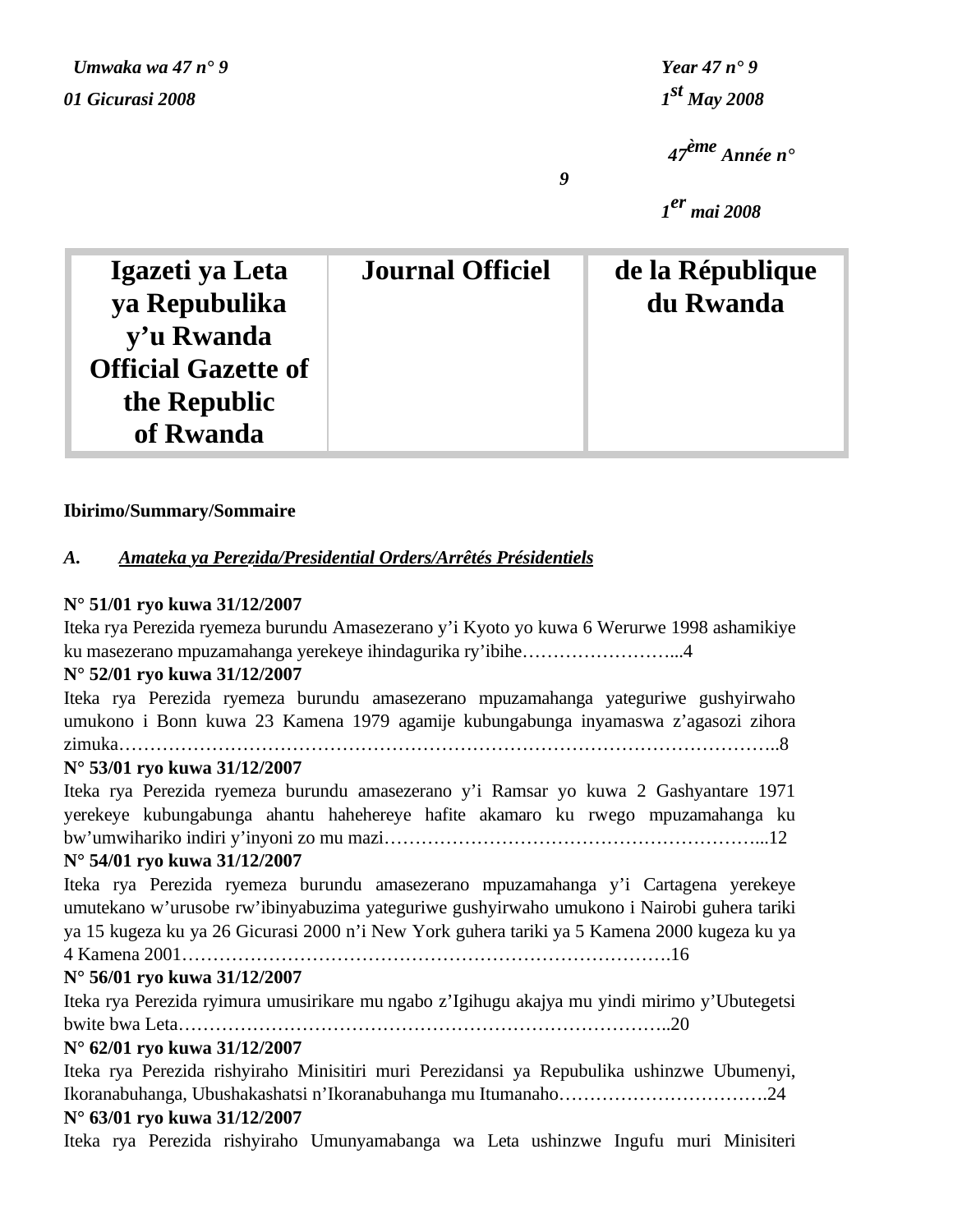| N° 65/01 ryo kuwa 31/12/2007                                                               |  |
|--------------------------------------------------------------------------------------------|--|
| Iteka rya Perezida rihamya inoti y'amafaranga ibihumbi bibiri (2.000 Frw) ifite agaciro mu |  |
|                                                                                            |  |
|                                                                                            |  |

# **N° 51/01 of 31/12/2007**

| Presidential Order ratifying the Kyoto Protocol to the Convention on climate change adopted in<br>N° 52/01 of 31/12/2007                                                                             |
|------------------------------------------------------------------------------------------------------------------------------------------------------------------------------------------------------|
| Presidential Order ratifying the framework Convention on the conservation of migratory species of<br>N° 53/01 of 31/12/2007                                                                          |
| Presidential Order ratifying the Ramsar framework Convention of February 02, 1971 on wetland of<br>N° 54/01 of 31/12/2007                                                                            |
| Presidential Order ratifying the Cartagena Protocol on biosafety to the convention on biological<br>biodiversity opened for signature at Nairobi from 15 to May 26, 2000 and in New York from June   |
| N° 56/01 OF 31/12/2007<br>Presidential Order transferring a soldier of the Rwanda Defense Forces to the Central<br>$N^{\circ}$ 62/01 of 31/12/2007                                                   |
| Presidential Order appointing the Minister in the President's Office in charge of Science,<br>Technology, Scientific Research and Information Communication Technologies24<br>N° 63/01 of 31/12/2007 |
| Presidential Order appointing the Minister of State in charge of Energy in the Ministry of<br>$N^{\circ}$ 65/01 of 31/12/2007                                                                        |
| Presidential Order issuing a two thousand francs (2000 Frw) banknote which is legal tender in                                                                                                        |
| $N^{\circ}$ 51/01 du 31/12/2007<br>Arrêté Présidentiel portant ratification du Protocole de Kyoto du 6 mars 1998 à la Convention cadre<br>N° 52/01 du 31/12/2007                                     |

Arrêté Présidentiel portant ratification de la Convention sur la conservation des espèces migratrices appartenant à la faune sauvage, ouverte à la signature à Bonn le 23 juin 1979………8

# **N° 53/01 du 31/12/2007**

Arrêté Présidentiel portant ratification de la Convention de Ramsar du 2 février 1971, relative aux zones humides d'importance internationale, particulièrement comme habitats des oiseaux d'eau……………………………………………………………………………………………...12

# **N° 54/01 du 31/12/2007**

Arrêté Présidentiel portant ratification du Protocole de Cartagena sur la biosécurité à la Convention sur la diversité biologique, ouvert à la signature à Nairobi, du 15 au 26 mai 2000, et à New York, du 5 juin 2000 au 4 juin 2001………………………………………………………..16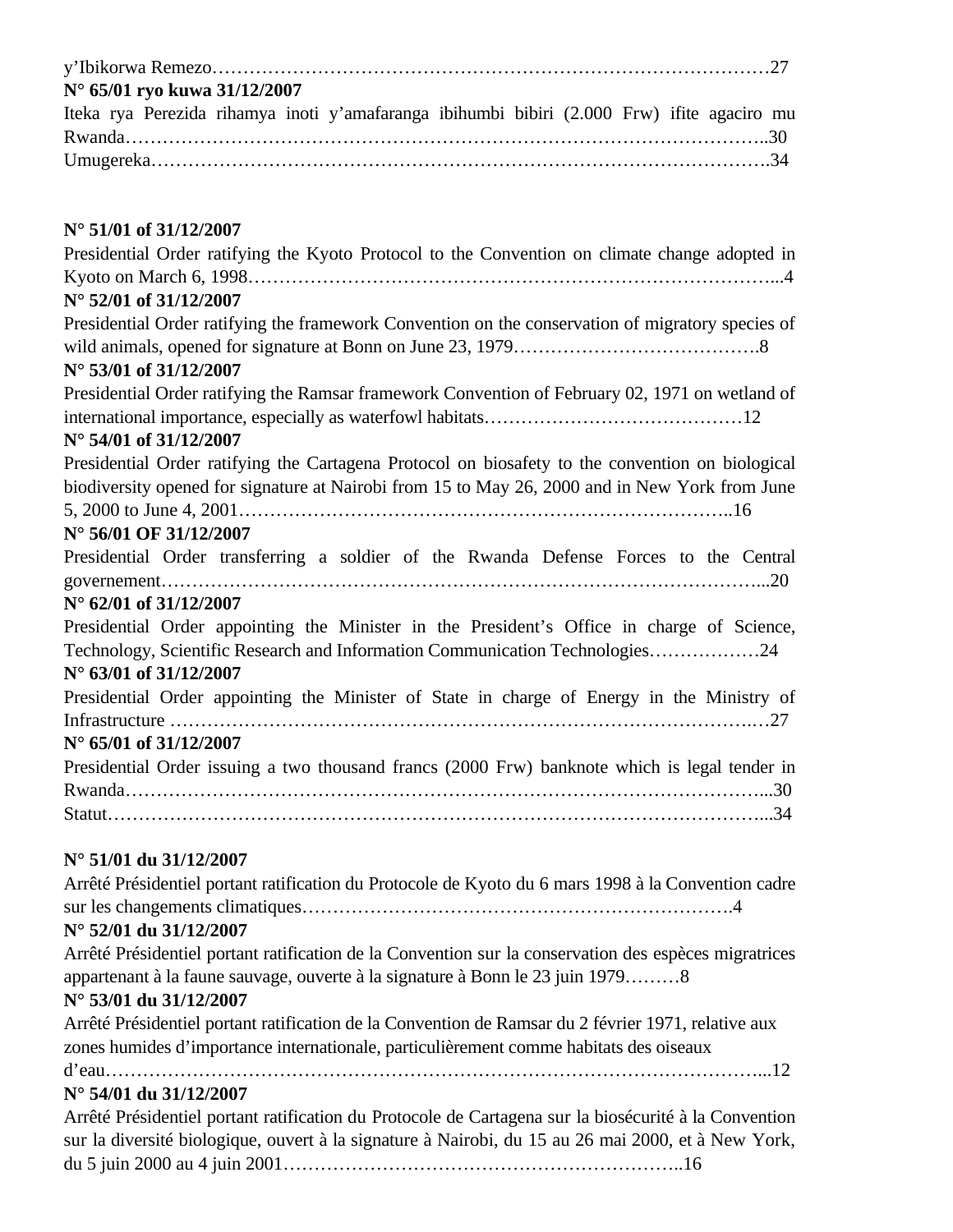# **N° 56/01 du 31/12/2007**

| Arrêté Présidentiel portant transfert d'un militaire des Forces Rwandaises de Défense à |
|-----------------------------------------------------------------------------------------|
|                                                                                         |

# **N° 62/01 du 31/12/2007**

| Arrêté Présidentiel portant nomination du Ministre à la Présidence chargé de la Science, de la   |
|--------------------------------------------------------------------------------------------------|
| Technologie, de la Recherche Scientifique et des Technologies de l'Information                   |
|                                                                                                  |
| N° 63/01 du 31/12/2007                                                                           |
| Arrêté Présidentiel portant nomination du Secrétaire d'Etat chargé de l'Energie au Ministère des |
|                                                                                                  |
| $N^{\circ}$ 65/01 du 31/12/2007                                                                  |
| Arrêté Présidentiel portant émission d'un billet de banque de deux mille francs (2000 Frw)30     |
|                                                                                                  |
|                                                                                                  |

# *B. Sociétés Commerciales*

| -PV de l'Assemblée Générale Extraordinaire du $10/06/2002$ 47 |  |
|---------------------------------------------------------------|--|

# **TOURISM PROMOTION SERVICES (RWANDA) LIMITED :**

Memorandum and Articles of Association……….……………………………………………....49

| ITEKA RYA PEREZIDA N° 51/01<br>RYO KUWA 31/12/2007 RYEMEZA<br>BURUNDU AMASEZERANO Y'I<br>KYOTO YO KUWA 6 WERURWE<br><b>ASHAMIKIYE</b><br>K U<br>1998<br><b>MASEZERANO MPUZAMAHANGA</b><br>YEREKEYE IHINDAGURIKA<br><b>RY'IBIHE</b> | <b>PRESIDENTIAL ORDER N°</b><br>51/01<br><b>THE</b><br>OF<br>31/12/2007<br><b>RATIFYING</b><br>KYOTO PROTOCOL<br>THE<br>TO-<br><b>CLIMATE</b><br>CONVENTION ON<br>IN KYOTO<br><b>CHANGE ADOPTED</b><br><b>ON MARCH 6, 1998</b> | ARRETE PRESIDENTIEL $N^{\circ}$ 51/01<br>DU 31/12/2007 PORTANT<br><b>RATIFICATION DU PROTOCOLE</b><br>DE KYOTO DU 6 MARS 1998 A LA<br><b>CONVENTION CADRE SUR LES</b><br><b>CHANGEMENTS CLIMATIQUES</b> |
|------------------------------------------------------------------------------------------------------------------------------------------------------------------------------------------------------------------------------------|--------------------------------------------------------------------------------------------------------------------------------------------------------------------------------------------------------------------------------|---------------------------------------------------------------------------------------------------------------------------------------------------------------------------------------------------------|
| <b>ISHAKIRO</b>                                                                                                                                                                                                                    | <b>TABLE OF CONTENTS</b>                                                                                                                                                                                                       | <b>TABLE DES MATIERES</b>                                                                                                                                                                               |
| Ingingo ya mbere: kwemezwa<br>burundu kw'amasezerano                                                                                                                                                                               | <b>Article One: Ratification of the</b><br>Convention                                                                                                                                                                          | Article premier: Ratification de la<br><b>Convention</b>                                                                                                                                                |
| Ingingo ya 2 : Ivanwaho ry'ingingo<br>zinyuranyije n'iri teka                                                                                                                                                                      | <b>Article 2: Repealing of inconsistent</b><br>provisions                                                                                                                                                                      | <b>Article 2: Disposition abrogatoire</b>                                                                                                                                                               |
| Ingingo ya 3 : Abashinzwe ishyirwa<br>mu bikorwa ry'iri teka<br>Ingingo ya 4 : Igihe iteka ritangira<br>gukurikizwa                                                                                                                | <b>Article 3: Authorities responsible for</b><br>implementation of this Order<br><b>Article 4: Commencement</b>                                                                                                                | Article 3: Autorités chargées de<br>l'exécution du present arrête<br>Article 4: Entrée en vigueur                                                                                                       |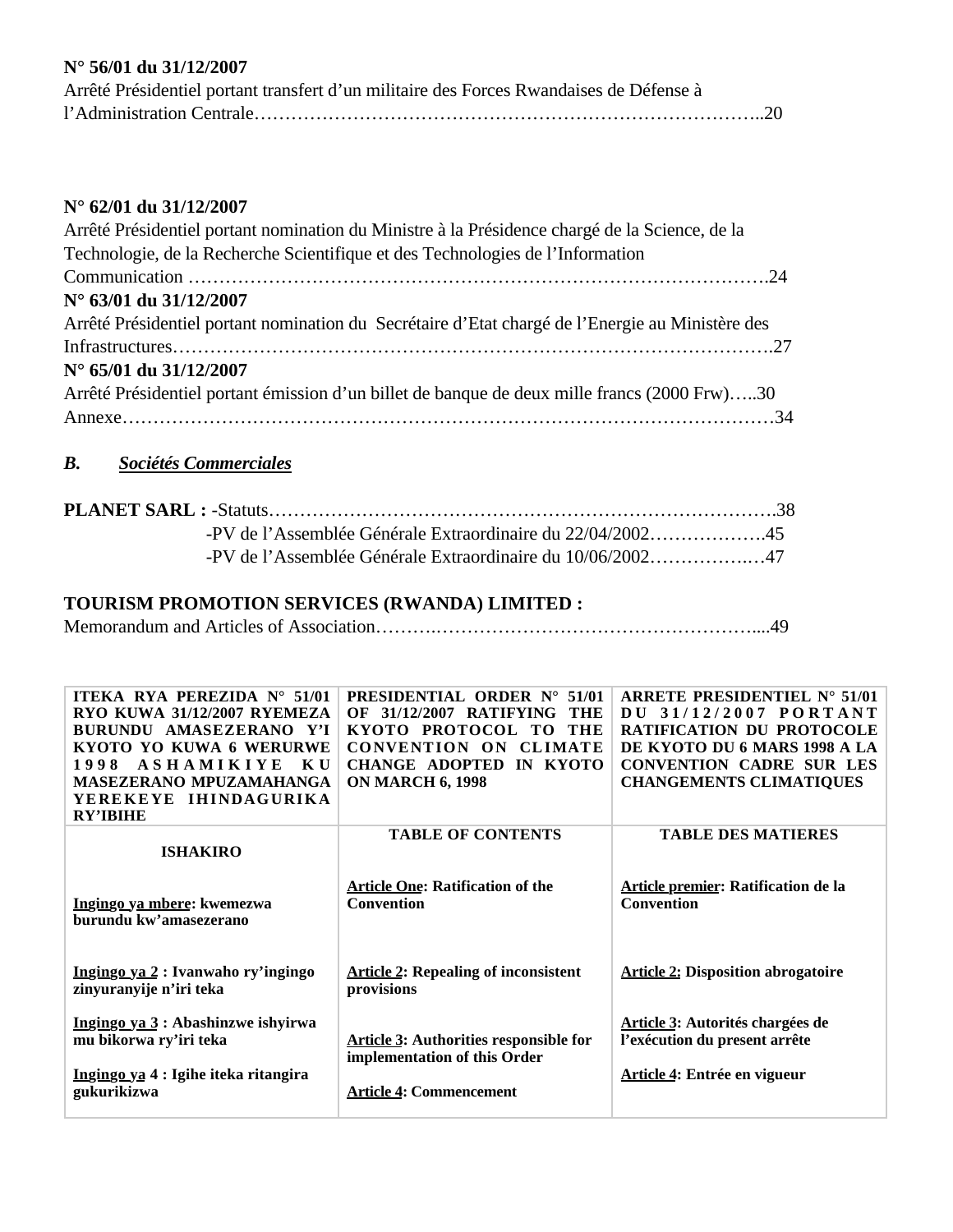#### **ITEKA RYA PEREZIDA N° 51/01 RYO KUWA 3 1 / 1 2 / 2 0 0 7 R Y E M E Z A B U R U N D U AMASEZERANO Y'I KYOTO YO KUWA 6 W E R U R W E 1 9 9 8 A S H A M I K I Y E K U M A S E Z E R A N O M P U Z A M A H A N G A YEREKEYE IHINDAGURIKA RY'IBIHE PRESIDENTIAL ORDER N° 51/01 OF 31/ 12/ 2007 RAT IFYING T H E K YO T O PROTOCOL TO THE CONVENTION ON CLIMATE CHANGE ADOPTED IN KYOTO ON MARCH 6, 1998 ARRETE PRESIDENTIEL N° 51/01 DU 31/12/2007 PORTANT RATIFICATION DU PROTOCOLE DE KYOTO DU 6 MARS 1998 A LA CONVENTION CADRE SUR LES CHANGEMENTS CLIMATIQUES**

| Twebwe, KAGAME Paul,<br>Perezida wa Repubulika;                                                                                                                                                                               | We, KAGAME Paul,<br><b>President of the Republic;</b>                                                                                                                                               | <b>Nous, KAGAME Paul,</b><br>Président de la République;                                                                                                                          |
|-------------------------------------------------------------------------------------------------------------------------------------------------------------------------------------------------------------------------------|-----------------------------------------------------------------------------------------------------------------------------------------------------------------------------------------------------|-----------------------------------------------------------------------------------------------------------------------------------------------------------------------------------|
| Dushingiye ku Itegeko Nshinga rya<br>Repubulika y'u Rwanda, ryo kuwa 4<br>Kamena 2003, nk'uko ryavuguruwe<br>kugeza ubu, cyane cyane mu ngingo<br>zaryo iya 49, iya 98, iya 112, iya 121,<br>iya 189, iya 191 n'iya 201;      | Pursuant to the Constitution of the<br>Republic of Rwanda of 4 June 2003, as<br>amended to date, especially in its articles<br>49, 98, 112, 121, 189, iya 191 n'iya<br>201:                         | Vu la Constitution de la République du<br>Rwanda du 4 juin 2003, telle que révisée<br>à ce jour, spécialement en ses articles 49,<br>98, 112, 121, 189, 191 et 201;               |
| Dushingiye ku Itegeko n° 36/2003 ryo<br>kuwa 29/12/2003 ryerekeye kwemerera<br>kwemeza burundu Amasezerano y'i<br>Kyoto yo kuwa 6 Werurwe 1998<br>ashamikiye ku Masezerano<br>Mpuzamahanga yerekeye ihindagurika<br>ry'ibihe; | Pursuant to Law $n^{\circ}$ 36/2003 of<br>$29/12/2003$ authorising the ratification<br>of the Kyoto Protocol to the framework<br>Convention on Climate Change adopted<br>in Kyoto on March 6, 1998; | Vu la Loi nº 36/2003 du 29/12/2003<br>portant autorisation de la ratification du<br>Protocole de Kyoto du 6 mars 1998 à la<br>Convention Cadre sur les Changement<br>Climatiques; |
| Tumaze kubona Amasezerano y'i Kyoto<br>yo kuwa 6 Werurwe 1998 ashamikiye ku<br>Masezerano Mpuzamahanga yerekeye                                                                                                               | Considering the Kyoto Protocol to the<br>Convention on Climate Change adopted<br>at Kyoto on March 6, 1998;                                                                                         | Considérant le Protocole de Kyoto du 6<br>mars 1998 à la Convention Cadre sur les<br>Changements Climatiques;                                                                     |
| ihindagurika ry'ibihe;                                                                                                                                                                                                        | On proposal by the Minister of State in<br>charge of Lands and Envirinment;                                                                                                                         | Sur proposition du Secrétaire d'Etat<br>chargé des Terres et de                                                                                                                   |
| Bisabwe n'Umunyamabanga wa Leta<br>ushinzwe Ubutaka n'Ibidukikije;<br>Inama y'Abaminisitiri yateranye kuwa                                                                                                                    | After consideration and approval by the<br>Cabinet in its session of 23/01/2007;                                                                                                                    | l'Environnement;<br>Après examen et adoption par le Conseil<br>des Ministres en sa séance du                                                                                      |
| $23/01/2007$ imaze kubisuzuma no<br>kubyemeza:                                                                                                                                                                                | <b>HAVE ORDERED AND HEREBY</b><br><b>ORDER:</b>                                                                                                                                                     | 23/01/2007;                                                                                                                                                                       |

**T W A T E G E T S E K A N D I DUTEGETSE :**

**Article One : Ratification of the Convention**

#### **AVONS ARRETE ET ARRETONS :**

**Article premier : Ratification de la Convention**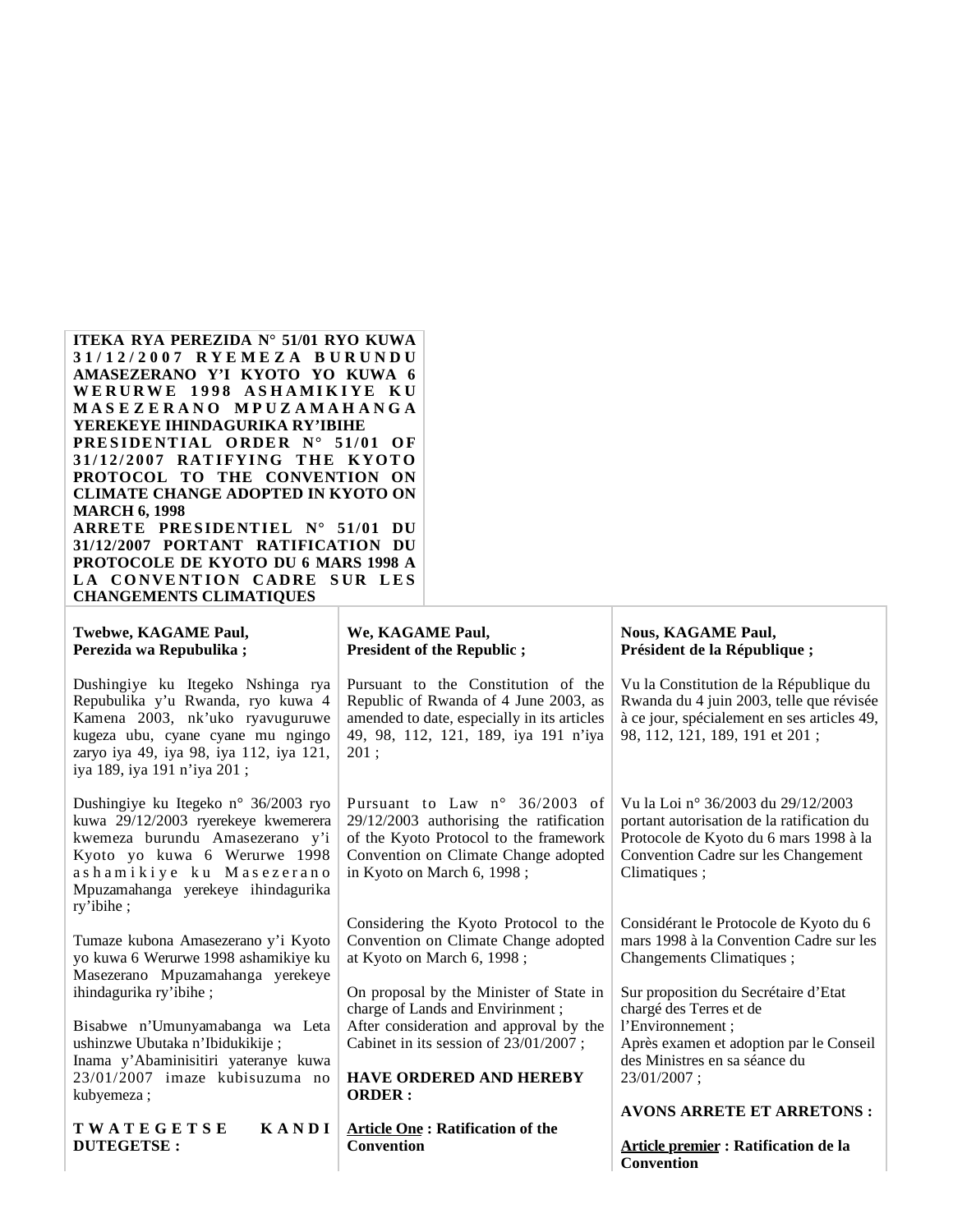| Ingingo ya mbere: Kwemezwa<br>burundu kw'amasezerano                                                                                   | The Kyoto Protocol of March 6, 1998 to<br>the Framework Convention of Climate                                                                                                                                               | Le Protocole de Kyoto du 6 mars 1998 à                                                                                                                                                                                                              |
|----------------------------------------------------------------------------------------------------------------------------------------|-----------------------------------------------------------------------------------------------------------------------------------------------------------------------------------------------------------------------------|-----------------------------------------------------------------------------------------------------------------------------------------------------------------------------------------------------------------------------------------------------|
| Amasezerano y'i Kyoto yo kuwa 6<br>Werurwe 1998 ashamikiye ku<br>Masezerano Mpuzamahanga yerekeye                                      | Change is hereby ratified and becomes<br>fully effective.                                                                                                                                                                   | la Convention Cadre sur les<br>Changements Climatiques est ratifié et<br>sort son plein et entier effet.                                                                                                                                            |
| ihindagurika ry'ibihe yemejwe burundu<br>kandi atangiye gukurikizwa mu ngingo<br>zayo zose.                                            | <b>Article 2: Repealing of inconsistent</b><br>provisions                                                                                                                                                                   | <b>Article 2 : Disposition abrogatoire</b>                                                                                                                                                                                                          |
| Ingingo ya 2: Ivanwaho ry'ingingo<br>z'amateka zinyuranyije n'iri teka                                                                 | All prior provisions contrary to this<br>Order are hereby repealed.                                                                                                                                                         | Toutes les dispositions antérieures<br>contraires au présent arrêté sont abrogées.                                                                                                                                                                  |
| Ingingo zose z'amateka abanziriza iri<br>kandi zinyuranyije naryo zivanyweho.                                                          | <b>Article 3: Authorities responsible for</b><br>implementation of this Order                                                                                                                                               | Article 3: Autorités chargées de<br>l'exécution de l'arrêté                                                                                                                                                                                         |
| Ingingo ya 3: Abashinzwe<br>kubahiriza iri teka                                                                                        | The Prime Minister, the Minister of                                                                                                                                                                                         | Le Premier Ministre, Le Ministre des                                                                                                                                                                                                                |
| Minisitiri w'Intebe, Minisitiri<br>w'Ububanyi n'Amahanga<br>n'Ubutwererane, Minisitiri w'Ubutaka,<br>Ibidukikije, Amashyamba, Amazi na | Foreign Affairs and Cooperation, the<br>Minister of Lands, Environment,<br>Forestry, Water and Mines and the<br>Minister of State in charge of Lands and<br>Environment are entrusted with<br>implementation of this Order. | Affaires Etrangères et de la Coopération,<br>le Ministre des Terres, de<br>l'Environnement, des Forêts, de l'Eau et<br>des Mines et le Secrétaire d'Etat chargé<br>la terre et de l'Environnement sont<br>chargés de l'exécution du présent arrêté. |
| Mine n'Umunyamabanga wa Leta<br>ushinzwe Ubutaka n'Ibidukikije basabwe<br>kubahiriza iri teka.                                         | <b>Article 4: Commencement</b>                                                                                                                                                                                              | Article 4 : Entrée en vigueur                                                                                                                                                                                                                       |
| Ingingo ya 4: Igihe iteka ritangira<br>gukurikizwa                                                                                     | This Order shall come into force on the<br>date of its publication in the Official<br>Gazette of the Republic of Rwanda.                                                                                                    | Le présent arrêté entre en vigueur le jour<br>de sa publication au Journal Officiel de<br>la République du Rwanda.                                                                                                                                  |
| Iri teka ritangira gukurikizwa umunsi<br>ritangarijweho mu Igazeti ya Leta ya                                                          | Kigali, on 31/12/2007                                                                                                                                                                                                       | Kigali, le 31/12/2007                                                                                                                                                                                                                               |
| Repubulika y'u Rwanda.                                                                                                                 | The President of the Republic<br><b>KAGAME Paul</b><br>$(s\acute{e})$                                                                                                                                                       | Le Président de la République<br><b>KAGAME Paul</b><br>$(s\acute{e})$                                                                                                                                                                               |
| Kigali, kuwa 31/12/2007                                                                                                                |                                                                                                                                                                                                                             |                                                                                                                                                                                                                                                     |
| Perezida wa Repubulika<br><b>KAGAME Paul</b>                                                                                           | The Prime Minister<br><b>MAKUZA Beranrd</b><br>$(s\acute{e})$                                                                                                                                                               | Le Premier Ministre<br><b>MAKUZA Bernard</b><br>$(s\acute{e})$                                                                                                                                                                                      |
| $(s\acute{e})$                                                                                                                         | The Minister of Foreign Affairs and                                                                                                                                                                                         | Le Ministre des Affaires Etrangères et de                                                                                                                                                                                                           |
| Minisitiri w'Intebe<br><b>MAKUZA Bernard</b><br>$(s\acute{e})$                                                                         | Cooperation<br>Dr. MURIGANDE Charles<br>$(s\acute{e})$                                                                                                                                                                      | la Coopération<br>Dr. MURIGANDE Charles<br>$(s\acute{e})$                                                                                                                                                                                           |
| Minisitiri w'Ububanyi n'Amahanga<br>n'Ubutwererane                                                                                     |                                                                                                                                                                                                                             |                                                                                                                                                                                                                                                     |
| Dr. MURIGANDE Charles<br>$(s\acute{e})$                                                                                                | The Minister of Lands, Environment,<br>Forestry, Water and Mines<br><b>BAZIVAMO Christophe</b><br>$(s\acute{e})$                                                                                                            | Le Ministre des Terres, de<br>l'Environnement, des Forêts, de l'Eau et<br>des Mines<br><b>BAZIVAMO Christophe</b><br>$(s\acute{e})$                                                                                                                 |
| Minisitiri w'Ubutaka, Ibidukikije,<br>Amashyamba, Amazi na Mine<br><b>BAZIVAMO Christophe</b><br>$(s\acute{e})$                        | The Minister of State in charge of Lands<br>and Environment<br><b>HAJABAKIGA Patricia</b><br>$(s\acute{e})$                                                                                                                 | Le Secrétaire d'Etat chargé des Terres et<br>de l'Environnement<br><b>HAJABAKIGA Patricia</b><br>$(s\acute{e})$                                                                                                                                     |
| Umunyamabanga wa Leta ushinzwe<br>Ubutaka n'Ibidukikije<br><b>HAJABAKIGA Patricia</b><br>$(s\acute{e})$                                | Seen and sealed with the Seal of the<br><b>Republic:</b>                                                                                                                                                                    | Vu et scellé du Sceau de la<br>République :                                                                                                                                                                                                         |

**Bibonywe kandi bishyizweho**

The Minister of Justice **KARUGARAMA Tharcisse**

Le Ministre de la Justice **KARUGARAMA Tharcisse**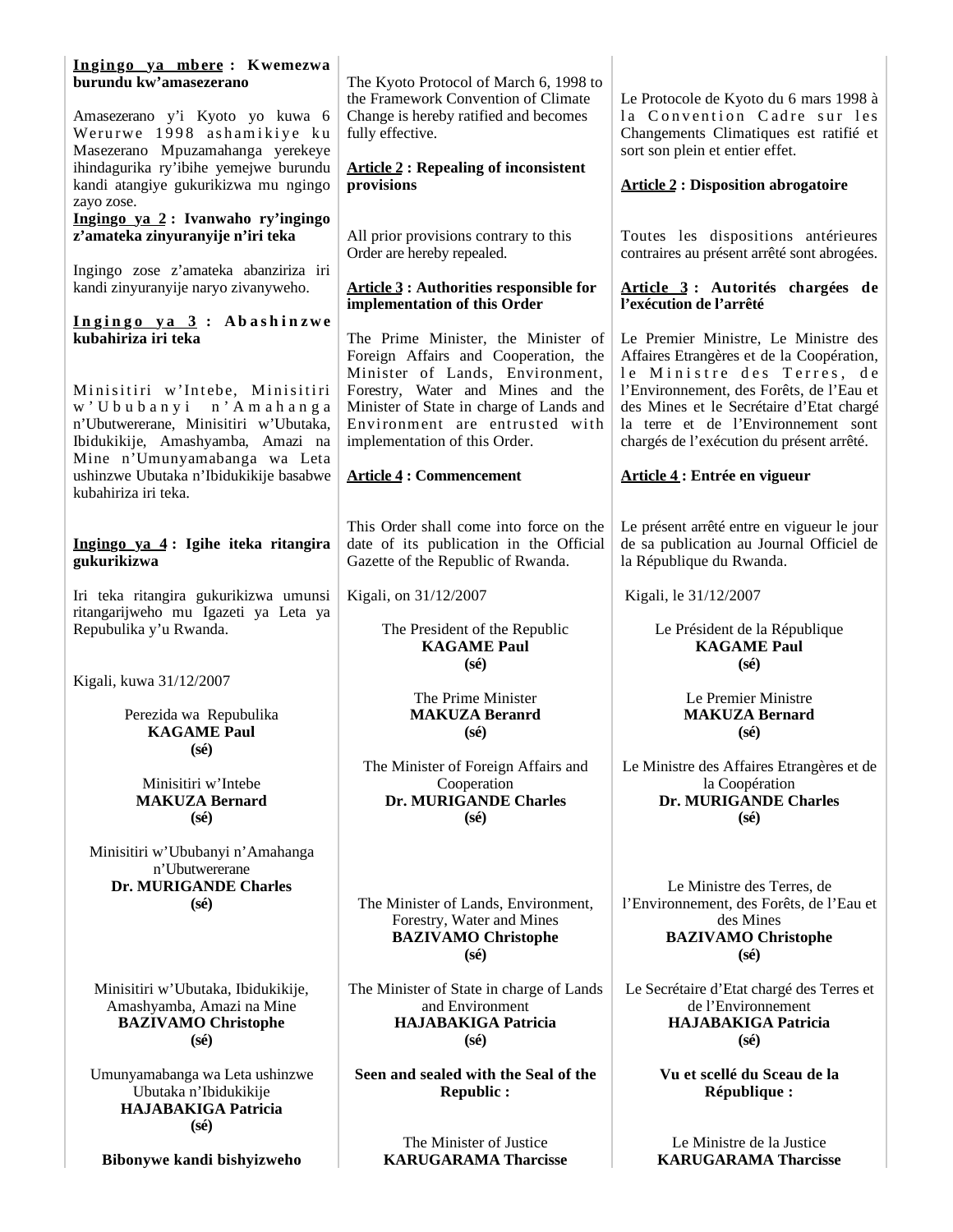#### **Ikirango cya Repubulika :**

Minisitiri w'Ubutabera **KARUGARAMA Tharcisse (sé)**

| <b>ITEKA RYA PEREZIDA N° 52/01</b>      | <b>PRESIDENTIAL ORDER N° 52/01</b>            | ARRETE PRESIDENTIEL $N^{\circ}$ 52/01     |
|-----------------------------------------|-----------------------------------------------|-------------------------------------------|
| RYO KUWA 31/12/2007 RYEMEZA             | <b>OF 31/12/2007 RATIFYING</b><br>THE         | DU 31/12/2007 PORTANT                     |
| BURUNDU AMASEZERANO                     | <b>FRAMEWORK CONVENTION ON</b>                | RATIFICATION DE<br>L A                    |
| MPUZAMAHANGA YATEGURIWE                 | THE CONSERVATION OF                           | L A<br><b>CONVENTION</b><br><b>SUR</b>    |
| <b>GUSHYIRWAHO</b><br><b>IIMUKONO I</b> | <b>MIGRATORY SPECIES OF WILD</b>              | <b>CONSERVATION DES ESPECES</b>           |
| <b>BONN KUWA 23 KAMENA 1979</b>         | ANIMALS, OPENED FOR                           | MIGRATRICES APPARTENANT A                 |
| AGAMLIE KUBUNGABUNGA                    | SIGNATURE AT BONN ON JUNE                     | LA FAUNE SAUVAGE, OUVERTE                 |
| INYAMASWA Z'AGASOZI                     | 23, 1979                                      | A LA SIGNATURE A BONN LE 23               |
| <b>ZIHORA ZIMUKA</b>                    |                                               | <b>JUIN 1979</b>                          |
|                                         | <b>TABLE OF CONTENTS</b>                      | <b>TABLE DES MATIERES</b>                 |
| <b>ISHAKIRO</b>                         |                                               |                                           |
|                                         |                                               |                                           |
|                                         | <b>Article One: Ratification of the</b>       | Article premier: Ratification de la       |
| Ingingo ya mbere: kwemezwa              | <b>Convention</b>                             | <b>Convention</b>                         |
| burundu kw'amasezerano                  |                                               |                                           |
|                                         |                                               |                                           |
|                                         |                                               |                                           |
| Ingingo ya 2 : Ivanwaho ry'ingingo      | <b>Article 2: Repealing of inconsistent</b>   | <b>Article 2: Disposition abrogatoire</b> |
| zinyuranyije n'iri teka                 | provisions                                    |                                           |
|                                         |                                               |                                           |
| Ingingo ya 3 : Abashinzwe ishyirwa      |                                               | Article 3: Autorités chargées de          |
| mu bikorwa ry'iri teka                  | <b>Article 3: Authorities responsible for</b> | l'exécution du present arrête             |
|                                         | implementation of this Order                  |                                           |
| Ingingo ya 4 : Igihe iteka ritangira    |                                               | Article 4: Entrée en vigueur              |
| gukurikizwa                             | <b>Article 4: Commencement</b>                |                                           |
|                                         |                                               |                                           |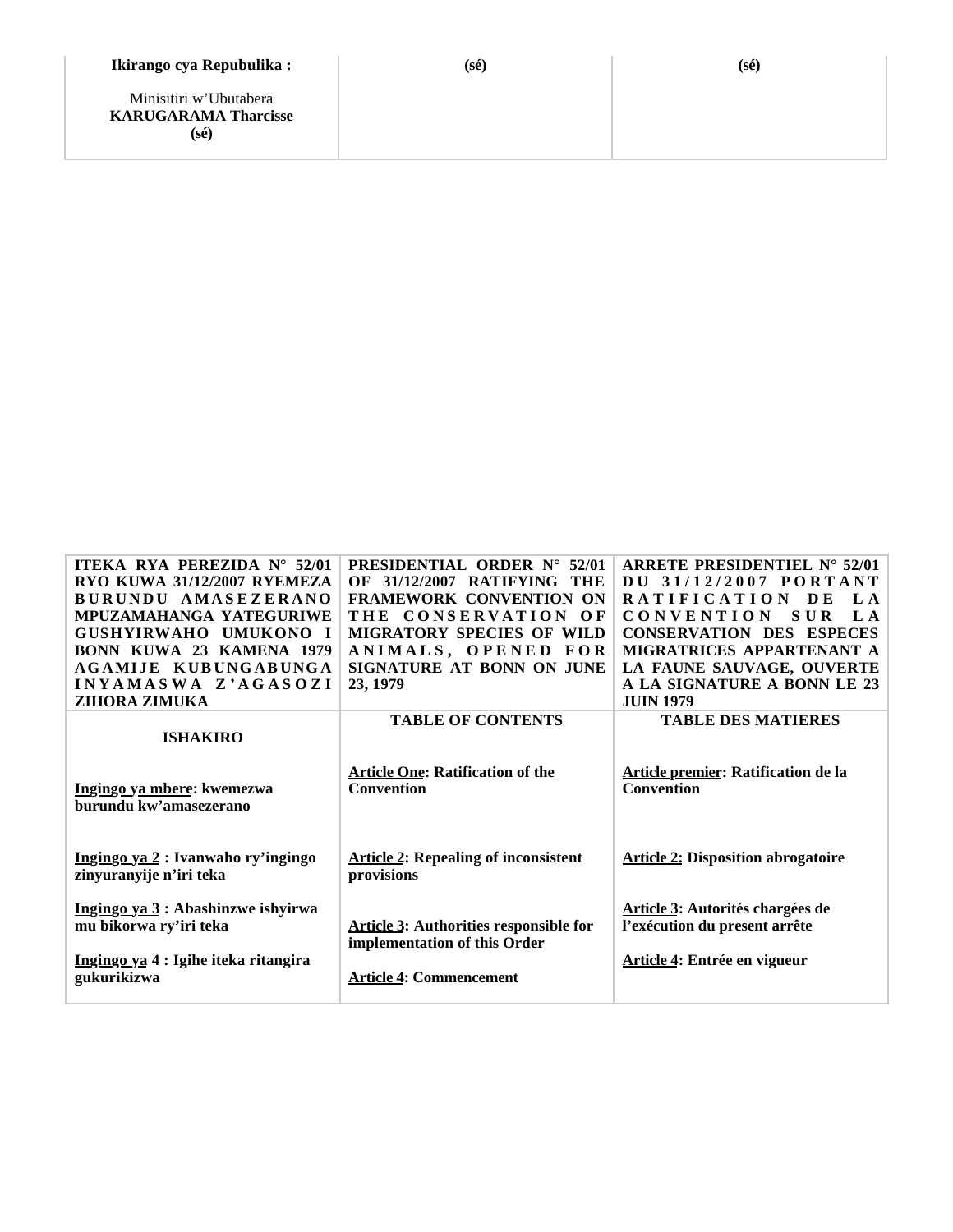| ITEKA RYA PEREZIDA N° 52/01 RYO KUWA<br>31/12/2007 RYEMEZA BURUNDU<br>AMASEZERANO MPUZAMAHANGA<br>YATEGURIWE GUSHYIRWAHO UMUKONO I<br>BONN KUWA 23 KAMENA 1979 AGAMIJE<br>KUBUNGABUNGA INYAMASWA Z'AGASOZI<br>ZIHORA ZIMUKA<br>PRESIDENTIAL ORDER N° 52/01 OF<br>31/12/2007 RATIFYING THE FRAMEWORK<br><b>CONVENTION ON THE CONSERVATION OF</b><br>MIGRATORY SPECIES OF WILD ANIMALS,<br>OPENED FOR SIGNATURE AT BONN ON<br><b>JUNE 23, 1979</b><br>ARRETE PRESIDENTIEL N° 52/01 DU<br>31/12/2007 PORTANT RATIFICATION DE LA<br><b>CONVENTION SUR LA CONSERVATION DES</b><br>ESPECES MIGRATRICES APPARTENANT A<br>LA FAUNE SAUVAGE, OUVERTE A LA<br><b>SIGNATURE A BONN LE 23 JUIN 1979</b> |                                                                                                                                                                                                |                                                                                                                                                                                                                                |
|---------------------------------------------------------------------------------------------------------------------------------------------------------------------------------------------------------------------------------------------------------------------------------------------------------------------------------------------------------------------------------------------------------------------------------------------------------------------------------------------------------------------------------------------------------------------------------------------------------------------------------------------------------------------------------------------|------------------------------------------------------------------------------------------------------------------------------------------------------------------------------------------------|--------------------------------------------------------------------------------------------------------------------------------------------------------------------------------------------------------------------------------|
| Twebwe, KAGAME Paul,<br>Perezida wa Repubulika;                                                                                                                                                                                                                                                                                                                                                                                                                                                                                                                                                                                                                                             | We, KAGAME Paul,<br><b>President of the Republic;</b>                                                                                                                                          | <b>Nous, KAGAME Paul,</b><br>Président de la République;                                                                                                                                                                       |
| Dushingiye ku Itegeko Nshinga rya<br>Repubulika y'u Rwanda, ryo kuwa 4<br>Kamena 2003, nk'uko ryavuguruwe<br>kugeza ubu, cyane cyane mu ngingo<br>zaryo iya 49, iya 98, iya 112, iya 121,<br>iya 189, iya 191 n'iya 201;                                                                                                                                                                                                                                                                                                                                                                                                                                                                    | Pursuant to the Constitution of the<br>Republic of Rwanda of 4 June 2003, as<br>amended to date, especially in its articles<br>49, 98, 112, 121, 189, iya 191 n'iya<br>201;                    | Vu la Constitution de la République du<br>Rwanda du 4 juin 2003, telle que révisée<br>à ce jour, spécialement en ses articles 49,<br>98, 112, 121, 189, 191 et 201;                                                            |
| Dushingiye ku Itegeko n° 35/2003 ryo<br>kuwa 29/12/2003 ryemera kwemeza<br>burundu Amasezerano Mpuzamahanga<br>y'i Bonn yo kuwa 23 Kamena 1979<br>agamije kubungabunga inyamanswa<br>z'agasozi zihora zimuka;                                                                                                                                                                                                                                                                                                                                                                                                                                                                               | Pursuant to Law n° 35/2003 of<br>$29/12/2003$ authorising the ratification<br>of the Convention on the Migratory<br>Species of wild animals, opened for<br>signature at Bonn on June 23, 1979; | Vu la Loi nº 35/2003 du 29/12/2003<br>portant autorisant la ratification de la<br>Convention sur la conservation des<br>espèces migratrices appartenant à la faune<br>sauvage, ouverte à la signature à Bonn le<br>23/06/1979; |
| Tumaze kubona Amasezerano<br>Mpuzamahanga agamije kubungabunga<br>inyamanswa z'agasozi zihora zimuka<br>yateguriwe gushyirwaho umukono kuwa<br>23 Kamena 1979;                                                                                                                                                                                                                                                                                                                                                                                                                                                                                                                              | Considering the Convention on the<br>Migratory Species of wild animals,<br>opened for signature at Bonn of June 23,<br>1979;                                                                   | Considérant la convention sur la<br>conservation des espèces migratrices<br>appartenant à la faune sauvage, ouverte à<br>la signature à Bonn le 23 juin 1979 ;                                                                 |
| Bisabwe n'Umunyamabanga wa Leta<br>ushinzwe Ubutaka n'Ibidukikije;                                                                                                                                                                                                                                                                                                                                                                                                                                                                                                                                                                                                                          | On proposal by the Minister of State in<br>charge of Lands and Envirinment;                                                                                                                    | Sur proposition du Secrétaire d'Etat<br>chargé des Terres et de<br>l'Environnement;                                                                                                                                            |
| Inama y'Abaminisitiri yateranye kuwa<br>23/01/2007 imaze kubisuzuma no<br>kubyemeza;                                                                                                                                                                                                                                                                                                                                                                                                                                                                                                                                                                                                        | After consideration and approval by the<br>Cabinet in its session of 23/01/2007;<br><b>HAVE ORDERED AND HEREBY</b>                                                                             | Après examen et adoption par le Conseil<br>des Ministres en sa séance du<br>23/01/2007;                                                                                                                                        |
| KANDI<br>TWATEGETSE<br><b>DUTEGETSE:</b>                                                                                                                                                                                                                                                                                                                                                                                                                                                                                                                                                                                                                                                    | <b>ORDER:</b>                                                                                                                                                                                  | <b>AVONS ARRETE ET ARRETONS:</b>                                                                                                                                                                                               |
| Ingingo ya mbere: Kwemezwa<br>burundu kw'amasezerano                                                                                                                                                                                                                                                                                                                                                                                                                                                                                                                                                                                                                                        | <b>Article One: Ratification of the</b><br><b>Convention</b>                                                                                                                                   | Article premier : Ratification de la<br>Convention                                                                                                                                                                             |
| Amasezerano Mpuzamahanga yateguriwe                                                                                                                                                                                                                                                                                                                                                                                                                                                                                                                                                                                                                                                         | The Convention on the Migratory                                                                                                                                                                |                                                                                                                                                                                                                                |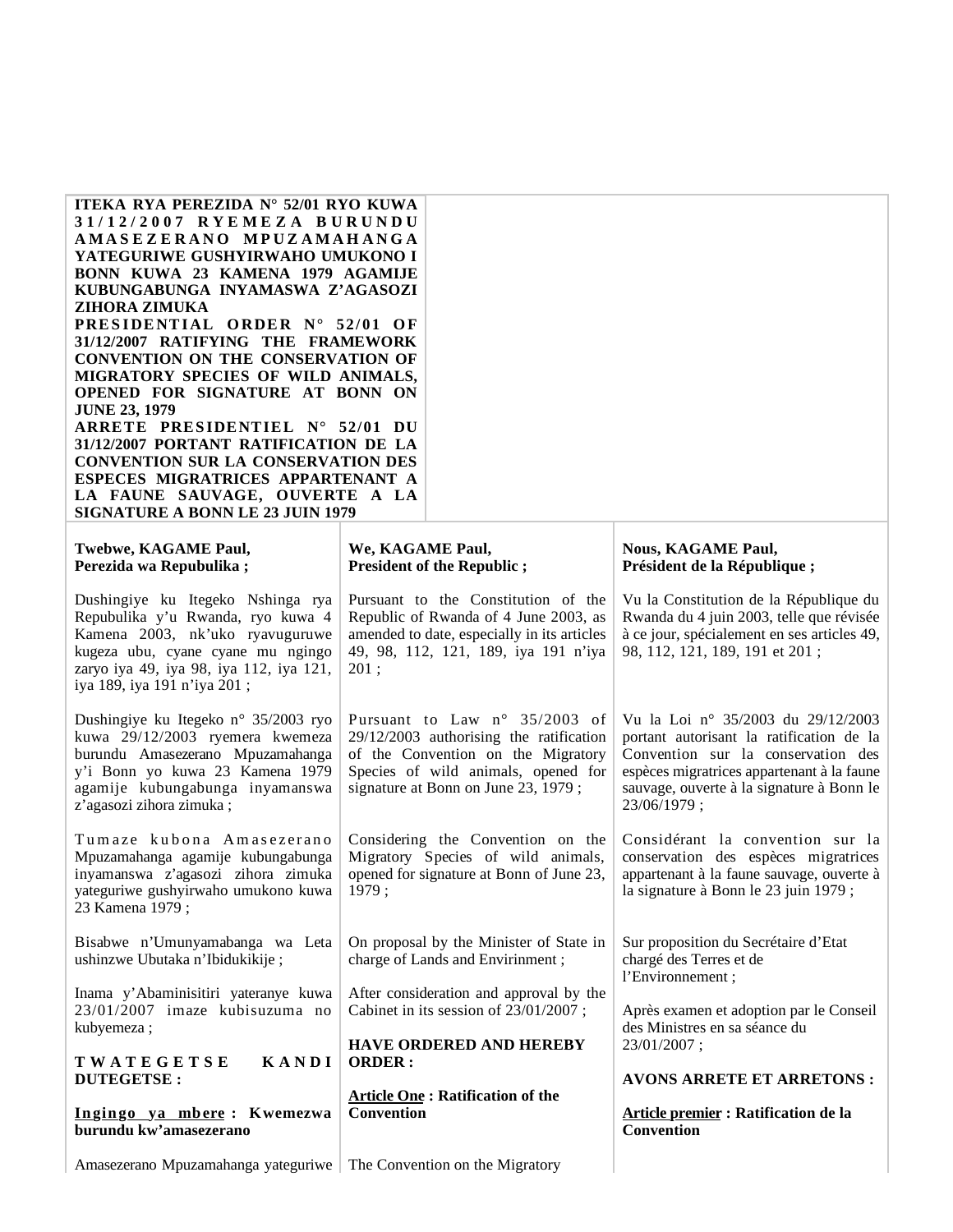| gushyirwaho umukono i Bonn kuwa 23<br>Kamena 1979 agamije kubungabunga<br>inyamanswa z'agasozi zihora zimuka,<br>yemejwe burundu kandi atangiye<br>gukurikizwa mu ngingo zayo zose.                   | Species of wild animals, opened for<br>signature at Bonn on June 23, 1979 is<br>hereby ratified and becomes fully<br>effective.                                                                                                                                    | La Convention sur la conservation des<br>espèces migratrices appartenant à la faune<br>sauvage ouverte à la signature à Bonn le<br>23 juin 1979 est ratifiée et sort son plein<br>et entier effet                                                                                   |
|-------------------------------------------------------------------------------------------------------------------------------------------------------------------------------------------------------|--------------------------------------------------------------------------------------------------------------------------------------------------------------------------------------------------------------------------------------------------------------------|-------------------------------------------------------------------------------------------------------------------------------------------------------------------------------------------------------------------------------------------------------------------------------------|
| Ingingo ya 2: Ivanwaho ry'ingingo<br>z'amateka zinyuranyije n'iri teka                                                                                                                                | <b>Article 2: Repealing of inconsistent</b><br>provisions                                                                                                                                                                                                          | <b>Article 2: Disposition abrogatoire</b>                                                                                                                                                                                                                                           |
| Ingingo zose z'amateka abanziriza iri<br>kandi zinyuranyije naryo zivanyweho.                                                                                                                         | All prior provisions contrary to this                                                                                                                                                                                                                              | Toutes les dispositions antérieures<br>contraires au présent arrêté sont abrogées.                                                                                                                                                                                                  |
| Ingingo ya 3: Abashinzwe<br>kubahiriza iri teka                                                                                                                                                       | Order are hereby repealed.<br><b>Article 3: Authorities responsible for</b>                                                                                                                                                                                        | Article 3: Autorités chargées de<br>l'exécution de l'arrêté                                                                                                                                                                                                                         |
| Minisitiri w'Intebe, Minisitiri                                                                                                                                                                       | implementation of this Order                                                                                                                                                                                                                                       | Le Premier Ministre, Le Ministre des                                                                                                                                                                                                                                                |
| w'Ububanyi n'Amahanga<br>n'Ubutwererane, Minisitiri w'Ubutaka,<br>Ibidukikije, Amashyamba, Amazi na<br>Mine n'Umunyamabanga wa Leta<br>ushinzwe Ubutaka n'Ibidukikije basabwe<br>kubahiriza iri teka. | The Prime Minister, the Minister of<br>Foreign Affairs and Cooperation, the<br>Minister of Lands, Environment,<br>Forestry, Water and Mines and the<br>Minister of State in charge of Lands and<br>Environment are entrusted with<br>implementation of this Order. | Affaires Etrangères et de la Coopération,<br>le Ministre des Terres, de<br>l'Environnement, des Forêts, de l'Eau et<br>des Mines et le Secrétaire d'Etat chargé<br>la terre et de l'Environnement sont<br>chargés de l'exécution du présent arrêté.<br>Article 4: Entrée en vigueur |
| Ingingo ya 4: Igihe iteka ritangira                                                                                                                                                                   | <b>Article 4 : Commencement</b>                                                                                                                                                                                                                                    |                                                                                                                                                                                                                                                                                     |
| gukurikizwa<br>Iri teka ritangira gukurikizwa umunsi<br>ritangarijweho mu Igazeti ya Leta ya<br>Repubulika y'u Rwanda.                                                                                | This Order shall come into force on the<br>date of its publication in the Official<br>Gazette of the Republic of Rwanda.                                                                                                                                           | Le présent arrêté entre en vigueur le jour<br>de sa publication au Journal Officiel de<br>la République du Rwanda.                                                                                                                                                                  |
|                                                                                                                                                                                                       |                                                                                                                                                                                                                                                                    | Kigali, le 31/12/2007                                                                                                                                                                                                                                                               |
| Kigali, kuwa 31/12/2007                                                                                                                                                                               | Kigali, on 31/12/2007                                                                                                                                                                                                                                              | Le Président de la République<br><b>KAGAME Paul</b>                                                                                                                                                                                                                                 |
| Perezida wa Repubulika<br><b>KAGAME Paul</b>                                                                                                                                                          | The President of the Republic<br><b>KAGAME Paul</b><br>$(s\acute{e})$                                                                                                                                                                                              | $(s\acute{e})$                                                                                                                                                                                                                                                                      |
| $(s\acute{e})$<br>Minisitiri w'Intebe<br><b>MAKUZA Bernard</b><br>$(s\acute{e})$                                                                                                                      | The Prime Minister<br><b>MAKUZA Bernard</b><br>$(s\acute{e})$                                                                                                                                                                                                      | Le Premier Ministre<br><b>MAKUZA Bernard</b><br>$(s\acute{e})$                                                                                                                                                                                                                      |
| Minisitiri w'Ububanyi n'Amahanga<br>n'Ubutwererane<br>Dr. MURIGANDE Charles                                                                                                                           | The Minister of Foreign Affairs and<br>Cooperation<br><b>Dr. MURIGANDE Charles</b><br>$(s\acute{e})$                                                                                                                                                               | Le Ministre des Affaires Etrangères et de<br>la Coopération<br>Dr. MURIGANDE Charles<br>$(s\acute{e})$                                                                                                                                                                              |
| $(s\acute{e})$<br>Minisitiri w'Ubutaka, Ibidukikije,<br>Amashyamba, Amazi na Mine<br><b>BAZIVAMO Christophe</b>                                                                                       | The Minister of Lands, Environment,<br>Forestry, Water and Mines<br><b>BAZIVAMO Christophe</b><br>$(s\acute{e})$                                                                                                                                                   | Le Ministre des Terres, de<br>l'Environnement, des Forêts, de l'Eau et<br>des Mines<br><b>BAZIVAMO Christophe</b><br>$(s\acute{e})$                                                                                                                                                 |
| $(s\acute{e})$<br>Umunyamabanga wa Leta ushinzwe<br>Ubutaka n'Ibidukikije<br><b>HAJABAKIGA Patricia</b>                                                                                               | The Minister of State in charge of Lands<br>and Environment<br><b>HAJABAKIGA Patricia</b><br>$(s\acute{e})$                                                                                                                                                        | Le Secrétaire d'Etat chargé des Terres et<br>de l'Environnement<br><b>HAJABAKIGA Patricia</b><br>$(s\acute{e})$                                                                                                                                                                     |
| $(s\acute{e})$                                                                                                                                                                                        | Seen and sealed with the Seal of the                                                                                                                                                                                                                               | Vu et scellé du Sceau de la<br>République :                                                                                                                                                                                                                                         |
| Bibonywe kandi bishyizweho<br>Ikirango cya Repubulika:                                                                                                                                                | <b>Republic:</b>                                                                                                                                                                                                                                                   |                                                                                                                                                                                                                                                                                     |
| Minisitiri w'Ubutabera                                                                                                                                                                                | The Minister of Justice                                                                                                                                                                                                                                            | Le Ministre de la Justice<br><b>KARUGARAMA Tharcisse</b>                                                                                                                                                                                                                            |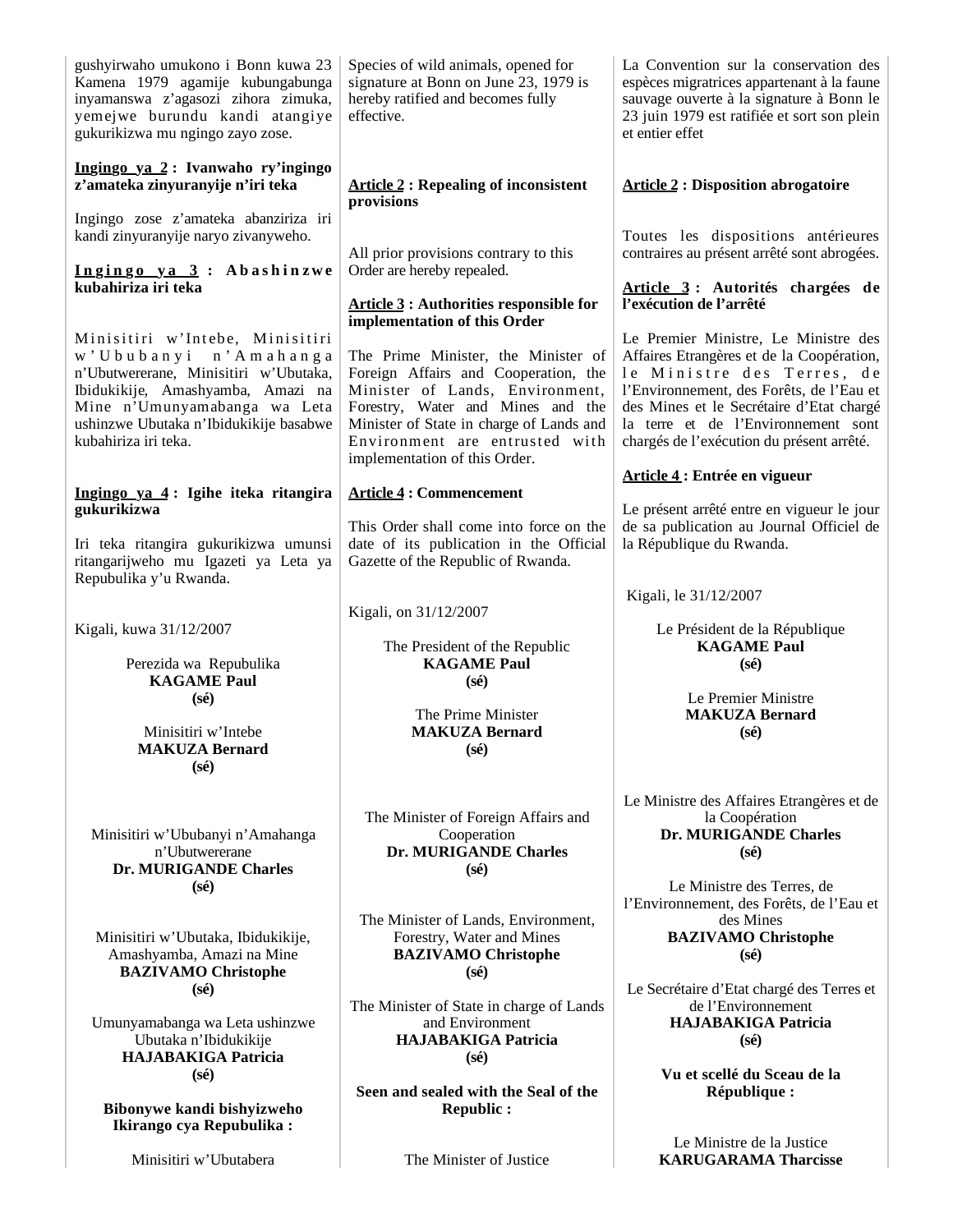| <b>ITEKA RYA PEREZIDA N° 53/01</b><br>RYO KUWA 31/12/2007 RYEMEZA<br>BURUNDU AMASEZERANO Y'I<br><b>RAMSAR</b><br>Y O<br><b>KUWA</b><br>$\mathbf{2}$<br><b>GASHYANTARE 1971 YEREKEYE</b><br>KUBUNGABUNGA AHANTU<br><b>HAHEHEREYE</b><br>HAFITE | <b>PRESIDENTIAL ORDER N° 53/01</b><br>OF 31/12/2007 RATIFYING THE<br><b>RAMSAR</b><br><b>FRAMEWORK</b><br><b>CONVENTION OF FEBRUARY 02,</b><br>1971 ON WETLAND OF<br>INTERNATIONAL IMPORTANCE,<br>ESPECIALLY AS WATERFOWL | ARRETE PRESIDENTIEL $N^{\circ}$ 53/01<br>DU 31/12/2007 PORTANT<br><b>RATIFICATION</b><br>$\mathbf{L}$ A<br>DE<br><b>CONVENTION DE RAMSAR DU 2</b><br>FEVRIER 1971, RELATIVE AUX<br>ZONES<br><b>HUMIDES</b><br>D'IMPORTANCE |
|-----------------------------------------------------------------------------------------------------------------------------------------------------------------------------------------------------------------------------------------------|---------------------------------------------------------------------------------------------------------------------------------------------------------------------------------------------------------------------------|----------------------------------------------------------------------------------------------------------------------------------------------------------------------------------------------------------------------------|
| AKAMARO KU<br>RWEGO<br>MPUZAMAHANGA<br>K U<br><b>BW'UMWIHARIKO</b><br>INDIRI<br>Y'INYONI ZO MU MAZI                                                                                                                                           | <b>HABITATS</b>                                                                                                                                                                                                           | INTERNATIONALE,<br>PARTICULIEREMENT COMME<br>HABITATS DES OISEAUX D'EAU                                                                                                                                                    |
| <b>ISHAKIRO</b>                                                                                                                                                                                                                               | <b>TABLE OF CONTENTS</b><br><b>Article One: Ratification of the</b>                                                                                                                                                       | <b>TABLE DES MATIERES</b><br>Article premier: Ratification de la                                                                                                                                                           |
| Ingingo ya mbere: kwemezwa<br>burundu kw'amasezerano                                                                                                                                                                                          | <b>Convention</b>                                                                                                                                                                                                         | <b>Convention</b>                                                                                                                                                                                                          |
| Ingingo ya 2 : Ivanwaho ry'ingingo<br>zinyuranyije n'iri teka                                                                                                                                                                                 | <b>Article 2: Repealing of inconsistent</b><br>provisions                                                                                                                                                                 | <b>Article 2: Disposition abrogatoire</b>                                                                                                                                                                                  |
| Ingingo ya 3 : Abashinzwe ishyirwa<br>mu bikorwa ry'iri teka<br>Ingingo ya 4 : Igihe iteka ritangira<br>gukurikizwa                                                                                                                           | <b>Article 3: Authorities responsible for</b><br>implementation of this Order<br><b>Article 4: Commencement</b>                                                                                                           | Article 3: Autorités chargées de<br>l'exécution du present arrête<br>Article 4: Entrée en vigueur                                                                                                                          |
|                                                                                                                                                                                                                                               |                                                                                                                                                                                                                           |                                                                                                                                                                                                                            |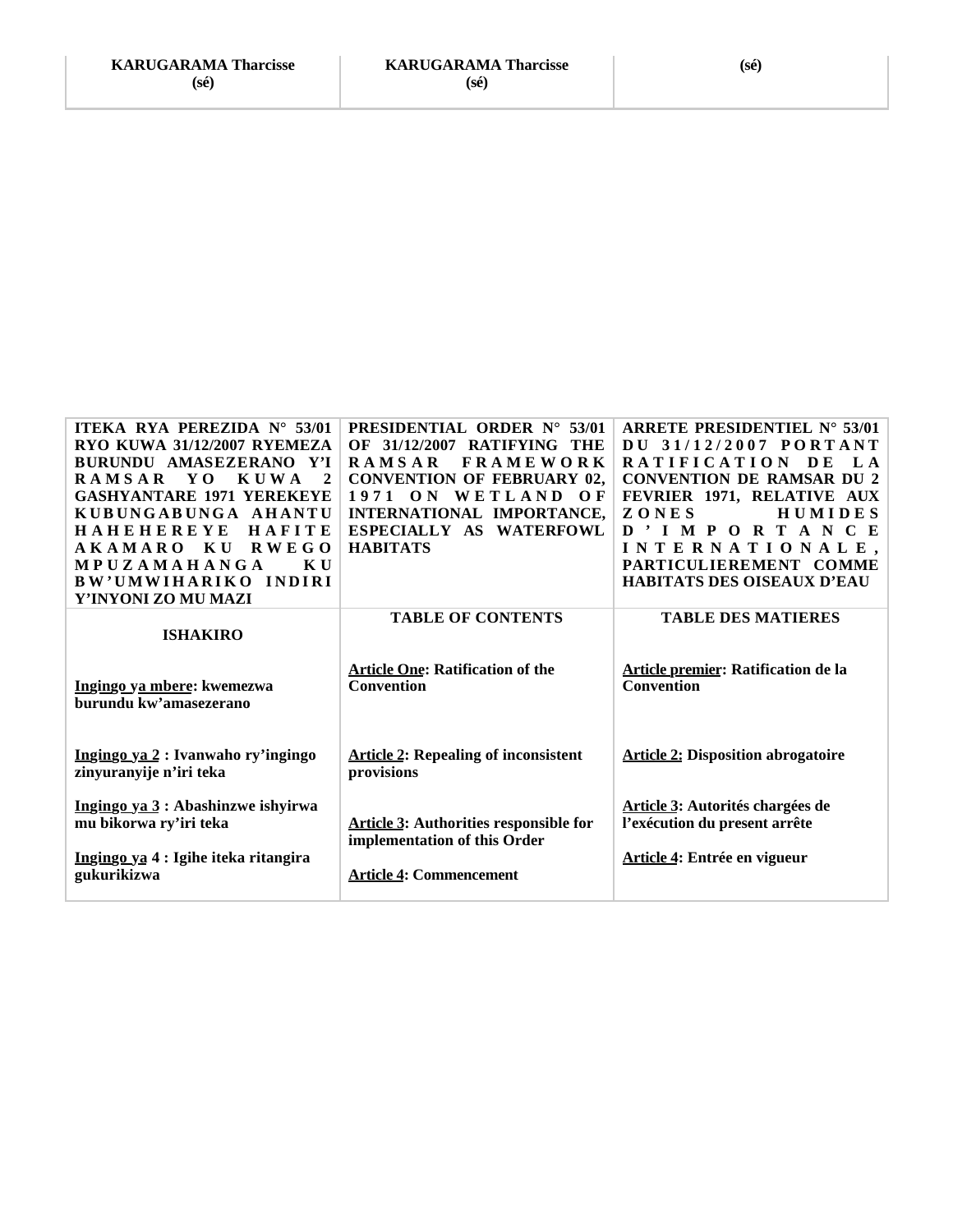| ITEKA RYA PEREZIDA N° 53/01 RYO KUWA<br>31/12/2007 RYEMEZA BURUNDU<br>AMASEZERANO Y'I RAMSAR YO KUWA 2<br>GASHYANTARE 1971 YEREKEYE<br>KUBUNGABUNGA AHANTU HAHEHEREYE<br>HAFITE AKAMARO KU RWEGO<br>MPUZAMAHANGA KU BW'UMWIHARIKO<br><b>INDIRI Y'INYONI ZO MU MAZI</b><br>PRESIDENTIAL ORDER N° 53/01 OF<br>31/12/2007 RATIFYING THE RAMSAR<br>FRAMEWORK CONVENTION OF FEBRUARY<br>02, 1971 ON WETLAND OF INTERNATIONAL<br>IMPORTANCE, ESPECIALLY AS<br><b>WATERFOWL HABITATS</b><br>ARRETE PRESIDENTIEL N° 53/01 DU<br>31/12/2007 PORTANT RATIFICATION DE LA<br><b>CONVENTION DE RAMSAR DU 2 FEVRIER</b><br>1971, RELATIVE AUX ZONES HUMIDES<br>D'IMPORTANCE INTERNATIONALE,<br>PARTICULIEREMENT COMME HABITATS |                                                                                                                                                                                                              |                                                                                                                                                                                                                                                    |
|------------------------------------------------------------------------------------------------------------------------------------------------------------------------------------------------------------------------------------------------------------------------------------------------------------------------------------------------------------------------------------------------------------------------------------------------------------------------------------------------------------------------------------------------------------------------------------------------------------------------------------------------------------------------------------------------------------------|--------------------------------------------------------------------------------------------------------------------------------------------------------------------------------------------------------------|----------------------------------------------------------------------------------------------------------------------------------------------------------------------------------------------------------------------------------------------------|
| DES OISEAUX D'EAU<br>Twebwe, KAGAME Paul,<br>Perezida wa Repubulika;                                                                                                                                                                                                                                                                                                                                                                                                                                                                                                                                                                                                                                             | We, KAGAME Paul,<br><b>President of the Republic ;</b>                                                                                                                                                       | <b>Nous, KAGAME Paul,</b><br>Président de la République;                                                                                                                                                                                           |
| Dushingiye ku Itegeko Nshinga rya<br>Repubulika y'u Rwanda, ryo kuwa 4<br>Kamena 2003, nk'uko ryavuguruwe<br>kugeza ubu, cyane cyane mu ngingo<br>zaryo iya 49, iya 98, iya 112, iya 121,<br>iya 189, iya 191 n'iya 201;                                                                                                                                                                                                                                                                                                                                                                                                                                                                                         | Pursuant to the Constitution of the<br>Republic of Rwanda of 4 June 2003, as<br>amended to date, especially in its articles<br>49, 98, 112, 121, 189, iya 191 n'iya<br>201;                                  | Vu la Constitution de la République du<br>Rwanda du 4 juin 2003, telle que révisée<br>à ce jour, spécialement en ses articles 49,<br>98, 112, 121, 189, 191 et 201;                                                                                |
| Dushingiye ku Itegeko n° 37/2003 ryo<br>kuwa 29/12/2003 ryerekeye kwemerera<br>kwemeza burundu Amasezerano y'i<br>RAMSAR yo kuwa 02 Gashyantare<br>1971 yerekeye kubungabunga ahantu<br>hahehereye hafite akamaro ku rwego<br>mpuzamahanga ku bw'umwihariko indiri<br>y'inyoni zo mu mazi;                                                                                                                                                                                                                                                                                                                                                                                                                       | Pursuant to Law n° 37/2003 of<br>29/12/2003 authorising the ratification<br>of the RAMSAR Convention of<br>February 2, 1971 on Wetlands of<br>International importance, especially as<br>waterfowl habitats; | Vu la Loi nº 37/2003 du 29/12/2003<br>portant autorisation la ratification de la<br>convention de RAMSAR, du 2 février<br>1971 relative aux Zones humides<br>d'importance internationale<br>particulièrement comme habitats des<br>Oiseaux d'eau : |
| Tumaze kubona Amasezerano y'i<br>RAMSAR yo kuwa 2 Gashyantare 1971<br>yerekeye kubungabunga ahantu<br>hahehereye hafite akamaro ku rwego<br>Mpuzamahanga ku bw'umwihariko<br>Indiri y'Inyoni zo mu Mazi;                                                                                                                                                                                                                                                                                                                                                                                                                                                                                                         | Considering the RAMSAR Convention<br>of Fbruary 2, 1971 on Wetlands of<br>International importance, especially as<br>waterfowl habitats;                                                                     | Considérant la Convention de<br>RAMSAR du 2 février 1971, relative<br>aux Zones humides d'importance<br>internationale particulièrement comme<br>habitats des Oiseaux d'eau ;                                                                      |
| Bisabwe n'Umunyamabanga wa Leta<br>ushinzwe Ubutaka n'Ibidukikije;                                                                                                                                                                                                                                                                                                                                                                                                                                                                                                                                                                                                                                               | On proposal by the Minister of State in<br>charge of Lands and Envirinment;                                                                                                                                  | Sur proposition du Secrétaire d'Etat<br>chargé des Terres et de<br>l'Environnement;                                                                                                                                                                |
| Inama y'Abaminisitiri yateranye kuwa<br>23/01/2007 imaze kubisuzuma no<br>kubyemeza;                                                                                                                                                                                                                                                                                                                                                                                                                                                                                                                                                                                                                             | After consideration and approval by the<br>Cabinet in its session of 23/01/2007;<br><b>HAVE ORDERED AND HEREBY</b>                                                                                           | Après examen et adoption par le Conseil<br>des Ministres en sa séance du<br>23/01/2007;                                                                                                                                                            |
| KANDI<br>TWATEGETSE<br><b>DUTEGETSE:</b>                                                                                                                                                                                                                                                                                                                                                                                                                                                                                                                                                                                                                                                                         | <b>ORDER:</b><br><b>Article One: Ratification of the</b>                                                                                                                                                     | <b>AVONS ARRETE ET ARRETONS:</b>                                                                                                                                                                                                                   |
| Ingingo ya mbere: Kwemezwa<br>burundu kw'amasezerano                                                                                                                                                                                                                                                                                                                                                                                                                                                                                                                                                                                                                                                             | <b>Convention</b>                                                                                                                                                                                            | <b>Article premier: Ratification de la</b><br>Convention                                                                                                                                                                                           |
| Amasezerano y'i RAMSAR yo kuwa 2<br>Gashyantare 1971 yerekeye<br>kubungabunga ahantu hahehereye hafite                                                                                                                                                                                                                                                                                                                                                                                                                                                                                                                                                                                                           | The RAMSAR Convention of February<br>2, 1971 on Wetlands of International<br>importance, especially as waterfowl                                                                                             | La Convention de RAMSAR du 2<br>février 1971, relative aux Zones humides                                                                                                                                                                           |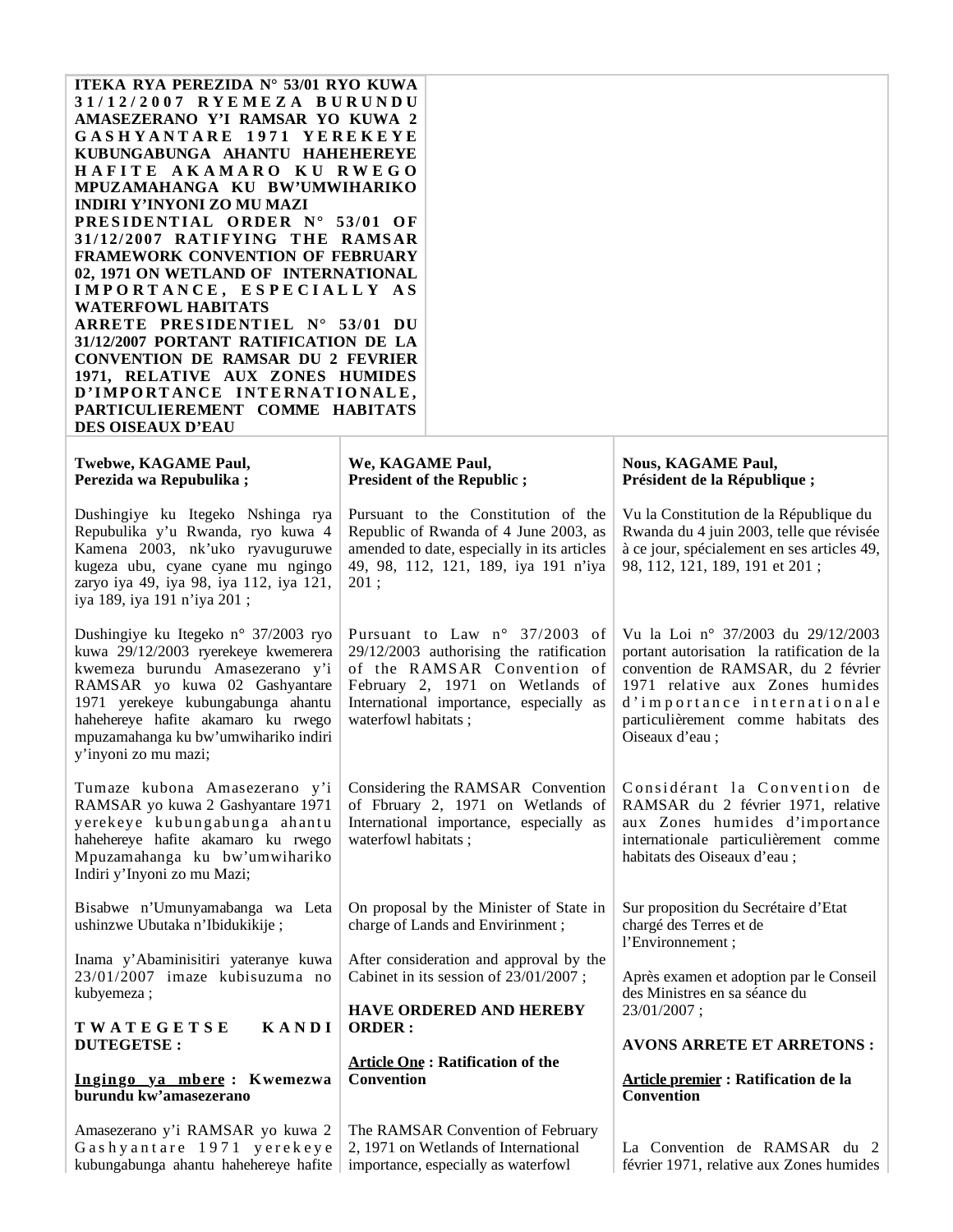| akamaro ku rwego Mpuzamahanga ku<br>bw'umwihariko Indiri y'Inyoni zo mu<br>Mazi yemejwe burundu kandi atangiye<br>gukurikizwa mu ngingo zayo zose.                                                                                       | habitats is hereby ratified and becomes<br>fully effective.                                                                                                                                                                                                        | d'importance internationale<br>particulièrement comme habitats des<br>Oiseaux d'eau est ratifiée et sort son<br>plein et entier effet.                                                                                                                                                      |
|------------------------------------------------------------------------------------------------------------------------------------------------------------------------------------------------------------------------------------------|--------------------------------------------------------------------------------------------------------------------------------------------------------------------------------------------------------------------------------------------------------------------|---------------------------------------------------------------------------------------------------------------------------------------------------------------------------------------------------------------------------------------------------------------------------------------------|
| Ingingo ya 2: Ivanwaho ry'ingingo<br>z'amateka zinyuranyije n'iri teka                                                                                                                                                                   | <b>Article 2: Repealing of inconsistent</b><br>provisions                                                                                                                                                                                                          | <b>Article 2: Disposition abrogatoire</b>                                                                                                                                                                                                                                                   |
| Ingingo zose z'amateka abanziriza iri<br>kandi zinyuranyije naryo zivanyweho.<br>Ingingo ya 3: Abashinzwe                                                                                                                                | All prior provisions contrary to this<br>Order are hereby repealed.                                                                                                                                                                                                | Toutes les dispositions antérieures<br>contraires au présent arrêté sont abrogées.                                                                                                                                                                                                          |
| kubahiriza iri teka                                                                                                                                                                                                                      | <b>Article 3: Authorities responsible for</b><br>implementation of this Order                                                                                                                                                                                      | Article 3 : Autorités chargées de<br>l'exécution de l'arrêté                                                                                                                                                                                                                                |
| Minisitiri w'Intebe, Minisitiri<br>w'Ububanyi n'Amahanga<br>n'Ubutwererane, Minisitiri w'Ubutaka,<br>Ibidukikije, Amashyamba, Amazi na<br>Mine n'Umunyamabanga wa Leta<br>ushinzwe Ubutaka n'Ibidukikije basabwe<br>kubahiriza iri teka. | The Prime Minister, the Minister of<br>Foreign Affairs and Cooperation, the<br>Minister of Lands, Environment,<br>Forestry, Water and Mines and the<br>Minister of State in charge of Lands and<br>Environment are entrusted with<br>implementation of this Order. | Le Premier Ministre, Le Ministre des<br>Affaires Etrangères et de la Coopération,<br>le Ministre des Terres, de<br>l'Environnement, des Forêts, de l'Eau et<br>des Mines et le Secrétaire d'Etat chargé<br>la terre et de l'Environnement sont<br>chargés de l'exécution du présent arrêté. |
|                                                                                                                                                                                                                                          | <b>Article 4: Commencement</b>                                                                                                                                                                                                                                     | <b>Article 4: Entrée en vigueur</b>                                                                                                                                                                                                                                                         |
| Ingingo ya 4: Igihe iteka ritangira<br>gukurikizwa<br>Iri teka ritangira gukurikizwa umunsi                                                                                                                                              | This Order shall come into force on the<br>date of its publication in the Official<br>Gazette of the Republic of Rwanda.                                                                                                                                           | Le présent arrêté entre en vigueur le jour<br>de sa publication au Journal Officiel de<br>la République du Rwanda.                                                                                                                                                                          |
| ritangarijweho mu Igazeti ya Leta ya<br>Repubulika y'u Rwanda.                                                                                                                                                                           | Kigali, on 31/12/2007                                                                                                                                                                                                                                              | Kigali, le 31/12/2007                                                                                                                                                                                                                                                                       |
| Kigali, kuwa 31/12/2007                                                                                                                                                                                                                  | The President of the Republic<br><b>KAGAME Paul</b>                                                                                                                                                                                                                | Le Président de la République<br><b>KAGAME Paul</b>                                                                                                                                                                                                                                         |
| Perezida wa Repubulika<br><b>KAGAME Paul</b><br>$(s\acute{e})$                                                                                                                                                                           | $(s\acute{e})$<br>The Prime Minister<br><b>MAKUZA Beranrd</b>                                                                                                                                                                                                      | $(s\acute{e})$<br>Le Premier Ministre<br><b>MAKUZA Bernard</b>                                                                                                                                                                                                                              |
| Minisitiri w'Intebe<br><b>MAKUZA Bernard</b><br>$(s\acute{e})$<br>Minisitiri w'Ububanyi n'Amahanga<br>n'Ubutwererane                                                                                                                     | $(s\acute{e})$<br>The Minister of Foreign Affairs and<br>Cooperation<br>Dr. MURIGANDE Charles<br>$(s\acute{e})$                                                                                                                                                    | $(s\acute{e})$<br>Le Ministre des Affaires Etrangères et de<br>la Coopération<br>Dr. MURIGANDE Charles<br>$(s\acute{e})$                                                                                                                                                                    |
| Dr. MURIGANDE Charles<br>$(s\acute{e})$<br>Minisitiri w'Ubutaka, Ibidukikije,                                                                                                                                                            | The Minister of Lands, Environment,<br>Forestry, Water and Mines<br><b>BAZIVAMO Christophe</b>                                                                                                                                                                     | Le Ministre des Terres, de<br>l'Environnement, des Forêts, de l'Eau et<br>des Mines<br><b>BAZIVAMO Christophe</b>                                                                                                                                                                           |
| Amashyamba, Amazi na Mine<br><b>BAZIVAMO Christophe</b>                                                                                                                                                                                  | $(s\acute{e})$                                                                                                                                                                                                                                                     | $(s\acute{e})$                                                                                                                                                                                                                                                                              |
| $(s\acute{e})$                                                                                                                                                                                                                           | The Minister of State in charge of Lands<br>and Environment                                                                                                                                                                                                        | Le Secrétaire d'Etat chargé des Terres et<br>de l'Environnement                                                                                                                                                                                                                             |
| Umunyamabanga wa Leta ushinzwe<br>Ubutaka n'Ibidukikije<br><b>HAJABAKIGA Patricia</b>                                                                                                                                                    | <b>HAJABAKIGA Patricia</b><br>$(s\acute{e})$                                                                                                                                                                                                                       | <b>HAJABAKIGA Patricia</b><br>$(s\acute{e})$                                                                                                                                                                                                                                                |
| $(s\acute{e})$                                                                                                                                                                                                                           | Seen and sealed with the Seal of the<br><b>Republic:</b>                                                                                                                                                                                                           | Vu et scellé du Sceau de la<br>République :                                                                                                                                                                                                                                                 |
| Bibonywe kandi bishyizweho<br>Ikirango cya Repubulika:                                                                                                                                                                                   |                                                                                                                                                                                                                                                                    |                                                                                                                                                                                                                                                                                             |
| Minisitiri w'Ubutabera<br><b>KARUGARAMA Tharcisse</b><br>$(s\acute{e})$                                                                                                                                                                  | The Minister of Justice<br><b>KARUGARAMA Tharcisse</b><br>$(s\acute{e})$                                                                                                                                                                                           | Le Ministre de la Justice<br><b>KARUGARAMA Tharcisse</b><br>$(s\acute{e})$                                                                                                                                                                                                                  |
|                                                                                                                                                                                                                                          |                                                                                                                                                                                                                                                                    |                                                                                                                                                                                                                                                                                             |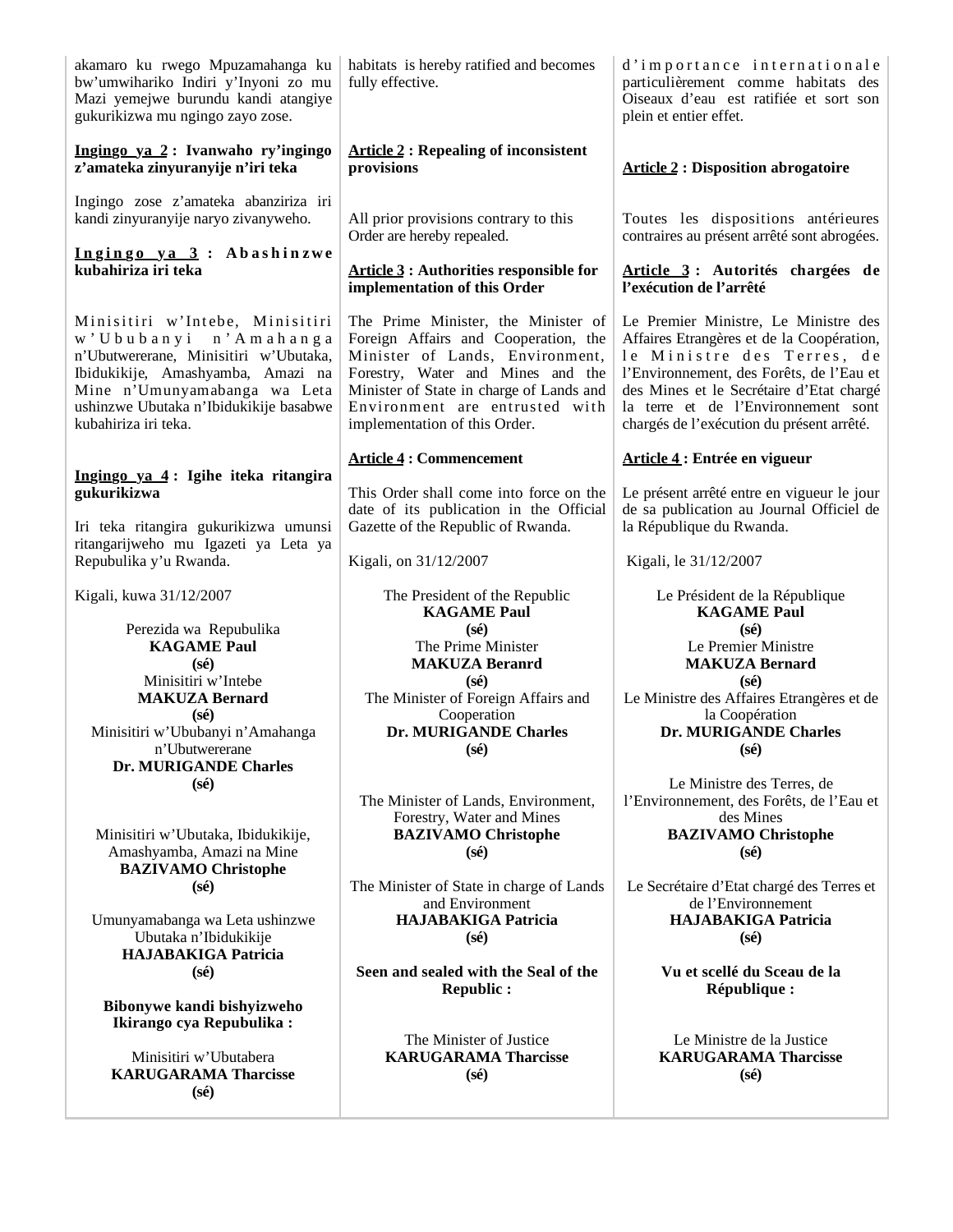| ITEKA RYA PEREZIDA N° 54/01<br>RYO KUWA 31/12/2007 RYEMEZA<br>BURUNDU AMASEZERANO<br>MPUZAMAHANGA<br>${\bf Y}$ , ${\bf I}$<br>CARTAGENA YEREKEYE<br>UMUTEKANO W'URUSOBE<br>RW'IBINYABUZIMA<br>YATEGURIWE GUSHYIRWAHO<br>UMUKONO I NAIROBI GUHERA<br>TARIKI YA 15 KUGEZA KU YA 26<br>GICURASI 2000 N'I NEW YORK<br><b>GUHERA TARIKI YA 5 KAMENA</b><br>2000 KUGEZA KU YA 4 KAMENA<br>2001 | <b>PRESIDENTIAL ORDER N° 54/01</b><br>OF 31/12/2007 RATIFYING THE<br>CARTAGENA PROTOCOL ON<br>THE<br><b>BIOSAFETY</b><br>T O<br><b>CONVENTION ON BIOLOGICAL</b><br><b>BIODIVERSITY OPENED FOR</b><br>SIGNATURE AT NAIROBI FROM<br>15 TO MAY 26, 2000 AND IN NEW<br>YORK FROM JUNE 5, 2000 TO<br><b>JUNE 4, 2001</b> | ARRETE PRESIDENTIEL $N^{\circ}$ 54/01<br>DU 31/12/2007 PORTANT<br><b>RATIFICATION DU PROTOCOLE</b><br>DE CARTAGENA SUR LA<br>L A<br><b>BIOSECURITE</b><br>A<br><b>CONVENTION</b><br><b>SUR</b><br>L A<br>DIVERSITE BIOLOGIQUE,<br>OUVERT A LA SIGNATURE A<br>NAIROBI, DU 15 AU 26 MAI 2000,<br>ET A NEW YORK, DU 5 JUIN 2000<br><b>AU 4 JUIN 2001</b> |
|------------------------------------------------------------------------------------------------------------------------------------------------------------------------------------------------------------------------------------------------------------------------------------------------------------------------------------------------------------------------------------------|---------------------------------------------------------------------------------------------------------------------------------------------------------------------------------------------------------------------------------------------------------------------------------------------------------------------|-------------------------------------------------------------------------------------------------------------------------------------------------------------------------------------------------------------------------------------------------------------------------------------------------------------------------------------------------------|
| <b>ISHAKIRO</b>                                                                                                                                                                                                                                                                                                                                                                          | <b>TABLE OF CONTENTS</b>                                                                                                                                                                                                                                                                                            | <b>TABLE DES MATIERES</b>                                                                                                                                                                                                                                                                                                                             |
| Ingingo ya mbere: kwemezwa<br>burundu kw'amasezerano                                                                                                                                                                                                                                                                                                                                     | <b>Article One: Ratification of the</b><br><b>Convention</b>                                                                                                                                                                                                                                                        | Article premier: Ratification de la<br><b>Convention</b>                                                                                                                                                                                                                                                                                              |
| Ingingo ya 2 : Ivanwaho ry'ingingo<br>zinyuranyije n'iri teka                                                                                                                                                                                                                                                                                                                            | <b>Article 2: Repealing of inconsistent</b><br>provisions                                                                                                                                                                                                                                                           | <b>Article 2: Disposition abrogatoire</b>                                                                                                                                                                                                                                                                                                             |
| Ingingo ya 3 : Abashinzwe ishyirwa<br>mu bikorwa ry'iri teka                                                                                                                                                                                                                                                                                                                             | <b>Article 3: Authorities responsible for</b><br>implementation of this Order                                                                                                                                                                                                                                       | Article 3: Autorités chargées de<br>l'exécution du present arrête                                                                                                                                                                                                                                                                                     |
| Ingingo ya 4 : Igihe iteka ritangira<br>gukurikizwa                                                                                                                                                                                                                                                                                                                                      | <b>Article 4: Commencement</b>                                                                                                                                                                                                                                                                                      | Article 4: Entrée en vigueur                                                                                                                                                                                                                                                                                                                          |

**ITEKA RYA PEREZIDA N° 54/01 RYO KUWA 31/12/2007 RYEMEZA BURUNDU AMASEZERANO MPUZAMAHANGA Y'I CARTAGENA YEREKEYE UMUTEKANO W'URUSOBE RW'IBINYABUZIMA**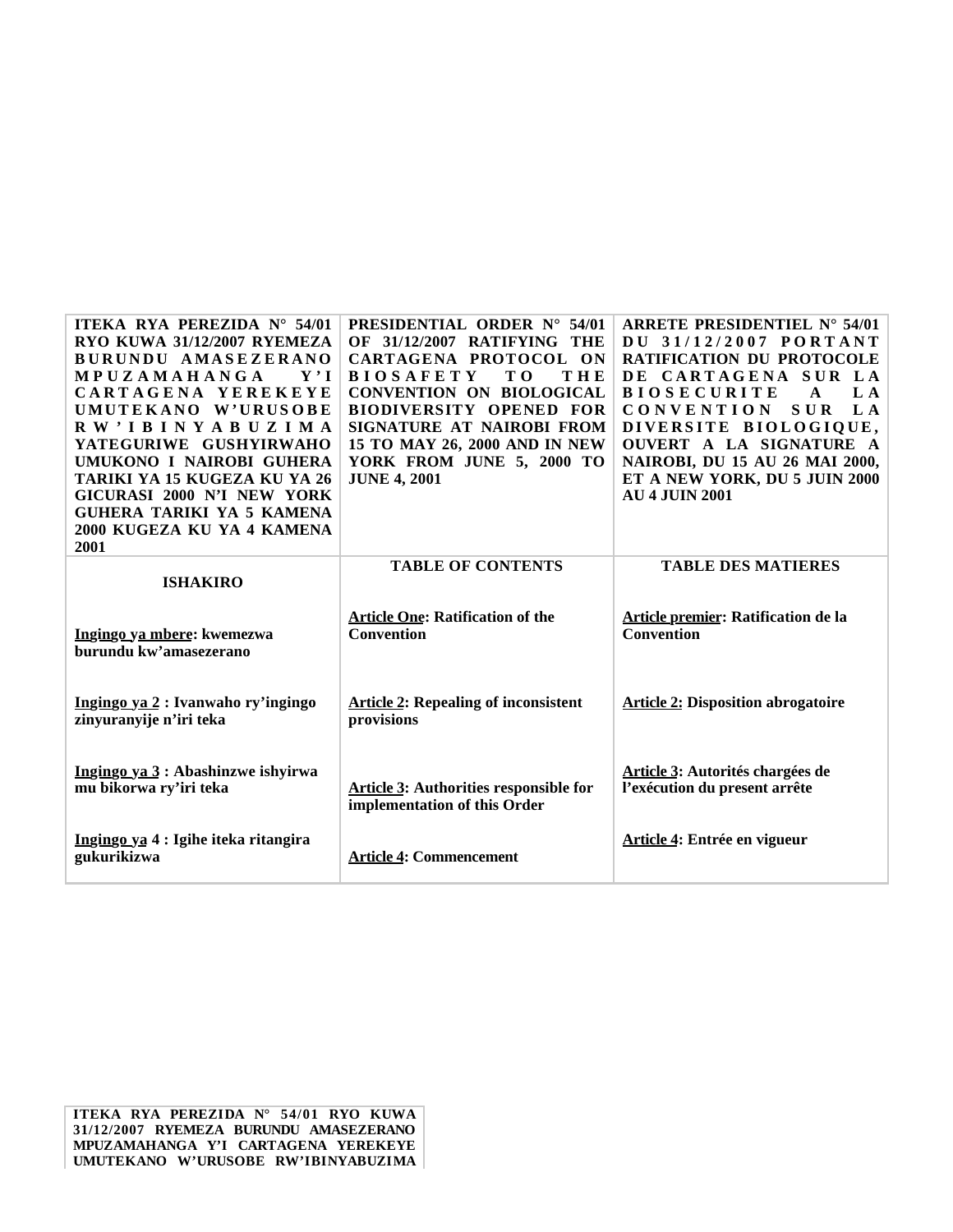| YATEGURIWE GUSHYIRWAHO UMUKONO I<br>NAIROBI GUHERA TARIKI YA 15 KUGEZA KU YA<br><b>26 GICURASI 2000 N'I NEW YORK GUHERA TARIKI</b><br>YA 5 KAMENA 2000 KUGEZA KU YA 4 KAMENA<br><b>2001</b>                                                                                                                                                                                                                                                                                                                                                                                                     |                                                                                                                                                                                                                                                                      |                                                                                                                                                                                                                                                                              |  |  |
|-------------------------------------------------------------------------------------------------------------------------------------------------------------------------------------------------------------------------------------------------------------------------------------------------------------------------------------------------------------------------------------------------------------------------------------------------------------------------------------------------------------------------------------------------------------------------------------------------|----------------------------------------------------------------------------------------------------------------------------------------------------------------------------------------------------------------------------------------------------------------------|------------------------------------------------------------------------------------------------------------------------------------------------------------------------------------------------------------------------------------------------------------------------------|--|--|
| PRESIDENTIAL ORDER N° 54/01 OF<br>31/12/2007 RATIFYING THE CARTAGENA<br>PROTOCOL ON BIOSAFETY TO THE<br>CONVENTION ON BIOLOGICAL<br><b>BIODIVERSITY OPENED FOR SIGNATURE</b><br>AT NAIROBI FROM 15 TO MAY 26, 2000 AND<br>IN NEW YORK FROM JUNE 5, 2000 TO JUNE<br>4, 2001<br>ARRETE PRESIDENTIEL N° 54/01 DU<br>31/12/2007 PORTANT RATIFICATION DU<br>PROTOCOLE DE CARTAGENA SUR LA<br>BIOSECURITE A LA CONVENTION SUR LA<br>DIVERSITE BIOLOGIQUE, OUVERT A LA<br>SIGNATURE A NAIROBI, DU 15 AU 26 MAI<br>2000, ET A NEW YORK, DU 5 JUIN 2000 AU 4<br><b>JUIN 2001</b><br>Twebwe, KAGAME Paul, | We, KAGAME Paul,                                                                                                                                                                                                                                                     | <b>Nous, KAGAME Paul,</b>                                                                                                                                                                                                                                                    |  |  |
| Perezida wa Repubulika;                                                                                                                                                                                                                                                                                                                                                                                                                                                                                                                                                                         | <b>President of the Republic;</b>                                                                                                                                                                                                                                    | Président de la République;                                                                                                                                                                                                                                                  |  |  |
| Dushingiye ku Itegeko Nshinga rya<br>Repubulika y'u Rwanda, ryo kuwa 4<br>Kamena 2003, nk'uko ryavuguruwe<br>kugeza ubu, cyane cyane mu ngingo<br>zaryo iya 49, iya 98, iya 112, iya 121,<br>iya 189, iya 191 n'iya 201;                                                                                                                                                                                                                                                                                                                                                                        | Pursuant to the Constitution of the<br>Republic of Rwanda of 4 June 2003, as<br>amended to date, especially in its articles<br>49, 98, 112, 121, 189, iya 191 n'iya<br>201;                                                                                          | Vu la Constitution de la République du<br>Rwanda du 4 juin 2003, telle que révisée<br>à ce jour, spécialement en ses articles 49,<br>98, 112, 121, 189, 191 et 201;                                                                                                          |  |  |
| Dushingiye ku Itegeko n° 38/2003 ryo<br>kuwa 29/12/2003 ryerekeye kwemerera<br>burundu Amasezerano Mpuzamahanga<br>y'i CARTAGENA yerekeye Umutekano<br>w'urusobe rw'Ibinyabuzima yateguwe<br>gushyirwaho umukono i Nairobi guhera<br>tariki ya 15 kugeza ku ya 26 Gicurasi<br>2000 n'i New York guhera tariki ya 5<br>Kamena 2000 kugeza ku ya 4 Kamena<br>2001;                                                                                                                                                                                                                                | Pursuant to Law n° 38/2003 of<br>29/12/2003 authorising the ratification<br>of CARTAGENA Protocol on Biosafety<br>to the Convention of Biological<br>Biodiversity signed at NAIROBI from<br>15 to May 26, 2000 and in NEW YORK<br>from June 5, 2000 to June 4, 2001; | Vu la Loi nº 38/2003 du 29/12/2003<br>autorisant la ratification du Protocole de<br>CARTAGENA sur la Biosécurité à la<br>Convention sur la Diversité Biologique,<br>ouvert à la signature à Nairobi du 15 au<br>26 mai 2000, et à New York du 5 juin<br>2000 au 4 juin 2001; |  |  |
| Tumaze kubona Amasezerano<br>Mpuzamahanga y'i CARTAGENA<br>yerekeye Umutekano w'urusobe<br>rw'Ibinyabuzima yateguwe gushyirwaho<br>umukono i Nairobi guhera tariki ya 15<br>kugeza ku ya 26 Gicurasi 2000 n'i New<br>York guhera tariki ya 5 Kamena 2000                                                                                                                                                                                                                                                                                                                                        | Considering the CARTAGENA Protocol<br>of Biosafety opened for signature at<br>NAIROBI from 15 to May 26, 2000 and<br>in NEW YORK from June 5, 2000 to<br>June 4, 2001;                                                                                               | Considérant le Protocole de<br>CARTAGENA sur la Biosécurité à la<br>Convention sur la Diversité Biologique,<br>ouvert à la signature à Nairobi, du 15 au<br>26 mai 2000, et à New York, du 5 juin<br>2000 au 4 juin 2001;                                                    |  |  |
| kugeza ku ya 4 Kamena 2001;                                                                                                                                                                                                                                                                                                                                                                                                                                                                                                                                                                     | On proposal by the Minister of State in<br>charge of Lands and Envirinment;                                                                                                                                                                                          | Sur proposition du Secrétaire d'Etat<br>chargé des Terres et de                                                                                                                                                                                                              |  |  |
| Bisabwe n'Umunyamabanga wa Leta<br>ushinzwe Ubutaka n'Ibidukikije;                                                                                                                                                                                                                                                                                                                                                                                                                                                                                                                              | After consideration and approval by the<br>Cabinet in its session of 23/01/2007;                                                                                                                                                                                     | l'Environnement;<br>Après examen et adoption par le Conseil                                                                                                                                                                                                                  |  |  |
| Inama y'Abaminisitiri yateranye kuwa<br>23/01/2007 imaze kubisuzuma no<br>kubyemeza;                                                                                                                                                                                                                                                                                                                                                                                                                                                                                                            | HAVE ORDERED AND HEREBY<br><b>ORDER:</b>                                                                                                                                                                                                                             | des Ministres en sa séance du<br>23/01/2007;                                                                                                                                                                                                                                 |  |  |
| TWATEGETSE<br>KANDI<br><b>DUTEGETSE:</b>                                                                                                                                                                                                                                                                                                                                                                                                                                                                                                                                                        | <b>Article One: Ratification of the</b><br>Convention                                                                                                                                                                                                                | <b>AVONS ARRETE ET ARRETONS:</b><br>Article premier : Ratification de la                                                                                                                                                                                                     |  |  |
| Ingingo ya mbere: Kwemezwa<br>burundu kw'amasezerano                                                                                                                                                                                                                                                                                                                                                                                                                                                                                                                                            | The CARTAGENA Protocol on<br>Biosafety to the Convention of                                                                                                                                                                                                          | <b>Convention</b><br>Le Protocole de CARTAGENA sur la                                                                                                                                                                                                                        |  |  |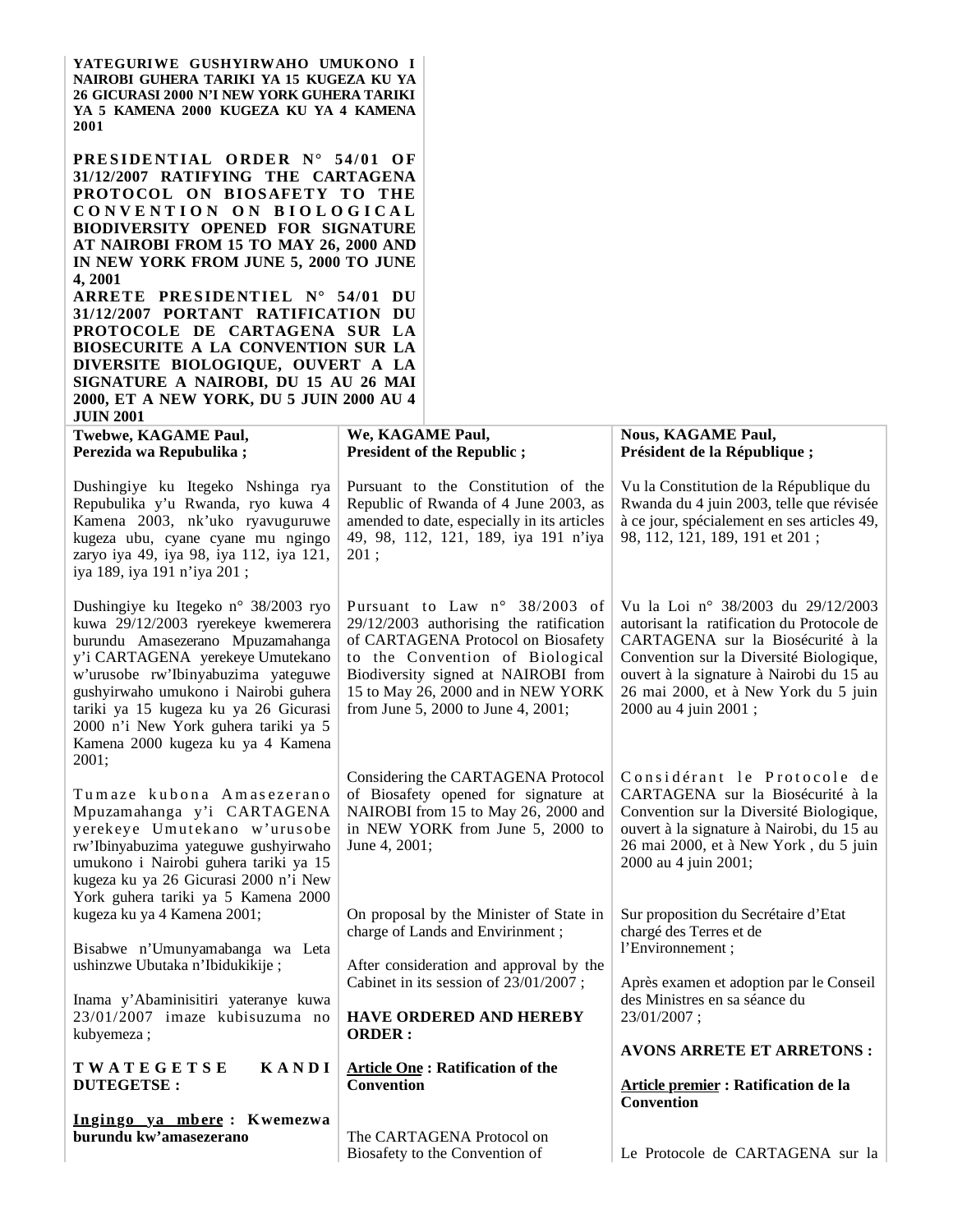Amasezerano Mpuzamahanga y'i CARTAGENA yerekeye umutekano w'urusobe rw'ibinyabuzima yateguwe gushyirwaho umukono i Nairobi guhera tariki ya 15 kugeza ku ya 26 Gicurasi 2000 n'i New York guhera tariki ya 5 Kamena 2000 kugeza ku ya 4 Kamena 2001yemejwe burundu kandi atangiye gukurikizwa mu ngingo zayo zose.

#### **Ingingo ya 2 : Ivanwaho ry'ingingo z'amateka zinyuranyije n'iri teka**

Ingingo zose z'amateka abanziriza iri kandi zinyuranyije naryo zivanyweho.

#### **I n g i n g o y a 3 : A b a s h i n z w e kubahiriza iri teka**

Minisitiri w'Intebe, Minisitiri w ' U b u b a n y i n ' A m a h a n g a n'Ubutwererane, Minisitiri w'Ubutaka, Ibidukikije, Amashyamba, Amazi na Mine n'Umunyamabanga wa Leta ushinzwe Ubutaka n'Ibidukikije basabwe kubahiriza iri teka.

#### **Ingingo ya 4 : Igihe iteka ritangira gukurikizwa**

Iri teka ritangira gukurikizwa umunsi ritangarijweho mu Igazeti ya Leta ya Repubulika y'u Rwanda.

Kigali, kuwa 31/12/2007 Perezida wa Repubulika **KAGAME Paul (sé)**

> Minisitiri w'Intebe **MAKUZA Bernard (sé)**

Minisitiri w'Ububanyi n'Amahanga n'Ubutwererane **Dr. MURIGANDE Charles (sé)**

Minisitiri w'Ubutaka, Ibidukikije, Amashyamba, Amazi na Mine **BAZIVAMO Christophe (sé)**

Umunyamabanga wa Leta ushinzwe Ubutaka n'Ibidukikije **HAJABAKIGA Patricia (sé)**

**Bibonywe kandi bishyizweho Ikirango cya Repubulika :**

Minisitiri w'Ubutabera **KARUGARAMA Tharcisse** Biological Biodiversity opened for RAMSAR Convention of February 2, 1971 on Wetlands of International importance, especially as waterfowl habitats is hereby ratified and becomes fully effective.

**Article 2 : Repealing of inconsistent provisions**

All prior provisions contrary to this Order are hereby repealed.

## **Article 3 : Authorities responsible for implementation of this Order**

The Prime Minister, the Minister of Foreign Affairs and Cooperation, the Minister of Lands, Environment, Forestry, Water and Mines and the Minister of State in charge of Lands and Environment are entrusted with implementation of this Order.

# **Article 4 : Commencement**

This Order shall come into force on the date of its publication in the Official Gazette of the Republic of Rwanda.

Kigali, on 31/12/2007

The President of the Republic **KAGAME Paul (sé)** The Prime Minister **MAKUZA Beranrd (sé)**

The Minister of Foreign Affairs and **Cooperation Dr. MURIGANDE Charles (sé)**

The Minister of Lands, Environment, Forestry, Water and Mines **BAZIVAMO Christophe (sé)**

The Minister of State in charge of Lands and Environment **HAJABAKIGA Patricia (sé)**

**Seen and sealed with the Seal of the Republic :**

> The Minister of Justice **KARUGARAMA Tharcisse (sé)**

Biosécurité à la Convention sur la Diversité Biologique, ouvert à la signature à Nairobi, du 15 au 26 mai 2000, et à New York , du 5 juin 2000 au 4 juin 2001 est ratifié et sort son plein et entier effet.

# **Article 2 : Disposition abrogatoire**

Toutes les dispositions antérieures contraires au présent arrêté sont abrogées.

## **Article 3 : Autorités chargées de l'exécution de l'arrêté**

Le Premier Ministre, Le Ministre des Affaires Etrangères et de la Coopération, le Ministre des Terres, de l'Environnement, des Forêts, de l'Eau et des Mines et le Secrétaire d'Etat chargé la terre et de l'Environnement sont chargés de l'exécution du présent arrêté.

# **Article 4 : Entrée en vigueur**

Le présent arrêté entre en vigueur le jour de sa publication au Journal Officiel de la République du Rwanda.

Kigali, le 31/12/2007

Le Président de la République **KAGAME Paul (sé)** Le Premier Ministre **MAKUZA Bernard (sé)**

Le Ministre des Affaires Etrangères et de la Coopération **Dr. MURIGANDE Charles (sé)**

Le Ministre des Terres, de l'Environnement, des Forêts, de l'Eau et des Mines **BAZIVAMO Christophe (sé)**

Le Secrétaire d'Etat chargé des Terres et de l'Environnement **HAJABAKIGA Patricia (sé)**

> **Vu et scellé du Sceau de la République :**

Le Ministre de la Justice **KARUGARAMA Tharcisse (sé)**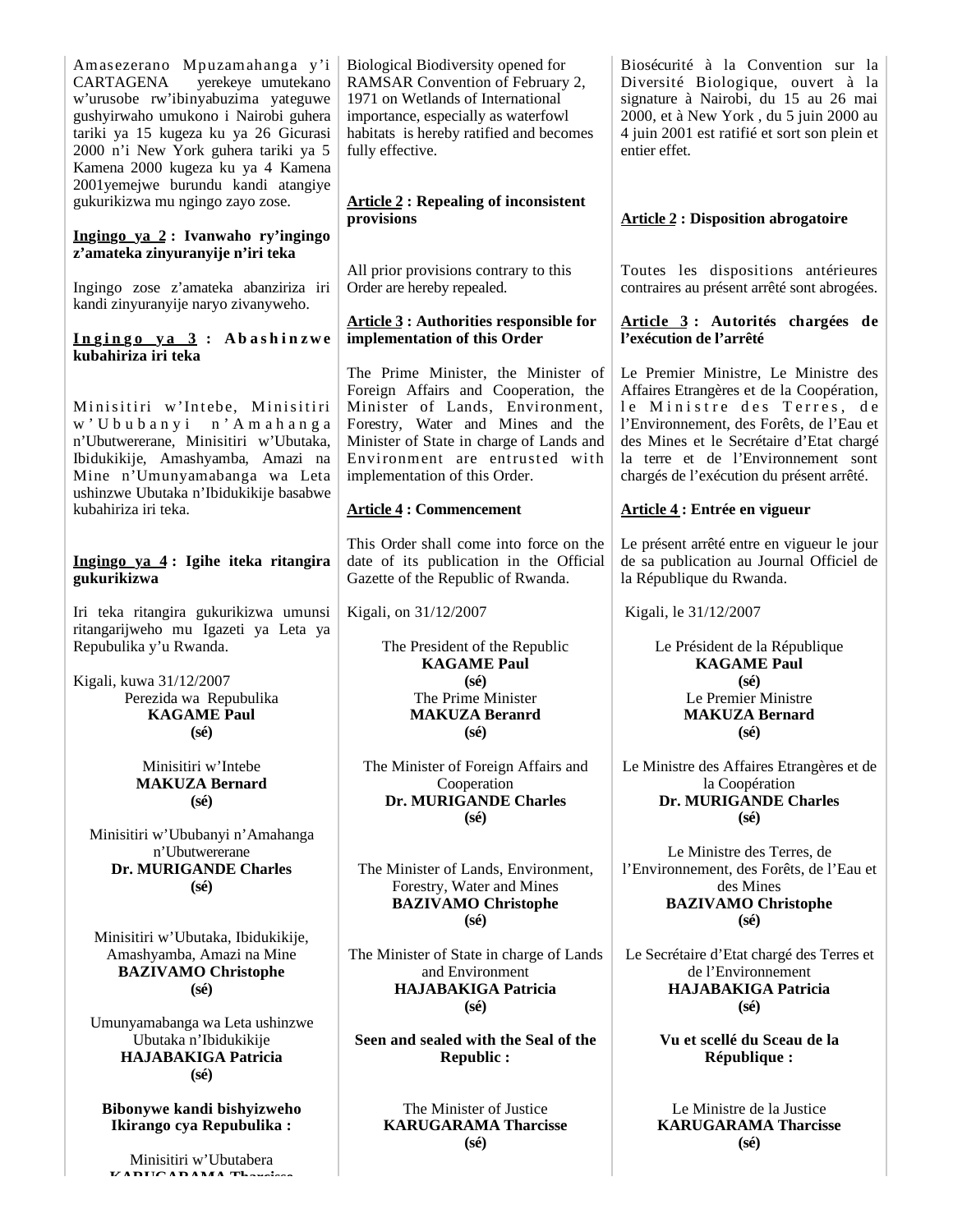| <b>ITEKA RYA PEREZIDA N° 56/01</b>   | <b>PRESIDENTIAL ORDER N° 56/01</b>            | ARRETE PRESIDENTIEL $N^{\circ}$ 56/01     |
|--------------------------------------|-----------------------------------------------|-------------------------------------------|
| RYO KUWA 31/12/2007 RYIMURA          | OF 31/12/2007 TRANSFERRING A                  | DU 31/12/2007 PORTANT                     |
| UMUSIRIKARE MU NGABO                 | <b>RWANDA</b><br>SOLDIER OF THE               | TRANSFERT D'UN MILITAIRE                  |
| Z'IGIHUGU AKAJYA MU YINDI            | <b>DEFENSE</b><br><b>FORCES</b><br>THE<br>TΟ  | DES FORCES RWNDAISES DE                   |
| <b>MIRIMO Y'UBUTEGETSI BWITE</b>     | <b>CENTRAL GOVERNEMENT</b>                    | DEFENSE A L'ADMINISTRATION                |
| <b>BWA LETA</b>                      |                                               | <b>CENTRALE</b>                           |
|                                      | <b>TABLE OF CONTENTS</b>                      | <b>TABLE DES MATIERES</b>                 |
| <b>ISHAKIRO</b>                      |                                               |                                           |
|                                      |                                               |                                           |
|                                      | <b>Article One: A military</b>                | Article premier: Un militaire transféré   |
| Ingingo ya mbere: Umusirikare        | transferred Ratification of the               |                                           |
| wimuwe                               | Convention                                    |                                           |
|                                      |                                               | <b>Article 2: Autorités chargées de</b>   |
|                                      | <b>Article 2: Authorities responsible for</b> | l'exécution du présent arrête             |
| Ingingo ya 2 : Abashinzwe ishyirwa   | implementation                                |                                           |
| mu bikorwa ry'iri teka               |                                               | <b>Article 3: Disposition abrogatoire</b> |
|                                      | <b>Article 3: Repealing provision</b>         |                                           |
| Ingingo ya 3 : Ivanwaho ry'ingingo   |                                               |                                           |
| zinyuranyije n'iri teka              |                                               | Article 4: Entrée en vigueur              |
|                                      | <b>Article 4: Commencement</b>                |                                           |
| Ingingo ya 4 : Igihe iteka ritangira |                                               |                                           |
| gukurikizwa                          |                                               |                                           |
|                                      |                                               |                                           |

**ITEKA RYA PEREZIDA N° 56/01 RYO KUWA 3 1 / 1 2 / 2 0 0 7 RYI MURA UMUS I RI K ARE MU NGABO Z'IGIHUGU AKAJYA MU YINDI MIRIMO Y'UBUTEGETSI BWITE BWA LETA**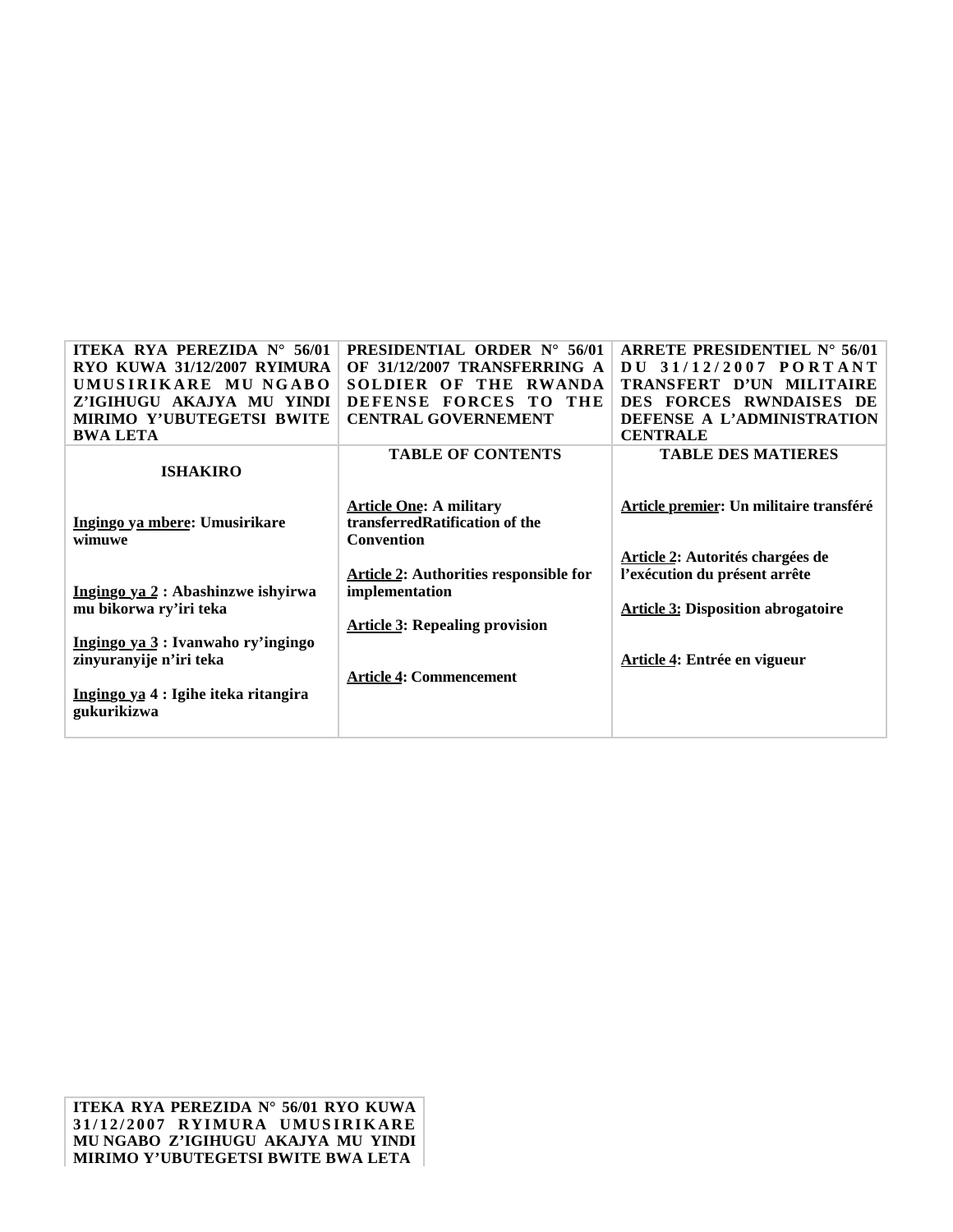**PRESIDENTIAL ORDER N° 56/01 OF 31/12/2007 TRANSFERRING A SOLDIER OF THE RWANDA DEFENSE FORCES TO THE CENTRAL GOVERNEMENT ARRETE PRESIDENTIEL N° 56/01 DU 31/12/2007 PORTANT TRANSFERT D'UN MILITAIRE DES FORCES RWNDAISES DE DEFENSE A L'ADMINISTRATION CENTRALE**

| Twebwe, KAGAME Paul,<br>Perezida wa Repubulika;                                                                                                                                                            | We, KAGAME Paul,<br><b>President of the Republic ;</b>                                                                                                                                 | <b>Nous, KAGAME Paul,</b><br>Président de la République;                                                                                                                   |
|------------------------------------------------------------------------------------------------------------------------------------------------------------------------------------------------------------|----------------------------------------------------------------------------------------------------------------------------------------------------------------------------------------|----------------------------------------------------------------------------------------------------------------------------------------------------------------------------|
| Dushingiye ku Itegeko Nshinga rya<br>Repubulika y'u Rwanda, ryo kuwa 4<br>Kamena 2003, nk'uko ryavuguruwe<br>kugeza ubu, cyane cyane mu ngingo<br>zaryo iya 49, iya 98, iya 112, iya<br>121-2°, n'iya 201; | Pursuant to the Constitution of the<br>Republic of Rwanda of 4 June 2003, as<br>amended to date, especially in its<br>Articles 112, 121-2° and 201;                                    | Vu la Constitution de la République du<br>Rwanda du 4 juin 2003, telle que révisée<br>à ce jour, spécialement en ses articles<br>112, 121-2° et 201;                       |
| Dushingiye ku Itegeko n° 22/2002 ryo<br>kuwa 09/07/2002 rishyiraho sitati<br>rusange y'abakozi ba Leta n'inzego<br>z'imirimo ya Leta, cyane cyane mu<br>ngingo ya 1-1°-a;                                  | Pursuant to Law n° 22/2002 of<br>09/07/2002 establishing the general<br>statuttes for rwanda public service,<br>especially in its Article 1-1° a;                                      | Vu la Loi nº 22/2002 du 09/07/2002<br>portant statut général de la fonction<br>publique rwandaise, spécialement en son<br>article $1-1^\circ$ a;                           |
| Dushingiye ku Iteka rya Perezida n°<br>72/01 ryo kuwa 08/07/2002 rishyiraho<br>amategeko rusange y'Abasirikare nk'uko<br>ryahinduwe kandi ryujujwe kugeza ubu,                                             | Pursuant to the Presidential Order n°<br>$72/01$ ddof $08/07/2002$ establishing the<br>Army general statute, as modified and<br>complemented to date, especially in its<br>Article 25; | Vu l'Arrêté Présidentiel n° 72/01 du<br>08/07/2002 portant statut général des<br>militaires, tel que modifié et complété à<br>ce jour, spécialement en son article 25 ;    |
| cyane cyane mu ngingo yaryo ya 25;<br>Bisabwe na Minisitiri w'Ingabo;                                                                                                                                      | On proposal by the Minister of Defense;                                                                                                                                                | Sur proposition du Ministre de la<br>Défense;                                                                                                                              |
| Inama y'Abaminisitiri yateranye kuwa<br>14/09/2007 imaze kubisuzuma no                                                                                                                                     | After consideration and adoption by the<br>Cabinet in its session of 14/09/2007;                                                                                                       | Après examen et adoption par le Conseil<br>des Ministres en sa séance du<br>14/09/2007;                                                                                    |
| kubyemeza;                                                                                                                                                                                                 | <b>HAVE ORDERED AND HEREBY</b><br><b>ORDER:</b>                                                                                                                                        | <b>AVONS ARRETE ET ARRETONS:</b>                                                                                                                                           |
| KANDI<br>TWATEGETSE                                                                                                                                                                                        |                                                                                                                                                                                        |                                                                                                                                                                            |
| <b>DUTEGETSE:</b>                                                                                                                                                                                          | <b>Article One: A military transferred</b>                                                                                                                                             | Article premier : Un militaire transféré                                                                                                                                   |
| Ingingo ya mbere: Umusirikare<br>wimuwe                                                                                                                                                                    | Maj. John SEMAFARA is transferred<br>from the Rwanda Defense Forces to the<br>Ministry of Infrastructure as Head of                                                                    | Maj. John SEMAFARA est transféré des<br>Forces Rwandaises de Défense au<br>Ministère des Infrastructures en tant que                                                       |
| Maj. John SEMAFARA yimuriwe mu<br>Ngabo z'Igihugu akajya gukorera muri<br>Ministeri y'Ibikorwa Remezo<br>nk'Umuyobozi w'Ishami Rishinzwe                                                                   | Meteorology Departement.                                                                                                                                                               | Chef du Département de Météorologie.                                                                                                                                       |
| Ubumenyi bw'Ikirere.                                                                                                                                                                                       | <b>Article 2 : Authorities responsible for</b>                                                                                                                                         | Article 2 : Autorités chargées de<br>l'exécution de cet arrêté                                                                                                             |
| Ingingo ya 2: Abashinzwe gushyira<br>mu bikorwa iri teka                                                                                                                                                   | implementation of this Order<br>The Prime Minister, the Minister of<br>Defense, the Minister of Infrastructure<br>and the Minister of Public Service and                               | Le Premier Ministre, Le Ministre de la<br>Défense, le Ministre des Infrastructures<br>et le Ministre de la Fonction Public et<br>du Travail sont chargés de l'exécution du |
| Minisitiri w'Intebe, Minisitiri w'Ingabo,<br>Minisitiri w'Ibikorwa Remazo na<br>Minisitiri w'Abakozi ba Leta<br>n'Umurimo basabwe kubahiriza iri teka.                                                     | Labour are<br>entrusted with<br>implementation of this Order.<br><b>Article 3: Repealing provision</b>                                                                                 | présent arrêté.<br><b>Article 3 : Disposition abrogatoire</b>                                                                                                              |
| Ingingo ya 3: Ivanwaho ry'ingingo<br>zinyuranyije n'iri teka                                                                                                                                               | All prior provisions contrary to this<br>Order are hereby repealed.                                                                                                                    | Toutes les dispositions antérieures<br>contraires au présent arrêté sont abrogées.                                                                                         |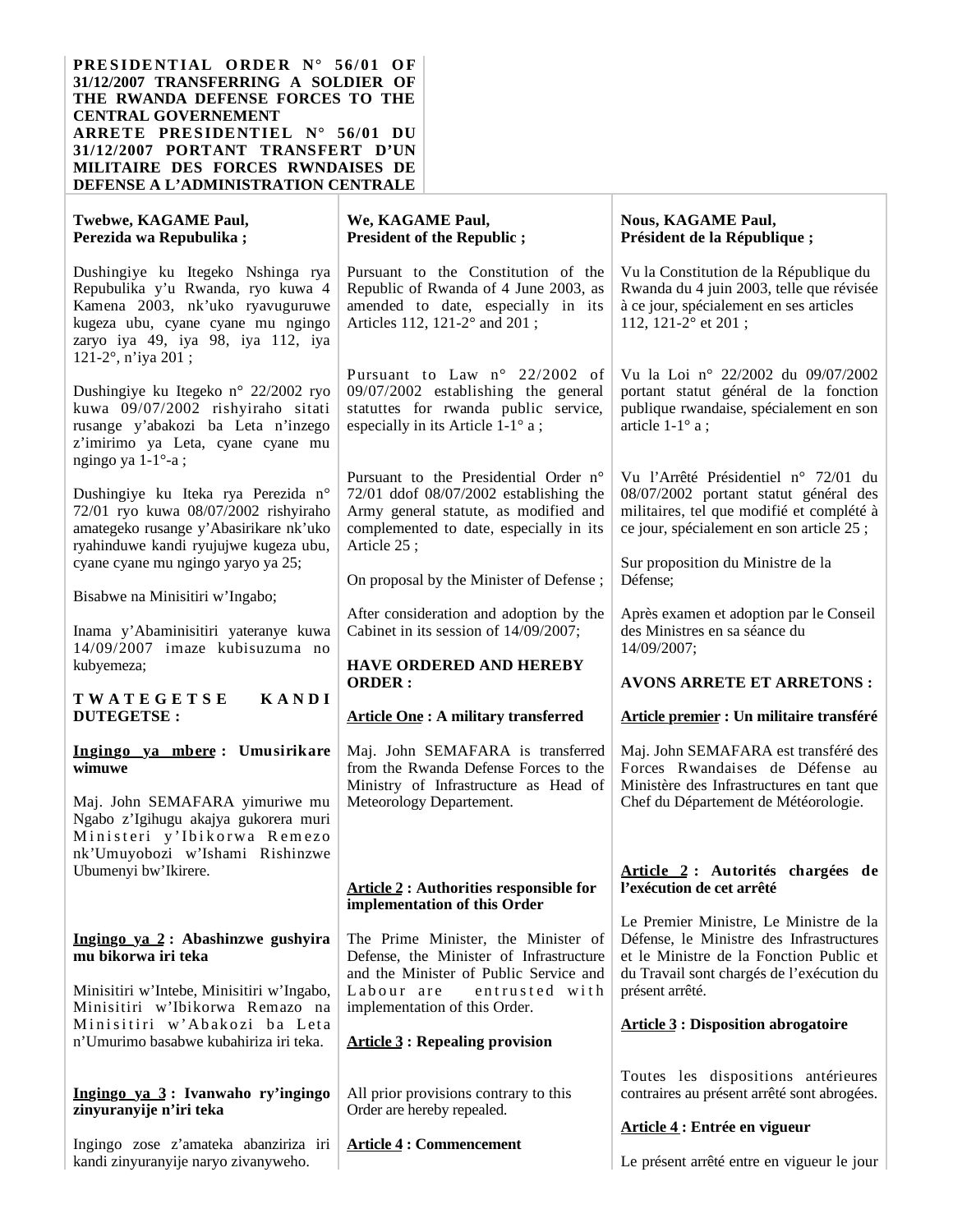#### **I n g i n g o y a 4 : G u t a n g i r a gukurikizwa**

Iri teka ritangira gukurikizwa umunsi ritangarijweho mu Igazeti ya Leta ya Repubulika y'u Rwanda. Agaciro karyo gahera kuwa 14/09/2007.

Kigali, kuwa 31/12/2007

Perezida wa Repubulika **KAGAME Paul (sé)**

Minisitiri w'Intebe **MAKUZA Bernard (sé)**

Minisitiri w'Ingabo **GATSINZI Marcel (sé)**

Minisitiri w'Ibikorwa Remezo **KAMANZI Stanislas (sé)**

Minisitiri w'Abakozi ba Leta n'Umurimo **Prof. NSHUTI Manasseh (sé)**

**Bibonywe kandi bishyizweho Ikirango cya Repubulika :**

Minisitiri w'Ubutabera **KARUGARAMA Tharcisse (sé)**

This Order shall come into force on the date of its publication in the Official Gazette of the Republic of Rwanda. It takes effect as of 14/09/2007.

Kigali, on 31/12/2007

The President of the Republic **KAGAME Paul (sé)**

> The Prime Minister **MAKUZA Beranrd (sé)**

The Minister of Defense **GATSINZI Marcel (sé)**

The Minister of Infrastructure **KAMANZI Stanislas (sé)**

The Minister of Public Service and Labour **Prof. NSHUTI Manasseh (sé)**

**Seen and sealed with the Seal of the Republic :**

> The Minister of Justice **KARUGARAMA Tharcisse (sé)**

de sa publication au Journal Officiel de la République du Rwanda. Il sort ses effets à partir du 14/09/2007.

Kigali, le 31/12/2007

Le Président de la République **KAGAME Paul (sé)**

> Le Premier Ministre **MAKUZA Bernard (sé)**

Le Ministre de la Défense **GATSINZI Marcel (sé)**

Le Ministre des Infrastructures **KAMANZI Stanislas (sé)**

Le Minisitre de la Fonction Publique et du Travail **Prof. NSHUTI Manasseh (sé)**

> **Vu et scellé du Sceau de la République :**

Le Ministre de la Justice **KARUGARAMA Tharcisse (sé)**

**ITEKA RYA PEREZIDA N° 62/01 R Y O K U W A 3 1 / 1 2 / 2 0 0 7 RISHYIRAHO MINISITIRI MURI PEREZIDANSI YA REPUBULIKA**  USHINZWE UBUMENYI, **IKORANABUHANGA, PRESIDENTIAL ORDER N° 62/01 OF 31/12/2007 APPOINTING THE MINISTER IN THE PRESIDENT'S OFFICE IN CHARGE OF** SCIENCE, TECHNOLOGY, **SCIENTIFIC RESEARCH AND ARRETE PREISDENTIEL N° 62/01 D U 3 1 / 1 2 / 2 0 0 7 P O R T A N T NOMINATION DU MINISTRE A LA PRESIDENCE CHARGE DE LA SCIENCE, DE LA TECHNOLOGIE, D E L A RECHERCHE**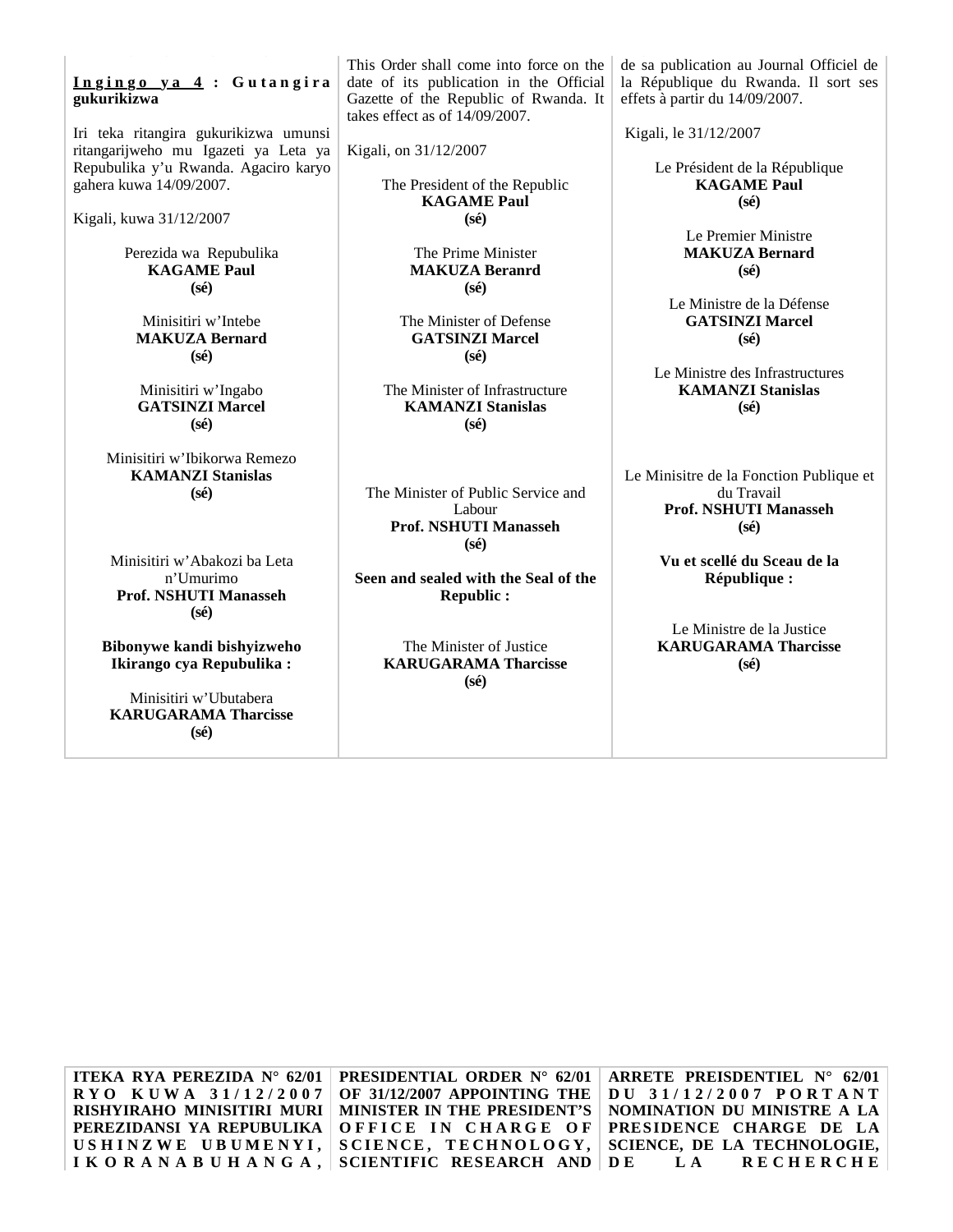| N'IKORANABUHANGA MU<br><b>ITUMANAHO</b>                                                                                                                                                                                    | UBUSHAKASHATSI INFORMATION SCIENTIFIQUE ET<br>COMMUNICATION<br><b>TECHNOLOGIES</b>                                                                                                                                                              | <b>DES</b><br><b>TECHNOLOGIES</b><br><b>DE</b><br>L'INFORMATION<br><b>COMMUNICATION</b>                                                                                                                                                                                                                 |
|----------------------------------------------------------------------------------------------------------------------------------------------------------------------------------------------------------------------------|-------------------------------------------------------------------------------------------------------------------------------------------------------------------------------------------------------------------------------------------------|---------------------------------------------------------------------------------------------------------------------------------------------------------------------------------------------------------------------------------------------------------------------------------------------------------|
| <b>ISHAKIRO</b>                                                                                                                                                                                                            | <b>TABLE OF CONTENTS</b>                                                                                                                                                                                                                        | <b>TABLE DES MATIERES</b>                                                                                                                                                                                                                                                                               |
| Ingingo ya mbere: Ishyirwaho rya<br>Minisitiri                                                                                                                                                                             | <b>Article One: Appointment of the</b>                                                                                                                                                                                                          | Article premier: Nomination du<br><b>Ministre</b>                                                                                                                                                                                                                                                       |
| Ingingo ya 2: Abashinzwe gushyira<br>mu bikorwa iri teka                                                                                                                                                                   | Article 2: Authorities responsible for<br>the implementation of this Order                                                                                                                                                                      | Article 2: Autorités chargées de<br>l'application de cet arrêté                                                                                                                                                                                                                                         |
| $Ingingo$ ya $3$ :<br>Kuvanwaho<br>kw'ingingo zinyuranyije n'iri teka                                                                                                                                                      | <b>Article 3: Repealing provision</b>                                                                                                                                                                                                           | <b>Article 3: Disposition abrogatoire</b>                                                                                                                                                                                                                                                               |
| Ingingo ya 4: Igihe iteka ritangira<br>gukurikizwa                                                                                                                                                                         | <b>Article 4: Commencement</b>                                                                                                                                                                                                                  | Article 4: Entrée en vigueur                                                                                                                                                                                                                                                                            |
|                                                                                                                                                                                                                            |                                                                                                                                                                                                                                                 |                                                                                                                                                                                                                                                                                                         |
|                                                                                                                                                                                                                            |                                                                                                                                                                                                                                                 |                                                                                                                                                                                                                                                                                                         |
|                                                                                                                                                                                                                            |                                                                                                                                                                                                                                                 |                                                                                                                                                                                                                                                                                                         |
| ITEKA RYA PEREZIDA N° 62/01<br>RYO KUWA 31/12/2007<br>RISHYIRAHO MINISITIRI MURI<br>PEREZIDANSI YA REPUBULIKA<br>USHINZWE UBUMENYI,<br>IKORANABUHANGA,<br><b>UBUSHAKASHATSI</b><br>N'IKORANABUHANGA MU<br><b>ITUMANAHO</b> | PRESIDENTIAL ORDER N° 62/01<br>OF 31/12/2007 APPOINTING THE<br>MINISTER IN THE PRESIDENT'S<br>OFFICE IN CHARGE OF<br>SCIENCE, TECHNOLOGY,<br>SCIENTIFIC RESEARCH AND<br>INFORMATION<br>COMMUNICATION<br><b>TECHNOLOGIES</b><br>We, KAGAME Paul, | ARRETE PREISDENTIEL $N^{\circ}$ 62/01<br>DU 31/12/2007 PORTANT<br>NOMINATION DU MINISTRE A LA<br>PRESIDENCE CHARGE DE LA<br>SCIENCE, DE LA TECHNOLOGIE,<br><b>DE</b><br>L A<br><b>RECHERCHE</b><br>SCIENTIFIQUE ET<br><b>DES</b><br><b>TECHNOLOGIES</b><br>DE.<br>L'INFORMATION<br><b>COMMUNICATION</b> |
| Twebwe, KAGAME Paul,<br>Perezida wa Repubulika;                                                                                                                                                                            | <b>President of the Republic ;</b><br>Pursuant to the Constitution of the                                                                                                                                                                       | <b>Nous, KAGAME Paul,</b><br>Président de la République;                                                                                                                                                                                                                                                |
| Dushingiye ku Itegeko Nshinga rya<br>Repubulika y'u Rwanda ryo kuwa 04<br>Kamena 2003, nk'uko ryavuguruwe                                                                                                                  | Republic of Rwanda of 04 June 2003,<br>as amended to date, especially in<br>Articles 112 and 116;                                                                                                                                               | Vu la Constitution de la République du<br>Rwanda du 04 juin 2003, telle que révisée<br>à ce jour, spécialement en ses articles 112<br>et $116$ ;                                                                                                                                                        |
| kugeza ubu, cyane cyane mu ngingo<br>zaryo iya 112 n'iya 116;<br>Dushingiye ku Iteka rya Perezida n°<br>29/01 ryo kuwa 26/05/2006 rishyiraho<br>Minisitiri muri Perezidansi ya<br>Repubulika ushinzwe ubumenyi,            | Having revised the Presidential Order n°<br>29/01 of 26/05/2006 appointing the<br>Minister in the President's Office in<br>charge of Science, Technology and<br>Scientific Research;                                                            | Revu l'Arrêté Présidentiel n° 29/01 du<br>26/05/2006<br>portant nomination du<br>Ministre à la Présidence de la République<br>chargé de la Science, de la Technologie et<br>de la Recherche Scientifique;                                                                                               |
| Ikoranabuhanga n'Ubushakashatsi;                                                                                                                                                                                           | On proposal by the Prime Minister;                                                                                                                                                                                                              | Sur proposition du Premier Ministre;                                                                                                                                                                                                                                                                    |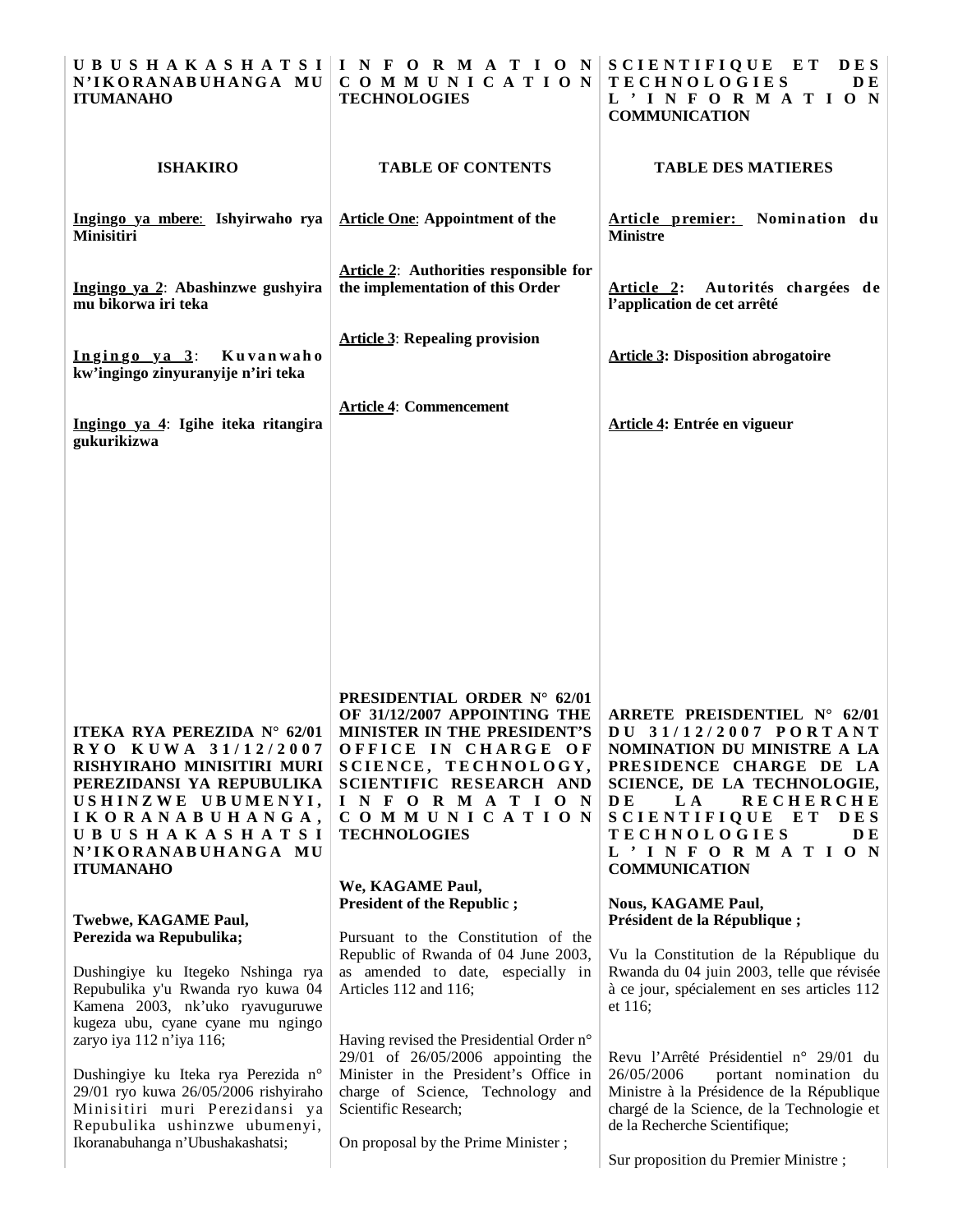| Bisabwe na Minisitiri w'Intebe;                                                                         | <b>HAVE ORDERED AND HEREBY</b>                                                                         |                                                                                                                  |
|---------------------------------------------------------------------------------------------------------|--------------------------------------------------------------------------------------------------------|------------------------------------------------------------------------------------------------------------------|
| <b>TWATEGETSE KANDI</b><br><b>DUTEGETSE:</b>                                                            | <b>ORDER:</b>                                                                                          | <b>AVONS ARRETE ET ARRETONS:</b>                                                                                 |
|                                                                                                         | Article One: Appointment of the<br><b>Minister</b>                                                     | Article premier: Nomination du<br><b>Ministre</b>                                                                |
| Ingingo ya mbere: Ishyirwaho rya<br>Minisitiri                                                          | Prof. MURENZI Romain is appointed<br>Minister in the President's Office in                             | Peof. MURENZI Romain est nommé<br>Ministre à la Présidence de la République                                      |
| Prof. MURENZI Romain agizwe<br>Minisitiri muri Perezidansi ya<br>Repubulika ushinzwe Ubumenyi,          | charge of Science, Technology,<br>Scientific Research and Information<br>Communication Technologies.   | chargé de la Science, de la Technologie, de<br>la Recherche Scientifique et des<br>Technologies de l'Information |
| Ikoranabuhanga, Ubushakashatsi<br>n'Ikoranabuhanga mu Itumanaho.                                        | <b>Article 2:</b> Authorities responsible for                                                          | Communication.                                                                                                   |
| Ingingo ya 2: Abashinzwe gushyira<br>mu bikorwa iri teka                                                | implementation of this Order<br>The Prime Minister is entrusted with                                   | <u>Article 2:</u><br>Autorités chargées de<br>l'exécution du présent arrête                                      |
| Minisitiri w' Intebe asabwe kubahiriza<br>iri teka.                                                     | implementing this Order.                                                                               | Le Premier Ministre est chargé de<br>l'exécution du présent arrêté.                                              |
|                                                                                                         | <b>Article 3: Repealing provision</b>                                                                  | <b>Article 3: Disposition abrogatoire</b>                                                                        |
| $Ingingo$ ya $3$ :<br>Kuvanwaho<br>kw'ingingo zinyuranyije n'iri teka                                   | All prior provisions contrary to this<br>Order are hereby repealed.                                    | Toutes les dispositions antérieures<br>contraires au présent arrêté sont abrogées.                               |
| Ingingo zose z' amateka abanziriza iri<br>kandi zinyuranyije na ryo zivanyweho.                         | <b>Article 4: Commencement</b>                                                                         | Article 4: Entrée en vigueur                                                                                     |
| Ingingo ya 4: Igihe iteka ritangira<br>gukurikizwa                                                      | This Order shall come into force on the<br>date of its signature. It takes effect as of<br>03/12/2007. | Le présent arrêté entre en vigueur le jour de<br>sa signature. Il sort ses effets à partir du<br>03/12/2007.     |
| Iri teka ritangira gukurikizwa umunsi<br>rishyiriweho umukono. Agaciro karyo<br>gahera kuwa 03/12/2007. | Kigali, on 31/12/2007                                                                                  | Kigali, le 31/12/2007                                                                                            |
| Kigali, kuwa 31/12/2007                                                                                 | The President of the Republic<br><b>KAGAME Paul</b><br>$(s\acute{e})$                                  | Le Président de la République<br><b>KAGAME Paul</b>                                                              |
| Perezida wa Repubulika<br><b>KAGAME Paul</b><br>$(s\acute{e})$                                          | The Prime Minister<br><b>MAKUZA Bernard</b><br>$(s\acute{e})$                                          | $(s\acute{e})$<br>Le Premier Ministre<br><b>MAKUZA Bernard</b>                                                   |
| Minisitiri w'Intebe<br><b>MAKUZA Bernard</b><br>$(s\acute{e})$                                          | Seen and sealed with the Seal of the<br><b>Republic:</b>                                               | $(s\acute{e})$<br>Vu et scellé du Sceau de la République:                                                        |
| Bibonywe kandi bishyizweho<br>Ikirango cya Repubulika:                                                  | The Minister of Justice/Attorney<br>General                                                            | Le Ministre de la Justice/Garde des Sceaux<br><b>KARUGARAMA Tharcisse</b>                                        |
| Minisitiri w'Ubutabera/Intumwa Nkuru<br>ya Leta<br><b>KARUGARAMA Tharcisse</b><br>$(s\acute{e})$        | <b>KARUGARAMA Tharcisse</b><br>$(s\acute{e})$                                                          | $(s\acute{e})$                                                                                                   |

**ITEKA RYA PEREZIDA N° 63/01 R Y O K U W A 3 1 / 1 2 / 2 0 0 7 R I S H Y I R A H O UMUNYAMABANGA WA LETA USHINZWE INGUFU MURI MINISTRY O F**

**PRESIDENTIAL ORDER N° 63/01 OF 31/12/2007 APPOINTING THE MINISTER OF STATE IN CHARGE OF ENERGY IN THE** 

**ARRETE PREISDENTIEL N° 63/01 D U 3 1 / 1 2 / 2 0 0 7 P O R T A N T NOMINATION DU SECRETAIRE D'ETAT CHARGE DE L'ENERGIE A U MINISTERE DES**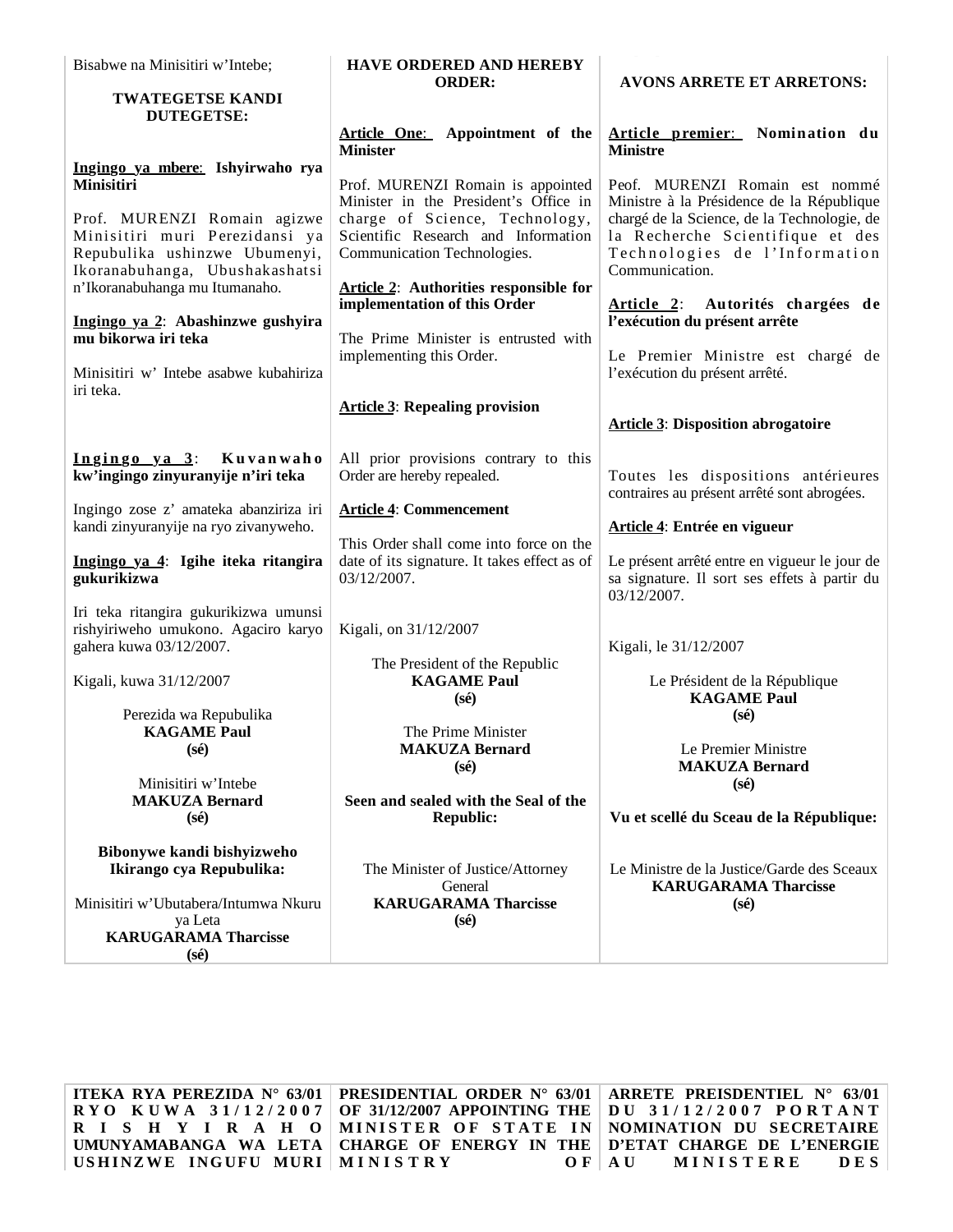| MINISITERI Y'IBIKORWA   INFRASTRUCTURE<br><b>REMEZO</b>                                                                                                                       |                                                                                                                                                                                                                | <b>INFRASTRUCTURES</b>                                                                                                                                                                |
|-------------------------------------------------------------------------------------------------------------------------------------------------------------------------------|----------------------------------------------------------------------------------------------------------------------------------------------------------------------------------------------------------------|---------------------------------------------------------------------------------------------------------------------------------------------------------------------------------------|
|                                                                                                                                                                               |                                                                                                                                                                                                                | <b>TABLE DES MATIERES</b>                                                                                                                                                             |
| <b>ISHAKIRO</b>                                                                                                                                                               | <b>TABLE OF CONTENTS</b>                                                                                                                                                                                       |                                                                                                                                                                                       |
| Ingingo ya mbere: Ishyirwaho<br>ry'Umunyamabanga wa Leta                                                                                                                      | <b>Article One: Appointment of Minister</b><br>of State                                                                                                                                                        | Article premier: Nomination du<br>Secrétaire d'Etat                                                                                                                                   |
| Ingingo ya 2: Abashinzwe gushyira<br>mu bikorwa iri teka                                                                                                                      | <b>Article 2:</b> Authorities responsible for<br>the implementation of this Order                                                                                                                              | Article 2: Autorités chargées de<br>l'application de cet arrêté                                                                                                                       |
| Ingingo ya 3: Kuvanwaho<br>kw'ingingo zinyuranyije n'iri teka                                                                                                                 | <b>Article 3: Repealing provision</b>                                                                                                                                                                          | <b>Article 3: Disposition abrogatoire</b>                                                                                                                                             |
| Ingingo ya 4: Igihe iteka ritangira<br>gukurikizwa                                                                                                                            | <b>Article 4: Commencement</b>                                                                                                                                                                                 | Article 4: Entrée en vigueur                                                                                                                                                          |
|                                                                                                                                                                               |                                                                                                                                                                                                                |                                                                                                                                                                                       |
|                                                                                                                                                                               |                                                                                                                                                                                                                |                                                                                                                                                                                       |
| ITEKA RYA PEREZIDA N° 63/01<br>RYO KUWA 31/12/2007<br>RISHYIRAHO<br>UMUNYAMABANGA WA LETA<br>USHINZWE INGUFU MURI<br>MINISITERI Y'IBIKORWA                                    | PRESIDENTIAL ORDER N° 63/01<br>OF 31/12/2007 APPOINTING THE<br>MINISTER OF STATE IN<br>CHARGE OF ENERGY IN THE<br>MINISTRY<br>O F<br><b>INFRASTRUCTURE</b>                                                     | ARRETE PRESIDENTIEL N° 63/01<br>DU 31/12/2007 PORTANT<br><b>SECRETAIRE</b><br>NOMINATION DU<br>D'ETAT CHARGE DE L'ENERGIE<br>MINISTERE<br><b>DES</b><br>A U<br><b>INFRASTRUCTURES</b> |
| <b>REMEZO</b>                                                                                                                                                                 |                                                                                                                                                                                                                | <b>Nous, KAGAME Paul,</b><br>Président de la République;                                                                                                                              |
| Twebwe, KAGAME Paul,<br>Perezida wa Repubulika;                                                                                                                               | We, KAGAME Paul,<br><b>President of the Republic;</b>                                                                                                                                                          | Vu la Constitution de la République du<br>Rwanda du 04 juin 2003, telle que révisée                                                                                                   |
| Dushingiye ku Itegeko Nshinga rya<br>Repubulika y'u Rwanda ryo kuwa 04<br>Kamena 2003, nk'uko ryavuguruwe<br>kugeza ubu, cyane cyane mu ngingo<br>zaryo iya 112 n'iya 116;    | Pursuant to the Constitution of the<br>Republic of Rwanda of 04 June 2003,<br>as amended to date, especially in<br>Articles 112 and 116;                                                                       | à ce jour, spécialement en ses articles 112<br>et 116:<br>Revu l'Arrêté Présidentiel n° 02 bis du                                                                                     |
| Dushingiye ku Iteka rya Perezida n° 02<br>bis ryo kuwa 30/01/2005 rishyiraho<br>Umunyamabanga wa Leta<br>ushinzwe<br>Ingufu n'Itumanaho muri Minisiteri<br>y'Ibikorwa Remezo; | Having revised the Presidential Order n°<br>02 bis of $30/01/2005$ appointing the<br>Minister of State in charge of Energy<br>and Communication in the Ministry of<br>Infrastructuren proposal by the Ministry | 30/01/2005 portant nomination du<br>Secrétaire d'Etat chargé de l'Energie et des<br>Communications au Ministère des<br>Infrastructure;                                                |
|                                                                                                                                                                               | of Infrastructure;                                                                                                                                                                                             | Sur proposition du Premier Ministre;                                                                                                                                                  |
| Bisabwe na Minisitiri w'Intebe;                                                                                                                                               | On proposal by the Prime Minister;                                                                                                                                                                             | <b>AVONS ARRETE ET ARRETONS:</b>                                                                                                                                                      |
| <b>TWATEGETSE KANDI</b>                                                                                                                                                       | HAVE ORDERED AND HEREBY                                                                                                                                                                                        |                                                                                                                                                                                       |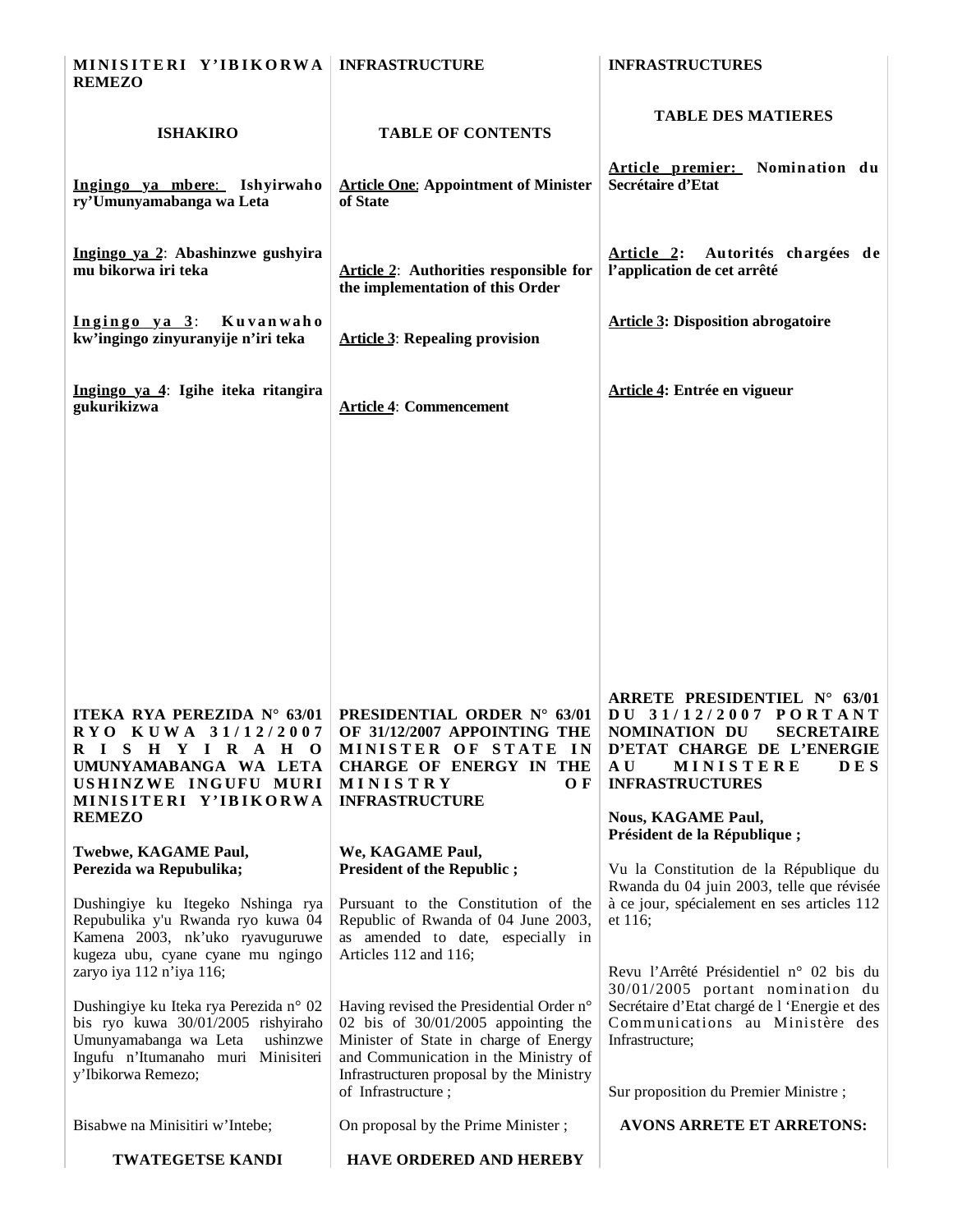| <b>DUTEGETSE:</b>                                                                                                                                                                                                | <b>ORDER:</b>                                                                                                                                                                                                                                                       | Article premier: Nomination d'un<br>Secrétaire Général                                                                                             |
|------------------------------------------------------------------------------------------------------------------------------------------------------------------------------------------------------------------|---------------------------------------------------------------------------------------------------------------------------------------------------------------------------------------------------------------------------------------------------------------------|----------------------------------------------------------------------------------------------------------------------------------------------------|
| Ingingo ya mbere: Ishyirwaho<br>ry'Umunyamabanga wa Leta                                                                                                                                                         | Article One: Appointment of a<br><b>Secretary General</b>                                                                                                                                                                                                           | Eng. BUTARE Albert est nommé<br>Secrétaire d'Etat chargé de l'Energie au<br>Ministère des Infrastructures.                                         |
| Eng. BUTARE Albert agizwe<br>Umunyamabanga wa Leta ushinzwe<br>Ingufu muri Ministeri y'Ibikorwa<br>Remezo.<br>Ingingo ya 2: Abashinzwe gushyira<br>mu bikorwa iri teka<br>Minisitiri w' Intebe asabwe kubahiriza | Eng. BUTARE Albert is appointed<br>Minister of State in charge of Energy in<br>the Ministry of Infrastructure.<br><b>Article 2:</b> Authorities responsible for<br>implementation of this Order<br>The Prime Minister is entrusted with<br>implementing this Order. | <u>Article 2:</u><br>Autorités chargées de<br>l'exécution du présent arrête<br>Le Premier Ministre est chargé de<br>l'exécution du présent arrêté. |
| iri teka.                                                                                                                                                                                                        |                                                                                                                                                                                                                                                                     | <b>Article 3: Disposition abrogatoire</b>                                                                                                          |
|                                                                                                                                                                                                                  | <b>Article 3: Repealing provision</b>                                                                                                                                                                                                                               |                                                                                                                                                    |
| $Ingingo$ ya $3$ :<br>Kuvanwaho<br>kw'ingingo zinyuranyije n'iri teka                                                                                                                                            | All prior provisions contrary to this                                                                                                                                                                                                                               | Toutes les dispositions antérieures<br>contraires au présent arrêté sont abrogées.                                                                 |
| Ingingo zose z' amateka abanziriza iri<br>kandi zinyuranyije na ryo zivanyweho.                                                                                                                                  | Order are hereby repealed.<br><b>Article 4: Commencement</b>                                                                                                                                                                                                        | Article 4: Entrée en vigueur<br>Le présent arrêté entre en vigueur le jour de                                                                      |
| Ingingo ya 4: Igihe iteka ritangira<br>gukurikizwa                                                                                                                                                               | This Order shall come into force on the<br>date of its signature. It takes effect as of<br>03/12/2007.                                                                                                                                                              | sa signature. Il sort ses effets à partir du<br>03/12/2007.                                                                                        |
| Iri teka ritangira gukurikizwa umunsi<br>rishyiriweho umukono. Agaciro karyo<br>gahera kuwa 03/12/2007.                                                                                                          | Kigali, on 31/12/2007                                                                                                                                                                                                                                               | Kigali, le 31/12/2007                                                                                                                              |
| Kigali, kuwa 31/12/2007                                                                                                                                                                                          | The President of the Republic<br><b>KAGAME Paul</b>                                                                                                                                                                                                                 | Le Président de la République<br><b>KAGAME Paul</b><br>$(s\acute{e})$                                                                              |
| Perezida wa Repubulika<br><b>KAGAME Paul</b><br>$(s\acute{e})$                                                                                                                                                   | $(s\acute{e})$<br>The Prime Minister                                                                                                                                                                                                                                | Le Premier Ministre<br><b>MAKUZA Bernard</b><br>$(s\acute{e})$                                                                                     |
| Minisitiri w'Intebe<br><b>MAKUZA Bernard</b>                                                                                                                                                                     | <b>MAKUZA Bernard</b><br>$(s\acute{\text{e}})$<br>Seen and sealed with the Seal of the                                                                                                                                                                              | Vu et scellé du Sceau de la République:                                                                                                            |
| $(s\acute{e})$<br>Bibonywe kandi bishyizweho<br>Ikirango cya Repubulika:                                                                                                                                         | <b>Republic:</b>                                                                                                                                                                                                                                                    | Le Ministre de la Justice/Garde des Sceaux<br><b>KARUGARAMA Tharcisse</b><br>$(s\acute{e})$                                                        |
| Minisitiri w'Ubutabera/Intumwa Nkuru<br>ya Leta<br><b>KARUGARAMA Tharcisse</b><br>$(s\acute{e})$                                                                                                                 | The Minister of Justice/Attorney<br>General<br><b>KARUGARAMA Tharcisse</b><br>$(s\acute{e})$                                                                                                                                                                        |                                                                                                                                                    |

| ITEKA RYA PEREZIDA N° 65/01   PRESIDENTIAL ORDER N° 65/01   ARRETE PRESIDENTIEL N°<br>RYO KUWA 31/12/2007 RIHAMYA OF 31/12/2007 ISSUING A TWO 65/01 DU 31/12/2007 PORTANT<br>INOTI Y'AMAFARANGA IBIHUMBI   THOUSAND FRANCS (2000 FRW)   EMISSION D'UN BILLET DE<br>BIBIRI (2.000 FRW) IFITE AGACIRO   BANKNOTE WHICH IS LEGAL   BANQUE DE DEUX MILLE<br><b>MU RWANDA</b> | <b>TENDER IN RWANDA</b>  | <b>FRANCS (2000 FRW)</b>  |
|--------------------------------------------------------------------------------------------------------------------------------------------------------------------------------------------------------------------------------------------------------------------------------------------------------------------------------------------------------------------------|--------------------------|---------------------------|
| <b>ISHAKIRO</b>                                                                                                                                                                                                                                                                                                                                                          | <b>TABLE OF CONTENTS</b> | <b>TABLE DES MATIERES</b> |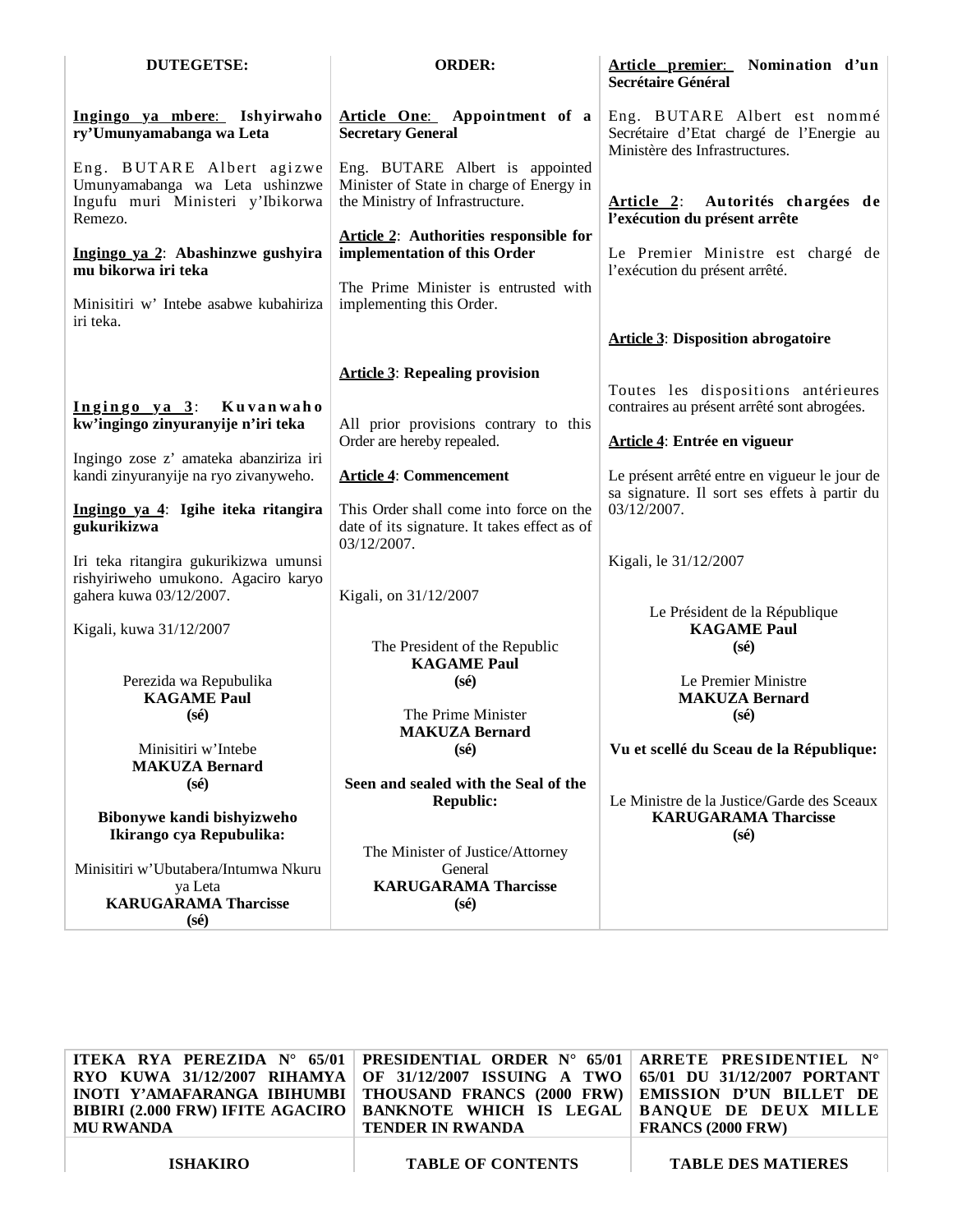| Ingingo ya mbere: Icyo iteka rigamije                 | <b>Article One: Objective of this Order</b> | Article premier : Objet du présent<br>arrêté |
|-------------------------------------------------------|---------------------------------------------|----------------------------------------------|
| Ingingo ya 2 : Ikoreshwa                              | <b>Article 2 : Circulation</b>              |                                              |
|                                                       |                                             | <b>Article 2 : Circulation</b>               |
| Ingingo ya 3: Umugereka                               | <b>Article 3: Annex</b>                     |                                              |
|                                                       |                                             | <b>Article 3 : Annexe</b>                    |
| Ingingo ya 4: Abashinzwe gushyira                     | Article 4 : Authorities responsible for     |                                              |
| iteka mu bikorwa                                      | the implementation of this Order            | Article 4: Autorités chargées de             |
|                                                       |                                             | l'exécution de cet arrêté                    |
|                                                       | Article 5: Repealing of inconsistent        |                                              |
| <u>Ingingo ya 5:</u> Ivanwaho ry'ingingo              | provisions                                  | <b>Article 5: Disposition abrogatoire</b>    |
| zinyuranyije n'iri                                    |                                             |                                              |
| teka                                                  |                                             |                                              |
|                                                       | Article 6 : Commencement                    | Article 6 : Entrée en vigueuer               |
| Ingingo ya 6: Igihe iri teka ritangira<br>gukurikizwa |                                             |                                              |

| ITEKA RYA PEREZIDA N° 65/01 RYO KUWA                               |  |
|--------------------------------------------------------------------|--|
| 31/12/2007 RIHAMYA INOTI Y'AMAFARANGA                              |  |
| IBIHUMBI BIBIRI (2.000 FRW) IFITE AGACIRO                          |  |
| <b>MU RWANDA</b>                                                   |  |
| <b>PRESIDENTIAL ORDER N° 65/01 OF 31/12/2007</b>                   |  |
| <b>ISSUING A TWO THOUSAND FRANCS (2000 FRW)</b>                    |  |
| BANKNOTE WHICH IS LEGAL TENDER IN                                  |  |
| <b>RWANDA</b>                                                      |  |
| ARRETE PRESIDENTIEL $N^{\circ}$ 65/01 DU 31/12/2007                |  |
| PORTANT EMISSION D'UN BILLET DE BANQUE                             |  |
| DE DEUX MILLE FRANCS (2000 FRW)                                    |  |
| $\mathbf{X} \mathbf{X}^T$ $\mathbf{X}^T$ $\mathbf{A}$ $\mathbf{C}$ |  |

|                            | We, KAGAME Paul, | Pursuant to the           |                         |
|----------------------------|------------------|---------------------------|-------------------------|
| <b>Twebwe, KAGAME</b>      | President de la  | Constitution of the       | <b>Nous, KAGAME</b>     |
| Paul,                      | Republic;        | Republic of Rwanda of     | Paul,                   |
| Perezida wa                |                  | 4 June 2003 as            | Président de la         |
| Repubulika;                |                  | amended to date.          | République;             |
|                            |                  | especially in Article     |                         |
| Tumaze kubona Itegeko      |                  | 113, 121 and $201$ ;      | Vu la Constitution de   |
| N s h i n g a<br>r y a     |                  |                           | la République du        |
| Repubulika y'u             |                  | Pursuant to Law n°        | Rwanda du 4 juin        |
| Rwanda nk'uko              |                  | 11/97 of 26/07/1997       | 2003 telle que révisée  |
| ryavuguruwe kugeza         |                  | regarding statutes of the | à ce jour,              |
| ubu, cyane cyane           |                  | National Bank of          | spécialement en ses     |
| ingingo yaryo ya 113,      |                  | Rwanda in Article 3, 34   | articles 113, 121 et    |
| iya 121 n'iya 201;         |                  | and $36:$                 | 201:                    |
|                            |                  |                           |                         |
| Tumaze kubona Itegeko      |                  |                           | Vu la loi n° $11/97$ du |
| $n^{\circ}$ 11/97 ryo kuwa |                  |                           | 26/07/1997 portant      |
| 26/07/1997 rishyiraho      |                  | On proposal by the        | statuts de la Banque    |
| amategeko agenga           |                  | Minister of Finance and   | Nationale du Rwanda,    |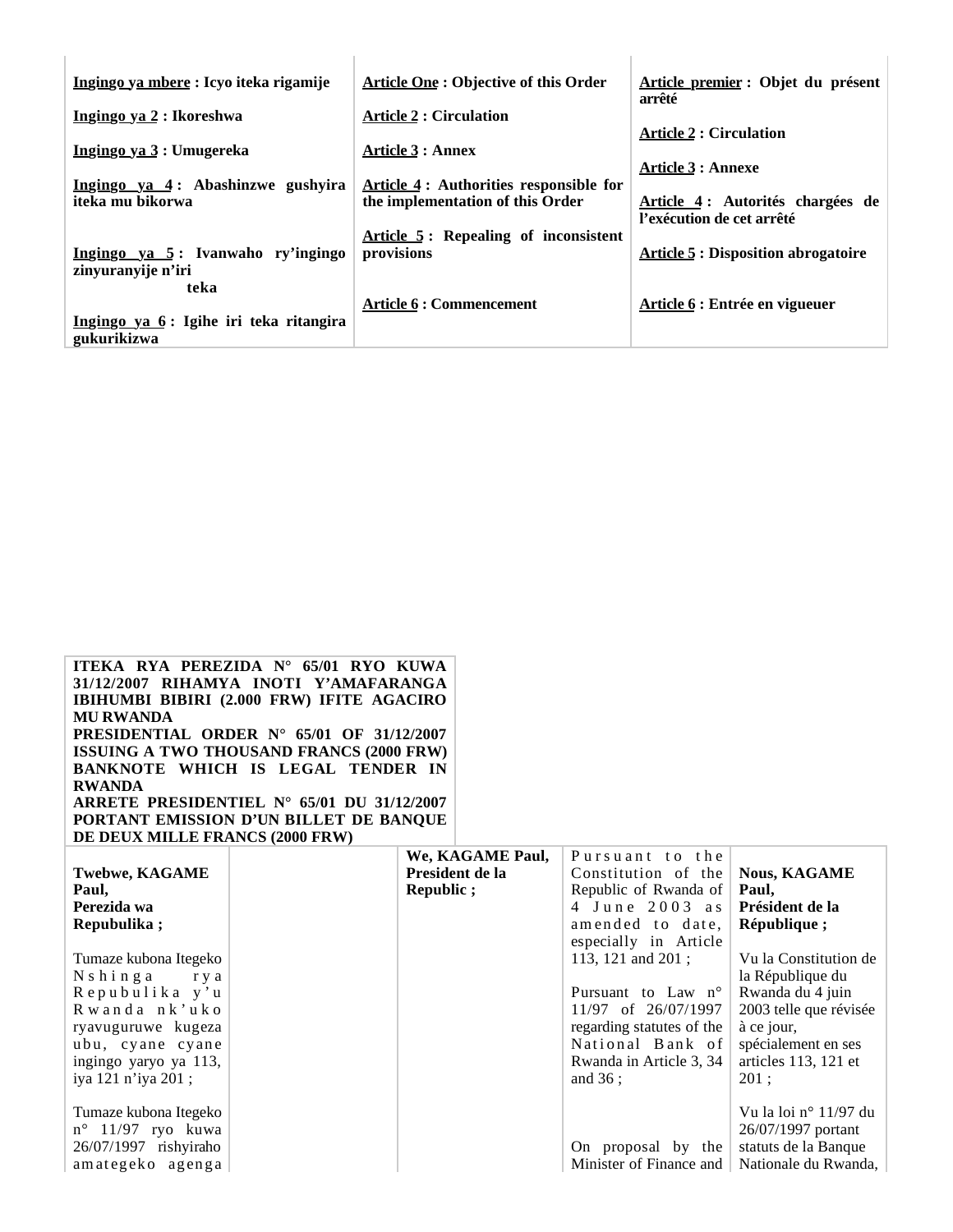| Banki Nasiyonali y'u<br>Rwanda, cyane cyane<br>mu ngingo zaryo iya 3,<br>iya 34, iya 35 n'iya<br>36:                                                   |  |
|--------------------------------------------------------------------------------------------------------------------------------------------------------|--|
| Bisabwe na Minisitiri<br>$\ensuremath{\mathbf{w}}$ ' I m a<br>$\mathbf{i}$<br>$\mathbf{r}$<br>n'Igenamigambi;                                          |  |
| Inama y'Abaminisitiri<br>yateranye kuwa<br>13/12/2007 imaze<br>kubisuzuma no<br>kubyemeza;                                                             |  |
| TWATEGETSE<br>K A N D<br>I<br><b>DUTEGETSE:</b>                                                                                                        |  |
| Ingingo ya mbere:<br>Ishyirwaho ry'inoti                                                                                                               |  |
| Inoti y'amafaranga<br>ibihumbi bibiri (2000<br>FRW) ishyizweho na<br>Banki Nasiyonali y'u<br>Rwanda ifite agaciro<br>mu Rwanda.                        |  |
| <u>Ingingo ya 2</u> :<br>Ikoresha                                                                                                                      |  |
| Inoti y'amafaranga<br>ibihumbi bibiri (2000<br>Frw) izakoreshwa<br>hamwe n'inoti<br>zisanzweho<br>z'amafaranga 5000,<br>1000, 500 na 100.              |  |
|                                                                                                                                                        |  |
| <u>Ingingo ya 3</u> :<br>Umugereka                                                                                                                     |  |
| Hashyizwe kuri iri teka<br>umugereka ugaragaza<br>ibirango inoti<br>y'amafaranga ibihumbi<br>bibiri (2000 Frw) kandi<br>ufatwa nk'ingingo<br>zirigize. |  |
| Ingingo ya 4:<br><b>Abashinzwe</b><br>kubahiriza iri teka                                                                                              |  |
| Minisitiri w'Intebe na<br>Minisitiri w'Imari<br>n'Igenamigambi                                                                                         |  |

basabwe kubahiriza iri

Economic Planning ;

After consideration and approbal by the Cabinet in its session of 13/12/2007 ;

**HAVE ORDERED A N D H E R E B Y ORDER :**

## **Article One : Issuing a Banknote**

There is hereby issued a Two thousand Francs banknote by the National Bank of Rwanda, which is legal tender in Rwanda.

# **Article 2 : Circulation**

The Two thousand bankbotes shall be used simultaneously with the denomination of 5000, 1000, 500 and 100 Francs, which are in circulation.

# **Article 3 : Annex**

There is an annex to this Order containing the features of the two thousand (Rwf 2,000) banknote and the annex shall form part of this Order.

**Article 4 : Authorities entrusted with the implementation of this Order**

The Prime Minister and the Minister of Finance and Economic Planning are entrusted with the implementation of this Order.

**Article 5 : Repealing o f i n c o n s i s t e n t provisions**

All prior provisions contrary to this Order are hereby repealed.

spécialement en ses articles 3, 34, 35 et 36 ;

Sur proposition du Ministre des Fiances et de la Planification Economique ;

Après examen et adoption par le Conseil des Ministres en sa séance du 13/12/2007 ;

**AVONS ARRETE ET ARRETONS :**

#### **Article premier : Emission d'un billet de banque**

Le billet de Deux mille francs rwandais (2000 Frw) émis par la Banque Nationale du Rwanda a cours légal au Rwanda.

## **Article 2 : Circulation**

Le billet de Deux mille francs rwandais (2000 Frw) sera en c i r c u l a t i o n simultanément avec les billets ayant cours légal de 5000, 1000, 500 et 100 Frw.

# **Article 3 : Annexe**

L'annexe portant description du billet de Deux mille francs rwandais (2000 Frw) ci-après attachée au présent arrêté fait partie intégrante de cet arrêté.

**Article 4 : Autorités chargées de l'exécution de cet arrêté**

Le Premier Ministre et le Ministre des Fiances et de la Planification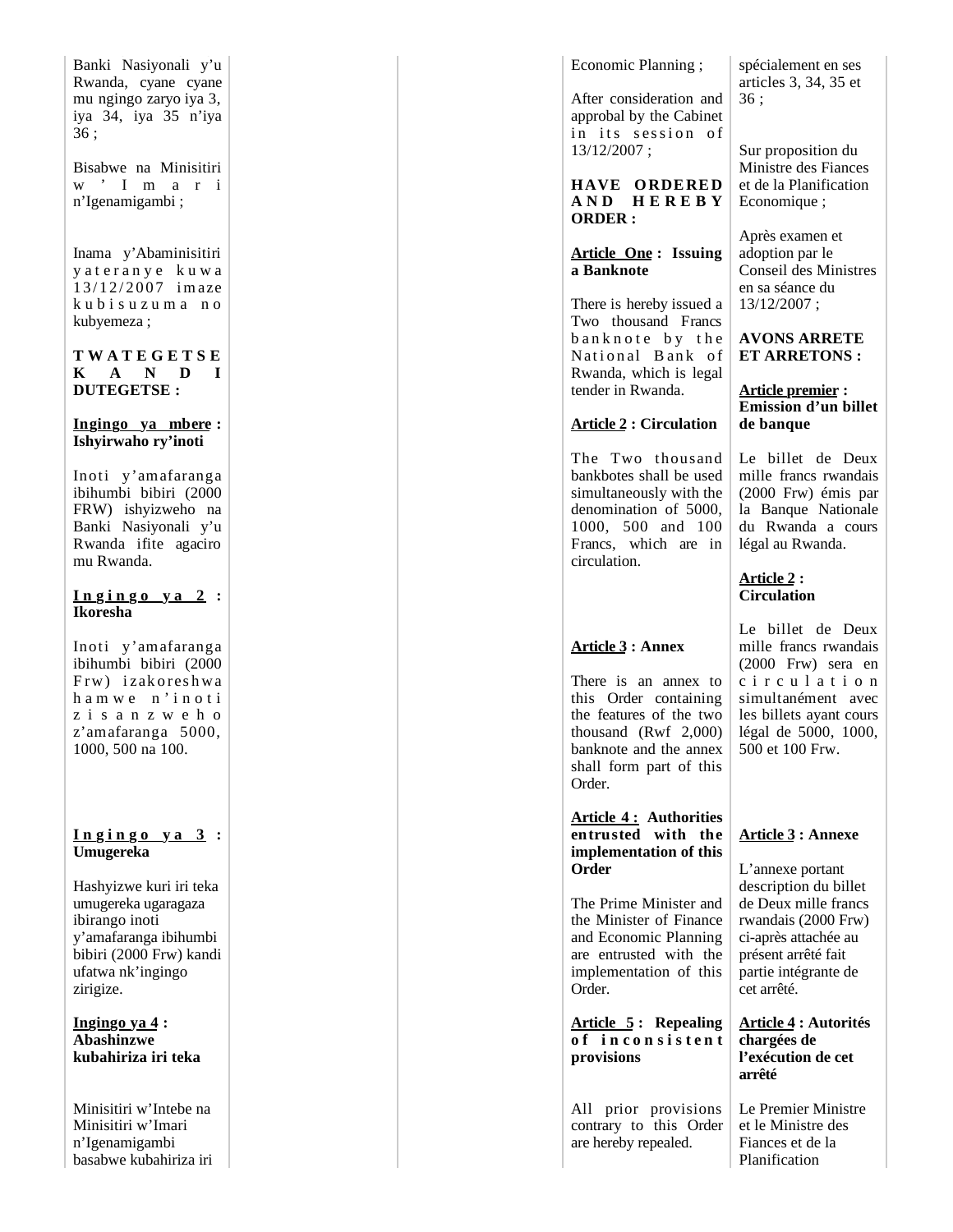| teka.                                                                                                                                                             |  | <u>Article</u><br>$6\phantom{0}$ :<br><b>Commencement</b>                                                                                                  | Economique sont<br>chargés de l'exécution<br>du présent arrêté.                                                                                                               |
|-------------------------------------------------------------------------------------------------------------------------------------------------------------------|--|------------------------------------------------------------------------------------------------------------------------------------------------------------|-------------------------------------------------------------------------------------------------------------------------------------------------------------------------------|
| Ingingo ya $5$ :<br>Ivanwaho ry'ingingo<br>zinyuranyije n'iri<br>teka<br>Ingingo zose z'amateka                                                                   |  | This Order shall come<br>into force on the date of<br>its publication in the<br>Official Gazette of the<br>Republic of Rwanda. It<br>takes effect from the | Article 5 :<br><b>Disposition</b><br>abrogatoire                                                                                                                              |
| abanziriza iri kandi<br>zinyuranyije naryo<br>zivanyweho.                                                                                                         |  | 13/12/2007.<br>Kigali, on 31/12/2007                                                                                                                       | Toutes les<br>dispositions<br>antérieures contraires                                                                                                                          |
| Ingingo ya 6 : Igihe<br>iri teka ritangira<br>gukurikizwa                                                                                                         |  | The President of the<br>Republic<br><b>KAGAME Paul</b><br>$(s\acute{e})$                                                                                   | au présent arrêté sont<br>abrogées.<br>Article 6 : Entrée en<br>vigueur                                                                                                       |
| Iri teka ritangira<br>gukurikizwa umunsi<br>ritangarijweho mu<br>Igazeti ya Leta ya<br>Repubulika y'u<br>Rwanda. Agaciro karyo<br>gahera tariki ya<br>13/12/2007. |  | The Prime Minister<br><b>MAKUZA Bernard</b><br>$(s\acute{e})$                                                                                              | Le présent arrêté entre<br>en vigueur le jour de<br>sa publication au<br>Journal Officiel de la<br>République du<br>Rwanda. Il prend ses<br>effets à partir du<br>13/12/2007. |
| Kigali, kuwa<br>31/12/2007                                                                                                                                        |  | The Minister of<br>Finances and Economic                                                                                                                   | Kigali, le 31/12/2007                                                                                                                                                         |
| Perezida wa<br>Repubulika<br><b>KAGAME Paul</b><br>$(s\acute{e})$                                                                                                 |  | Planning<br><b>MUSONI James</b><br>$(s\acute{e})$                                                                                                          | Le Président de la<br>République<br><b>KAGAME Paul</b>                                                                                                                        |
| Minisitiri w'Intebe<br><b>MAKUZA Bernard</b><br>$(s\acute{e})$                                                                                                    |  | Seen and sealed with<br>the Seal of the<br><b>Republic:</b>                                                                                                | $(s\acute{e})$<br>Le Premier Ministre<br><b>MAKUZA Bernard</b><br>$(s\acute{e})$                                                                                              |
| Minisitiri w'Imari<br>n'Igenamigambi<br><b>MUSONI James</b><br>$(s\acute{e})$                                                                                     |  | The Minister of Justice/<br><b>Attorney General</b><br><b>KARUGARAMA</b><br><b>Tharcisse</b><br>$(s\acute{e})$                                             | Le Ministre des<br>Finances et de la<br>Planification<br>Economique<br><b>MUSONI James</b><br>$(s\acute{e})$                                                                  |
| <b>Bibonywe kandi</b><br>bishyizweho Ikirango<br>cya Repubulika:<br>Minisitiri w'Ubutabera/                                                                       |  |                                                                                                                                                            | Vu et scellé du<br>Sceau de la<br>République:                                                                                                                                 |
| Intumwa Nkuru ya Leta<br><b>KARUGARAMA</b><br><b>Tharcisse</b><br>$(s\acute{e})$                                                                                  |  |                                                                                                                                                            | Le Ministre de la<br>Justice/Garde des<br>Sceaux<br><b>KARUGARAMA</b><br><b>Tharcisse</b><br>$(s\acute{e})$                                                                   |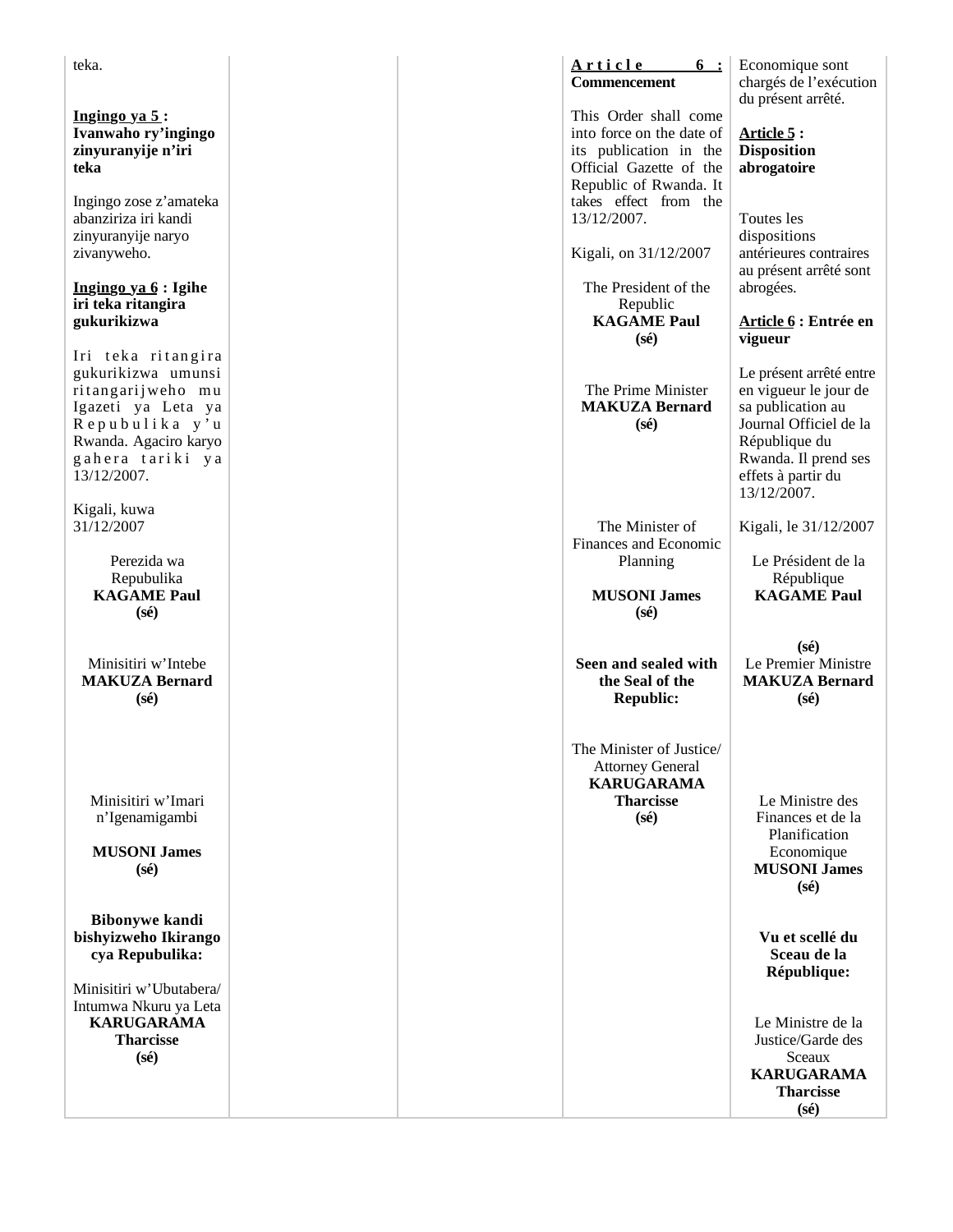| UMUGEREKA W'ITEKA RYA<br>PEREZIDA Nº 65/01 RYO KUWA<br>31/12/2007 RIHAMYA INOTI<br>Y'AMAFARANGA IBIHUMBI<br>BIBIRI (2000 FRW) IFITE<br><b>AGACIRO MU RWANDA</b>                                                                                                                    |                                           | ANNEX TO THE PRESIDENTIAL<br>ORDER N° 65/01 OF 31/12/2007<br>RELATING TO ISSUING A TWO<br>THOUSAND FRANCS (2000 Frw)<br>BANKNOTE WHICH IS LEGAL<br><b>TENDER IN RWANDA</b>                                                                                                    | ANNEXE<br>FRW)                   | A L'ARRETE<br><b>PRESIDENTIEL N° 65/01</b><br>DU<br>31/12/2007 PORTANT EMISSION<br>D'UN BILLET DE BANQUE DE<br>DEUX MILLE FRANCS (2000                                                                                                              |
|------------------------------------------------------------------------------------------------------------------------------------------------------------------------------------------------------------------------------------------------------------------------------------|-------------------------------------------|-------------------------------------------------------------------------------------------------------------------------------------------------------------------------------------------------------------------------------------------------------------------------------|----------------------------------|-----------------------------------------------------------------------------------------------------------------------------------------------------------------------------------------------------------------------------------------------------|
| <b>IBIRANGA</b><br>Y'AMAFARANGA IBIHUMBI<br><b>BIBIRI</b>                                                                                                                                                                                                                          | INOTI                                     | <b>FEATURES OF THE</b><br>T W O<br><b>THOUSAND BANKNOTE</b>                                                                                                                                                                                                                   | <b>RWANDAIS</b>                  | DESCRIPTIONS DU BILLET DE<br>DEUX MILLE FRANCS                                                                                                                                                                                                      |
| Uko ingana : 142 mm x 72 mm<br>Ishusho igaragara muri iyo<br>noti : Ikirangantego cya Repubulika y'u<br>Rwanda n'inyuguti « BNR » munsi<br>yacyo<br>Ibara ryiganjemo: Ibihogo.                                                                                                     | $\overline{\phantom{0}}$<br>logo below it | Size: 142 x 72 mm<br>Watermark: The Coat of Arms<br>of the Republic of Rwanda and a BNR<br>Prominent colour : Clear violet.                                                                                                                                                   | $\blacksquare$<br>$\blacksquare$ | Dimension : $142 \times 72$ mm<br>Filigrane : Armoiries de la<br>République du Rwanda avec un<br>élément « électrotype » représentant les<br>lettres « BNR » en dessous<br>Couleur dominante : Violet                                               |
| <b>Imbere</b><br>1.                                                                                                                                                                                                                                                                | 1.                                        | The front side of the banknote                                                                                                                                                                                                                                                | clair.                           |                                                                                                                                                                                                                                                     |
|                                                                                                                                                                                                                                                                                    | a)                                        | the following words appear                                                                                                                                                                                                                                                    | 1.                               | <b>Recto</b>                                                                                                                                                                                                                                        |
| Amagambo<br>a)<br>« BANKI NKURU Y'U<br>RWANDA » yanditse mu ruhande rwo<br>hejuru.<br>« IYI NOTI YEMEWE<br>N'AMATEGEKO » yanditse mu ruhande<br>rwo hasi hejuru y'amagambo<br>« AMAFARANGA IBIHUMBI<br>BIBIRI».<br>« AMAFARANGA IBIHUMBI<br>BIBIRI » yanditse mu ruhande rwo hepf. | the banknote.<br>$\mathbf{b}$             | « BANKI NKURU Y'U<br>$RWANDA \gg printed$ on the upper part of<br>« IYI NOTI YEMEWE<br>N'AMATEGEKO » printed on the lower<br>part above the words « AMAFARANGA<br>IBIHUMBI BIBIRI ».<br>« AMAFARANGA IBIHUMBI<br>BIBIRI » printed on the lower part.<br><b>Other features</b> | a)<br>supérieure.<br>BIBIRI».    | <b>Mentions</b><br>« BANKI NKURU Y'U<br>RWANDA » imprimée à la partie<br>« IYI NOTI YEMEWE<br>N'AMATEGEKO » imprimée à la<br>partie inférieure juste au dessus des<br>mots « AMAFARANGA IBIHUMBI<br>« AMAFARANGA<br>IBIHUMBI BIBIRI » imprimée à la |
| Ibindi bimenyetso<br>$\mathbf{b}$                                                                                                                                                                                                                                                  |                                           | Prominent features : A                                                                                                                                                                                                                                                        | partie inférieure.               |                                                                                                                                                                                                                                                     |
| Ibishushanyo bigaragara:<br>Umunara muremure w'itumanaho hamwe<br>na parabolike bigaragara mu misozi;<br>Agaciro k'inoti mu mibare                                                                                                                                                 | background;                               | Communication mast in a hilly<br>The numerical face value of the                                                                                                                                                                                                              | $\mathbf{b}$                     | Autres caractéristiques<br>Motif principal : Antenne de<br>télécommunication et celle parabolique<br>placées dans l'environnement des                                                                                                               |
| itambitse kari mu nguni yo hejuru iburyo<br>no mu nguni yo hasi ibumoso;<br>Itariki inoti yakoreweho mu                                                                                                                                                                            | corner;                                   | banknote appears horizontally on the<br>lower left corner and on the upper right                                                                                                                                                                                              | collines;                        | Valeur faciliale inscrite<br>horizontalement dans le coin supérieur                                                                                                                                                                                 |
| ibara ry'ibihogo yanditse ku ruhande rwo<br>hejuru munsi y'umukono w'Umuyobozi<br>wa Banki Wungirije;                                                                                                                                                                              |                                           | The date on which the banknote<br>was printed appears in a violet colour<br>below the signature of the Vice-Governor<br>of the National Bank;                                                                                                                                 |                                  | droit et dans le coin inférieur gauche ;<br>Date d'émission en couleur<br>violette située dans la partie supérieure                                                                                                                                 |
| Nomero y'inoti mu ibara                                                                                                                                                                                                                                                            |                                           |                                                                                                                                                                                                                                                                               |                                  | juste en dessous de la signature du                                                                                                                                                                                                                 |

- Nomero y'inoti mu ibara ry'umukara yanditse umumanuko mu ruhande rw'ibumoso n'umutambiko hasi

- The serial number of the banknote appears in a black colour in a Vice-Gouverneur ;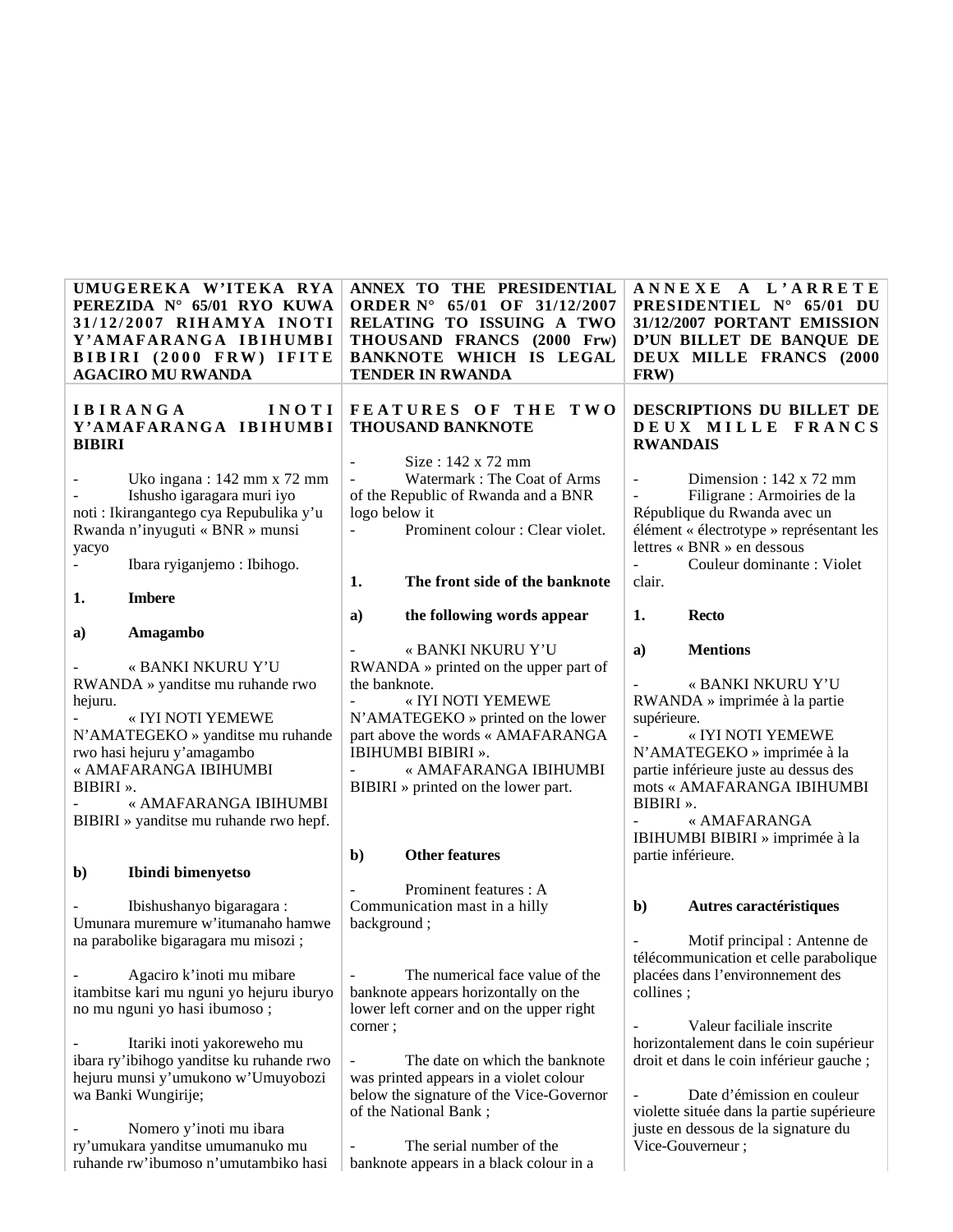mu ruhande rw'iburyo ;

- Umukono w'Umuyobozi wa Banki Wungirije n'uuw'Umuyobozi wa Banki iboneka hejuru munsi y'amagambo « BANKI NKURU Y'U RWANDA » ;

- Inyandiko ziboneka iburyo hasi zigakora umubare « 2000 » bitewe n'icyerekezo inoti iganishijwemo ;

- Umushumi ubengerana mu ruhande rw'ibumoso ugaragaramo umubare « 2000 », ikirangantego cya Repubulika y'u Rwanda n'inyuguti « BNR » ;

- Igishushanyo cya mpande esheshatu gikozwe n'urunyurane rw'inyuguti « BNR » kiri ku ruhande rw'ibumoso ;

Uduce tw'indodo tutagaragara dukwiragiye kuri buri ruhande rw'inoti tubengerana ku rumuri « ultraviolet » ; Utunyuguti dutoya turebeshwa icyuma ntuburamashusho twanditse hejuru y'amagambo « AMAFARANGA IBIHUMBI BIBIRI » ;

Itariki yakoreweho : 31.10.2007.

**2. Inyuma**

**a) Amagambo**

- « BANQUE NATIONALE DU RWANDA » na « NATIONAL BANK OF RWANDA » yanditse ku ruhande rwo hejuru.

- « CE BILET A COURS LEGAL » na « THIS NOTE IS LEGAL TENDER » yanditse hepho hejuru gato y'amagambo « DEUX MILLE-TWO THOUSAND FRANCS ».

- « DEUX MILLE-TWO THOUSAND FRANCS » yanditse ku ruhande rwo hepfo.

## **b) Ibindi bimenyetso**

- Ibishushanyo bigararara : Intete z'ikawa itonoye ;

- Agaciro k'inoti mu mibare karatambitse mu nguni yo hasi i buryo ;

- Agashumi kabengerana gahinduranya amabara y'umutuku n'icyatsi kibisi kanditsemo umubare « 2000 » gasa n'akanyura mu noti

vertical and horizontal manner on both left and lower right part of the banknote ;

Both signatures of the Vice-Governor and the Governor of the National Bank appear in a violet colour below the words « BANKI NKURU Y'U RWANDA » ;

Looked at from a particular angle, a numerical figure of 2000 appears on the lower right corner ;

A security stripe running from top to botton of the left side of the banknote with a BNR logo and the Coat of Arms of the Republic of Rwanda imprinted in it ;

- A hexagonal graphic design in a violet ink in the left side made with latent image « BNR » ;

- Invisible fibres appears on the surface of the note under ultra violet light ;

Microscopic letters appears above the words « AMAFARANGA IBIHUMBI BIBIRI » ;

The date it was printed : 31.10.2007.

**2. The back page of the banknote**

## **a) The following wprds appear on the backside of the banknote**

- «BANQUE NATIONALE DU RWANDA » and « NATIONAL BANK OF RWANDA » printed on the upper part of the banknote.

- « CE BILET A COURS LEGAL » and « THIS NOTE IS LEGAL TENDER » printed above the words « DEUX MILLE-TWO THOUSAND FRANCS ».

- « DEUX MILLE-TWO THOUSAND FRANCS » on the lower part of the banknote.

## **b) Other features**

Prominent features : A pile of husked coffee beans ;

The numerical face value of the banknote appears horizontally on the upper left corner and on the lower right corner ;

- Numéro du billet en impression noire verticale dans la partie gauche et horizontale dans le coin inférieur droit ;

Signatures du Vice Gouverneur et du Gouverneur en impression noire placée à la partie supérieure juste en dessous des mots « BANKI NKURU Y'U RWANDA » ;

Registre transparent composé par le chiffre 2000 dans le coin inférieur droit selon l'angle de vision ;

- Elément anticopie en bande épaisse de type « LEAD » traversant le billet à gauche sur lequel on voit les lettres « BNR » les armoiries de la République Rwandaise et le nombre  $* 2000$  » :

Dessin de forme hexagonale en image latente « BNR » se trouvant juste à l'extrémité gauche ;

- Fibres invisibles éparpillées sur toute la surface, fluorescentes sous la lumière ultraviolette ;

Micro lettres juste au dessus des mots « AMAFARANGA IBIHUMBI BIBIRI » ;

Date d'émission : 31.10.2007.

**2. Verso**

**a) Mentions**

- « BANQUE NATIONALE DU RWANDA » et « NATIONAL BANK OF RWANDA » imprimée à la partie supérieure.

- « CE BILET A COURS LEGAL » et « THIS NOTE IS LEGAL TENDER » imprimée à la partie inférieure juste au dessus des mots « DEUX MILLE-TWO THOUSAND FRANCS ».

- « DEUX MILLE-TWO THOUSAND FRANCS » imprimée à la partie inférieure.

## **b) Autres caractéristiques**

Motif principal : Un tas de grains de café parché ;

Valeur facile en chiffres en position horizontale dans le coin supérieur gauche et dans le coin inférieur droit ;

Un fil de sécurité fenêtré avec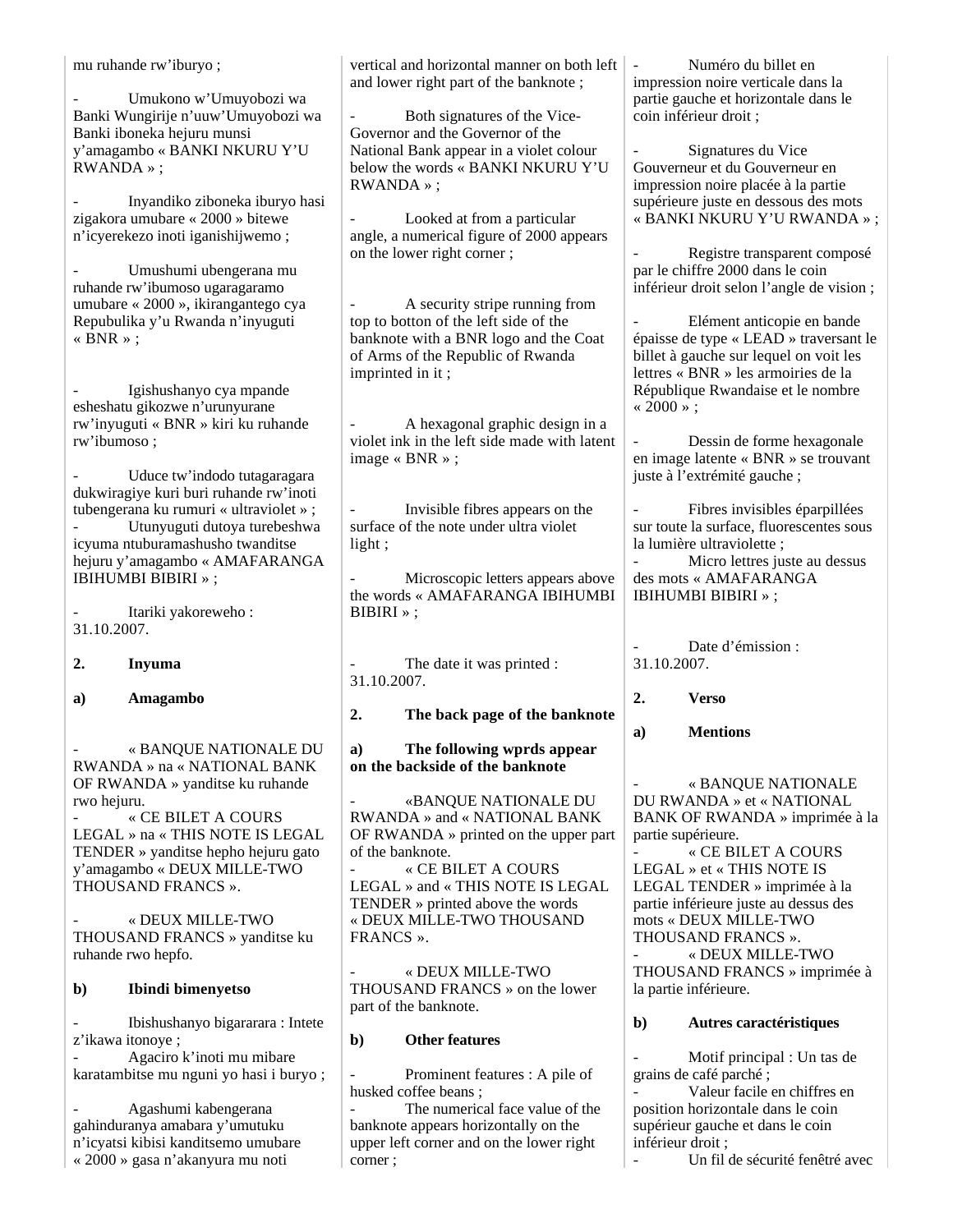| iruhande rw'ibumoso y'intete z'ikawa;<br>Inyuguti ntoya urebesha icyuma<br>ntuburamashusho zanditse hejuru<br>y'amagambo « DEUX MILLE-TWO<br>THOUSAND FRANCS »; | A transparent security stripe in<br>varying brown and green colours<br>imprinted in it 2000 numerals appears on<br>the left part near the husked coffee beans;<br>Microscopic letters appear above<br>the words « DEUX MILLE-TWO<br>THOUSAND»; | couleur changeant du rouge au vert<br>dans sa partie visible avec microtexte<br>« 2000 » tout le long du fil situé à<br>gauche d'un tas de grains de café;<br>Micro lettres dans la partie<br>inférieure juste au dessus des mots<br>« DEUX MILLE-TWO THOUSAND<br>FRANCS »; |
|-----------------------------------------------------------------------------------------------------------------------------------------------------------------|------------------------------------------------------------------------------------------------------------------------------------------------------------------------------------------------------------------------------------------------|-----------------------------------------------------------------------------------------------------------------------------------------------------------------------------------------------------------------------------------------------------------------------------|
| Inyandiko ziboneka ibamoso<br>hasi zigakora umubare « 2000 » bitewz                                                                                             |                                                                                                                                                                                                                                                |                                                                                                                                                                                                                                                                             |
| n'icyerekezo inoti iganishijwemo.                                                                                                                               |                                                                                                                                                                                                                                                |                                                                                                                                                                                                                                                                             |
| Uduce tw'indodo zibengerana<br>dukwiragiye kuri buri ruhande rw'inoti<br>tugarara ku rumuri « ultraviolet ».                                                    | On the lower left corner of the<br>note, there appears a numeral figure of<br>2000 depending on a particular angle you<br>hold the note;                                                                                                       | Registre transparent composé<br>par le chiffre 2000 dand le coin<br>inférieur gauche selon l'angle de<br>vision;                                                                                                                                                            |
| Kigali, kuwa 31/12/2007                                                                                                                                         | Invisible fibres appear on the<br>surface of the note under ultra violet light.                                                                                                                                                                | Fibres invisibles éparpillées<br>$\equiv$<br>sur toute la surface, fluorescentes sous<br>la lumière ultraviolette.                                                                                                                                                          |
| Perezida wa Repubulika                                                                                                                                          |                                                                                                                                                                                                                                                |                                                                                                                                                                                                                                                                             |
| <b>KAGAME</b> Paul<br>$(s\acute{e})$                                                                                                                            | Kigali, on 31/12/2007                                                                                                                                                                                                                          | Kigali, le 31/12/2007                                                                                                                                                                                                                                                       |
| Minisitiri w'Intebe<br><b>MAKUZA Bernard</b><br>$(s\acute{e})$                                                                                                  | The President of the Republic<br><b>KAGAME Paul</b><br>$(s\acute{e})$                                                                                                                                                                          | Le Président de la République<br><b>KAGAME</b> Paul<br>$(s\acute{e})$                                                                                                                                                                                                       |
| Minisitiri w'Imari n'Igenamigambi<br><b>MUSONI James</b><br>$(s\acute{e})$                                                                                      | The Prime Minister<br><b>MAKUZA Bernard</b><br>$(s\acute{e})$                                                                                                                                                                                  | Le Premier Ministre<br><b>MAKUZA Bernard</b><br>$(s\acute{e})$                                                                                                                                                                                                              |
|                                                                                                                                                                 |                                                                                                                                                                                                                                                | Le Ministre des Finances et de la                                                                                                                                                                                                                                           |
| Bibonywe kandi bishyizweho<br>Ikirango cya Repubulika:                                                                                                          | The Minister of Finances and Economic<br>Planning<br><b>MUSONI</b> James                                                                                                                                                                       | Planification Economique<br><b>MUSONI James</b><br>$(s\acute{e})$                                                                                                                                                                                                           |
| Minisitiri w'Ubutabera/Intumwa Nkuru<br>ya Leta                                                                                                                 | $(s\acute{e})$                                                                                                                                                                                                                                 | Vu et scellé du Sceau de la                                                                                                                                                                                                                                                 |
| <b>KARUGARAMA Tharcisse</b>                                                                                                                                     |                                                                                                                                                                                                                                                | République:                                                                                                                                                                                                                                                                 |
| $(s\acute{e})$                                                                                                                                                  | Seen and sealed with the Seal of the<br><b>Republic:</b>                                                                                                                                                                                       |                                                                                                                                                                                                                                                                             |

Le Ministre de la Justice/Garde des Sceaux **KARUGARAMA Tharcisse (sé)**

# **<< PLANET SARL >>**

The Minister of Justice/Attorney General **KARUGARAMA Tharcisse (sé)**

# **STATUTS**

1. Mr. VANDENKERCHOVE Didier Stephane BP 2421 Kigali. Homme d'affaires de nationalité Belge porteur du passeport EB n°664571/321 délivré par I'Ambassade de Belgique a Kampala, résident a Kigali. 2. Mr NSANGA REMY Jean BP. 2421 Kigali, Homme d'affaires de nationalité Rwandaise porteur de la carte d'identité n°45708 délivrée a Kigali, district de Kacyiru, résident a Kigali

Il a été convenu ce qui suit:

# **TITRE I : DENOMINATION - SIEGE - OBJET - DUREE**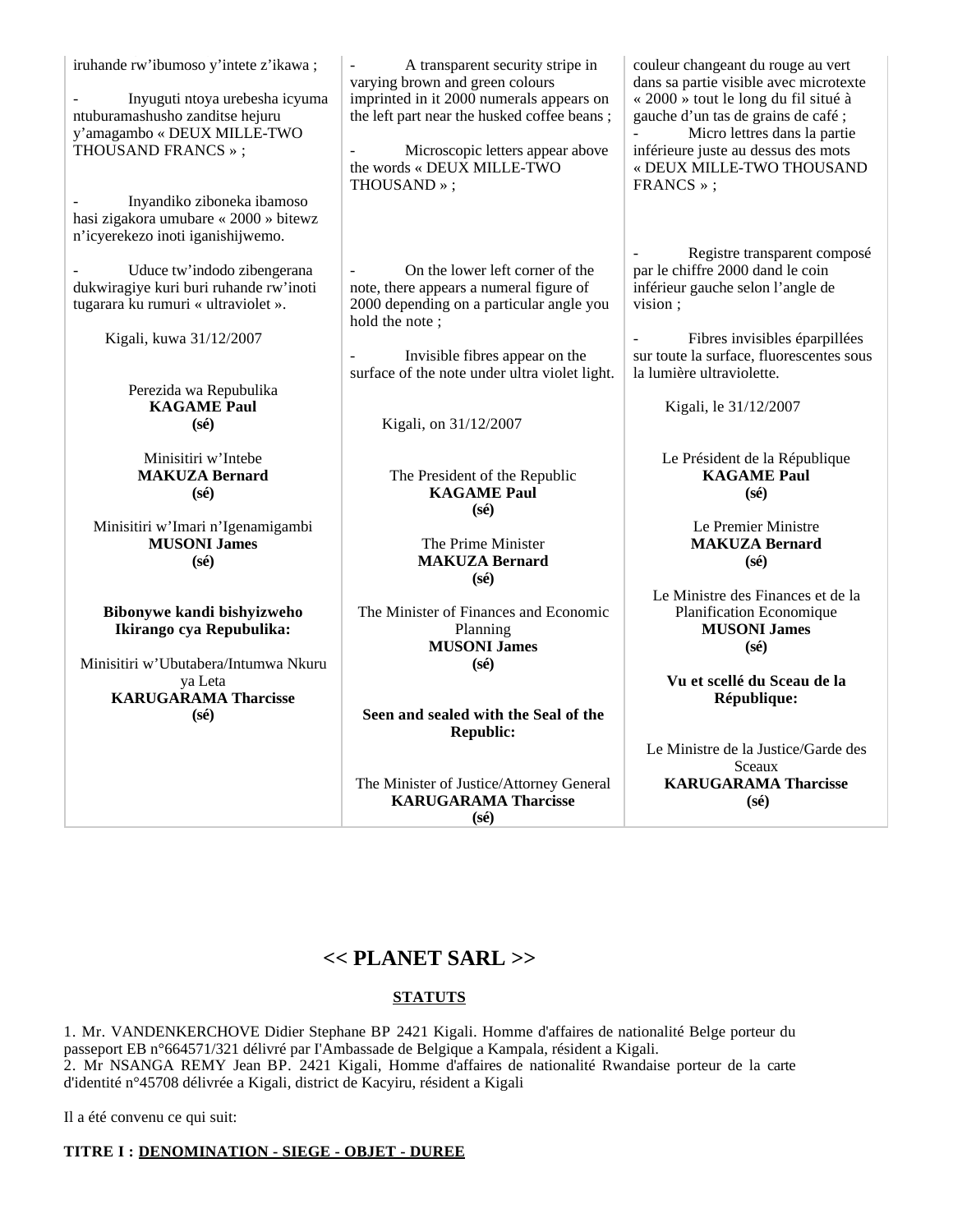#### **Article premier :**

Il est constitue une Société a responsabilité limitée, régie par les lois en vigueur au Rwanda et par les présents Statuts, dénommée : PLANET- RWANDA en abrége << PLANET S.A.R.L. >>

#### **Article 2 :**

Le siège social est établi à Kigali, B.P. 2421 Kigali Rwanda. Il peut être transféré, sur décision unanime de 1'Assemblee Générale en tout autre endroit de la République Rwandaise. De même la Société pourra établir des Succursales, Agences ou Bureaux tant au Rwanda qu'à l'étranger.

#### **Article 3 :**

La société a pour objet la projection des films, l'achat et la vente des films, la location des films vidéo, de publicité, l'exploitation des jeux vidéo etc.… Elle pourra aussi exploiter des activités connexes à son objet social ou susceptible de favoriser sa réalisation.

#### **Article 4 :**

La société pourra, moyennant 1'adhesion unanime des Associes, se transformer en une autre forme de société, sans que cette transformation donne naissance à une personne morale nouvelle.

#### **Article 5 :**

La société est constituée pour une durée indéterminée a dater du jour de son immatriculation au registre de commerce. Elle pourra titre dissoute a tout moment par décision de 1'Assemblee Générale statuant selon les modes prévus pour les modifications aux Statuts.

## **TITRE II : CAPITAL SOCIAL - PARTS SOCIALES**

#### **Article 6:**

Le capital social est fixe a la somme de trois millions de francs Rwandais (3.000.000 FRW) représente par 3000 parts de 1000 FRW chacune. Les parts sont entièrement souscrites et libérées de la façon suivante:

1. Mr VANDENKERCHOVE Didier Stephane 2100 parts, soit 2.100.000. FRW 2. Mr NSANGA REMY Jean 900 parts, soit 900.000 FRW Les frais de constitution sont arrêtes à la somme de 200.000.FRW

#### **Article 7 :**

Toute part sociale confère un droit égal a son détenteur. Tout détenteur de parts sociales n'est et ne peut titre tenu qu'a concurrence de son apport, sans pouvoir titre tenu au-delà de son apport pour quelque cause que ce soit.

#### **Article 8** :

Le capital peut titre augments ou réduit sur décision des associes délibérant dans les conditions requises pour les modifications aux Statuts.

Lors de joute augmentation de capital, l'Assemblée fixe le taux et les conditions d'émission des parts nouvelles.

Aucune part ne peut titre émis en dessous du pair. Les Associes ont un droit de préférence pour Ia souscription des parts nouvelles. Ce droit s'exerce proportionnellement au.nombre de Parts possédées par chaque associe ; il n'est pas cessible.

Le non-usage total ou partiel, par un ou plusieurs associes, de leur droit de préférence, accroît proportionnellement la part des autres.

Les parts qui n'ont pas été absorbées par 1'exercice du droit de préférence peuvent être souscrites par des tiers agrées par les associes.

Aucune part ne peut titre acquise en dessous de sa valeur.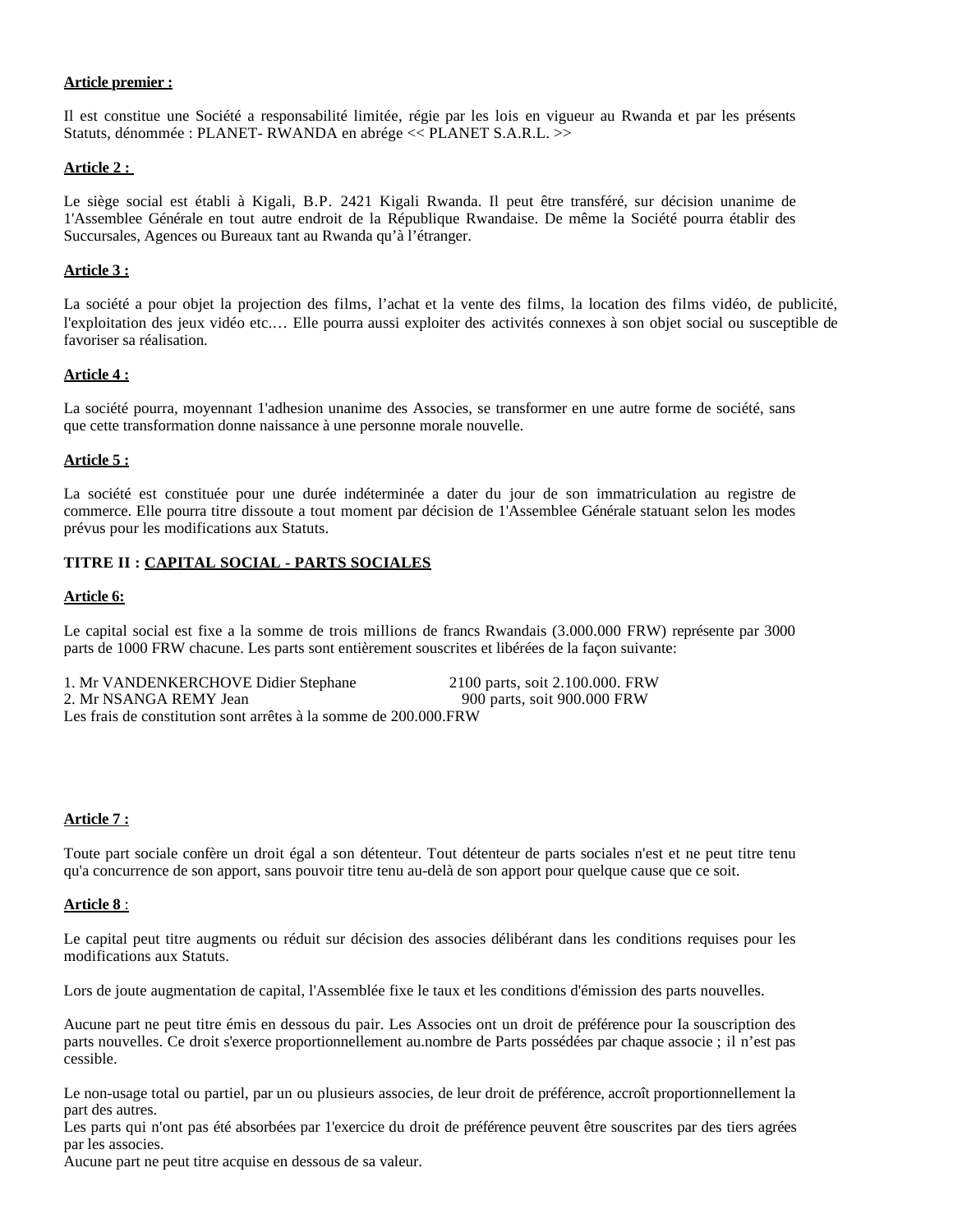## **Article 9 :**

Chaque part sociale confère un droit égal dans la répartition des bénéfices et des produits de la liquidation. Les parts sociales sont individuelles et la Société ne reconnaît qu'un propriétaire par part, au cas ou une part tomberait en indivision.

En cas d'usufruit, les parts sont inscrites au nom de 1'usgifruitier pour 1'ltsufruit et nu propriété, l'usufruitier représentera le nu-propriétaire a défaut d'accord entre, eux. pour se faire représenter par une seule et même personne.

## **Article 10 :**

Les héritiers, créanciers ou ayant droit des parts sociales ne peuvent, sous quelques causes que ce soit faire apposition de scelles sur les biens et valeurs de la Société, en requérir l'inventaire, en demander le partage ou la licitation, ni s'immiscer dans son administration. Ils doivent, pour I'exercice de leurs droits, se rapporter aux bilans sociaux.

Un propriétaire de parts sociales ne peut les donner en gage qu'avec l'accord de se coassociés et même en ce cas, il continue seul a exercer la droit de vote afférent aux part.

#### **Article 11 :**

Les cessions ou transmissions des parts sociales sont subordonnées a l'agrément des associes suivant la procédure prévue par les textes réglementaires complétant la législation relative aux sociétés commerciales

De plus les associes s'interdisent de céder leurs parts sociales pendant une période (4) années a partir de la signature des présents Statuts.

En cas de cession de tout ou partie de leurs parts sociales a quelque moment qu'elle intervienne, les associes se réserveront les uns aux autres, un droit de préemption.

En cas d'exercice, par l'un des associes, de son droit de préemption, le prix de la part sera fixe en tenant compte de la valeur intrinsèque du patrimoine de I'entreprise, sans néanmoins soient pris en considération les éléments occultes tels l'utilisation de la dénomination ou droit a la clientèle.

L'associe qui désire user de son droit de préemption doit notifier au plus tard le jour de 1'Assemblee Générale convoquée par la gérance.

En cas de concours entre associes ayant fait valoir leur droit de préemption, elle se fera Proportionnellement aux parts possédées par eux.

Toute cession de part sociales entraîner ipso facto l'obligation pour le cessionnaire de Reprendre, a due proportion. Les montants en principal et intérêt, dont le cédant serait figurant en Compte courant de lassocie, dans les écritures de la Société.

#### **Article 12 :**

Les parts sociales sont nominatives, elles ne pourront être représentées par des titres négociables, le titre de chaque associe résultera du présent acte ou de ceux le modifieront ultérieurement ainsi que des cessions régulièrement consenties.

Les parts sociales qui par mesure d'ordre intérieur, peuvent titre numérotées seront inscrites sur le registre des associes qui sera tenu au siège social et qui contiendra :

- 1. La désignation précise de chaque associe
- 2. Le nombre de parts de chaque associe
- 3. Les versements effectues par chaque associe et leur date

4. Les cessions des parts, signées et datées par les parties ou le gérant

5. Les transmissions a cause de mort et les attributions par suit de partage, singées et datées par un gérant et par les bénéficiaires, ou par le gérant seulement.

#### **Article 13 :**

Les cessions des parts sociales entre vifs et leur transmission pour cause de mort, sont l'objet d'aucune restriction si elles ont lieu au profit d'un associe. Dans tous les autres cas, elles sont soumises a 1'agrement du cessionnaire, de l'héritier ou légataire dans les formes déterminées par la loi.

Toutefois, ces formalités ne doivent pas être observées si tous les associes donnent leur accord écrit a la cession.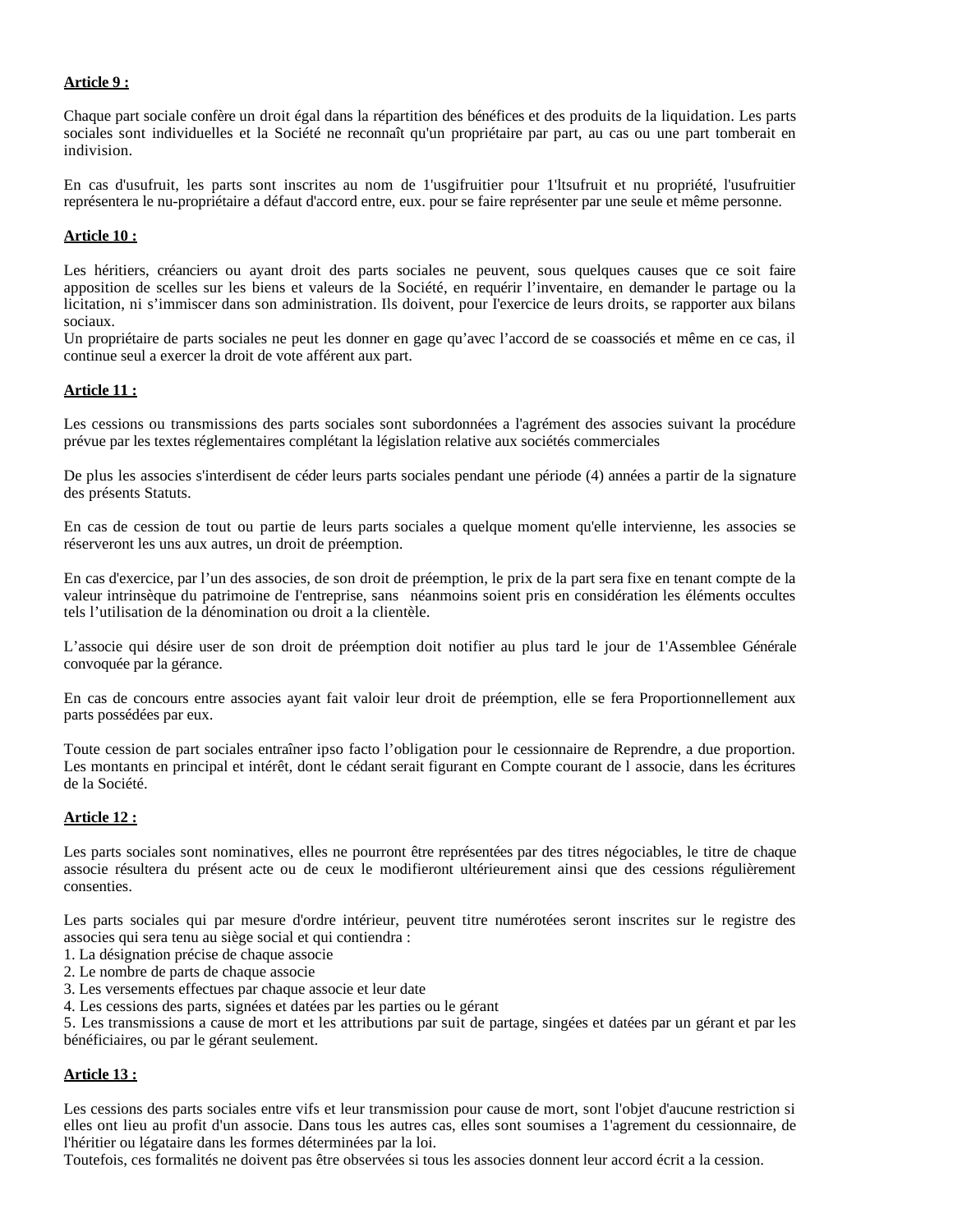## **TITRE III : GERANCE - SURVEILLANCE**

## **Article 14 :**

La société est dirigée par un mandataire associe ou non, appele Administrateur Gérant ; il est nomme par 1'Assemblee Générale pour un mandat de trois ans.

#### **Article 15 :**

L'Administrateur Gérant est investi des pouvoirs les plus étendus pour faire adjoindre tous actes d'administration ou de disposition qui intéressent la Société. Il a dans sa compétence, tous les actes de gestion qui ne sont pas réserves par la loi ou par les Statuts à l'Assemblée Générale. Il a notamment le pouvoir de décider de toutes les activités de gestion des opérations qui rentrent dans l'objet social.

#### **Article 16 :**

L'Administrateur Gérant a qualité de représenter la Société à 1'egard des tiers et en justice, soit en demandant qu'en défendant, et a le pouvoir de donner procuration a cet effet.

#### **Article 17 :**

L'Administrateur Gérant ne contracte aucune obligation personnelle relative aux engagements de la Société. Il est responsable même civilement conformément au droit commun, de l'exécution de son mandat et des fautes commises dans sa gestion.

#### **Article 18 :**

L'Administrateur Gérant aura totalement droit a une rémunération, indépendamment des frais de représentation, de voyage et d'autres strictement nécessaires au bon accomplissement de ses fonctions et fixes par l'Assemblée Générale qui peut la rendre a son gré fixe ou variable ; la rémunération sera prélevée sur les frais généraux.

#### **Article 19 :**

La surveillance de la Société est exercée par chacun des associes, qui aura tous les pouvoirs d'investigation et de contrôle des opérations et pourra prendre connaissance, mais sans déplacement des livres, de la correspondance et toutes les écritures de la Société.

Si par suite, le nombre des associes devient supérieur a dix, la surveillance de la société devra être confiée a un Commissaire aux comptes nomme par l'Assemblée Générale, laquelle fixera la d urée de son mandat et le montant de sa rémunération.

## **TITRE IV: ASSEMBLES GENERALE**

#### **Article 20 :**

L'Assemblée Générale, régulièrement constituée représente l'universalite des associes.

Elle a les pouvoirs les plus étendus pour décider, accomplir, autoriser ou ratifier les actes qui intéressent la Société.

Les décisions prises par l'Assemblée Générale sont obligatoires, pour tous les associes, même absents ou dissidents.

#### **Article 21 :**

Les Assemblées Générales se tiennent a Kigali, au siège social ou a tout endroit indique dans la convocation. La gérance doit obligatoirement convoquer une Assemblée Générale ordinaire en juin et en décembre de chaque année, et en temps utile pour qu'elle puisse se réunir dans les trois mois qui suivent la clôture de 1'exercice social. Les Assemblées Générales Extraordinaires peuvent être convoquées par la gérance chaque fois que l'intérêt de la société I'exige, ou a la demande des associes. Si la gérance ne donne pas suite a cette demande dans les trente jours, les requérants pourront eux-mêmes convoquer 1'Assemblee Générale après l'expiration du délai réserve a la gérance pour sa convocation.

#### **Article 22 :**

Les convocations contiennent 1'ordre du jour et sont faites par lettre recommandée adressée i individuellement aux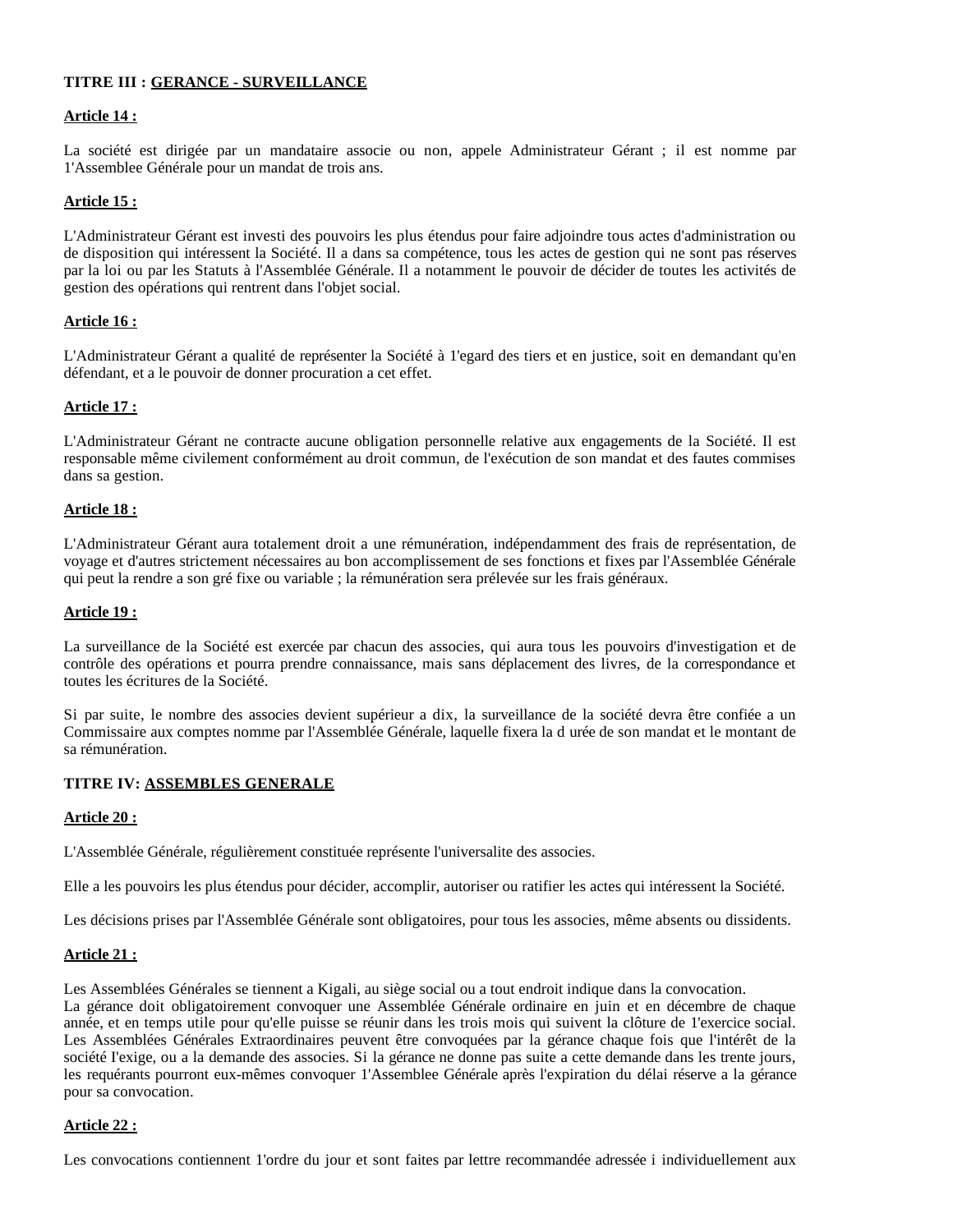associes, au moins vingt jours avant l'Assemblée Générale.

Les convocations de 1'Assemblee Générale ordinaire mentionnent, obligatoirement les objectifs a l'ordre du jour, la discussion du rapport de la gérance, la discussion et l'adoption, du bilan et du compte de pertes et profits et la décharge de la gérance.

Le bilan, le compte de pertes et profits ainsi que les rapports de la gérance sont annexes aux convocations pour l'Assemble Générale Ordinaire.

## **Article 23 :**

L'Assemblée Générale élit en son sein un Président et un Secrétaire de séance. Le Président de séance dirige les débats, sa voix est prépondérante pour départager les associes en cas d'égalité

Les procès-verbaux de la séance sont signes par le Président et le Secrétaire de séance ; leur expédition est assurée a la diligence de la gérance de la Société.

## **Article 24 :**

L'Assemblée Générale de mars de chaque année entend le rapport de la gérance et elle délibère en statuant sur le bilan et le compte de pertes et profits ; elle procède ensuite a l'affectation des bénéfices. Elle se prononce enfin par vote spéciale sur la décharge du gérant.

## **Article 25 :**

Les décisions de l'Assemblée Générale sont prises a la majorité des voix, chaque part donne droit a une voie. Dans le cas contraire, pour délibérer valablement, les associes présents ou représentes doivent posséder la moitie au moins du capital social. Si cette condition n'est pas remplie, une nouvelle Assemblée est convoquée dans le délai de huit jours au moins et cette Assemblée délibère valablement quelle que soft la portion du capital représentés. Les décisions sont prises dans l'un comme dans 1'autre cas a la majorité des voix qui participent au vote.

Toute décision régulièrement prise par l'Assemblée Générale s'impose tant aux associes qu'a la gérance, et ne peut donc être contestée par un associe éventuellement absent lors de la session de l'Assemblée Générale.

Toutefois, Tout associe a le droit de faire adjoindre au procès-verbal de l'Assemblée Générale des précisions sur sa position concernant les points figurant a l'ordre du jour, et ce dans un délai maximum de sept jours ouvrables.

## **TITRE V : INVENTAIRE - BILAN - REPARTITION DES BENEFICES - RESERVES**

## **Article 26 :**

L'exercice social commence le premier Janvier et se termine le trente et un décembre de la même année. Toutefois le premier exercice commence le jour de l'immatriculation de la Société au registre de commerce pour se terminer le 31 décembre suivant.

## **Article 27 :**

Chaque année, la gérance doit dresser un inventaire contenant l'indication des valeurs mobilières et immobilières, ainsi que toutes les créances et dettes de la Société avec une annexe contenant en résume ses engagements, notamment les cautionnements et autres garanties, ainsi que les dettes et créances de chaque associe ou gérant a l'égard de la Société.

## **Article 28 :**

La gérance fait chaque année un rapport sur 1'accomplissement de son mandat et sur les opérations de la Société réalisées au cours de l'exercice social.

Ce rapport commente le bilan et le compte des pertes et profits et fait des propositions sur l'affectation des bénéfices éventuels.

## **Article 29 :**

L'excédent favorable du bilan, déduction faite des charges, frais généraux et amortissements nécessaires, constitue le bénéfice de la Société.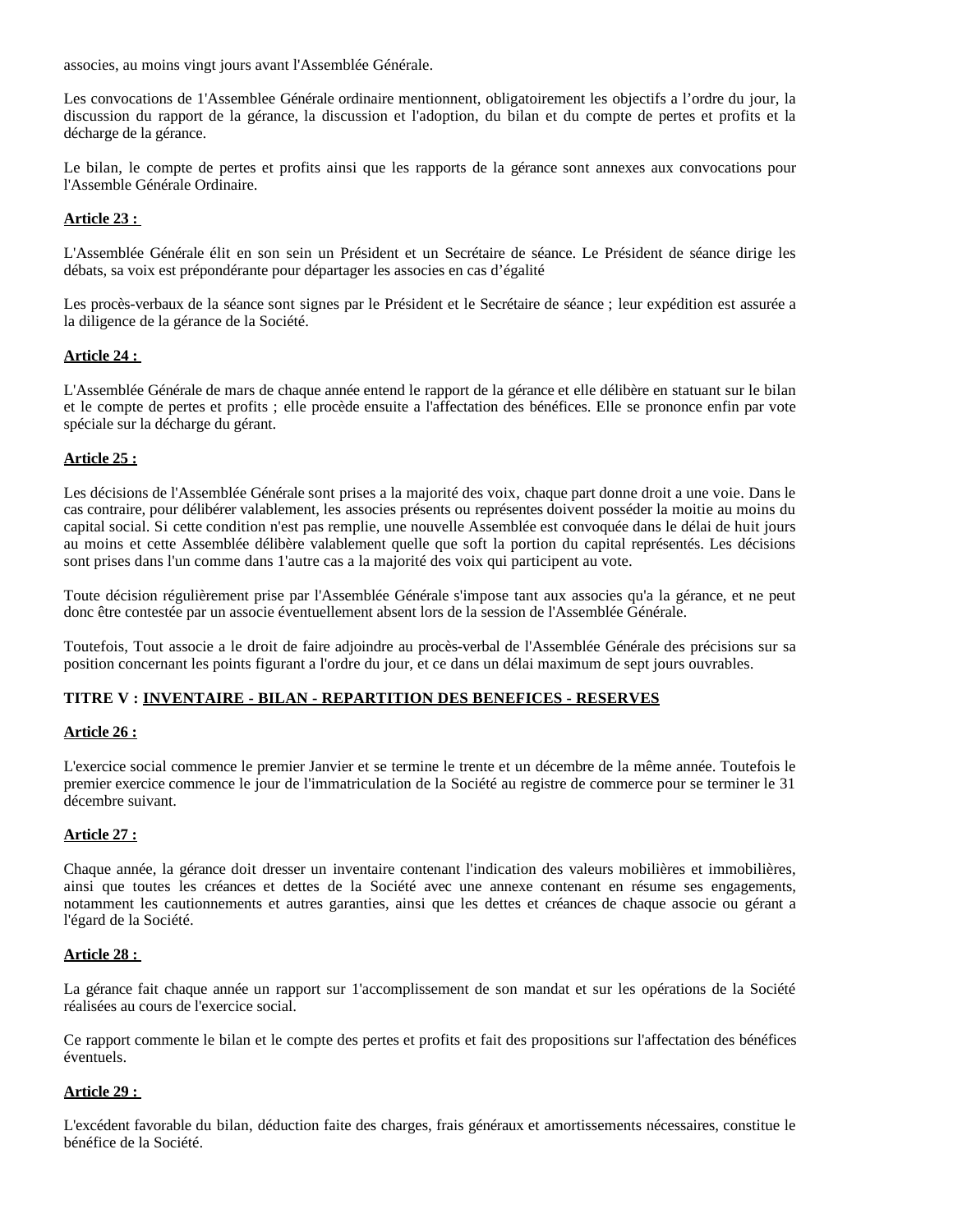Il sera reparti entre les associes en proportion des parts qu'ils possèdent, chaque part donnant un droit égal.

L'Assemblée Générale sur proposition de la gérance, peut décider que tout ou partie du solde bénéficiaire sera affecte, soit a des amortissements extraordinaires, soit a la formation ou a 1'alimentation de fonds spéciaux de réserve ou de provision.

## **TITRE VI : DISSOLUTION - LIQUIDATION**

#### **Article 30 :**

La Société pourra titre dissoute a tout moment par décision de 1'Assemblee Générale prise dans les conditions prévues pour les modifications aux Statuts.

#### **Article 31 :**

En cas de dissolution de la société, l'Assemblée Générale a les droits les plus étendus pour designer un ou plusieurs liquidateurs. Elle fixe ainsi les pouvoirs et émoluments des liquidateurs de même que les modes de liquidation. Les frais de liquidation sont a la charge de la Société. Le produit de la liquidation sera distribue entre les associes au prorata de leur parts.

## **TITRE VII : DISPOSITIONS FINALES**

#### **Article 32 :**

Tout associe résidant en dehors de la République Rwandaise sera censé, a défaut d'avoir communique son adresse exacte a la gérance, élire domicile au siège de la société ou toutes notifications et assignations lui seront valablement faites.

Les Gérants qui résideraient hors de la République Rwandaise seront censées, pendant toute la durée de leur fonctions, élire domicile au siège de la société ou toutes assignations ou notifications peuvent être données relativement aux affaires de la société et a la responsabilité de leur gestion et de leur contrôle

#### **Article 33 :**

Pour les points non expressément règles par les présents Statuts, les associes déclarent se referez aux dispositions de la loi no 06/1988 portant organisation des sociétés commerciales.

Les dispositions de cette loi auxquelles il ne serait pas licitement dérogent par les présents statuts y sont réputées inscrites, et les clauses contraires aux dispositions impératives de la même loi sont censées non écrites.

#### **Article 34 :**

Toutes contestations qui pourraient surgir entre les associes pendant toute le durée de vie de la Société ou lors de sa liquidation seront tranchées par les tribunaux de la ville de Kigali.

Kigali, le 16 avril 2002

#### **Les Associes**

1. Mr VANDENKERCHOVE Didier Stephane 2. Mr. NSANGA REMY Jean

 **(sé) (sé)**

## **ACTE NOTARIE NUMERO VINGT DEUX MILLE CINQ CENT CINQUANTE QUATRE VOLUME CDXLVI**

L'an deux mile deux, le seizième jour du mois d'avril, Nous, NDIBWAMI Alain Notaire Officiel de 1'Etat Rwandais, étant et résidant a Kigali, certifions que l'acte dont les causes sont reproduites ci avant, Nous a été présence par :

1) Mr. VANDENKERCHOVE Didier Stephane, résidant a Kigali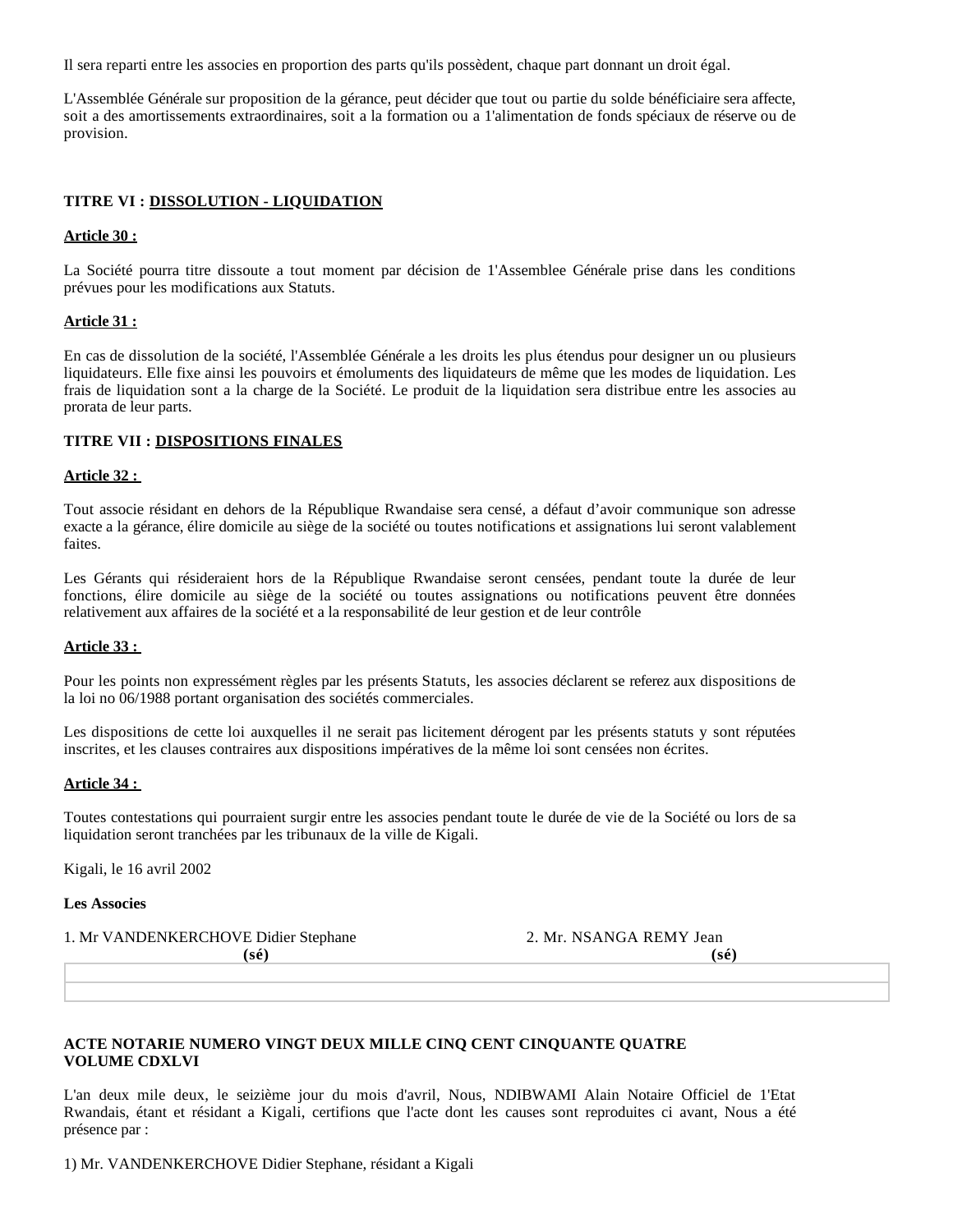#### 2) Mr NSANGA REMY Jean, résidant a Kigali

En présence de NSENGIMANA Amiel et de Me MASUMBUKO NDE Emile, témoins instrumentaires à ce requis et réunissant les conditions exigées par la loi.

Lecture du contenu de I'acte ayant été faite aux comparants et aux témoins, les comparants ont déclaré devant Nous et en présence desdits témoins que l'acte tel qu'il est rédigé renferme bien 1'expression de leur volonté.

En foi de quoi, le présent acte a été signé par les comparants, les témoins et Nous, Notaire et revêtu du sceau de I'Office Notarial de Kigali.

#### **LES COMPARANTS**

1. Mr. VANDENKERCHOVE Didier Stéphane 2.Mr NSANGA REMY Jean  $(s\acute{e})$  (se)

**LES TEMOINS**

NSENGIMANA Amiel MASUMBUKO NDE Emile

 **( s é )** 

**(sé)**

**NOTAIRE** NDIBWAMI Alain (sé)

## **DROITS PERCUS**

**Frais d'acte** : Mille huit cents francs rwandais.

Enregistré par Nous, NDIBWAMI Alain, Notaire Officiel de I'Etat Rwandais étant et résidant à Kigali. Sous le numéro 22.554 Volume CDXLVI dont le tout mille huit cent francs rwandais (1800 Frws) perçus suivant quittance n° 423.3891D du 16 Avril deux mille et deux, délivrée par le Comptable Public de Kigali.

**Frais d'expédition** : POUR EXPEDITION AUTHENTIQUE DONT COUT SIX MILLE TROIS CENTS FRANCS RWANDAIS, PERCUS POUR UNE EXPEDITION AUTHENTIQUE SUR LA MEME QUITTANCE.

KIGALI, le 16 avril 2001.

#### **LE NOTAIRE**

NDIBWAMI Alain (sé)

#### **AS n° 3467**

Reçu en dépôt au Greffe du Tribunal de Première Instance de Kigali, le 27/06/2002 et inscrit au Registre ad hoc des actes de sociétés sous le n° 3467.

#### **Droit perçu :**

- 5.000 Frw dépôt des statuts
- 36.000 Frw D.P. de 1,20% du capital suivant quittance n° 425598/D du 19/04/2002.
- -
- - Le Greffier Comptable près le Tribunal de Première Instance de Kigali **UWIMANA Odette**

**(sé)**

# **PROCES VERBAL DE L'ASSEMBLEE GENERALE EXTRAORDINAIRE TENUE AU SIEGE DE LA SOCIETE**

#### **PLANET SARL LE 22/04/02**

Conformément aux statuts de la société PLANET Sarl, les associes ont tenu au siège de la société en date du 22/04/02, 1'Assemblee Générale Extraordinaire.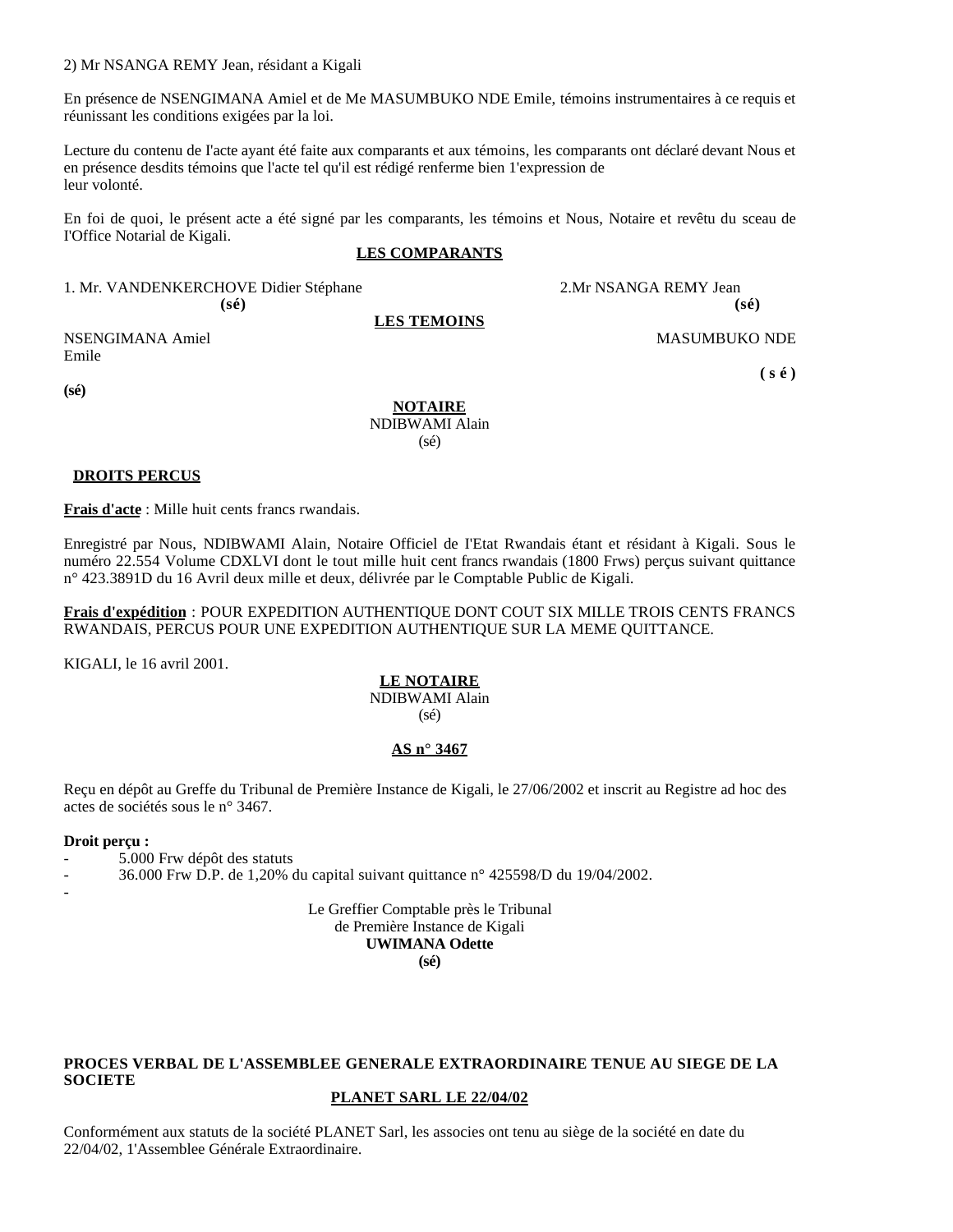Les travaux ont commence à 10 heures du matin..

Etaient présents :

Monsieur VANDENKERCHOVE Didier Stéphane propriétaire de 2100 parts sociales. Monsieur NSANGA Remy Jean propriétaire de 900 parts sociales.

Tous les associés étant présents, les participants ont constate qu'ils peuvent siéger et délibérer valablement sur l'unique point à l'ordre du jour a savoir :

Nomination d'un Administrateur Gérant

Après 1'approbation de l'ordre du Jour et délibération, 1'Assemblee Générale Extraordinaire a adopté à l'unanimité la résolution suivante :

#### **Résolution unique :**

Ayant constate que lors de la constitution de la société, les associes n'ont pas désigne la personne qui assurera pour la première fois, le premier mandat de l'Administrativement, Monsieur NSANGA Remy Jean est nomme Administrateur Gérant pour le premier mandat de trois ans.

N'ayant pas un autre point à l'ordre du jour, l'Assemblée Générale Extraordinaire a clôture sa réunion à 10h30.

Fait à Kigali, le 22/04/02

# **LES ASSOCIES**

Stéphane  **(sé) (sé)**

Monsieur NSANGA Remy Jean Monsieur VANDENKERCHOVE Didier

#### **ACTE NOTARIE NUMERO VINGT DEUX MILLE SIX CENT TREIZE. VOLUME CDXLVII**

L'an deux mille deux, le trentième jour du mois d'avril, Nous, NDIBWAMI Alain, Notaire Officiel de l'Etat Rwandais, étant et résidant à Kigali , certifions que l'acte dont les causes sont reproduites ci avant, Nous a été présence par :

1) Mr. VANDENKERCHOVE Didier Stephane, residant a Kigali 2) Mr. NSANGA REMY Jean, residant à Kigali

En présence de Mr NSENGIMANA Amiel et de Me MASUMBUKO NDE Emile, témoins instrumentaires a ce requis et réunissant les conditions exigées par la loi.

Lecture du contenu de I'acte ayant été faite aux comparants et aux témoins, les comparants ont déclare devant Nous et en présence desdits témoins que 1'acte tel qu'il est rédige renferme bien 1'expression de leur volonté.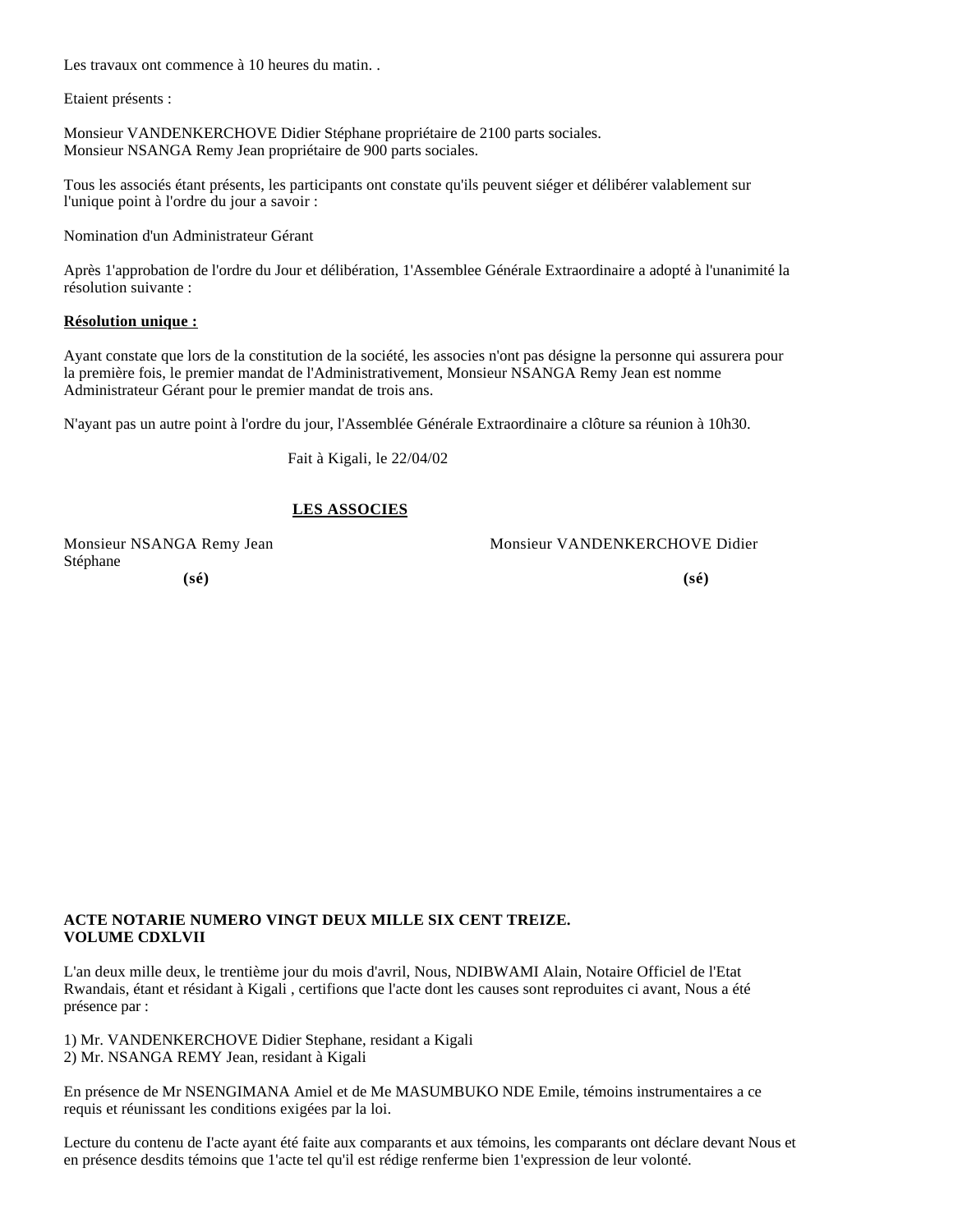En foi de quoi, le présent acte a été signe par les comparants, les témoins et Nous, Notaire et revêtu du sceau de l'Office Notarial de Kigali.

#### **LES COMPARANTS**

1. Mr VANDENKERCHOVE Didier Stephane 2.Mr NSANGA REMY Jean  **(sé)** 

**(sé)**

#### **LES TEMOINS**

NSENGIMANA Amiel MASUMBUKO NASENGIMANA Amiel MASUMBUKO MASUMBUKO MASUMBUKO MASUMBUKO MASUMBUKO MASUMBUKO MASUMBUKO MASUMBUKO MASUMBUKO MASUMBUKO MASUMBUKO MASUMBUKO MASUMBUKO MASUMBUKO MASUMBUKO MASUMBUKO MASUMBUKO MASUMBU NDE Emile  **(sé)** 

**(sé)**

#### **DROITS PERCUS**

**Frais d'acte :** Mille huit cents francs rwandais.

Enregistre par Nous, NDIBWAMI Alain, Notaire Officiel de 1'Etat Rwandais étant et résidant à Kigali. Sous le numéro 22.613 Volume CDXLVII dont le coût mille cent francs rwandais (1800 Frws) perçus suivant quittance n° 429153/D du 29 Avril deux mille deux, délivrée par le Comptable Public de Kigali .

#### **LE NOTAIRE**

# NDIBWAMI Alain

(sé)

**Frais d'exuedition** : POUR EXPEDITION AUTHENTIQUE DONT COUT MILLE QUATRE CENTS FRANCS RWANDAIS, PERCU POUR UNE EXPEDITION AUTHENTIQUE SUR LA MEME QUITTANCE KIGALI, le 30 Avril 2002.

(sé)

## **AS n° 3468**

Reçu en dépôt au Greffe du Tribunal de Première Instance de Kigali, le 27/06/2002 et inscrit au Registre ad hoc des actes de sociétés sous le n° 3468.

**Droit perçu :**

- 5.000 Frw dépôt d du PV de l'AGE du 22/04/2002 de la société PLANET SARL.

Le Greffier Comptable près le Tribunal

de Première Instance de Kigali

#### **UWIMANA Odette (sé)**

#### **PROCES VERBAL DE L'ASSEMBLEE GENERALE EXTRAORDINAIRE TENUE AU SIEGE DE LA SOCIETE**

## **PLANET SARL LE 10 JUIN 2002**

Conformément aux statuts de la societe PLANET Sarl, les associes ont tenu au siège de la société en date du 10 juin, 1'Assemblée Générale Extraordinaire.

Les travaux ont commencé à 10 heures du matin.

Etaient présents :

Monsieur VANDENKERCHOVE Didier Stephane proprietaire de 2100 parts sociales. Monsieur NSANGA Remy Jean proprietaire de 900 parts sociales.

Tous les associés etant presents, les participants ont constate qu'ils peuvent sieger et délibérer valablement sur l'unique point à l'ordre du jour à savoir :

L'extension d'activités.

**LE NOTAIRE**

NDIBWAMI Alain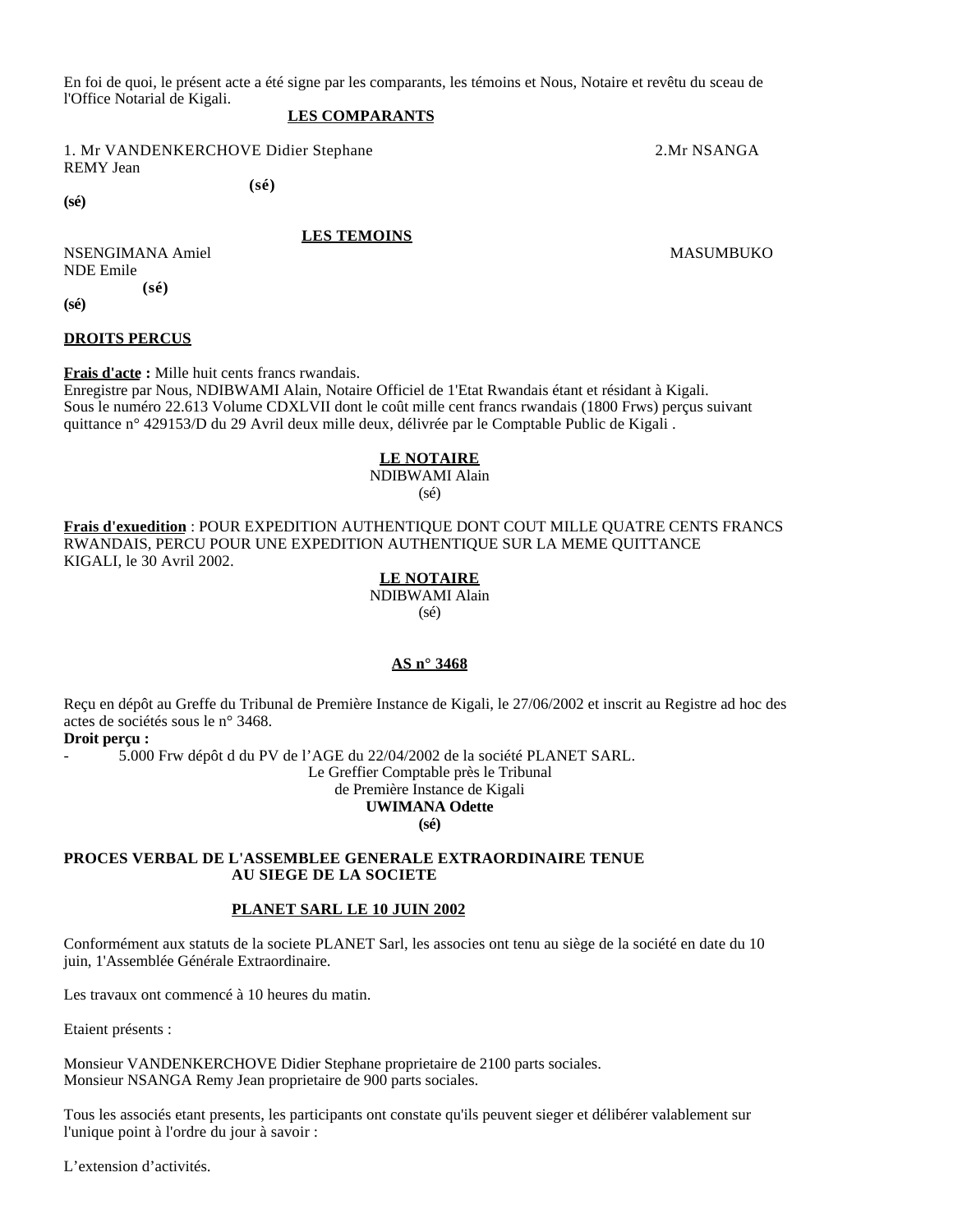Après 1'approbation de l'ordre du Jour et délibération, 1'Assemblée Générale extraordinaire a adopté à l'unanimite la résolution suivante :

Les activités de PLANET Sarl seront étendues à : l'exploitation d'un restaurant, d'une boite de nuit, d'un cinéma et de tout ce qui touche de près et de loin ces professions.

L'Assemblée Générale Extraordinaire a aussi noté que le nom de Monsieur Didier VANDENKERCKHOVE a été mal écrit dans les statuts deux fois : page 1 ou il manque un K après le C ; page 2 ou un R a été écrit à la place du N ainsi qu'il manque également le K après le C.

L'ordre du jour étant épuise, la réunion a clos ses travaux à 11heures

Fait à Kigali, le 10 juin 2002

#### **LES ASSOCIES**

Monsieur NSANGA Remy Jean Monsieur VANDENKERCHOVE Didier Stephane  $(s\acute{e})$  (se)

## **ACTE NOTARIE NUMERO VINGT DEUX MILLE SIX CENT QUATRE VINGT TROIS, VOLUME CDL II**

L'an deux mille deux, le dix huitième jour du mois de juin, Nous, NDIBWAMI Alain, Notaire Officiel de l'Etat Rwandais, étant et résidant à Kigali , certifions que l'acte dont les clauses sont reproduites ci avant, Nous a été présenté par :

1. NSANGA Remy, Jean, résidant à Kigali

2. VANDENKERCKHOVE Didier, Stephane, résidant à Kigali

En présence de KAYIBANDA Faustin et de RUZIBIZA Eugène, témoins instrumentaires à ce requis et réunissant les conditions exigées par la loi.

Lecture du contenu de l'acte ayant été faite aux comparants et aux témoins, les comparants ont déclare devant Nous et en présence desdits témoins que l'acte tel qu'il est rédigé renferme bien l'expression de leur volonté.

En foi de quoi, le présent acte a été signé par les comparants, les témoins et Nous, Notaire et revêtu de sceau de l'Office Notarial de Kigali.

#### **LES COMPARANTS**

| 1. NSANGA Remy, Jean<br>Stephane |                    | 2. VANDENKERCKHOVE Didier, |
|----------------------------------|--------------------|----------------------------|
| (sé)                             | <b>LES TEMOINS</b> | $(s\acute{e})$             |
| 1. KAYIBANDA Faustin<br>Eugène   |                    | 2. RUZIBIZA                |
| $(s\acute{e})$<br>(sé)           |                    |                            |

#### **LE NOTAIRE**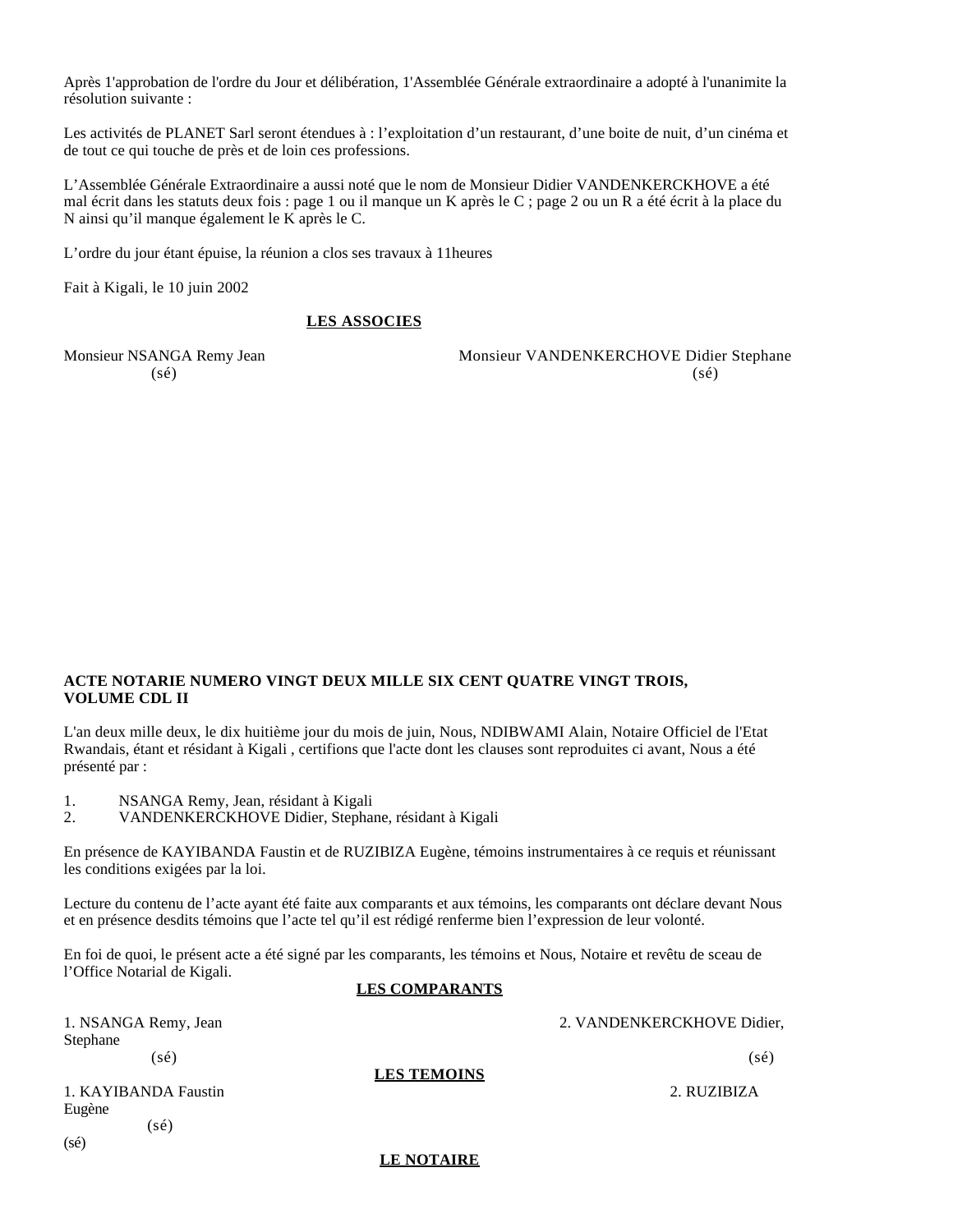## **DROITS PERCUS** :

**Frais d'acte** : deux mille cinq cents francs rwandais, enregistré pas Nous NDIBWAMI Alain, Notaire Officiel de l'Etat Rwandais étant et résidant à Kigali, sous le numéro 22883, volume CDL II dont le coût deux mille cinq cents francs rwandais perçus suivant quittance n° 446599 /D du 14 juin deux mille deux, délivrée par le Comptable Public de Kigali.

#### **LE NOTAIRE** NDIBWAMI Alain

(sé)

#### **FRAIS D'EXPEDITION :** POUR EXPEDITION AUTHENTIQUE DONT COUT MILLE SIX CENTS FRANCS RWANDAIS, PERCUS POUR UNE EXPEDITION AUTHENTIQUE SUR LA MEME QUITTANCE.

#### **LE NOTAIRE**

NDIBWAMI Alain (sé)

# **AS n° 3569**

Reçu en dépôt au Greffe du Tribunal de Première Instance de Kigali, le 05/07/2002 et inscrit au Registre ad hoc des actes de sociétés sous le n° 3569.

**Droit perçu :**

- 5.000 Frw dépôt du PV de l'AGE du 10/06/2002 payés suivant quittance n° 453044/D du 08/07/2002

#### Le Greffier-Comptable près le Tribunal de Première Instance de Kigali **UWIMANA Odette (sé)**

#### **THE REPUBLIC OF RWANDA**

# **THE COMPANIES LAW No. 6/1988 OF 12th FEBRUARY 1988**

## **COMPANY LIMITED BY SHARES**

## **AMENDED MEMORANDUM AND ARTICLES OF ASSOCIATION**

**OF**

**TOURISM PROMOTION SERVICES (RWANDA) LIMITED**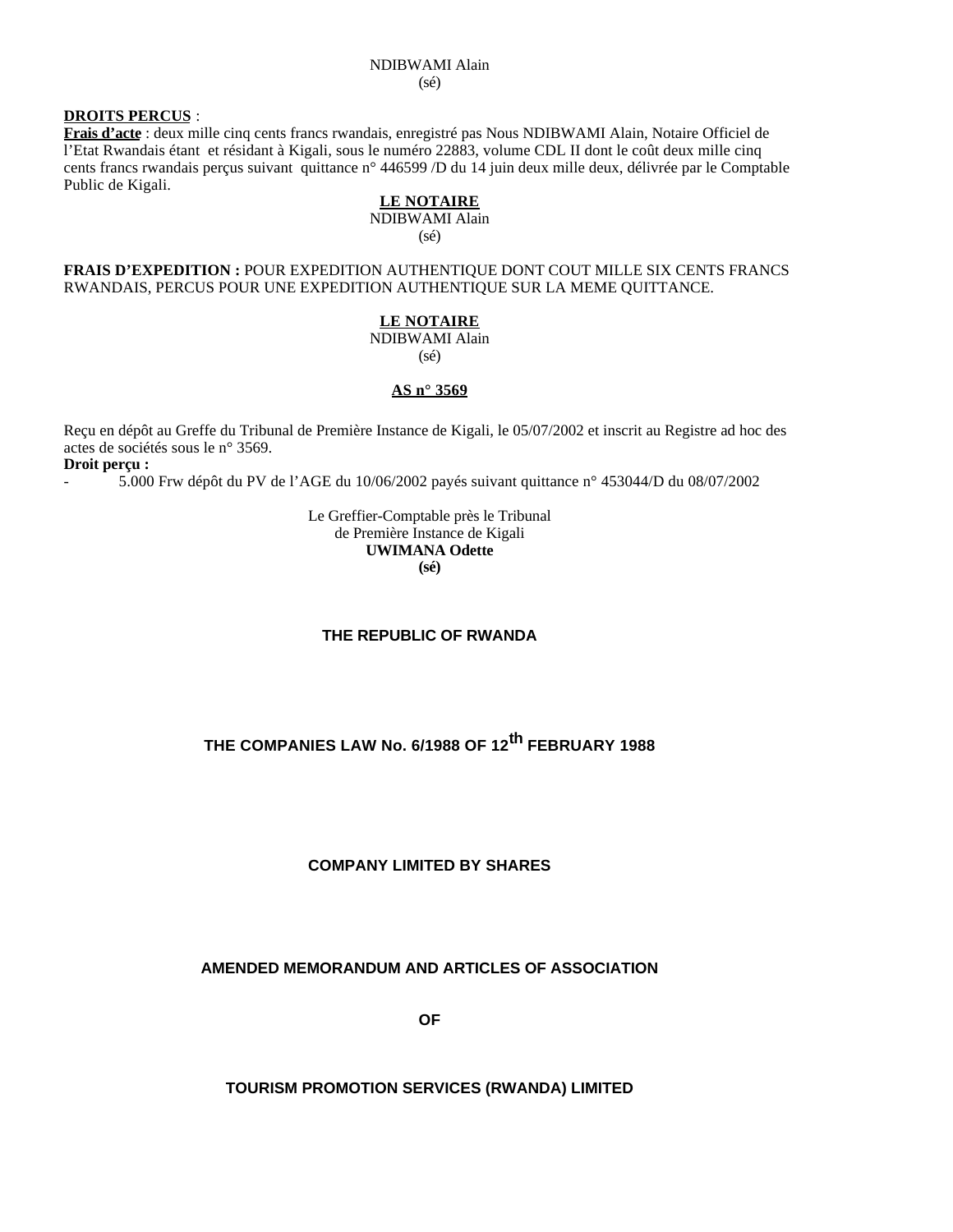# **Amended 10th January 2008**

# **THE REPUBLIC OF RWANDA**

# **THE COMPANIES LAW NO 6/1988 OF 12TH FEBRUARY 1988**

# **COMPANY LIMITED BY SHARES**

# **MEMORANDUM AND ARTICLES OF ASSOCIATION**

**OF**

# **TOURISM PROMOTION SERVICES (RWANDA) LIMITED**

## **The Undersigned:**

1. Aga Khan Fund for Economic Development SA a company organized and existing under the laws of the Swiss Confederation and hereinafter referred to as 'AKFED';

2. Tourism Promotion Services Eastern Africa Limited a company organized and existing under the laws of the Republic of Kenya and hereinafter referred to as 'TPSEA';

3. The Deutsche Investitions Und Entwicklungsgesellschaft MBH, a limited liability company organized and existing under the laws of the Federal Republic of Germany and hereinafter referred to as 'DEG';

4. The International Finance Corporation, an international organization established by Articles of Agreement among its member countries including the Republic of Rwanda and hereinafter referred to as 'IFC'.

Do hereby agree as follows:-

In these Memorandum and Articles unless the context otherwise requires:

- "Act" means the Companies Law (No. 6/1988 OF 12<sup>th</sup> FEBRUARY 1988) or any statutory re-enactment or modification thereof for the time being in force, and reference to any section or provision of the Act shall include reference to any statutory re-enactment or modification of such section or provision for the time being in force;
- "Affiliate" means, with respect to any Person, any Person directly or indirectly controlling, controlled by or under common control with, that Person;

"Articles" means these Articles of Association;

"Applicable Law" means all applicable statutes, laws, ordinances, rules and regulations, including but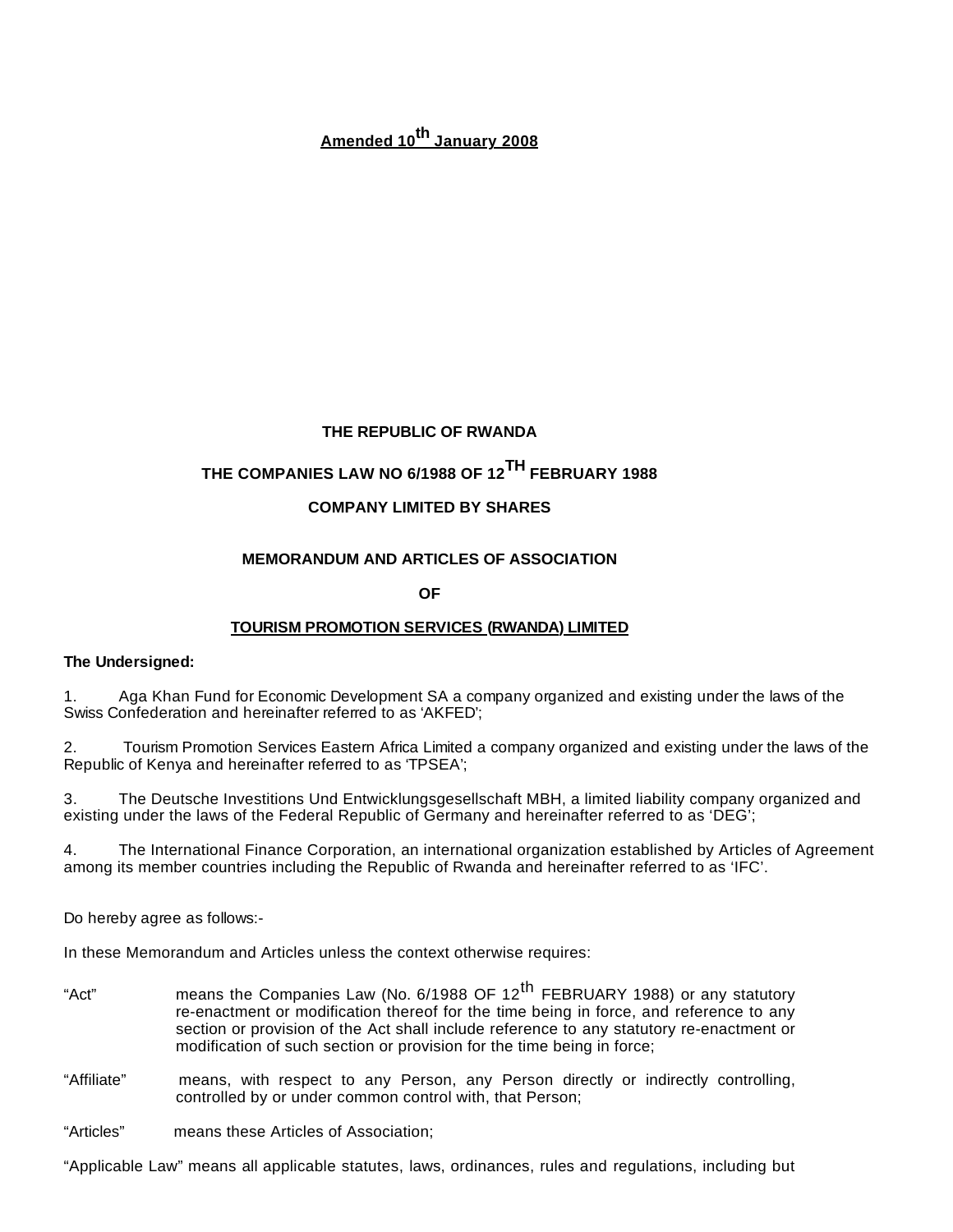not limited to, any license, permit or other governmental Authorization, in each case as in effect from time to time;

- "Authority" means any national, supranational, regional or local government or governmental, administrative, fiscal, judicial, or government-owned body, department, commission, authority, tribunal, agency or entity, or central bank (or any Person, whether or not government owned and howsoever constituted or called, that exercises the functions of a central bank);
- "Authorizations" means any consent, registration, filing, agreement, notarization, certificate, license, approval, permit, authority or exemption from, by or with any Authority, whether given by express action or deemed given by failure to act within any specified time period and all corporate, creditors' and shareholders' approvals or consents;
- "Board" means the Board of Directors of the Company or the Directors present at a duly convened meeting of Directors at which quorum has been attained;
- "Chairman" means the Chairman of the Company;

## "the Company" means "**TOURISM PROMOTION SERVICES (RWANDA) LIMITED";**

- "Company Offering" means a public offering and sale of shares or Share Equivalents for the Company's account or any offering of shares or Share Equivalents, public or private, for the account of other security holders, including, but not limited to, an offering of shares or Share Equivalents sponsored, placed or facilitated by the Company on behalf of such other security holders;
- "DEG" Deutsche Investitions Und Entwicklungsgesellschaft MBH, a limited liability company organized and existing under the laws of the Federal Republic of Germany;
- "DEG Shares" means the shares subscribed by DEG.
- "Directors" means the Directors for the time being of the Company;
- "Distribution" means (i) the transfer of cash or other property without consideration, whether by way of dividend or otherwise, or (ii) the purchase or redemption of shares or Share Equivalents of the Company for cash or property;
- "Financial Year" means the accounting year of the Company commencing each year on January 1 and ending on the following December 31, or such other period of at least 52 weeks as the Company's Board from time to time designates as the Company's accounting year;
- "IFC" means International Finance Corporation an international organization established by Articles of Agreement among its member countries including the Republic of Rwanda;
- "IFC Shares" means the shares subscribed by IFC.
- "Lien" means any mortgage, pledge, charge, assignment, hypothecation, security interest, title retention, preferential right, trust arrangement, right of set-off, counterclaim or banker's lien, privilege or priority of any kind having the effect of security, any designation of loss payees or beneficiaries or any similar arrangement under or with respect to any insurance policy or any preference of one creditor over another arising by operation of law;
- "Liquidation Event" means any liquidation, winding up or bankruptcy, reorganization or other analogous insolvency proceeding of the Company whether voluntary or involuntary;
- "Member" or "Shareholder" means a registered shareholder in the Company;
- "Memorandum" means the Memorandum of Association of the Company;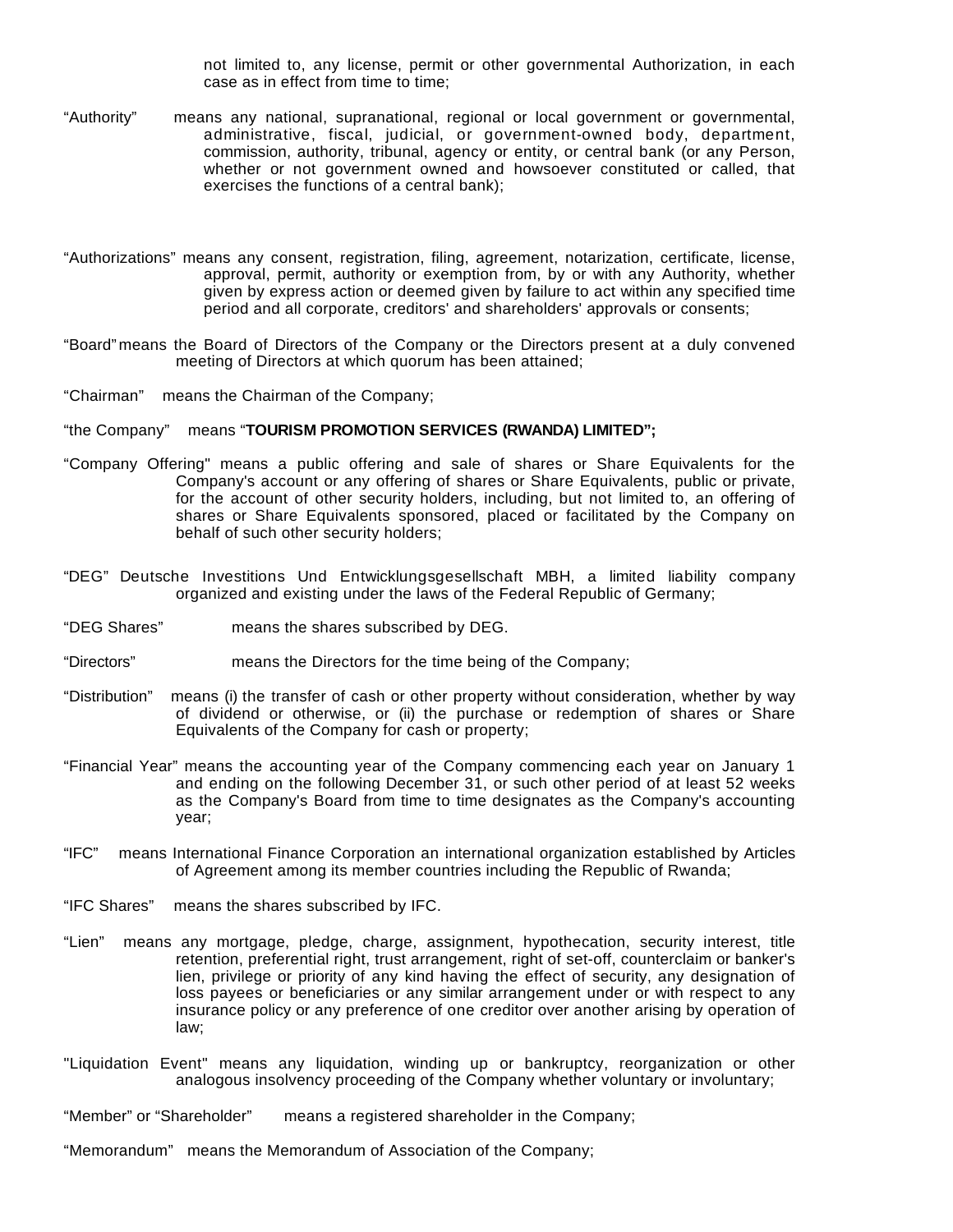"Month" means Calendar Month;

"Objects" means the objects of the Company;

- "Observer" means a Person appointed by IFC or DEG pursuant to a written agreement executed with all the Members.
- "Offer Securities" means all or any portion of the ordinary shares issued or issuable to IFC or DEG, as the case may be, from time to time (including but not limited to, any such ordinary shares issuable upon conversion or exercise of Share Equivalents) and proposed by IFC or DEG, respectively, to be included in a Company Offering;
- "Office" means the Registered Office of the Company;
- "Person" means any natural person, corporation, company, partnership, firm, voluntary association, joint venture, trust, unincorporated organization, Authority or any other entity whether acting in an individual, fiduciary or other capacity;
- "Promoters" means specific persons or entities deemed or acting as such under local law;
- "Register" means a book that will be kept by the Company in which the names and addresses, and the occupations, if any, of the members, a share capital, a statement of shares held by each member distinguishing each share by its number, and of the amount or agreed to be considered as paid on the shares of each member are entered;

"Related Party" means any Person that:

- (i) is an Affiliate of another specified Person;
- (ii) serves as a director, officer, partner, executor, or trustee of such specified Person;
- (iii) in which such specified Person holds a material interest; or
- (iv) that holds a material interest in such specified Person. With respect to an individual,

"Related Party" shall include any individual who is member of such individual's family, and any Person who is a Related Party of that family member. For the purpose of this definition, "material interest" shall mean a direct or indirect ownership of voting shares representing at least five per cent (5%) of the outstanding

voting power or equity of a Person;

- "Seal" means the Common Seal of the Company;
- "Share Equivalents" means preferred shares, bonds, loans, warrants, options or other similar instruments or securities which are convertible into or exercisable or exchangeable for, or which carry a right to subscribe for or purchase, shares of the Company convertible into or exercisable or exchangeable for ordinary shares;
- "Share Warrant" means a warrant providing that the bearer is entitled to a certain amount of fully paid shares. Delivery of the warrant operates as a transfer of the shares.

"Shareholder" means a registered shareholder of the Company;

- "Sponsors" means Aga Khan Fund for Economic Development S.A and Tourism Promotion Services Eastern Africa Limited;
- "STPS" means Serena Tourism Promotion Services S.A., a corporation organized under the laws of Switzerland;
- "TPSEA" means TPS Eastern Africa Limited;
- "Trade Sale" means (i) any amalgamation, merger, consolidation, reconstitution, restructuring or similar transaction that results in a change in Control of the Company; (ii) the sale or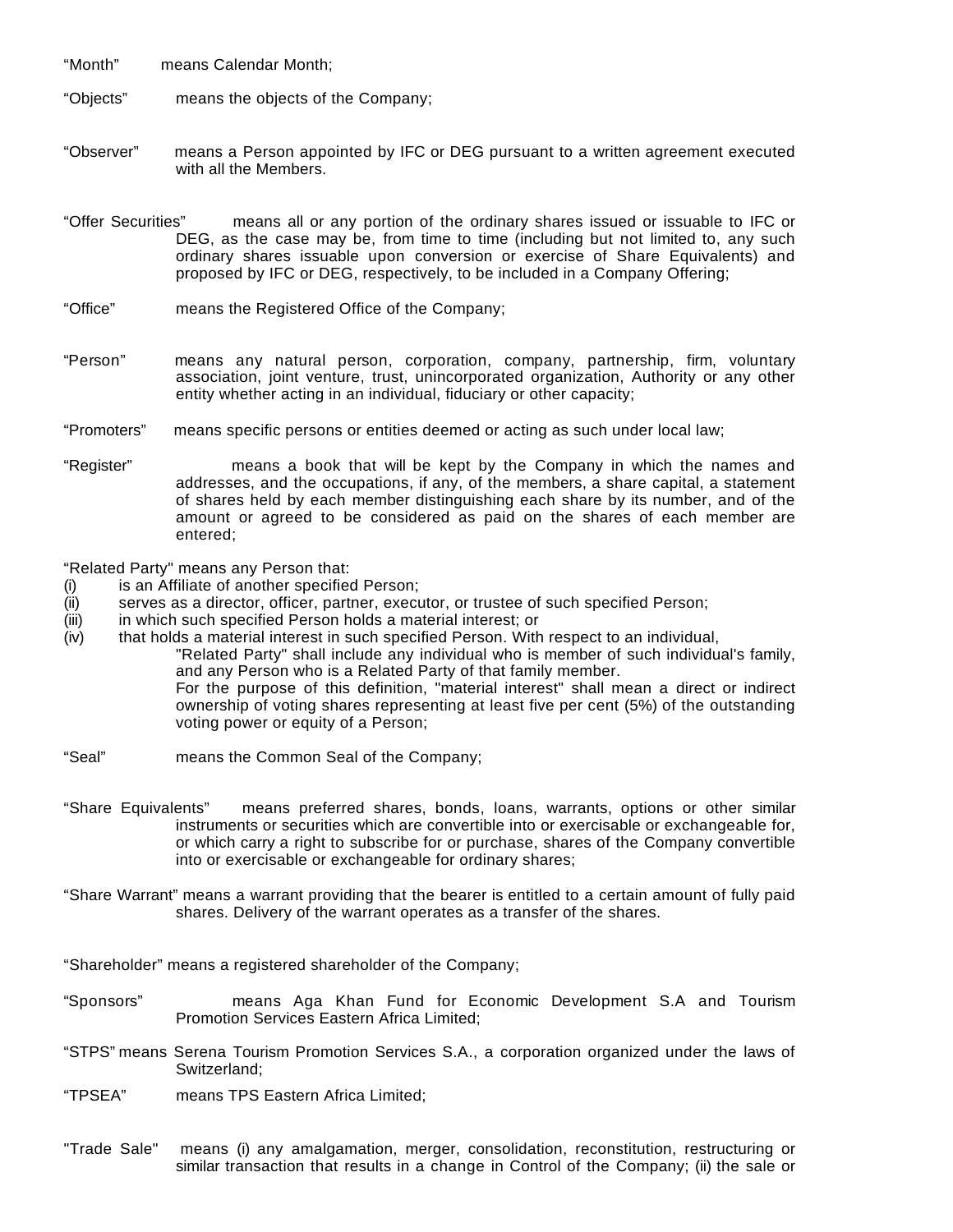transfer of all or substantially all of the business, operations or assets of the Company; or (iii) any transaction involving the sale of shares by the Company, that results in a change in Control of the Company in each case, whether effected in one or a series of transactions.

- "Transfer" means to transfer, sell, convey, assign, pledge, hypothecate, create a security interest in or Lien on, place in trust (voting or otherwise), transfer by operation of law or in any other way subject to any encumbrance or dispose of, whether or not voluntarily;
- "Writing" includes printing and lithography and any other mode or modes of representing of producing words in a visible form.

"Year" means from 1<sup>st</sup> January to 31<sup>st</sup> December inclusive; and

## **CHAPTER ONE: NAME, HEAD OFFICE, OBJECTS**

- 1. The name of the Company is "**TOURISM PROMOTION SERVICES (RWANDA) LIMITED".** The Company shall be governed by the laws in force in Rwanda and the Memorandum and Articles of Association of the Company.
- 2. The registered office of the Company shall be situated in Kigali. This office may be transferred by the Company to any other place in the Republic of Rwanda.
- 3. The objects for which the Company is established are:-
- To carry on the business of proprietors, operators, lessees, licensees of hotels, lodges, guesthouses, resorts, motels, roadhouses, holiday camps, caravan sites, camping sites and apartment house keepers.
- To fit up and furnish any property for the purpose of letting the same to visitors or guests whether in single rooms, multiple rooms, suites, chalets, caravans, movable structures, cottages or otherwise.
- To buy, sell (both to persons residing on the Company's premises and to non-residents) import, produce, manufacture or otherwise deal in food and food products, meat, groceries, fruits, confectionaries, wine, spirit, beer and alcoholic beverages, tobacco, druggist supplies, beverages, linen, furniture, furnishings and other articles required in the said businesses.
- To organise or host workshops, conferences, retreats, seminars, special private or public events for the Company, it's clients or the general public.
- To enter into any arrangements with any Governments or authorities (supreme, municipal, local or otherwise) or any corporations, companies, or persons that may seem conducive to the Company's objects or any of them and to obtain from any Government, authority, corporation or company any privileges and concessions and to present and advocate the views and policies of the Company to governments and other authorities.
- To carry on the business of warehousemen and storers of goods, wares and merchandise of every kind and description whatsoever.

To carry on the business of manufacturing ice and provision of cold storage facilities.

- To engage in the business of import, export, wholesale and retail of all goods, wares commodities and merchandise and to supply, distribute and generally deal in the aforementioned goods, wares, commodities and merchandise.
- To carry on the business of forwarding of freight by air, water, land, rail or other means or by combination of all or any of the foregoing.
- To borrow or raise or secure the payment of money in such manner as the Company may think fit and to secure the same or the repayment or performance of any debt liability contract guarantee or other engagement incurred or to be entered into by the Company in any way and in particular by the issue of debentures perpetual or otherwise, charged upon all or any of the Company's property (both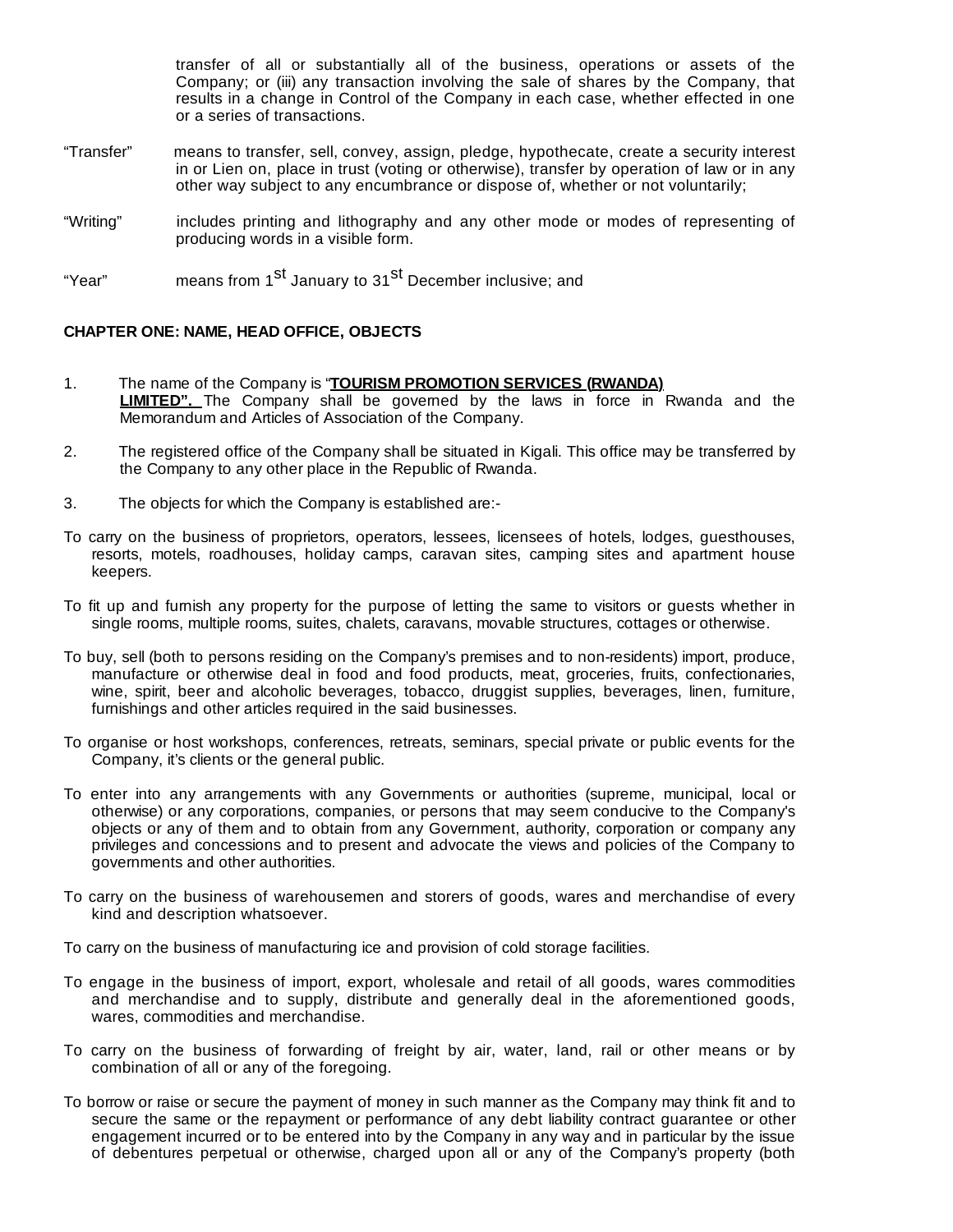present and future) including its uncalled capital ; by issue of a mortgage, charge or lien upon the whole or any part of the Company's assets (whether present or future) and also by a similar mortgage, charge or lien to secure and guarantee the performance by the Company of any obligation or liability it may undertake.

To establish and carry on a tourist agency, travel bureau and booking office.

- To start, acquire, print, publish and circulate, or otherwise deal with any newspaper or newspapers, magazines, circulars, brochures or other publications, and generally to carry on the business of newspaper/magazine proprietors and general publishers.
- To invest in or purchase or otherwise acquire leasehold and freehold lands, houses, buildings and hereditament business and to acquire by purchase, exchange or otherwise deal with all or any such lands, tenants or hereditament.
- To enter into partnership or any other arrangement for sharing profits, union of interests, corporation, reciprocations in concerns or otherwise with any person or persons, firm or Company or co-operation, carrying on or engaged in or about to carry on or engage in, any business or transactions which the Company is authorised to carry on or which may seem to the Company, capable of being conveniently carried on in connection with the above or calculated directly or indirectly to enhance the value of or render profitable any of the Company's property and/or whereby the Company's interests would be benefited.
- To subscribe, take, purchase or otherwise acquire and hold shares or other interests in securities of any other Company having objects altogether or in part similar to those of this Company or carrying on any business capable of being conducted so as directly or indirectly to benefit the Company.
- To purchase or otherwise acquire and to sell, exchange, surrender, lease, mortgage, charge, convert, turn to account, dispose of and to deal with property and rights of all kinds and in particular mortgages charges, hypothecations, debentures, convertible loan stocks (with an option later to convert them into ordinary shares), concessions, options, contracts, patents, licences, stocks, shares, bonds, policies, book debts and business concerns of all kinds.
- To purchase, receive, lease or otherwise acquire and to manage, hold, own, use, improve, convey, sell, mortgage or otherwise deal in airports, airstrips, aerodromes, lands, buildings and real property of every description or any interest therein.
- To build, construct, maintain, alter, enlarge, pull down and remove or replace any buildings, factories, mills, machinery, engines, walls, fences, banks, dams, sluices or water course and to clear sites for the same or to join with any person, firm or Company in doing any of the things aforesaid and to work, manage and control the same or join with other in so doing.
- To develop, construct and maintain roads of all kinds and to charge tolls (where applicable) for the usage of such roads.
- To register the Company in any other country or place as a foreign Company if circumstances so warrant.
- To make, work, equip and maintain railways, tramways and air strips or aerodromes.
- To carry on the business of water treatment, supply, storage and distribution and to undertake waste water and sewerage management and disposal.
- To carry on the business of farming industry and dealers in fruit canning, coffee, tea, cocoa, bananas, pineapples, mangoes, oiled seeds and anything of any kind whatsoever.
- To carry on the business of distributors of goods of all kinds whatsoever.
- To act as customs clearing agents.
- To develop, publish, disseminate market or otherwise promote tools, frameworks, materials, articles, books, manuals and other items for use in any development or academic endeavour.
- To associate with others including individual experts, firms, non-governmental organisations, intergovernmental bodies in pursuance of the objectives stated herein.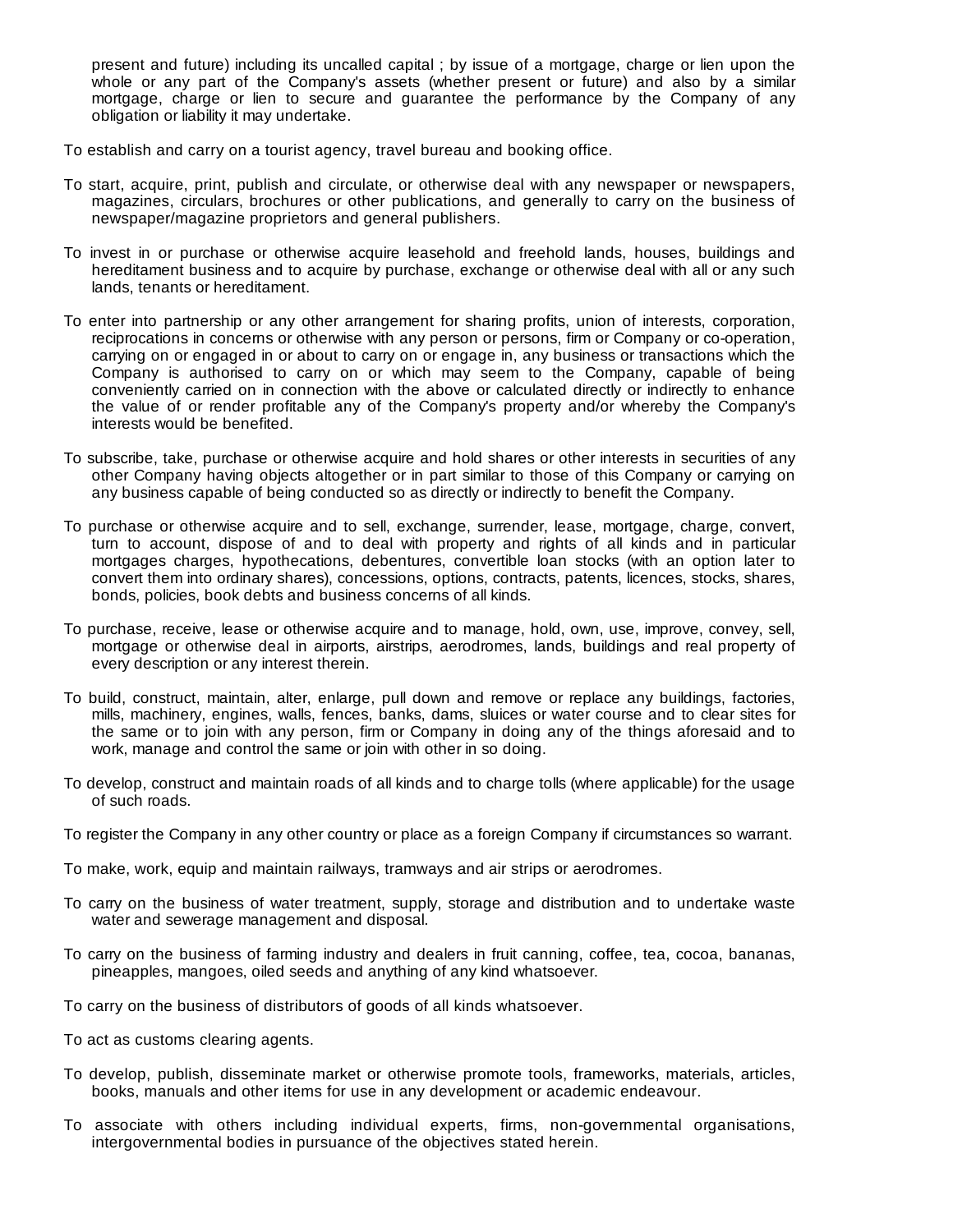- To collect, prepare and distribute information and statistics relating to any type of business, industry or activity and to promote or propose such measures as may be considered desirable or beneficial.
- To hold or promote competitions of any description authorised by law, which may be calculated to increase the business of the Company or to advertise or promote the sale of any publication by it or in which it is interested; and to give prizes in connection with such competitions or otherwise consisting of cash, scholarships or other terminable payments, shares or other choses in action, gifts in kind, or any other description of bonus or reward, or any rights privileges or advantages which it is in the power of the Company to confer.
- To carry on the business of bakers, confectioners, butchers, fishmongers, dairymen, grocers, poulterers, greengrocers, farmers, ice merchants and ice cream manufacturers, yoghurt manufacturers and to manufacture, buy, sell, refine, prepare, grow, import, export and deal in provisions of all kinds, both wholesale and retail and whether solid or liquid.
- To carry on the business of stationers and lithographers and all other businesses similar and directly or indirectly related to the said business.
- To carry on all or any of the business of proprietors and publishers of journals, magazines, books, catalogues and stationers, lithographers, type founders, stereotypers, photographers, photographic printers, engravers, die sinkers, book manufactures, booksellers, advertising agents, engineers and dealers in or manufactures or letters or hirers of any articles or things of a character similar or analogous to the foregoing or any of the foregoing or any of them or connected therewith, particular maps, plans, models, drawing, mathematical and technical instruments and materials, drawing and tracing inks and drafting suppliers, writing machines, apparatus suppliers, motors and dynamos and machinery, plant, appliances and inventions of all kinds.
- To deal in all other goods, and articles used in similar business or commonly supplied in connection with construction, manufacturing and repairs of such structures or other materials capable of being used in such business or required by the customers or other persons having dealings with the Company.
- To invest and deal with the monies of the Company not immediately required upon such securities and in such manner as shall from time to time be determined.
- To carry on the business of general motor electrical engineers, plumbers and gas fitters and any other business which may be conveniently carried on in connection therewith.
- To carry on the business of garage proprietors, haulage and transport contractors, omnibus proprietors, clearing and forwarding agents and any other business which may conveniently be carried on in connection therewith.
- To carry on the business of wholesale and retail dealers of and in ironmongery, turnery, household fittings and utensils and dealers in hardware and tools of every description including goods of metal, china, pottery, glass, electrical appliances, wiring and materials, wireless apparatus and such other goods as are usually dealt with in a business of hardware merchants.
- To carry on the business of house furniture, upholsters and dealers in and hirers, repairs, cleaners, stores and warehouses of furniture, carpets, linoleums and other floor coverings household utensils, china and glass goods fittings, curtains and other home furnishings and household requisites of all kinds and all things capable of being used therewith, or in the maintenance, repair or manufacture thereof.
- To apply for, purchase or by other means acquire and protect, prolong and renew whether in Rwanda or elsewhere any patents, patent rights, brevets, invention, licences, protections and concessions which may appear likely to be advantageous or useful to the Company and to use and turn to account and to manufacture under or grant licences or privileges in respect of the same and to expend money in experimenting upon and testing and in improving or seeking to improve any patent, inventions or rights which the Company may acquire or propose to acquire.
- To acquire and undertake the whole or any part of the business, goodwill and assets of any person, firm or Company carrying on or proposing to carry on any of the business which this Company is authorised to carry on and as part of the consideration for such acquisition to undertake all or any of the liabilities of such person, firm or Company or to acquire an interest in, amalgamate with or enter into any arrangement for sharing profits or for co-operation or for limiting competition or for mutual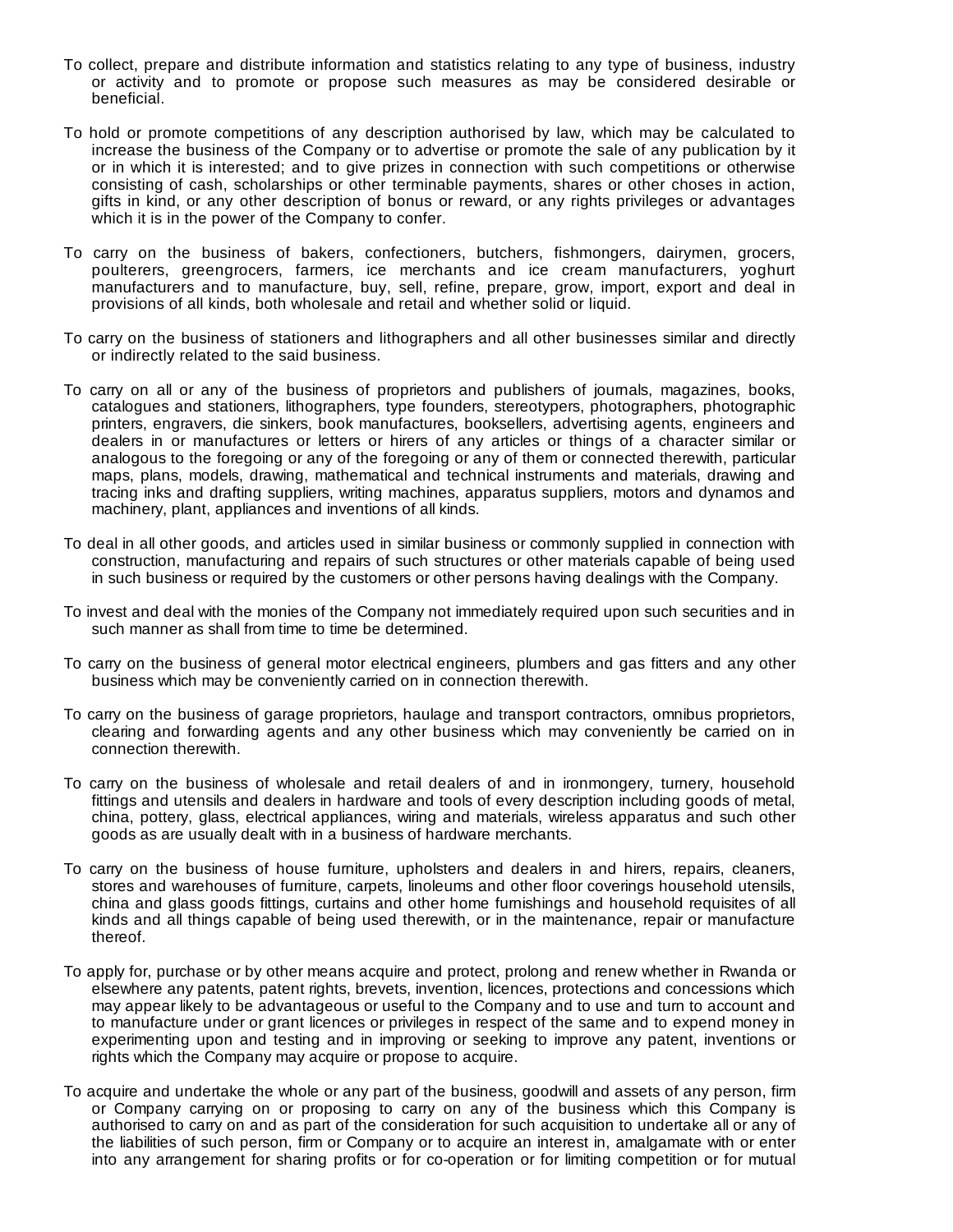assistance with any such person, firm or Company and to give or accept by way of consideration for any of the acts or things aforesaid or property acquired or any shares, debentures, debenture-stock or securities received.

- To carry on the business of dealers and fitters of wireless and electrical goods of all descriptions and any other business which may conveniently be carried on in connection therewith.
- To improve, manage, cultivate, develop, exchange, let on, lease or otherwise, mortgage, charge, sell dispose of, turn to account, grant rights, and privileges in respect of or otherwise and with all or any part of the property and rights of the Company.
- To buy, sell, manufacture, repair, alter and otherwise deal in apparatus, plant, machinery, fittings, furnishings, tools, materials, products and things of all kinds capable of being used for the purpose of the above-mentioned business or any of them or likely to be required by the customers of the Company.
- To draw, make, accept, endorse, discount, execute and issue promissory notes, bills of exchange, bills of lading, warrants, debentures and other negotiable instruments.
- To act as agents or brokers and as trustees for any person, firm or Company and to undertake and perform sub-contracts and also to act in any of the businesses of the Company through or by means of agents, brokers, sub-contractors or others.
- To pay all or any expenses of insurance in connection with the formation, promotion and incorporation of the Company or to contract with any person, firm or Company to pay the same and to pay commission to brokers and others for underwriting, placing, selling or guaranteeing the subscription of any shares, debentures debenture-stock or securities of this Company.
- To support and subscribe to any charitable or humanitarian objects and any institution, society or club which may be for the benefit of the Company or its employees or may be connected with any town or place where the Company carries on business, to give pensions, gratuities or charitable aid to any person or persons who may have served the Company or to wives, children or other relatives of such persons to make payments toward insurance and to form and contribute to a provident fund for the benefit of any persons employed by the Company.
- To promote any other Company for the purpose of acquiring all or any of the property and undertaking any of the liabilities of the Company or to enhance the value of any property or business of the Company and to place or guarantee the placing of, underwrite, subscribe or otherwise acquire all or any, or part of the shares or securities of any such Company as aforesaid, and to promote and safeguard commercial, economic, civil and social interests of the members of the Company.
- To remunerate any person, firm or Company, rendering services to the Company whether by cash payment or by the allotment to him or them of shares or securities of the Company credited as paid up in full or in part or otherwise.
- To sell or otherwise dispose of the whole or any part of the undertaking of the Company either together or in portions for such consideration as shares, debentures or securities of any Company purchasing the same.
- To amalgamate with any other Company having objects altogether or in part similar to those of this Company.
- To distribute among the members of the Company in kind and property of the Company and in particular any shares, debentures or securities of other companies belonging to this Company or of which this Company may have the power of disposing.
- To invest the money as raised and borrowed in and to hold, sell and deal with the stock, shares, bonds, debentures, debenture stock and securities of any government, state, Company, corporation, municipal or local or other body or authority.
- To lend money to such persons or companies and on such terms as may seem expedient and in particular to customers and others having dealings with the Company.
- To give guarantee and/or become sureties for any person or persons, firm or firms, corporation or corporations whether incorporated or not, for moneys raised and/or borrowed by him or them from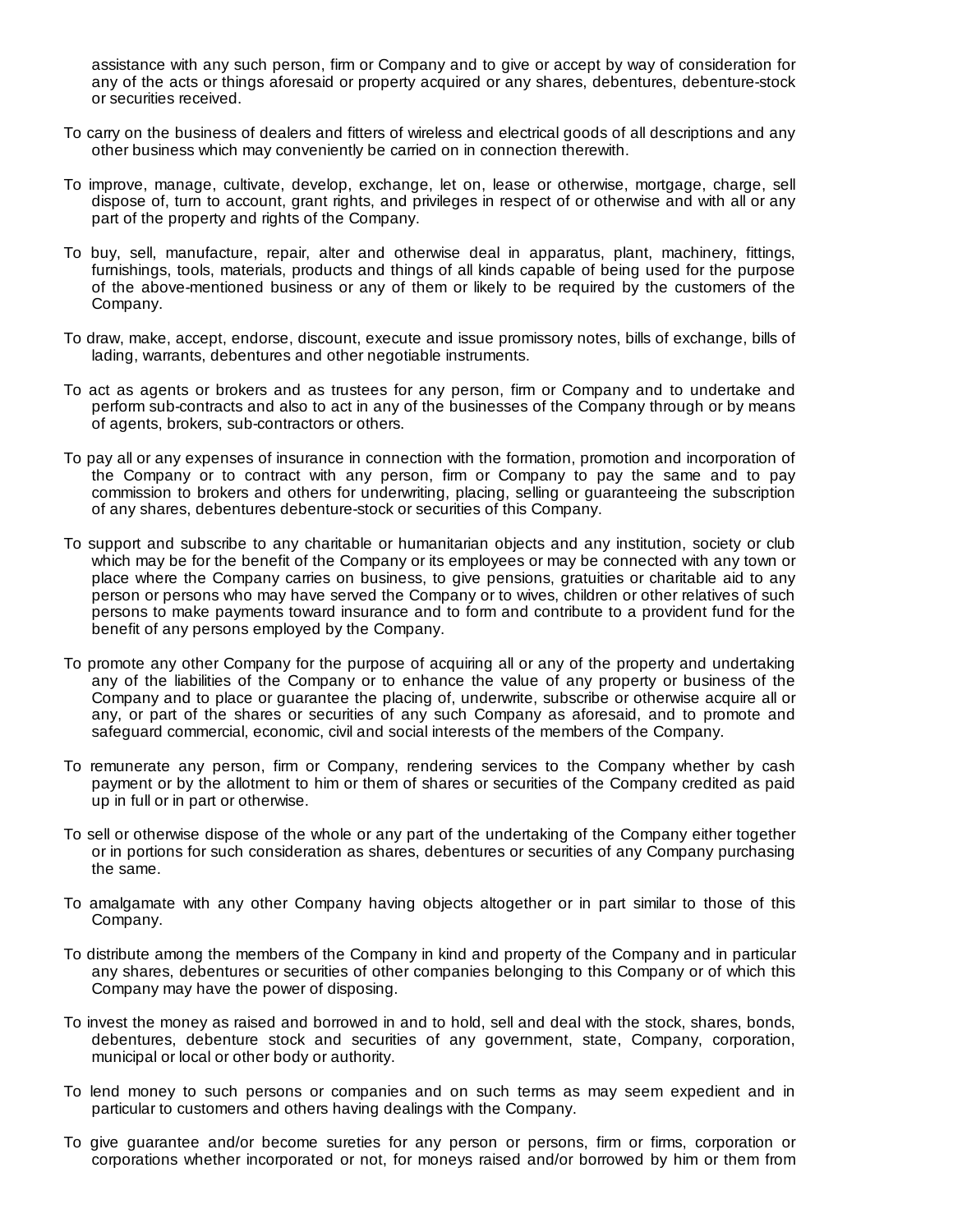any person or firm or corporation or for any purpose whatsoever and to charge or mortgage the property of the Company (movable or immovable) for the performance, discharge and fulfilment of such obligations and guarantees.

- To give bond or bonds and become bails for or in respect of any person, form corporation or for any purpose whatsoever as the Company may deem fit.
- To develop the resources of the same property by building, re-claiming, clearing, draining and otherwise improving, farming and planting on any terms of system that may be considered advisable.
- To make, provide and use railways, tramways telegraphs, canals, road and all other works and means of transport by land or water necessary or expedient for the improvement of the property of the Company and to contribute to the expense of promoting, making and using the said works or any of them.
- To provide for the religious, educational, social and general welfare of occupants on the property of the Company and others by building establishing making or supporting houses, factories, stores, buildings, churches, schools, leaving rooms, baths, parks, places for recreation, building societies, insurance societies and other institutions, water, lighting, drainage and improvement works.
- To carry on any other business which may seem to the Company capable of being conveniently carried on in connection with its business or calculated directly or indirectly to enhance the value of or render profitable any of the Company's property or rights.

The liability of the members is limited.

The nominal share capital of the Company is 5,779,200,000 RwF (Five Billion Seven Hundred Seventy Nine Million Two Hundred Thousand Rwanda Francs only) divided into 5,779,200 ordinary shares of 1,000 RwF (One Thousand Rwanda Francs only) each, with power for the Company to increase or reduce the said capital and to issue any part of its capital, ordinary or increased, with or without any preference, priority or special privilege or subject to any postponement of rights or to any conditions or restrictions so that unless the conditions of issue shall otherwise expressly declare, every issue of shares whether declared to be preference or otherwise shall be subject to the power hereinafter contained.

| Name         | Shares Taken and Paid For | Equivalent in RwF | $\%$   |
|--------------|---------------------------|-------------------|--------|
| 1. AKFED     | 2,514,400                 | 2,514,400,000,    | 43.51% |
| 2. TPSEA     | 464.800                   | 464,800,000       | 8.04%  |
| $3.$ DEG     | 1,680,000                 | 1,680,000,000     | 29.07% |
| 4. IFC       | 1.120.000                 | 1,120,000,000     | 19.38% |
|              |                           |                   |        |
| <b>TOTAL</b> | 5,779,200                 | 5,779,200,000     | 100%   |

#### CHAPTER TWO: PRIVATE COMPANY

6. The Company is a Private Company, and accordingly:

(a) no invitation shall be issued to the public to subscribe for any shares or debentures of the Company;

(b) the number of the Members of the Company, not including persons who are in the employment of the Company is limited to (50) fifty: Provided that, for the purpose of this provision, where two or more persons hold one or more shares in the Company jointly, they shall be treated as a single Member;

(c) the right to transfer the shares of the Company is restricted in the manner hereinafter provided; and

(d) no bearer Share Warrant shall be issued.

## **CHAPTER THREE: SHARE CAPITAL - SHARES**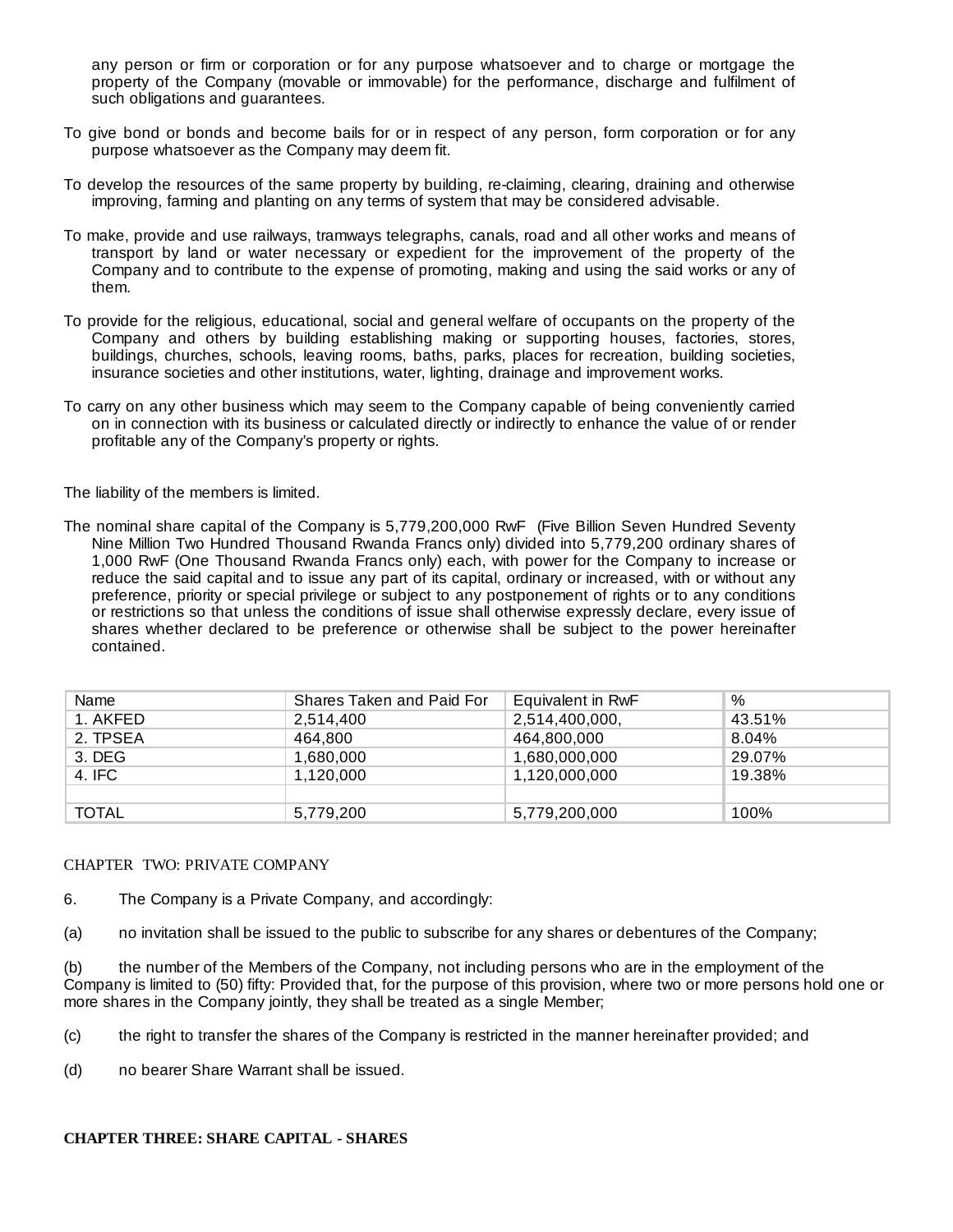7. Without prejudice to any special rights previously conferred on the holders of any shares or class of shares, any share in the Company (whether forming part of the original capital or not) may be issued with any such preferred, deferred or other special rights or subject in regard to dividend returns of capital, voting or otherwise as the Company may from time to time, by resolution, determine or in the case of any shares in respect of which there has been no such determination as the Board may direct.

8. Subject to the provisions of the Act any preference shares may be issued on the terms that they are, or at the option of the Company, are liable, to be redeemed on such terms and in such terms and in such manner as the Company may, by special resolution, determine.

9. Subject to Article 121 hereof, the Company may, from time to time by special resolution, increase its share capital by such sum, to be divided into shares of such amount, as the resolution will prescribe.

# *MODIFICATION*

10. All or any of the special rights and privileges for the time being attached to any class of shares issued may from time to time (whether or not the Company is being wound up) be altered or abrogated with the consent, in writing, of the holders of no less than (three-fourths) of the issued shares of the class or with the sanction of a special resolution passed at a separate general meeting of the holders of such shares. To any such separate general meeting all the provisions of these Articles as to the general meeting of the Company shall apply *mutatis mutandis*, but so that the necessary quorum shall be two members at least holding or representing by proxy no less than onethird of the issued shares of the class, that every holder of shares of the class shall be entitled on a poll to one vote for every such share held by him, and that if at any adjourned meeting of such holders a quorum as above defined be not present, those of such holders who are present shall be a quorum.

11. The special rights conferred upon the holders of any shares or class of shares shall not, unless otherwise expressly provided by the conditions of issues of such shares, be deemed to be altered by the creation or issue of further shares ranking *pari passu* therewith.

12. Subject to the provisions of these Articles, the un-issued shares of the Company shall be at the disposal of the Board, which may allot, grant options over or otherwise dispose of them to such persons, at such times and for such consideration and upon such terms and conditions as the Board may determine, but so that no shares shall be issued at a discount except in accordance with the Act.

# *SHARES*

13. The Company may exercise the powers of paying commissions, provided that the rate or amount of the commission paid or agreed to be paid and the number of shares which persons have agreed for a commission subscribe absolutely shall be disclosed in the manner required by the said section, and that such commission shall not exceed 10% (ten per cent) of the price at which the shares in respect whereof the same is paid are issued or an amount equal to 10% (ten per cent) of such price (as the case may be). Such commission may be satisfied by the payment of cash or the allotment of fully or partly paid shares in one way and partly in one way and partly in the other. The Company may also on any issue of shares pay such brokerage as may be lawful.

14. If any shares of the Company are issued for the purpose of raising money to defray the expenses of the construction of any works or buildings or the provision of any plant which cannot be made profitable for a lengthened period, the Company may, subject to the conditions and restrictions (if any) set out in the Act, pay interest on so much of such share capital as is for the time being paid up and may charge the same to capital as part of the cost of construction of the works or buildings or the provision of plant.

15. Except as ordered by a court of competent jurisdiction or as by law required, no person shall be recognised by the Company as holding any share upon any trust, and the Company shall not be bound by or be compelled in any way to recognise (even when having notice thereof) any equitable, contingent, future or partial interest in any share or any interest in any factional part of a share or (except only as by these Articles or by law otherwise provided) any other right in respect of any share except an absolute right to the entirety thereof in the registered holder.

# *SHARE CERTIFICATES*

16. Every person whose name is entered as a member in the Register shall be entitled, without payment, to receive within two months after allotment or lodgement of transfer (or which such other period as the conditions of issue shall provide) one certificate for all his shares of any one class, or several certificates each for one or more of his shares of such class upon payment of such sum for every certificate after the first as the Board shall from time to time determine. In the case of a share held jointly by several persons, delivery of a certificate to one of several joint holders shall be sufficient delivery to all. If a Member shall sell or transfer part of the shares comprised in his holding he shall be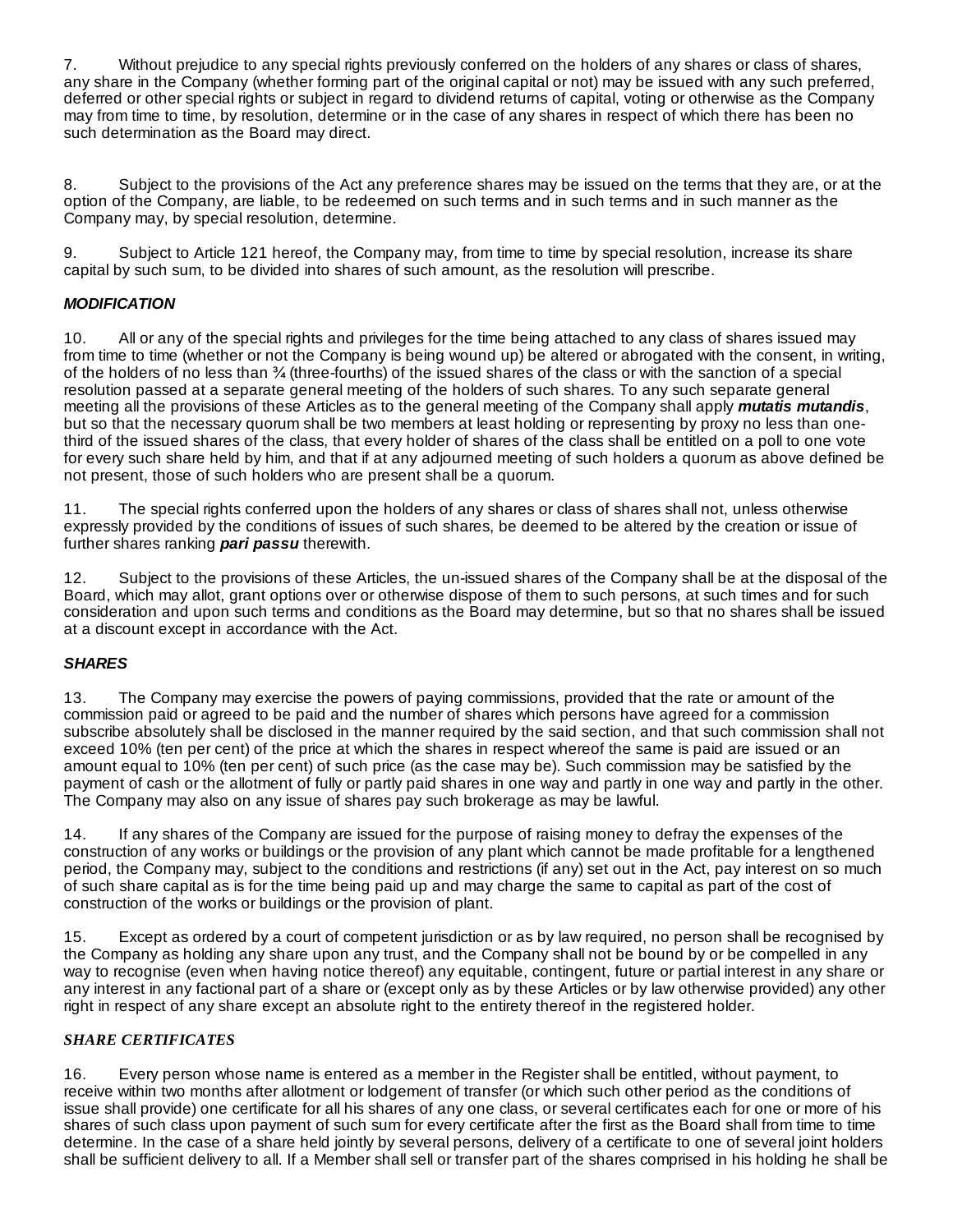entitled to a certificate for the balance without charge.

17. If a share certificate be defaced, lost or destroyed it may be replaced on payment of such fee (if any) as to be determined by the Board and on such terms (if any) as to evidence and indemnity and payment of the out-of-pocket expenses of the Company of investigating such evidence as the Board may think fit and, in case of defacement, on delivery of the old certificate to the Company.

# *LIEN*

18. The Company shall have a first and paramount lien on every share (not being a fully paid share) for all moneys, whether presently payable or not, called or payable at a fixed time in respect of such share, and the Company shall also have a first and paramount lien and charge on all shares (other than fully paid shares) standing registered in the name of a single Member for all the debts and liabilities of such member or his estate to the Company, and whether the same shall have been incurred before or after notice to the Company of any equitable or other interest of any person other than such Member, and whether the time for the payment or discharge of the same shall have actually arrived or not, and notwithstanding that the same are joint debts or liabilities of such Member or his estate and any other person whether a Member of the Company or not. The Company's lien on a share shall extend to all dividends payable thereon. But the Board may at any time declare any share to be wholly or in part exempt from the provisions of this article, and unless otherwise agreed, the registration of a transfer of shares shall operate as a waiver of the Company's lien, if any, on such shares.

19. The Company may sell, in such manner as the Board may think fit, any share on which the Company has a lien, but no sale shall be made unless some sum in respect of which the lien exists is presently payable nor until the expiration of fourteen days after a notice in writing stating and demanding payment of the sum presently payable and giving notice of the intention to sell in default shall have been given to the holder for the time being of the share or to the person entitled by reason of his death or bankruptcy to the share.

20. The net proceeds of sale shall be applied in or towards payment or satisfaction of the debt or liability in respect whereof the lien exists so far as the same is presently payable, and any residue shall (subject to a lien for debts or liabilities not presently payable as existed upon the shares prior to the sale) be paid to the person entitled to the shares at the time of sale. To give effect to any such sale the Board may authorise some person to transfer the shares sold to the purchaser thereof. The purchaser shall be registered as the holder of the shares and he shall not be bound to see to the application of the purchase money, nor shall his title to the shares be affected by any irregularity or invalidity in the proceedings in reference to the sale.

# *CALLS ON SHARES*

21. The Board may from time to time make calls upon Members in respect of any moneys unpaid on their shares (whether on account of the nominal amount of the shares or by of premium) and not by the conditions of allotment thereof made payable at fixed times, provided that no call shall exceed one fourth of the nominal amount of the shares or be payable at less than one month from the date fixed for payment of the last previous call, and each Member shall (subject to the Company giving to him at least fourteen days' notice specifying the time or times and place of payment) pay to the Company at the time or times and place so specified the amount called on his shares. A call may be revoked or postponed as a Board may determine.

22. A call may be made payable by instalments and shall be deemed to have been made at the time when the resolution of the Board authorising the call was passed.

23. The joint holders of a share shall be jointly and severally liable to pay all calls in respect thereof.

24. If a sum called in respect of a share be not paid before or on the day appointed for payment thereof the person from whom the sum is due shall pay interest on the sum from the day appointed for payment thereof to the time of actual payment at such rate, not exceeding ten per cent per annum, as the Board may determine, but the Board shall be at liberty to waive payment of such interest wholly or in part.

25. Any sum which, by the terms of issue of a share, becomes payable on allotment or at any fixed date, whether on account of the nominal amount of the share or by way of premium, shall for all the purposes of these Articles be deemed to be a call duly made and payable on the date on which, by the terms of issue, the same becomes payable, and in case of non-payment all the relevant provisions of these Articles as to payment of interest and expenses, forfeiture or otherwise shall apply as if such sum had become payable by virtue or a call duly made and notified.

26. The Board may make arrangements on the issue of shares for a difference between the holders in the amount of calls to be paid and in the times of payment.

27. The Board may, if it thinks fit, receive from any Member willing to advance the same, all or any part of the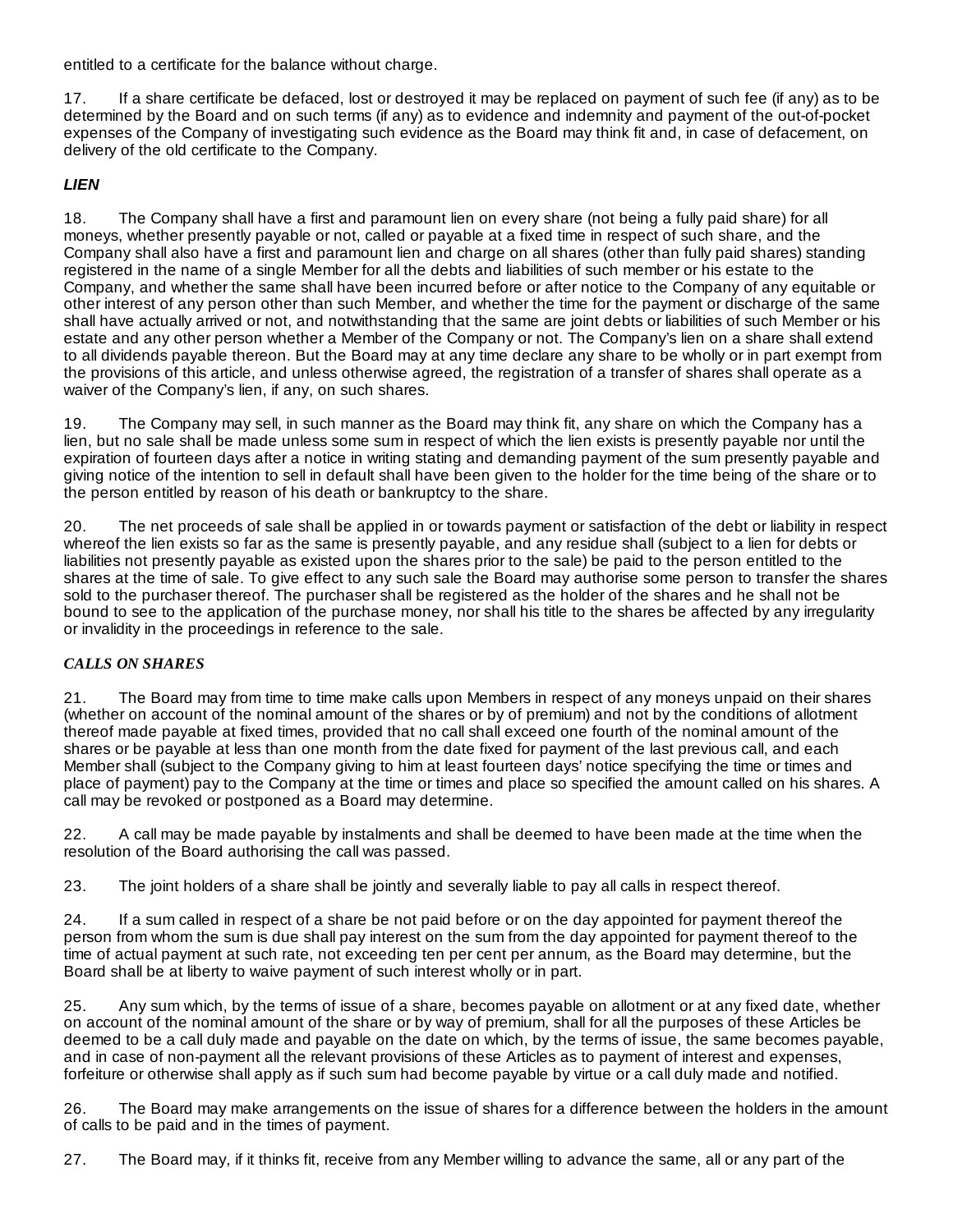moneys uncalled and unpaid upon any shares held by him and upon all or any of the moneys so advanced may (until the same would, but for such advance, become presently payable) pay interest at such rate, as may be agreed upon between the Board and the Member paying such sum in advance. The Directors may at any time on giving not less than three months notice in writing to such Member repay to him the amount by which any such advance exceeds the amount actually called up on the shares.

## *TRANSFER OF SHARES*

28. Except for the specific case of IFC and DEG, no Shareholder shall sell, assign, pledge or otherwise transfer any shares without the prior written consent of the other Shareholders.

## *PRE-EMPTIVE RIGHTS*

29. The Shareholders shall each, have the right to purchase its *pro rata* share of New Securities (as defined below), as of immediately prior to the issuance of the New Securities.

30. If the Company proposes to issue New Securities, it shall give the Shareholders written notice of its intention, describing the New Securities, their price, and their general terms of issuance, and specifying the Shareholders'' *pro rata* share of such issuance. Each of the Shareholders shall have thirty (30) days after any such notice is mailed or delivered to agree to purchase up to their respective pro rata share of the New Securities for the price and on the terms specified in such notice.

31. "New Securities" shall mean any new shares or Share Equivalents of the Company other than such shares or Share Equivalents as the shareholders have agreed in writing to exempt from this definition of New Securities. Provided that those shares or Share Equivalents, on an as converted basis, shall not exceed the IFC Shares in number and provided further, that the term "New Securities" does not include ordinary shares issued or issuable in connection with any stock split or stock dividend of the Company.

## *TAG ALONG RIGHTS*

32. If any Sponsor (each, a "Selling Shareholder" and all of them, collectively, the "Selling Shareholders") proposes to Transfer (directly or indirectly) any shares or Share Equivalents to a third party Transferee (a "Buyer"), IFC and/or DEG may participate in such Transfer in accordance with Articles 32-37 (inclusive).

33. The Selling Shareholders will promptly, but in any case not later than thirty (30) days prior to the proposed date of closing of any such Transfer give notice (the "Transfer Notice") to IFC and DEG. The Transfer Notice shall describe in reasonable detail the proposed Transfer, including but not limited to the number of shares and/or Share Equivalents to be Transferred, the consideration to be paid, other material terms and conditions of the proposed Transfer, and the name and address of each Transferee. Each of IFC and DEG shall have the independent right to participate in the proposed Transfer by notifying the Selling Shareholders within a period of thirty (30) days from IFC's and DEG's receipt, respectively, of the Transfer Notice (the "Exercise Period") the number of shares and/or Share Equivalents each IFC and/or DEG wish to Transfer.

34. Each IFC and DEG shall ordinarily be entitled to Transfer the number of shares and/or Share Equivalents obtained by multiplying the number of the shares and/or Share Equivalents to be Transferred by the Selling Shareholders by a fraction, the numerator of which shall be (A) the number of shares and/or Share Equivalents then held by each IFC and DEG and the denominator of which shall be (B) the aggregate number of shares and/or Share Equivalents then held by the Selling Shareholders, DEG and IFC. However, if the proposed Transfer would result in a change of Control of the Company, or if following the proposed Transfer the shares and Share Equivalents held by either IFC or DEG would account for less than five per cent (5%) of the shares and Share Equivalents then outstanding, IFC and/ or DEG, as the case may be, may independently Transfer up to all of the shares and Share Equivalents held by them in preference to any other Shareholder, including the Selling Shareholder.

35. Any Transfer by IFC or DEG shall be made on substantially the same terms and conditions as described in the Transfer Notice. However, neither IFC nor DEG shall be required to make any representation or warranty to the Buyer, other than as to good title to any shares and/or Share Equivalents IFC or DEG proposes to Transfer, absence of material liens with respect to such shares and/ or Share Equivalents, and customary representations concerning each IFC's and DEG's power and authority to undertake the proposed Transfer, and the validity and enforceability of IFC's and DEG's obligations in connection with it, respectively.

36. The Selling Shareholders shall have a period of sixty (60) days from the expiration of the Exercise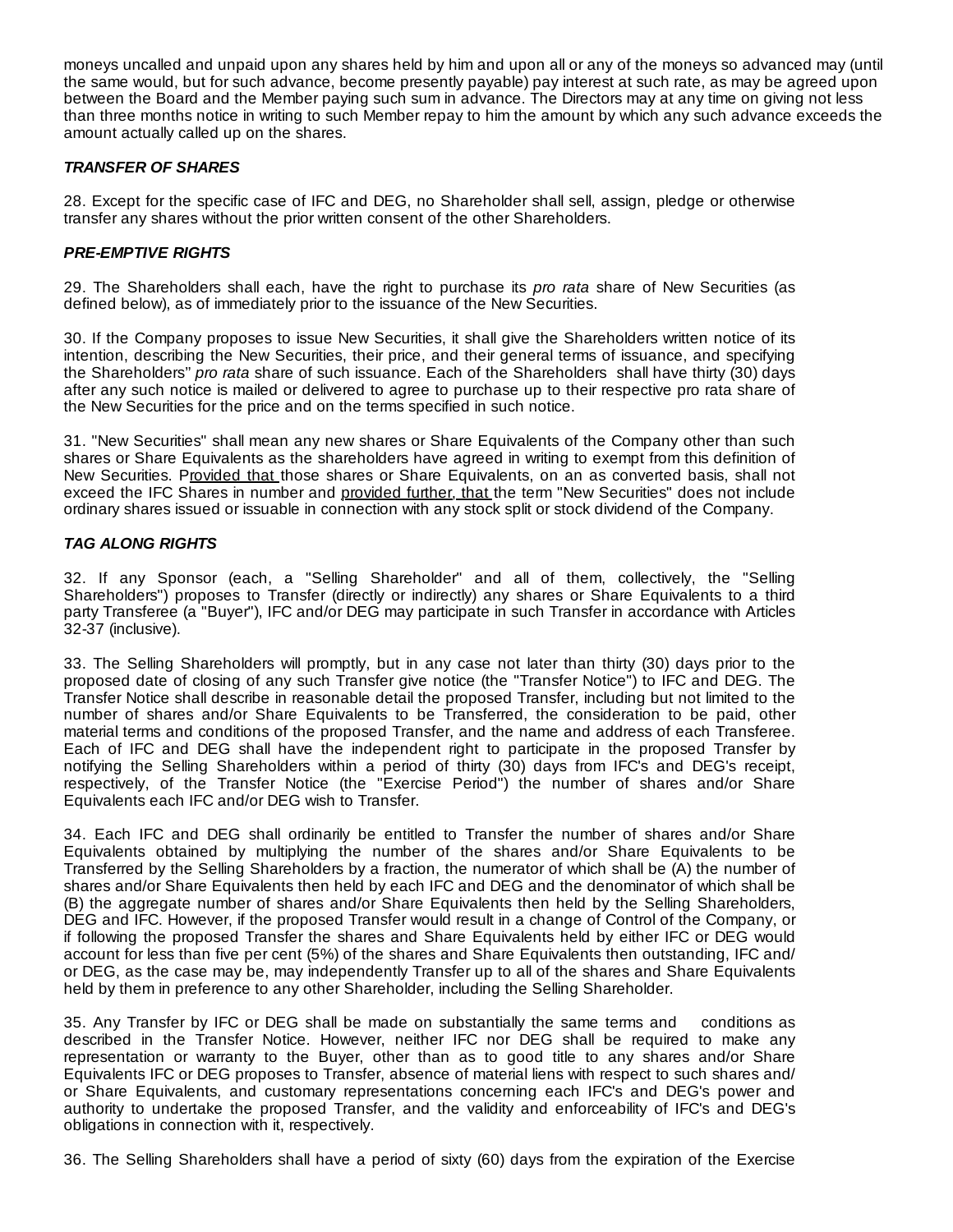Period in which to Transfer to the Buyer the shares and/or Share Equivalents proposed to be Transferred (including, if applicable, any shares and/or Share Equivalents to be Transferred by IFC and/ or DEG), upon terms and conditions (including consideration for the Transfer) no more favorable than those specified in the Transfer Notice. If the Selling Shareholders do not complete the Transfer within such period, IFC's and DEG's tag-along rights shall be applicable to any subsequent proposed Transfer by the Selling Shareholders.

37. To the extent that any Buyer refuses to purchase shares and/or Share Equivalents from IFC and/or DEG, hereunder, the Selling Shareholders shall not Transfer to that Buyer any of their shares or Share Equivalents unless, prior to or simultaneously with such Transfer, the Selling Shareholders shall acquire from IFC or DEG, as applicable, the shares and/or Share Equivalents that IFC and/or DEG, wish to Transfer.

## **Offering Rights**

38. If the Company proposes to undertake any Company Offering, the Company shall give notice to IFC and DEG promptly of its intention to do so, specifying the other material terms of such proposed offering. Upon the request of IFC and/or DEG, as the case may be, delivered to the Company within thirty (30) days after receipt of the Company's notice, the Company shall use its best efforts to include in such Company Offering all of the Offer Securities specified by IFC and/or DEG, as applicable.

## **Cut Backs**

39. If a Company Offering is an underwritten offering, and the managing underwriter advises the Company that, in its opinion, the number of shares and/or securities proposed to be included in such Company Offering should be limited due to market conditions, then the Company shall so advise IFC and DEG, and the number of shares and/or securities to be included in such Company Offering shall be allocated (i) first, to the Company for securities being sold for its own account, (ii) second, to IFC and DEG on a pro-rata basis, and (iii) finally, to other selling holders of such shares or securities, if any.

40. Notwithstanding any such limitation, if the Company lists its shares on any securities exchange or other trading market, the Company shall, to the fullest extent permitted by law, take all such actions as may be necessary or appropriate to list all shares, or shares issued or issuable in respect of Share Equivalents owned by IFC and DEG, such that such shares will be freely tradable by IFC and DEG on such market.

## **Costs**

41. The Company shall pay all Offering Expenses incurred in connection with each Company Offering, including but not limited to any costs reasonably incurred by IFC or DEG in connection with its participation or proposed participation in any such offering (other than customary underwriter discounts).

## **Underwritten Offerings**

42. If a Company Offering involves an underwritten offering, and IFC and/ or DEG, as the case may be, has elected to participate in such offering, IFC and/ or DEG, as applicable, shall sell the Offer Securities to be included in such offering to the underwriters selected by the Company on the same terms and conditions as apply to the Company or the relevant Sponsor. However, neither IFC nor DEG shall be required to make any representation or warranty to any Person in connection with such offering except, in each case, (i) that it has good title to and that there are no material liens on the Offer Securities or other securities, as the case may be, to be sold by (either) IFC and/ or DEG, as applicable, and (ii) customary representations concerning its power and authority to enter into, and the validity and binding effect of, any agreements made by IFC and/ or DEG, as applicable, in connection with such offering.

## **Market Stand – Off Agreement**

43. In connection with the closing of a Company Offering and if requested by the Company and an underwriter of shares and/or Share Equivalents of the Company, the Sponsors, IFC, DEG and the other Shareholders shall enter a customary lock-up agreement with such underwriter which provides that each such Person shall not sell or otherwise transfer or dispose of any shares or Share Equivalents of the Company held by them (other than those included in the registration) during the up to 180 days period following the consummation of such Company Offering; provided, that all officers and directors of the Company, each Sponsor, the other Shareholders and IFC (as applicable), all other persons with registration rights (whether or not pursuant to this Agreement) and holders of at least one per cent (1%) of the Company's share capital are bound by and have entered into agreements for the restriction on the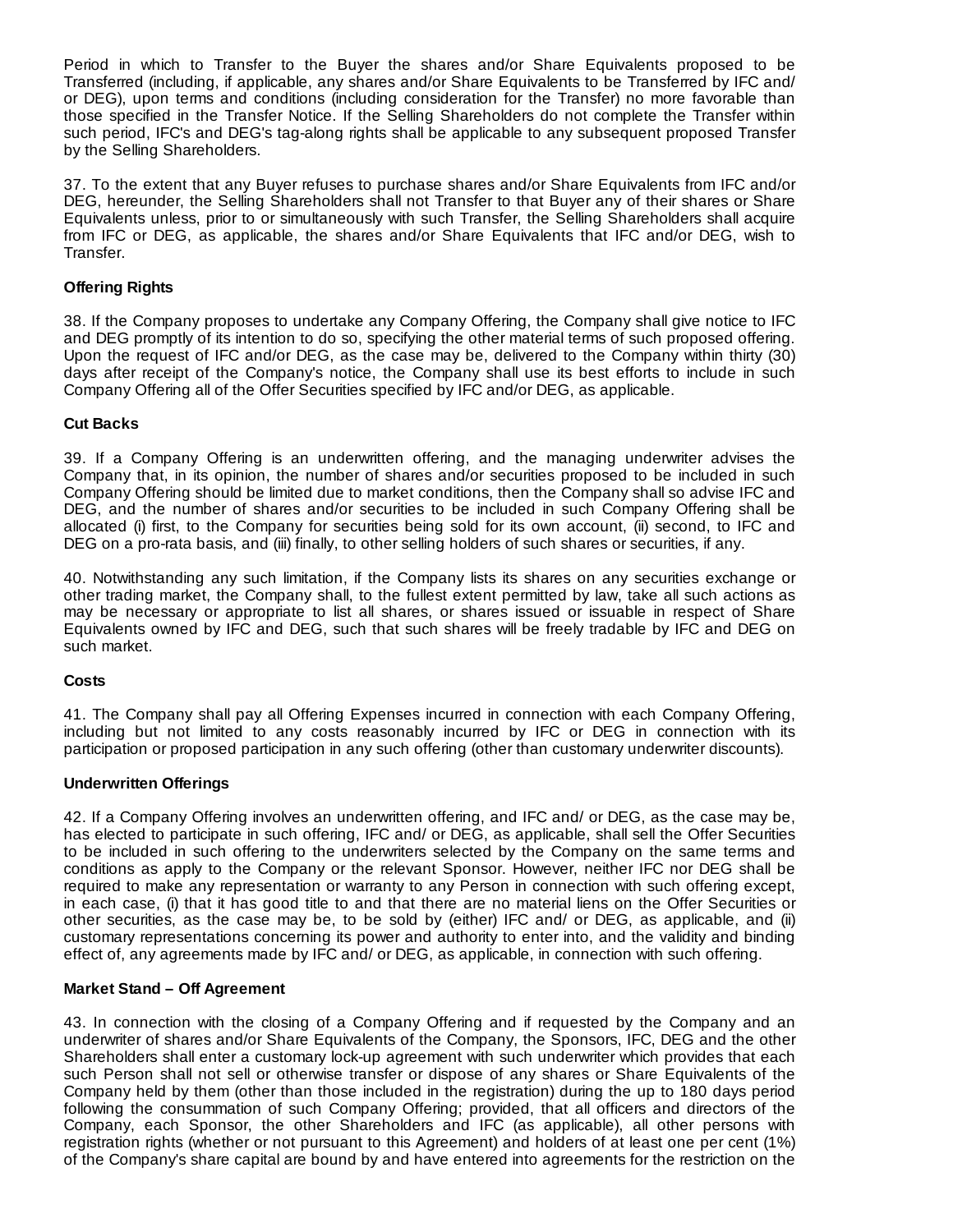sale or other transfer or disposition of their shares or Share Equivalents as least as restrictive as set forth above. The Company may impose stop-transfer instructions with respect to the shares or Share Equivalents subject to the foregoing restriction until the end of such one hundred eighty day period. If the underwriters subsequently waive this lock-up provision with respect to a percentage of any Person's shares or Share Equivalents, the underwriters shall also be deemed to have waived such lock-up provision as to each IFC and DEG for an equal percentage of shares and IFC's and DEG's Share Equivalents.

## **Indemnification**

44. To the extent permitted by law, the Company will indemnify and hold harmless IFC and DEG, and each of their officers, directors, employees and consultants, and legal advisers, from and against any loss, claim or liability (and any actions, proceedings or settlements in respect thereof) arising out of or based on (i) any untrue statement of a material fact contained in any prospectus, offering circular, or other offering document, (ii) any failure to state therein a material fact necessary to make the statements therein not misleading (if this would be a violation of applicable law), and (iii) any violation of Applicable Law (including but not limited to, securities laws and exchange requirements applicable to such Company Offering); provided, that the Company shall not be liable under this Section to the extent that any such loss, claimor liability is based on any written statement furnished by IFC or DEG, respectively, to the Company expressly for inclusion in such offering document.

#### **Neither IFC Nor DEG a Promoter**

45. Neither IFC nor DEG shall be deemed to be Promoters of the Company for the purpose of any Company Offering and the shares and Share Equivalents held by IFC or DEG shall not be subject to any statutory or regulatory moratorium imposed in connection with such Company Offering. The Company and the Promoters shall at their own cost make any and all applications to statutory and regulatory Authorities that may be required to obtain any necessary Authorization or exemption.

#### **Right Of First Offer**

46. If any Shareholder (each, a "Transferring Shareholder") proposes or desires to Transfer all or any portion of the shares and/or Share Equivalents held by it (collectively, the "Transfer Shares"), it will promptly, but in any case not later than thirty (30) days prior to the proposed date of closing of any such Transfer give notice (the "RFO Notice") to the other Shareholders (the "Offerees"), describing in reasonable detail the proposed Transfer, including but not limited to the number of shares and/or Share Equivalents to be Transferred, the consideration to be paid, other material terms and conditions of the proposed Transfer, and the name and address of each Transferee (if then known).

47. Within twenty (20) days from receipt of the RFO Notice, each Offeree shall give notice (the "Acceptance Notice") to the Transferring Shareholder stating whether or not it will exercise its right of first offer to acquire all (but not less than all) of its pro rata share of the Transfer Shares on the terms and conditions described in the RFO Notice.

48. Each Acceptance Notice shall be irrevocable and (if specifying exercise of the first offer rights) shall constitute a binding agreement to acquire the Transfer Shares. Any such acquisition of the Transfer Shares hereunder shall be closed at the registered office of the Company within thirty (30) days of the Transferring Shareholder's receipt of all of the Acceptance Notices (the "Closing Period").

49. The Transferring Shareholder may Transfer all or any part of the Transfer Shares in respect of which no Acceptance Notice specifying exercise of the first offer rights has been received within a period of one hundred and twenty (120) days after the expiration of the Closing Period; provided that (i) any such Transfer shall be upon terms and conditions (including the consideration for the Transfer) no more favorable to the Transferee than those specified in the Transfer Notice, and (ii) the Transferee shall agree to comply with all of the applicable obligations of the Transferring Shareholder under and be bound by the terms of this Agreement. If the Transferring Shareholder does not complete such Transfer within such period, any subsequent proposed Transfer by it shall again be subject to the provisions of this Section.

## **Free Transferability of IFC and DEG Shares**

50. Except as otherwise set forth in these Articles, the IFC Shares and the DEG Shares shall be freely transferable and tradable. It is further agreed that Articles 29-50 (inclusive) shall apply only to IFC and DEG Shares, but shall not apply to any transferees of IFC or DEG.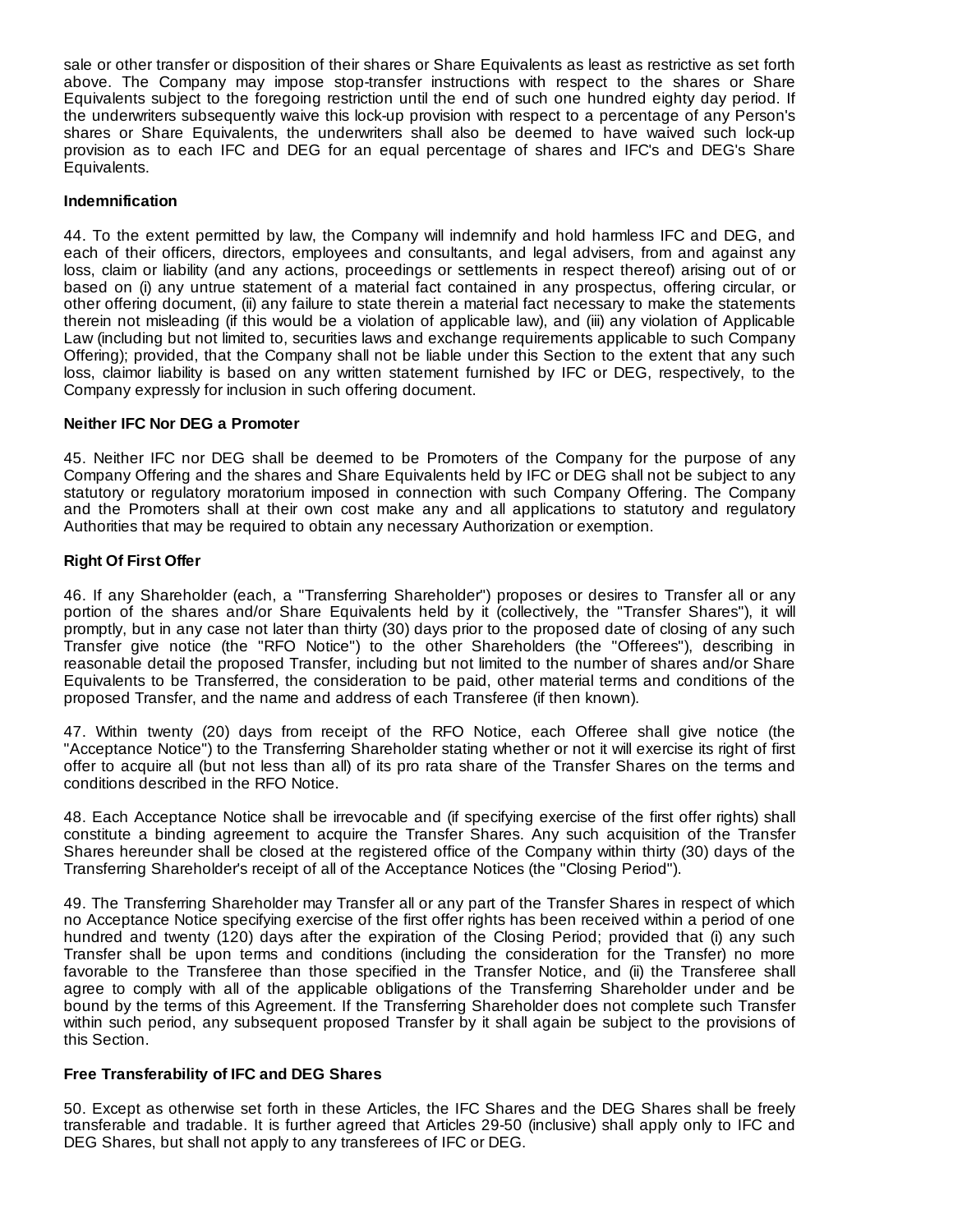51. No transfer shall be registered unless a proper instrument of transfer shall have been delivered to the Company. The instrument of transfer of a share shall be executed by both the transferor and the transferee, and the transferor shall be deemed to remain the holder of the share until the name of the transferee is entered in the Register in respect thereof. All instruments of transfer, when registered, shall be retained by the Company.

52. The Board may, in its absolute discretion and without assigning any reason therefore, decline to register any transfer of shares (other than fully paid shares) to a person of whom it shall not approve. The Board may also decline to register any transfer of shares on which the Company has a lien.

53. The Board may decline to recognise any instrument of transfer unless:

a) such fee to be determined by the Board is paid to the Company in respect thereof;

b) the instrument of transfer is lodged with the Company at the registered office of the Company accompanied by the certificate of the shares to which it relates, and such other evidence as the Board may reasonably require to show the right of the transferor to make the transfer; and

c) the instrument of transfer is in respect of only one class of shares.

54. If the Board refuses to register a transfer it shall, within two months after the date on which the transfer was lodged, send to the transferee notice of the refusal and the instrument of transfer which the Board has refused to register shall be returned to the transferee.

55. The Company shall be entitled to charge a fee to be determined by the Board on the registration of every probate, letters of administration, certificate of death or marriage, power of attorney, or other instrument relating to or affecting the title to any share.

## **TRANSMISSION OF SHARES**

56. In case of the death of a Member the survivor or survivors where the deceased was a joint holder, and the executors or administrators of the deceased where he was a sole holder, shall be the only persons recognised by the Company as having any title to his shares; but nothing herein contained shall release the estate of a deceased joint holder from any liability in respect of any share jointly held by him with other persons.

57. Any person becoming entitled to a share in consequence of the death or bankruptcy of a Member may upon such evidence being produced as may from time to time be required by the Board and subject as hereinafter provided either be registered himself as holder of the share or elect to have some person nominated by him registered as the transferee thereof.

58. If the person becoming entitled shall elect to be registered himself he shall deliver or send to the Company a notice in writing signed by him, stating that he so elects. If he shall elect to have his nominee registered he shall testify his election by executing to his nominee a transfer of such share. All the limitations, restrictions and provisions of these Articles relating to the right to transfer and registration of transfers of shares shall be applicable to any such notice or transfer as aforesaid as if the death or bankruptcy of the Member had not occurred and the notice or transfer were a transfer executed by such Member.

59. A person becoming entitled to a share in consequence of the death or bankruptcy of a Member shall be entitled to receive and may give a discharge for any dividends of moneys payable in respect of the shares, but he shall not be entitled in respect of the share to receive notices of or to attend or vote at general meetings of the Company or, save as aforesaid, to exercise in respect of the share any of the rights or privileges of a Member until he shall have become registered as the holder thereof.

## **FORFEITURE OF SHARES**

60. If a Member fails to pay any call or instalment of a call on the day appointed for payment thereof, the Board may at any time thereafter during such time as any part of such call or instalment remains unpaid serve notice on him requiring payment of so much of the call or instalment as is unpaid, together with any interest and expenses which may have accrued.

61. The notice shall name a further day (not being less than fourteen days from the date of notice) on or before which and the place where the payment required by the notice is to be made, and shall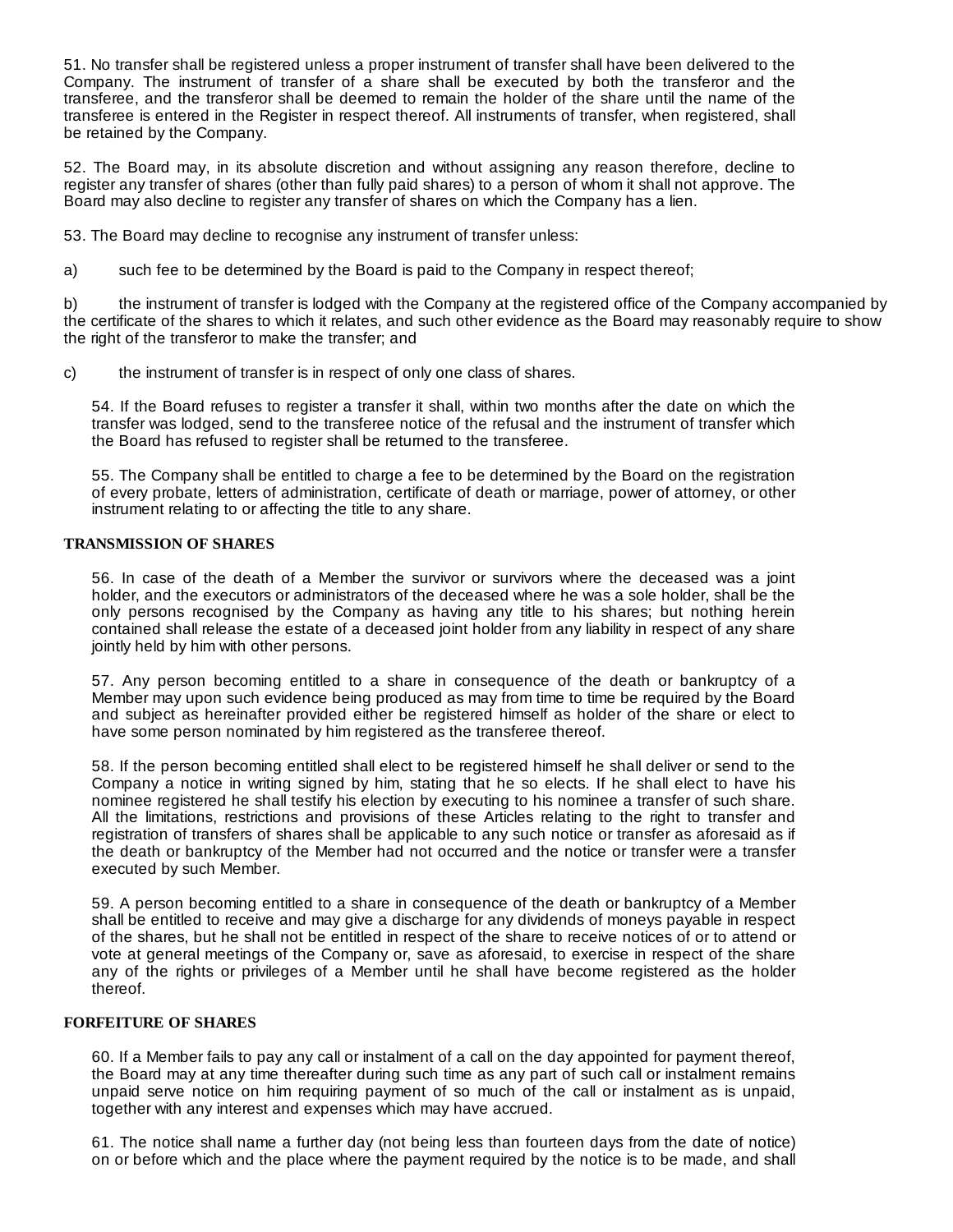state that, in the event of non-payment at or before the time and at the place appointed, the shares in respect of which such call was made or instalment is payable will be liable to be forfeited hereunder and, such case; references herein to forfeiture shall include surrender.

62. If any requirement of any such notice as aforesaid be not complied with, any share in respect of which such notice has been given may at any time thereafter, before payment of all calls or instalments, interest and expenses due in respect thereof has been made, be forfeited by a resolution of the Board to that effect. Such forfeiture shall include all dividends declared in respect of the forfeited shares and not actually paid before the forfeiture.

63. When any share has been forfeited, notice of the forfeiture shall forthwith be given to the holder of the share or the person entitled to the share by reason of the death or bankruptcy of the holder (as the case may be); but no forfeiture shall be in any manner invalidated by any omission or neglect to give such notice as aforesaid.

64. A forfeited share shall be deemed to be property of the Company and may be sold, re-allotted or otherwise disposed of either to the person who was, before forfeiture, the holder thereof or entitled thereto or to any other person upon such terms and in such manner as the Board shall think fit, and at any time before a sale or disposition, the forfeiture may be cancelled on such terms as the Board may think fit.

65. A Member whose shares have been forfeited shall cease to be a Member in respect of the forfeited shares but shall, notwithstanding, remain liable to pay the Company all moneys which at the date of forfeiture were presently payable by him to the Company in respect of the shares thereon at such rate as the Board may determine, not exceeding ten percent per annum, from the date of forfeiture until payment but the Board may waive payment of such interest either wholly or in part.

66. A statutory declaration in writing that the declaring is a Director or the Secretary of the Company and that a share has been duly forfeited on a date stated in the declaration shall be conclusive evidence of the facts therein stated as against all persons claiming to be entitled to the share. The Company may receive the consideration (if any) given for the share on the sale or disposition thereof and may execute a transfer of the share in favour of the person to whom the same is sold or disposed of, and he shall thereupon be registered as the holder of the share and shall not be bound to see to the application of the purchase money (if any) nor shall his title to the share be affected by any irregularity or invalidity in the proceedings in reference to the forfeiture, sale or disposal of the share.

## **INCREASE OF CAPITAL**

67. Subject to Article 121, the Company may, from time to time by special resolution, increase its capital by such sum to be divided into shares of such amounts, as the resolution shall prescribe.

68. The Company may, by the resolution increasing the capital, direct that the new shares or any of them shall be offered either at par or at a premium or at a discount or may make any other provisions as to the issue of the new shares. The new shares shall be subject to all the provisions of these Articles with reference interalia to payment of calls, lien, transfer, transmission, forfeiture and otherwise and, unless otherwise provided in accordance with these Articles, shall be issued as ordinary shares.

#### **ALTERATIONS OF CAPITAL**

70. The Company may from time to time by ordinary resolution:

a) consolidate and divide all or any of its share capital into shares of larger amount than of its existing shares; b) sub-divide its shares or any of them into shares of smaller amount than is fixed by the Memorandum of Association;

c) cancel any shares which at the date of the passing of the resolution have not been taken or agreed to be taken by any person and diminish the amount of its share capital by the amount of the shares so cancelled; and

may also by special resolution:

d) reduce its share capital or any capital redemption reserve fund or any share premium account in any manner and with and subject to any circumstances authorised by the Act.

## **CHAPTER 4: MEETINGS**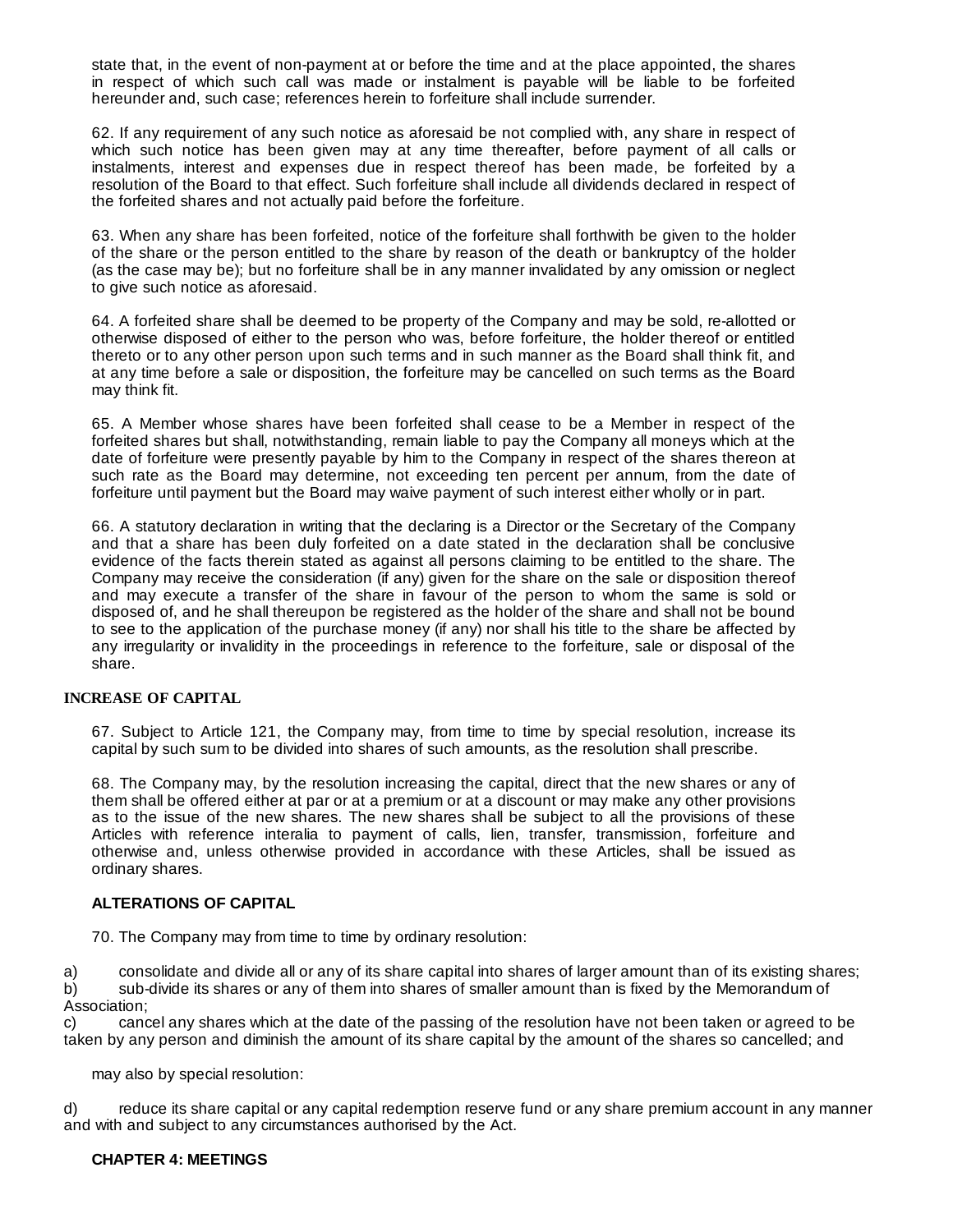#### **GENERAL MEETINGS**

71. The Company shall in each year hold a general meeting as its Annual General Meeting in addition to any other meetings in the year, and not more than twelve months shall elapse between the date of one Annual General Meeting of the Company and that of the next. The Annual General Meeting shall be held at such time and place, as the Board shall appoint.

72. All General Meetings other than the Ordinary General Meetings shall be called Extraordinary General Meetings.

73. The Board may, whether it thinks fit, convene an Extraordinary General Meeting, and Extraordinary General Meetings shall also be convened on such requisition, or, in default, may be convened by such requisitionists. If at any time there are not within the Republic of Rwanda sufficient Directors capable of acting to form a quorum, any Director or any two Members of the Company may convene an Extraordinary General meeting in the same manner as nearly as possible as that in which meetings may be convened by the Board. In the case of an Extraordinary General Meeting called pursuant to a requisition, no business other than that stated in the requisition as the subject of such meeting shall be transacted unless such meeting shall have been called by the Board.

#### **NOTICE OF GENERAL MEETINGS**

74. An Annual General Meeting and a meeting called for the passing of a special resolution shall be called by twenty-one days' notice in writing at the least. The notice shall be exclusive of the day on which it is served or deemed to be served and of the day for which it is given, and shall specify the place, the day and the hour of the meeting, and, in the case of special business, the general nature of the business. The notice convening an annual General Meeting shall specify the meeting as such, and the notice convening a meeting to pass a special extraordinary resolution shall specify the intention to propose the resolution as a special or extraordinary resolution as the case may be. Notice of every General Meeting shall be given in manner hereinafter mentioned to such persons as are, in accordance with the provisions of these articles, entitled to receive such notice from the Company, and also to the Auditors of the Company for the time being. The Notice shall be sent to the address notified to the Company in writing by each Member;

Provided that with the consent of all the Members entitled to receive notice of some particular meeting, that meeting may be convened by such shorter notice and in such manner as those Members may think fit.

In every notice calling a meeting there shall appear with reasonable prominence a statement that a Member entitled to attend and vote is entitled to appoint one or more proxies to attend and vote instead of him and that a proxy need not also be a Member.

75. An agenda setting out the business to be transacted at a General Meeting shall be circulated by the Company to each Member at least fifteen (15) days prior to the date of the General Meeting. No business shall be transacted at any General Meeting duly convened and held other than that specified in the notice without the prior consent of Members holding a majority of ordinary shares then outstanding.

76. The Board shall provide the Company's previous Financial Year's audited financial statements to all Members at least twenty one (21) days before the AGM is held to approve and adopt such audited financial statements.

77. The accidental omission to give notice of a meeting or (in cases where instruments of proxy are sent out with the notice) the accidental omission to send such instrument of proxy to, or the nonreceipt of notice of a meeting or such instrument of proxy by, any such person entitled to receive notice shall not invalidate the proceedings at the meeting.

78. All business shall be deemed special that is transacted at any Extraordinary General Meeting and also all business that is transacted at an Annual General Meeting with the exception of the declaration and sanctioning of dividends, the consideration of the accounts and balance sheet and the reports of the Directors and Auditors, and the appointment of the Director and Auditors. A resolution, in writing, signed by all the Members entitled to receive notice for either an Extraordinary General Meeting or an Annual General Meeting shall be valid and effectual. Such resolution may be contained in one document or in several documents in like form each signed by one or more of such members; provided that a resolution passed by telephonic means either by all Members or by a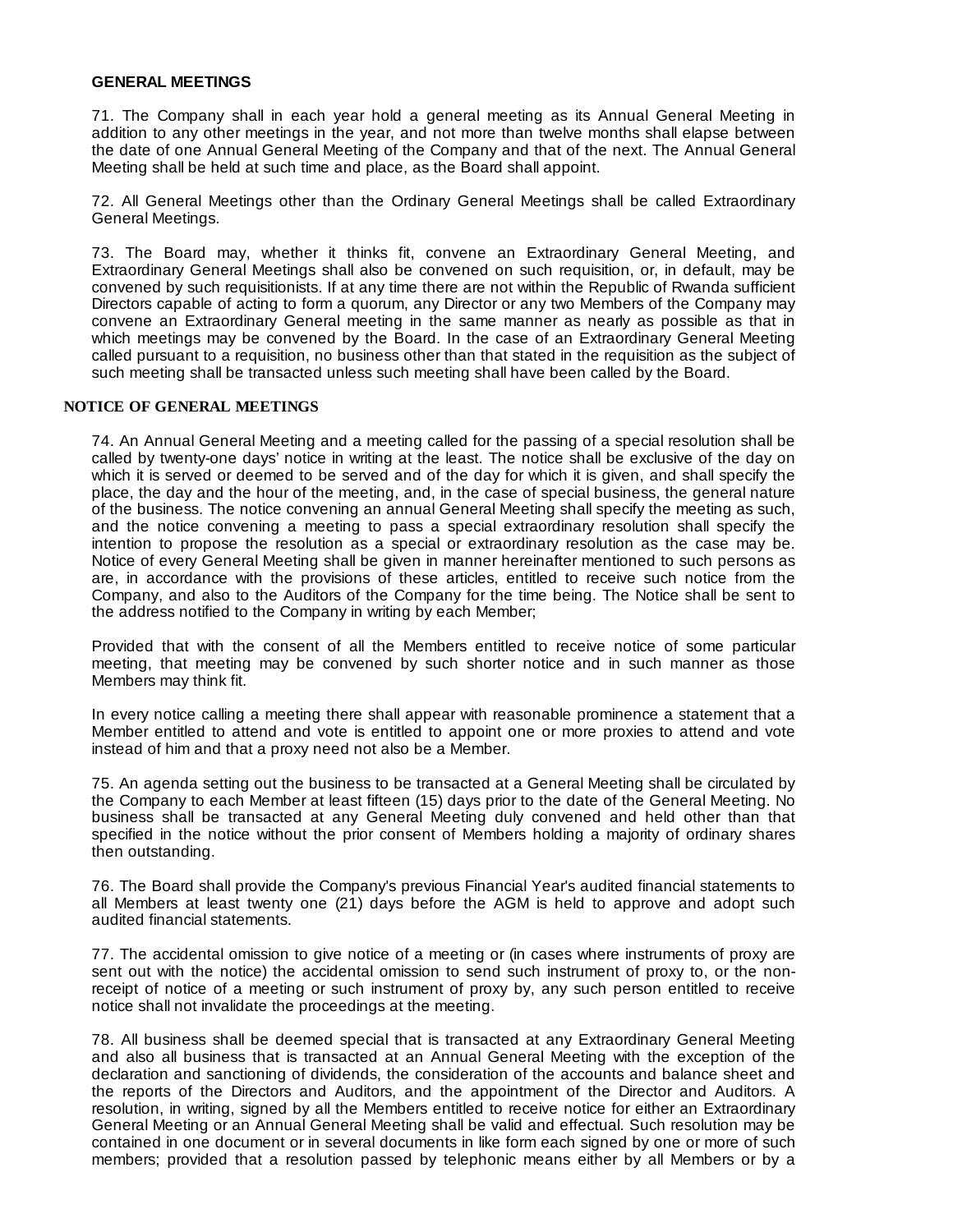number thereof constituting a quorum, shall be valid and effectual as a resolution passed at a meeting of the Members.

79. The quorum for a General Meeting shall be shareholders holding a majority of the ordinary shares then outstanding. No business shall be transacted at any General Meeting unless a quorum is present when the meeting proceeds to business. A corporation being a Member shall be deemed for the purpose of this Article to be personally present if represented by proxy.

80. In the absence of a valid quorum at a General Meeting duly convened and held, the meeting shall be adjourned to the same time or place not earlier than ten (10) days but no later than twentyone days thereafter as the Chairman may determine.

81. The Chairman (if any) of the Board shall preside as Chairman at every General Meeting of the Company.

82. If there be no such Chairman or if at any meeting the Chairman be not present within half an hour after the time appointed for the holding the meeting, the Members shall choose any of the Directors present at the meeting to act, or if one Director only be present he shall preside as Chairman if willing to act. If no Director be present, or if all the directors present decline to take the chair, the Members present shall choose one of their number to be Chairman.

83. The Chairman may, with the consent of any meeting at which a quorum is present (and shall if so directed by the meeting), adjourn the meeting from time to time and from place to place, but no business shall be transacted at any adjourned meeting except business which might lawfully have been transacted at the meeting from which the adjournment took place. When a meeting is adjourned for thirty days or more, notice of the adjourned meeting shall be given as in the case of an original meeting. Save as aforesaid, it shall not be necessary to give any notice of an adjournment or of the business to be transacted at an adjourned meeting.

84. At any General meeting, a resolution put to the vote of the meeting shall be decided on one vote one share basis on a show of hands unless (before or on the declaration of the result of the show of hands) a poll be so demanded by the Chairman, or by at least three Members representing one third the total voting rights of all Members having the right to vote at the meeting a declaration by the Chairman that a resolution has, on a show of hands, been carried or carried unanimously or by a particular majority or not carried by a particular majority or lost, and an entry to that effect in the book of proceedings of the Company shall be conclusive evidence of the fact without proof of the number or proportion of the votes recorded in favour of or against such a resolution.

85. If any votes shall be counted which ought not to have been counted or might have been rejected the error shall not vitiate the resolution unless it be pointed out at the same meeting and not in that case unless it shall, in the opinion of the Chairman of the meeting, be of sufficient magnitude to vitiate the resolution.

86. If a poll be duly demanded the result of the poll shall be deemed to be the resolution of the meeting at which the poll was demanded.

87. A poll demanded on the election of a Chairman, or on a question of adjournment, shall be taken forthwith. A poll demanded on any other question shall be taken at such time and place in such manner as the Chairman directs.

88. The demand for a poll shall not prevent the continuance of a meeting for the transaction of any business other than the question on which the poll has been demanded, and it may be withdrawn at any time before the next business is proceeded with.

#### **VOTES OF MEMBERS**

89. Subject to any special terms as to voting upon which any share capital may be issued or may for the time being be held on a show of hands every Member who (being an individual) is present in person or (being a corporation) is present by a representative duly authorised shall have one vote on a poll every Member who is present in person or by proxy shall have one vote for every ordinary share of the capital of which he is the holder.

90. In the case of joint holders of the share the vote of the senior who tenders a vote, whether in person or by proxy, shall be accepted to the exclusion of the votes of the other joint holders, and for this purposes seniority shall be determined by the order in which the names stand in the Register.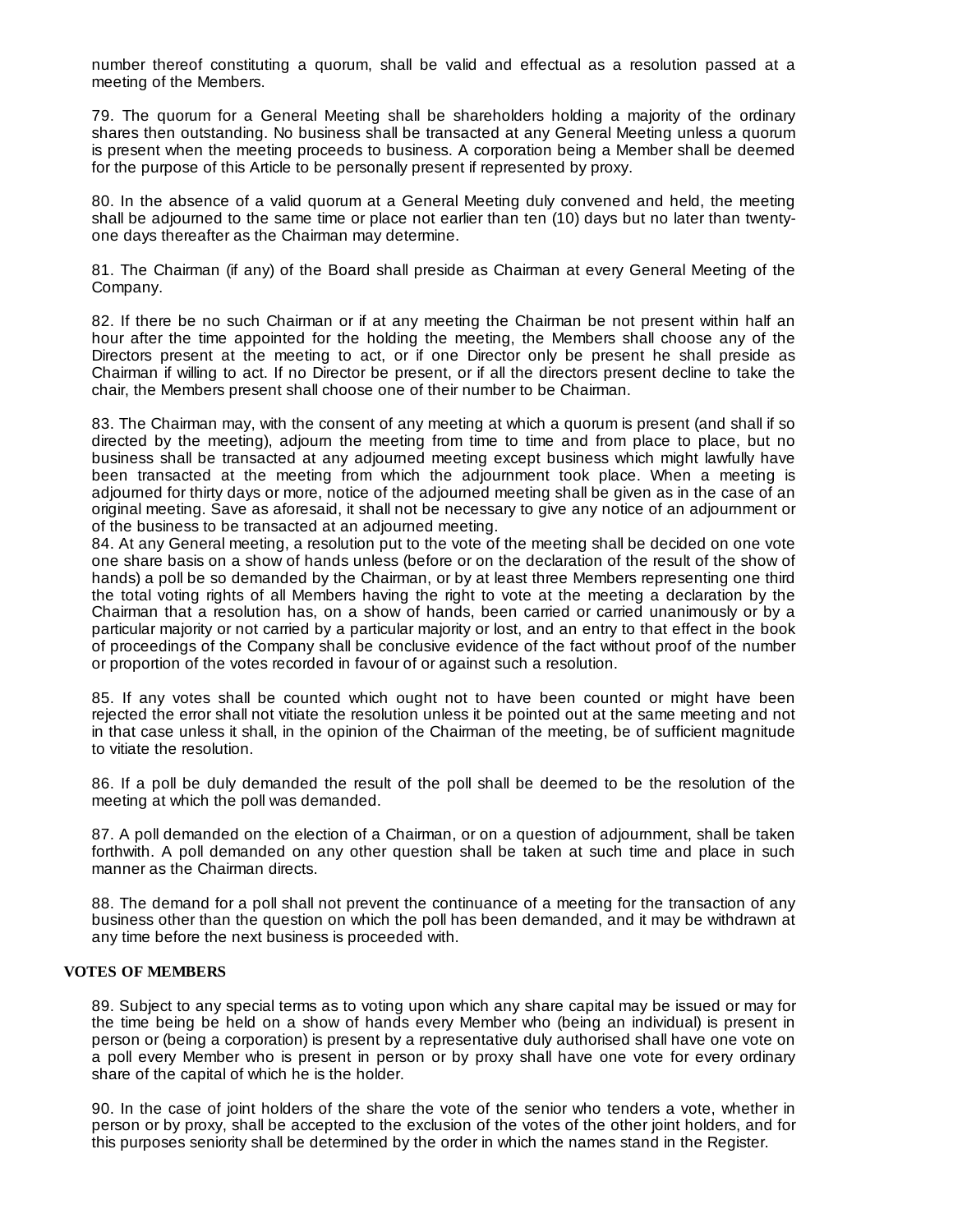91. A corporation being a Member may by resolution of its directors or other governing body authorise such person as it thinks fit to act as its representative at any General Meeting of the Company or of any class of Members of the Company and the person so authorised shall be entitled to exercise the same powers on behalf of the corporation he represents as that corporation could exercise it were an individual Member of the Company.

92. A Member of unsound mind or in respect of whom an order has been made by any court having jurisdiction for the protection of persons incapable of managing their own affairs may vote, whether on a show of hands or on a poll, by his committee, curator bonis or the other person in the nature of a committee or curator bonis appointed by such court, and such committee, curator bonis or other person may vote on a poll by proxy.

93. No Member shall be entitled to vote at any General Meeting unless all calls or other sums presently payable by him in respect of the shares in the Company have been paid.

94. No objection shall be raised to the qualification of any voter except at the meeting or adjourned meeting at which the vote objected to is given or tendered, and every vote not disallowed at such meeting shall be valid for all purposes. Any such objection made in due time shall be referred to the Chairman of the meeting, whose decision shall be final and conclusive.

95. On a poll, votes may be given either personally or by proxy.

96. The instrument appointing a proxy shall be in writing under the hand of the appointer or of his attorney duly authorised in writing or, if the appointer be a corporation, either under its common seal or under the hand of an officer or attorney so authorised.

97. A proxy need not be a Member of the Company. Any Member may appoint more than one proxy to attend on the same occasion.

98. The instrument appointing a proxy and the power of attorney or other authority (if any) under which it is signed, or a certified copy of such power or authority duly notarised, shall be deposited at the Office or such other place in Rwanda as may be specified in the notice convening the meeting no less than forty-eight hours before the time appointed for holding the meeting or adjourned meeting at which the person named in the instrument proposes to vote, or in the case of a poll taken subsequently to the date of a meeting or adjourned meeting, no less than twenty-four hours before the time appointed for the taking of the poll and in default the instrument of proxy shall not be treated as valid.

99. The Board may, if it thinks fit, send out with the notice of any meeting, forms of instrument of proxy for use at the meeting and such instruments of proxy shall be in the form following or in such other form as the Board may decide:

#### **FORM OF PROXY**

#### **TOURISM PROMOTION SERVICES (RWANDA) LIMITED**

| I/We, being (a) Member(s) of the above-named Company, hereby appoint _________________<br>of                                                                                                                                  |  |
|-------------------------------------------------------------------------------------------------------------------------------------------------------------------------------------------------------------------------------|--|
|                                                                                                                                                                                                                               |  |
|                                                                                                                                                                                                                               |  |
| on my/our behalf at the annual [orextraordinary, as the case may be] General Meeting of the                                                                                                                                   |  |
| Company to be held on the ______ day of ________________, 20__________ and at                                                                                                                                                 |  |
| anyadjournment thereof.                                                                                                                                                                                                       |  |
| Dated this _______ day of ______________, 20___________                                                                                                                                                                       |  |
| Signature: ______________________                                                                                                                                                                                             |  |
| Address: Andreas Address: Andreas Address: Andreas Address: Address: Address: Address: Address: Address: Address: Address: Address: Address: Address: Address: Address: Address: Address: Address: Address: Address: Address: |  |
| in favour of                                                                                                                                                                                                                  |  |
| I desire to vote * ____________________the Resolution(s) [where more than one proxy is                                                                                                                                        |  |
| against<br>appointed add, in respect of _______________________ share(s)                                                                                                                                                      |  |

\* NOTE:- Unless otherwise directed, the proxy holder will vote as he thinks fit and in respect of the Member's total holding.

100. A vote given in accordance with the terms of an instrument of proxy shall be valid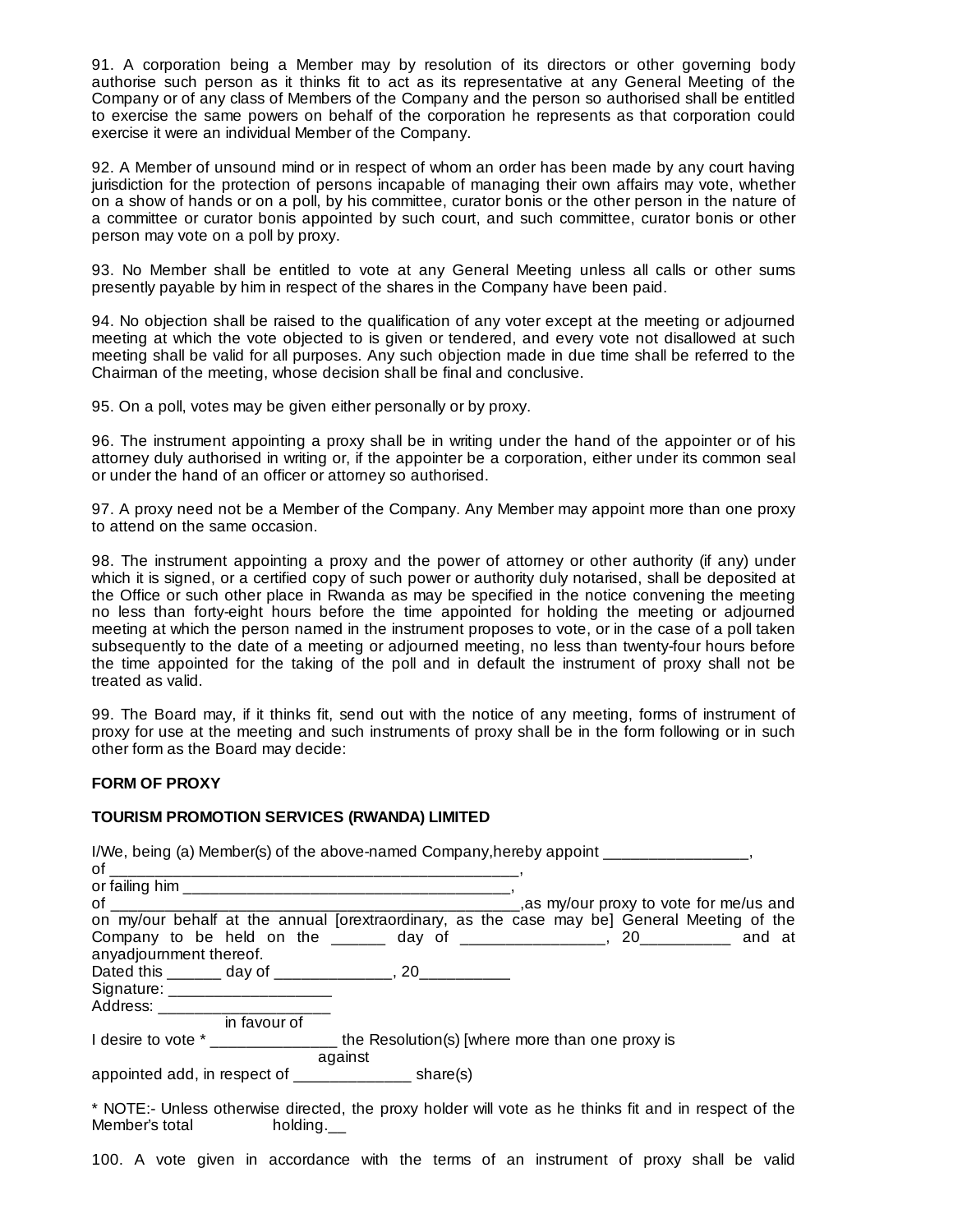notwithstanding the previous death or insanity of the principal, or revocation of the instrument of proxy or of the authority under which the instrument of proxy is given, provided that no information in writing of such death, insanity, revocation or transfer shall have been received by the Company at the Office before the commencement of the meeting or adjourned meeting, or the taking of the poll, at the instrument of proxy is used.

101. The instrument appointing a proxy shall be deemed to confer authority to demand or join in demanding a poll.

## **CHAPTER 5: DIRECTORS, ADMINISTRATION, MANAGEMENT**

102. a) The Board of Directors of the Company shall consist of not less than four and not more than ten Directors. The number shall be fixed by the Board from time to time.

b) The Chairman of the Board shall be appointed by the Board and his remuneration shall be fixed by the Board. The Chairman of the Board shall also be the Chairman of the General Meeting of the Company and of any committee of which he is a member. The Chairman shall not have a second or casting vote at any meeting of the Board or any committee in the event of equality of votes.

103. Each Director shall have the power to appoint an alternate Director to act in his place during his absence and may at his discretion remove such alternate director. A person so appointed shall be subject in all respects to the terms and conditions existing in respect of the directors and each alternate Director, while so acting shall exercise and discharge all functions, powers and duties as a Director of his appointer in such appointer's absence. Any acting Director shall ipso facto cease to be an alternate Director if his appointer ceases, for any reason, to be a Director.

104. All appointments and removals of an alternate Director shall be effected by instrument in writing delivered to the Company Secretary and signed by the appointer.

105. A Director of the Company may be or become a director or another officer of or otherwise interested in any Company promoted by the Company or in which the Company may be interested, and no such Director shall be accountable for any remuneration or other benefits in the other Company. The Board may also exercise the voting power conferred by the shares in any other Company held or owned by the Company in such manner in all respect as it thinks fit, including the exercise thereof in favour of any resolution appointing the members of the Board or any of them to be directors or officer of such other Company, or voting or providing for the payment of remuneration to the directors or officers of such other Company, and any Director of the Company may vote in favour of the exercise of such voting rights in manner aforesaid notwithstanding that he may be or be about to become a director or officer of such other Company and as such, or in any other manner is or may be interested in the exercise of such voting rights in manner aforesaid.

106. a) A Director may hold any other office or place of profit under the Company (except that of Auditors) in conjunction with his office of Director upon such terms as the Board may determine, and receive such remuneration therefore as the Board may think fit. Subject to the next paragraph of this Article, no Director or intending Director shall be disqualified by his office from contracting with the Company either with regard to his tenure of any such other office or place or profit or as vendor, purchaser or in any other manner whatever, nor shall any Director, in respect of any such contract or any contract or arrangement entered into by or on behalf of the Company in which the Director has any interest be liable to account to the Company for any profit realised by any such contract or arrangement by reason of such Director holding that office or of the fiduciary relationship thereby established.

b) A Director who is in any way, whether directly or indirectly, interested in a contract or arrangement or proposed contract or arrangement with the Company shall declare the nature of his interest at the meeting of the Board at which the question of entering into the contract or arrangement is first taken into consideration, if his interest then exists, or in any other case at the first meeting of the Board after he becomes interested. A general notice to the Board given by a Director to the effect that he is member of a specified Company or firm and is to be regarded as interested in all transactions with such Company or firm shall be a sufficient declaration of interest under this Article, and after such general notice it shall not be necessary to give any special notice relating to any subsequent transaction with such Company or firm provided that either the notice is given at a meeting of the Board or the Director giving the same takes reasonable steps to ensure that it is brought up and read at the next Board meeting after it is given.

c) A Director shall not vote (nor be counted in the quorum) in respect of any contract or arrangement in which he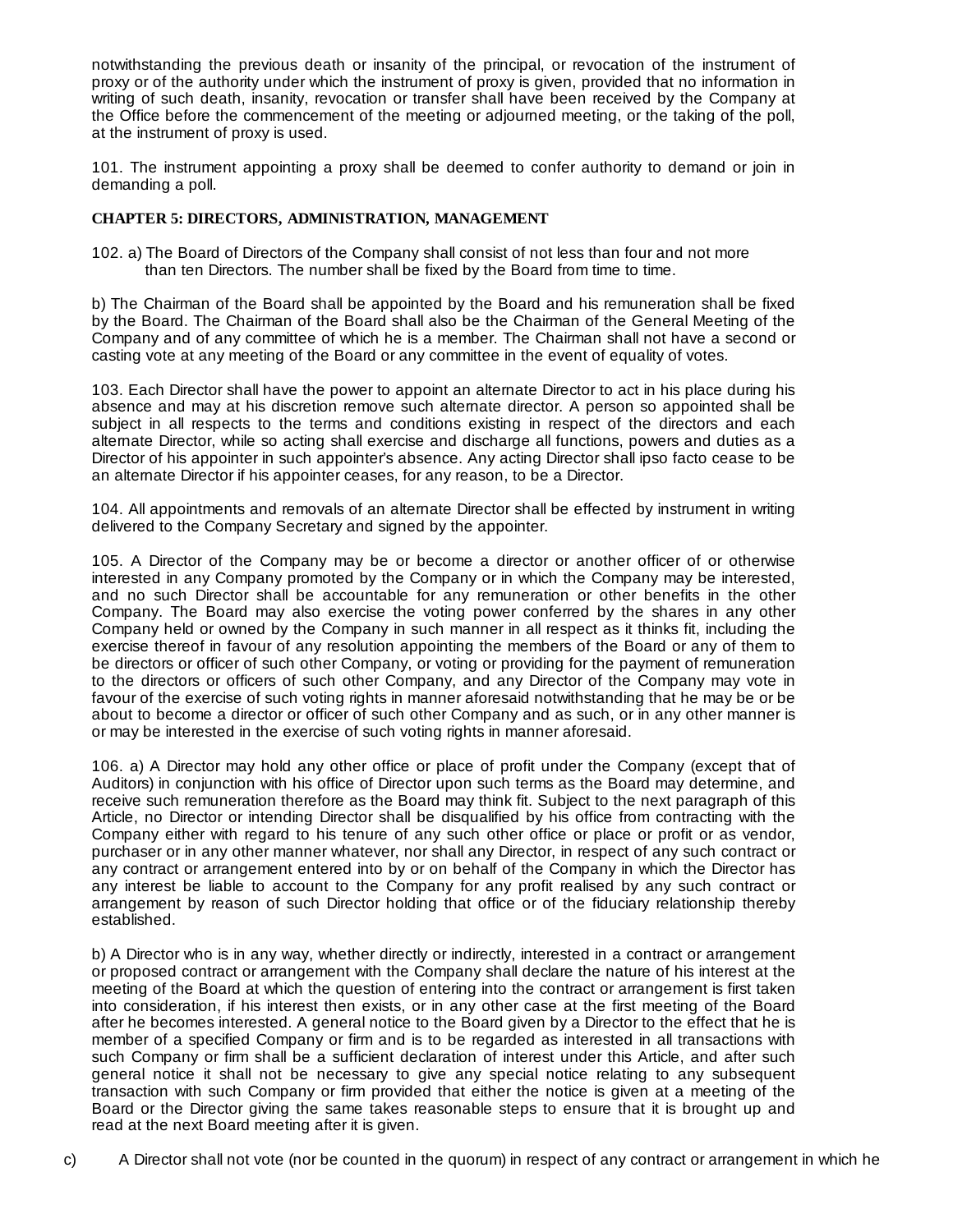is interested, and if he shall do so his vote shall not be counted but the prohibition shall not apply to any arrangement for giving to any Director any security or indemnity in respect of money lent by him to or obligations undertaken by him for the benefit of the Company, nor to any arrangement for the giving by the Company of any security to third party in respect of a debt or obligation of the Company which the Director has himself guaranteed or secured, nor to any debentures of the Company, nor to any contract or arrangement with a corporation in which he is interested only by reason of being a director, officer, creditor or member of such corporation or of any shareholder of such corporation, and it may at any time be suspended or relaxed to any extent, and either generally or in respect of any particular contract, by the Company in General Meeting.

d) A Director, notwithstanding his interest, may be counted in the quorum present for the purpose of considering the appointment of himself or of any other Director to hold any such office or place of profit under the Company as aforesaid or of arranging the terms of any such appointment, and he may vote on any such appointment or the arrangement other than his own appointment or the terms thereof.

e) Any Director may act by himself or his firm in a professional capacity for the Company (otherwise than as Auditor), and he or his firm shall be entitled to remuneration for professional services as if he were not a Director.

107. A Director shall not require any share qualifications.

108. Without prejudice to the last preceding Article or otherwise hereinafter contained; the office of a Director shall be vacated in any of the events following, namely if:

a) he resigns his office by writing under his hand left at the Office; or

b) he be found lunatic or become of unsound mind or a receiving order is made against him or he compounds with his creditors; or

c) without leave, he be absent, otherwise than on the business of the Company, from the meetings of the Board for six consecutive months, and the Board resolves that his office be vacated; or

d) he be prohibited from being a Director by reason of any order made under relevant provisions of the Act; or e) without the consent of the remaining Directors he holds any office or place of profit under the Company other than that of the Managing Director, Manager or Trustee of any deed for securing debentures of the Company; or f) he be removed by either an extraordinary resolution, or an ordinary resolution of the Company, twenty-eight days' notice of intention to move such resolution having been given; or

g) he be requested, in writing, by all the other Directors to resign.

109.The business of the Company shall be managed by the Board, which may exercise all such powers of the Company as are not by the Act or by these Articles required to be the provisions of these Articles required to be exercised by the Company in General Meeting, subject nevertheless to the provisions of these Articles and of the Act and to such regulations being not inconsistent with such provisions as may be prescribed by the Company in General Meeting, but no regulations made by the Company in General Meeting shall invalidate any prior act of the Board which would have been valid if such regulations had not been made. The general powers given by this Article shall not be limited or restricted by any special authority or power given to the Board by any other Article.

110. The Board may, from time to time and at any time, by power of attorney under the Company's Seal appoint any Company, firm or any fluctuating body of persons, whether directly or indirectly by the Board, to be the attorney or attorneys of the Company for such purposes and with such powers, authorities and discretions (not exceeding those conferred upon the Board by this Article) and for such period and subject to such conditions as it be vested in the Board.

111. The Company may exercise powers with regard to having an Official Seal for use abroad and such powers shall be vested in the Board.

112. The Company may exercise powers with regard to keeping of a branch Register in any part of the world and the Board may (subject to the provisions of these sections) make and vary such regulations as it may think fit in respect of the keeping of any such Register.

## **BORROWING POWERS**

113. The Board may exercise all the powers of the Company to borrow money and to mortgage or charge its undertaking, property and uncalled capital or any part thereof and to issue debentures and other securities whether outright or as collateral security for any debt, liability or obligation of the Company or of any third party: Provided that the aggregate amount for the time being remaining outstanding of moneys so borrowed or secured and of moneys borrowed or secured by any subsidiary of the Company (exclusive of moneys outstanding in respect of borrowings by the Company from any such subsidiary or by any subsidiary from another such subsidiary or from the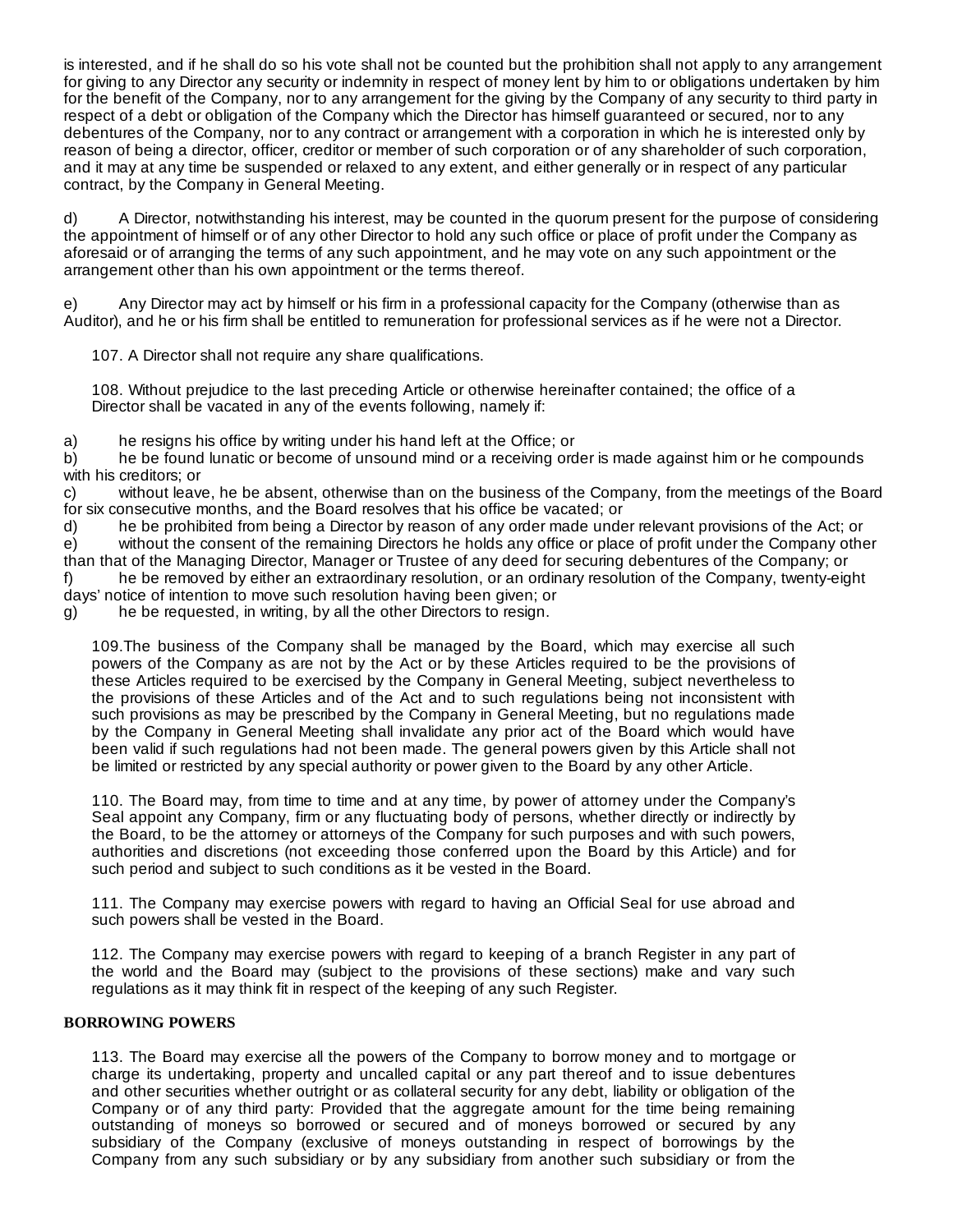Company) shall not at any time without the previous sanction of an ordinary resolution of the Company exceed the aggregate of the nominal amount of the issued and paid up share capital and the amount of any share premium account for the time being of the Company, but no debt incurred or security given in respect of moneys borrowed or secured in excess of the limit hereby imposed shall be invalid or ineffectual except in the case of express notice at the time the debt was incurred or the security given that the limit hereby imposed had been or was thereby exceeded.

114. All cheques, promissory notes, bills of exchange and other negotiable and transferable instruments and all receipts for moneys paid to the Company shall be signed, drawn, accepted, endorsed or otherwise executed, as the case may be, in such manner as the Board shall from time to time by resolution determine.

## **MINUTES**

115. The Board shall cause minutes to be made in books provided for the purpose of:

- a) all appointments of officers made by the Board;<br>b) the names of the Directors present at each Board
- the names of the Directors present at each Board or Committee meeting;
- c) all resolutions and proceedings at all meetings of the Company and of the Board and of the Committees.

## **MANAGING DIRECTOR**

116. The Board may from time to time appoint a Managing Director or Deputy Managing Director for such period and upon such terms as it thinks fit and subject to the provisions of any agreement entered into in any particular case, may revoke such appointment.

117. A Managing Director or Deputy Managing Director shall receive such remuneration as the Board may determine.

118. The Board may entrust to and confer upon a Managing Director or Deputy Managing Director any of the powers exercisable by it upon such terms and conditions and with such restrictions as it thinks fit, and either collaterally with or to the exclusion of its own powers, and may from time to time (subject to the terms of any agreement entered into in any particular case) revoke, withdraw, alter or vary all or any of such power.

## **SECRETARY**

119. The Secretary shall be appointed by the Board for such term, at such remuneration and upon such conditions as it may think fit, and any Secretary so appointed may be removed by the Board.

120. A provision of the Act of these Articles requiring or authorising a thing to be done by or to a Director and the Secretary shall not be satisfied by its being done by or to the same person acting as Director and as, or in place of, the Secretary.

Matters Requiring Consent of IFC and DEG

121. The Company shall not take the following decisions and actions without the prior written consent of both IFC and DEG.

(i) amend or repeal the Articles of the Company in any way which may alter or change the rights, privileges or preferences of the IFC Shares or the DEG Shares; or change the designations, powers, rights, preferences or privileges, or the qualifications, limitations or restrictions of the IFC Shares or the DEG Shares; or change or alter the compensation related to the Technical and Management Services Agreement between the Company, TPSEA and STPS;

(ii) (ii) create, authorize or issue any shares, Share Equivalents or other equity security;

(iii) the voluntary dissolution or liquidation, or the merger, spin-off, consolidation or reorganization of the Company or any subsidiary or the buy-out of any of them by any Person;

(iv) authorize or undertake any Trade Sale or Liquidation Event, or any public offering of shares or share equivalents of the Company;

(v) authorize or undertake any reduction of capital;

(vi) a proposed material change in the nature or scope of the business or operation of the Company; or

(vii) a proposed change of the legal structure and/or the registered office of the Company.

## **Matters Requiring Approval of 75% of Members**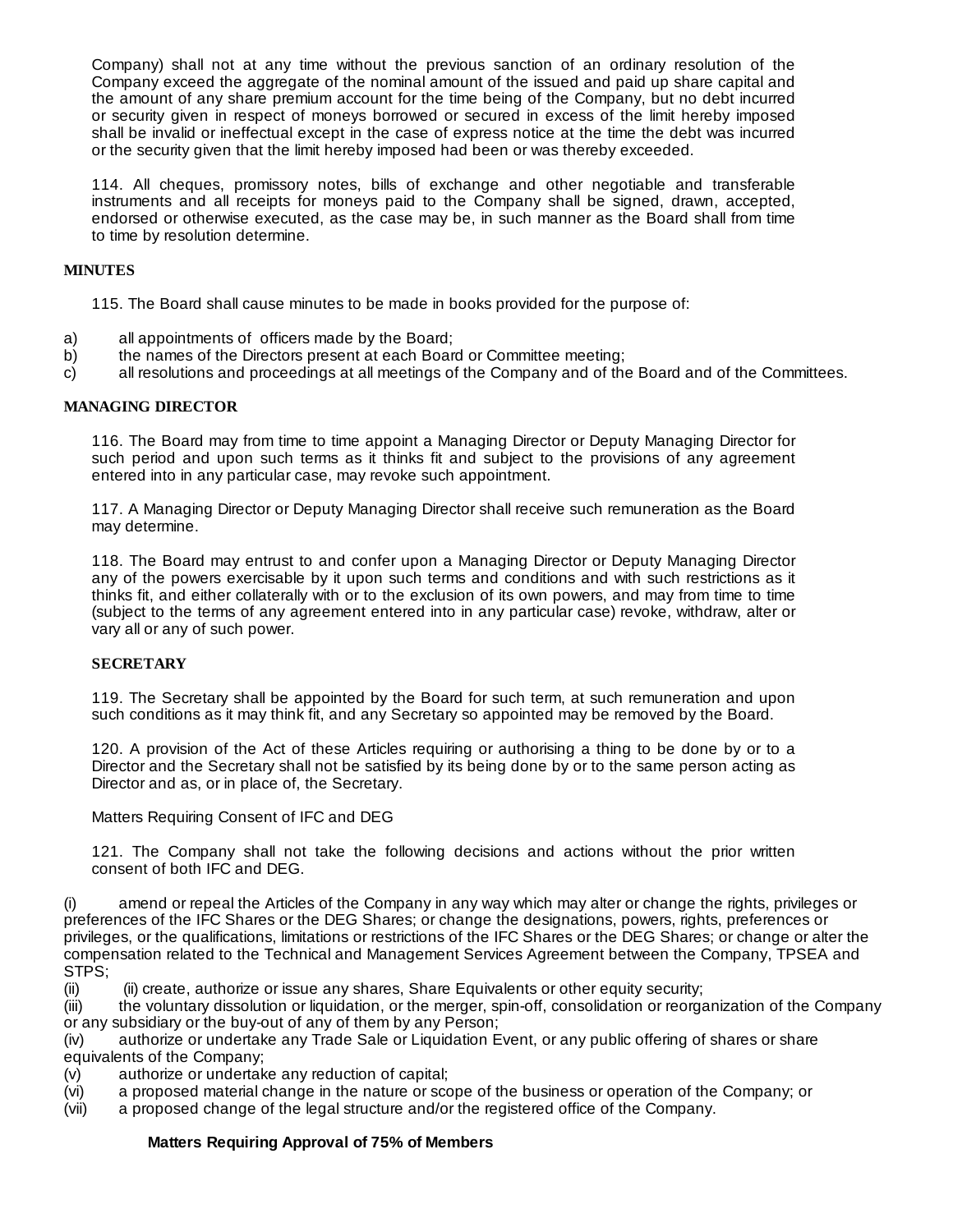122. The following decisions and actions shall not be taken and/or implemented by the Company without approval of at least seventy five per cent (75%) of its Shareholders at a General Meeting.

(i) enter into any agreement, arrangement or transaction with any Related Party of the Company or any Sponsor where payments are made to Related Parties in an amount in excess of one hundred thousand Dollars (\$100,000) per transaction or in an aggregate amount in excess of two hundred and fifty thousand Dollars (\$250,000) in any Financial Year;

(ii) remove or replace the Auditors or change the Financial Year of the Company;

(iii) acquire or invest in one or more corporations, partnerships, associations or other business organizations or similar Persons or enter into long-term lease agreements, for total consideration in excess of one million Dollars (\$1,000,000) each;

(iv) the declaration and distribution of dividends by the Company other than as agreed by all the Members; and (v) directly or indirectly declare, authorize or make any Distribution on any shares or Share Equivalents otherwise than as specified in Article 141.

# **Pensions**

123. The Board may grant retiring pensions or annuities or other allowances, including allowances on death, to any person or to the widow or dependants of any person in respect of services rendered by him to the Company as Managing Director, Deputy Managing Director, or in any executive officer or employee of any subsidiary Company of the Company or of its holding Company (if any), notwithstanding that he may be or may have been a Director of the Company and may make payments towards insurances or trusts for such purposes in respect of any such person and may include rights in respect of such pensions, annuities and allowances in the terms of engagement of any such person.

## **THE SEAL**

124. The Board shall provide for the safe custody of the Seal, which shall not be affixed to any instrument except in the presence of at least two Directors or at least one Director and the Secretary and such Directors or Director and Secretary shall sign every instrument to which the Seal is so affixed in their presence. All forms of certificate for shares, stock or debentures or representing any other form of security (other than letters of allotment, scrip certificates and other like documents) shall be issued under the Seal and bear the autographic signatures of one or more Directors and the Secretary: Provided that the Directors may resolve that some method of mechanical signature which is controlled by the Auditors, Transfer Auditors or Bankers of the Company be adopted, in which case any such certificate may bear the mechanical instead of the autographic signature of a Director.

## **AUTHENTICATION OF DOCUMENTS**

125. Any Directors or the Secretary or any person appointed by the Board for the purpose shall have power to authenticate any documents affecting the Company (except the Memorandum and Articles of Association which must be authenticated by the Registrar of Companies) and any resolutions passed by the Board, and any book, records, documents and accounts relating to the business of the Company and to certify copies thereof or extracts therefrom as true copies or extracts and where any books, records, documents or accounts are elsewhere than at the Office, the local manager or other officer of the Company having the custody thereof shall be deemed to be a person appointed by the Board as aforesaid.

## **NUMBER OF DIRECTORS**

126. The Company in General Meeting may from time to time increase or reduce the number of Directors but so that the minimum number of Directors shall be no less than four.

127. Without prejudice to the power of the Company in General Meeting in pursuance of any of the provisions of these Articles to appoint any person to be a Director, the Board shall have power at any time and from time to time to appoint any person to be a Director, either to fill a casual vacancy or as an addition to the existing Board.

## **PROCEEDINGS OF BOARD**

128. The Board may meet together for the dispatch of business, adjourn and otherwise regulate its meetings as it thinks fit. Questions arising at any meeting shall be determined by a majority of votes. . A Director may and the Secretary on the requisition of a Director shall at any time summon a Board meeting.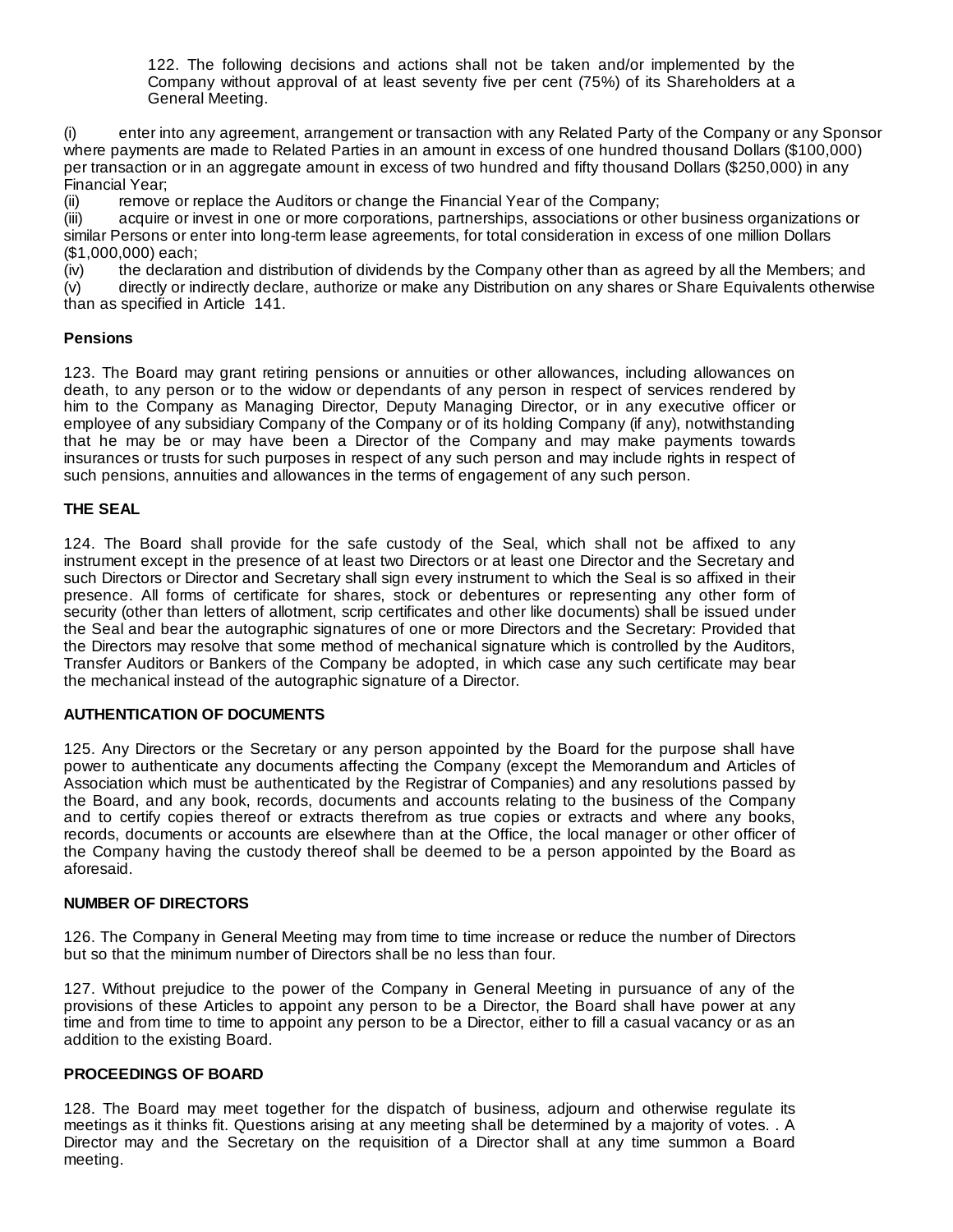129. The Board shall meet at least once every quarter of each Financial Year subject to an annual schedule and confirmation of the date of the next Board meeting at the previous Board meeting. Meetings of the Board shall be in Kigali, Rwanda or at such other place as may be reasonably determined by the Board.

130. The quorum necessary for the transaction of the business of the Board shall be a majority of the Directors.

131. In the absence of a valid quorum at a meeting of the Board, duly convened, the meeting shall be adjourned to the same time and place not earlier than ten (10) days but no later than twenty-one (21) days thereafter as the Chairman may determine. The quorum requirements as set out in Article 130 above shall also be applicable at such adjourned meeting of the Board.

132. Any Director shall be entitled to participate in a meeting of the Board in which he or she is not physically present, by telephone or video conference or similar electronic means and the Chairman of such meeting shall record such Director's observations in the minutes of such meeting.

133. If at any meeting the Chairman be not present within half an hour after the time appointed for holding the same the Directors present may choose one of their number to be Chairman of the meeting.

134. a) A meeting of the Board at which a quorum is present shall be competent to exercise all powers and discretions for the time being exercisable by the Board.

b) Provided that the requisite notices are served upon Directors and subject to the consent of a majority of such Directors, Directors can conduct their meetings and meetings so conducted shall be deemed to have the same status as meetings at which the Directors have physically convened.

c) Written notice of each meeting of the Board or a committee shall given to the Directors, any Observer, and their alternates, if any, at the address notified from time to time by the Directors, any Observer, and their alternates, at least fifteen (15) business days in advance of such meeting, unless waived by all Directors.

d) An agenda setting out in detail the items of business proposed to be transacted at a meeting of the Board or committee together with necessary information and supporting documents shall be circulated to each of the Directors, any Observer, and their respective alternates at least fifteen (15) business days prior to the date of the relevant meeting.

135.The Board may delegate any of its powers (other than the power conferred by this Article) to a committee or committees, whether consisting of a member or members of its body or not, as it thinks fit. Any committee so formed shall, in the exercise of the powers so delegated, conform to any regulations that may be imposed on it by the Board.

136.The meeting and proceedings of any committee consisting of two or more members shall be governed by the provisions herein contained for regulating the meetings and proceedings of the Board so far as the same are applicable and are not superseded by any regulations imposed by the Board under the last preceding article.

137.Subject to Article 138 , a resolution in writing signed by all the Directors entitled to receive notice of a meeting of the Board of the Board or by all the members of a committee or by teleconferencing by phone either by all the Directors or by a number thereof constituting a quorum, shall be as valid and effectual as a resolution passed at a meeting of the Board or, as the case may be, of such committee duly called and constituted. Except for teleconferencing such resolution may be contained in one document or in several documents in like form each signed by one or more of such Directors or members of the committee concerned: Provided that a resolution is passed by telephonic means either by all the Directors or by a number thereof constituting a quorum, shall be valid and effectual as a resolution passed at a meeting of the Directors.

138.No resolution shall be deemed to have been duly passed by the Board or a committee by circulation or written consent, unless the resolution has been circulated in draft, together with the information required to make a fully-informed good faith decision with respect to such resolution and appropriate documents required to evidence passage of such resolution, if any, to all Directors (including any Observers) or to all members of the committee, and to all other Directors (including any Observers) or members at their usual address, and has been unanimously approved in writing by each of them as are entitled to vote on the resolution.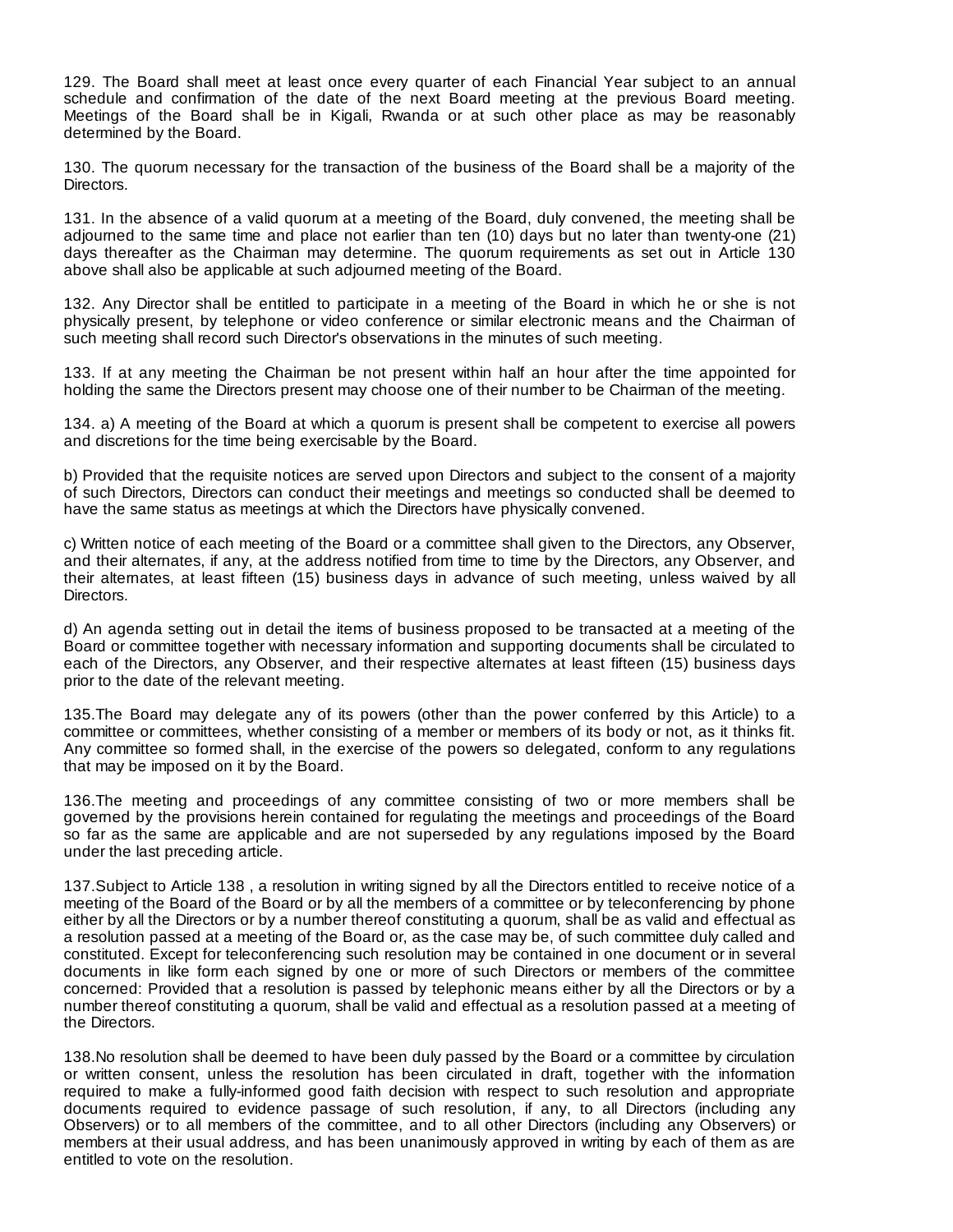139. Every act done by any Board or committee or by any person acting as a Director of such committee, notwithstanding it be afterwards discovered that there was some defect in the appointment of such Board or committee or of any person acting as aforesaid or that they or any of them were disqualified or had vacated office, shall be as valid as if every such Board or committee or person had been duly appointed and was qualified and had continued in office down to the time of performance of such act.

140. The reasonable costs incurred by a non-employee Director or an Observer in attending a meeting of the Board or committee or a General Meeting shall be reimbursed by the Company.

## **DIVIDENDS**

The Shareholders agree to cause the Company to aim to declare a dividend which, at a minimum, will be a sixty per cent (60%) payout ratio (dividend as a percentage of distributable profit) subject to cash availability.

142. The Company in General Meeting may from time to time declare dividends to be paid out of the profits of the Company to the Members according to their rights and interests in the profits, but no dividend shall be declared in excess of the amount recommended by the Board.

143. All dividends shall be declared and paid according to the amounts paid up on the shares in respect whereof the dividend is paid, but no amount paid up on a share in advance of calls shall be treated for the purposes of this Article as paid up on the share. All dividends shall be apportioned and paid pro rata according to the amounts paid up on the shares during any portion or portions of the period in respect of which the dividend is paid; but if any share be issued on terms providing that it shall rank for dividend as from a particular date such share shall rank for dividend accordingly.

144. The Board may from time to time pay to the Members such interim dividends as appears to the Board to be justified by the position of the Company; the Board may also pay the fixed dividend payable on any preference shares of the Company half-yearly or otherwise on fixed dates, whenever such position, in the opinion of the Board, justifies that course.

145. The Board may deduct from any dividend or bonus payable to any Member all sums of money (if any) presently payable by him to the Company on account of calls or otherwise.

146. No dividend shall bear interest against the Company. Any dividend, interest or other sum payable in cash to the holder of shares may be paid by cheque addressed to the holder at his registered address or, in the case of joint holders, addressed at his registered address to the holder whose names stands first on the Register in respect of the shares or by telegraphic transfer. Every such cheque or telegraphic transfer shall, unless the holder otherwise directs be made payable to the order of the holder whose name stands first on the Register in respect of such shares, and shall be sent at his or their risk. Any one of two or more joint holders may give effectual receipts for any dividends or other moneys payable in respect of the shares held by such joint holders.

147. Any general meeting declaring a dividend may, upon the recommendation of the Board, direct payment or satisfaction of such dividend wholly or in part by the distribution of specific assets, and in particular of paid-up shares or debentures of any other Company, and the Board shall give effect to such direction, and where any difficulty arises in regards to such distribution the Board may settle it as it thinks expedient, and in particular may fix the value for distribution of any such specific assets and may determine that cash payment shall be made to any Members upon the footing of the value so fixed in order to secure equality of distribution.

## **RESERVES**

148. The Board may before recommending any dividend set aside out of the profits of the Company such sums as it thinks proper as reserves which shall, at the discretion of the Board, be applicable for any purpose to which the profits of the Company may be properly applied and pending such application may, at the like discretion, either be employed in the business of the Company or invested in such investments (other than shares of the Company or its holding Company, if any) as the Board may from time to time think fit. The Board may also without placing the same to reserve carry forward any profits which it may think prudent not to divide.

149. The Board shall transfer premium account sums equal to the amount or value of any premiums at which shares of the Company may be issued, and the provisions of these articles relating to reserves shall be applicable to the sums at the time being standing to the credit of share premium account.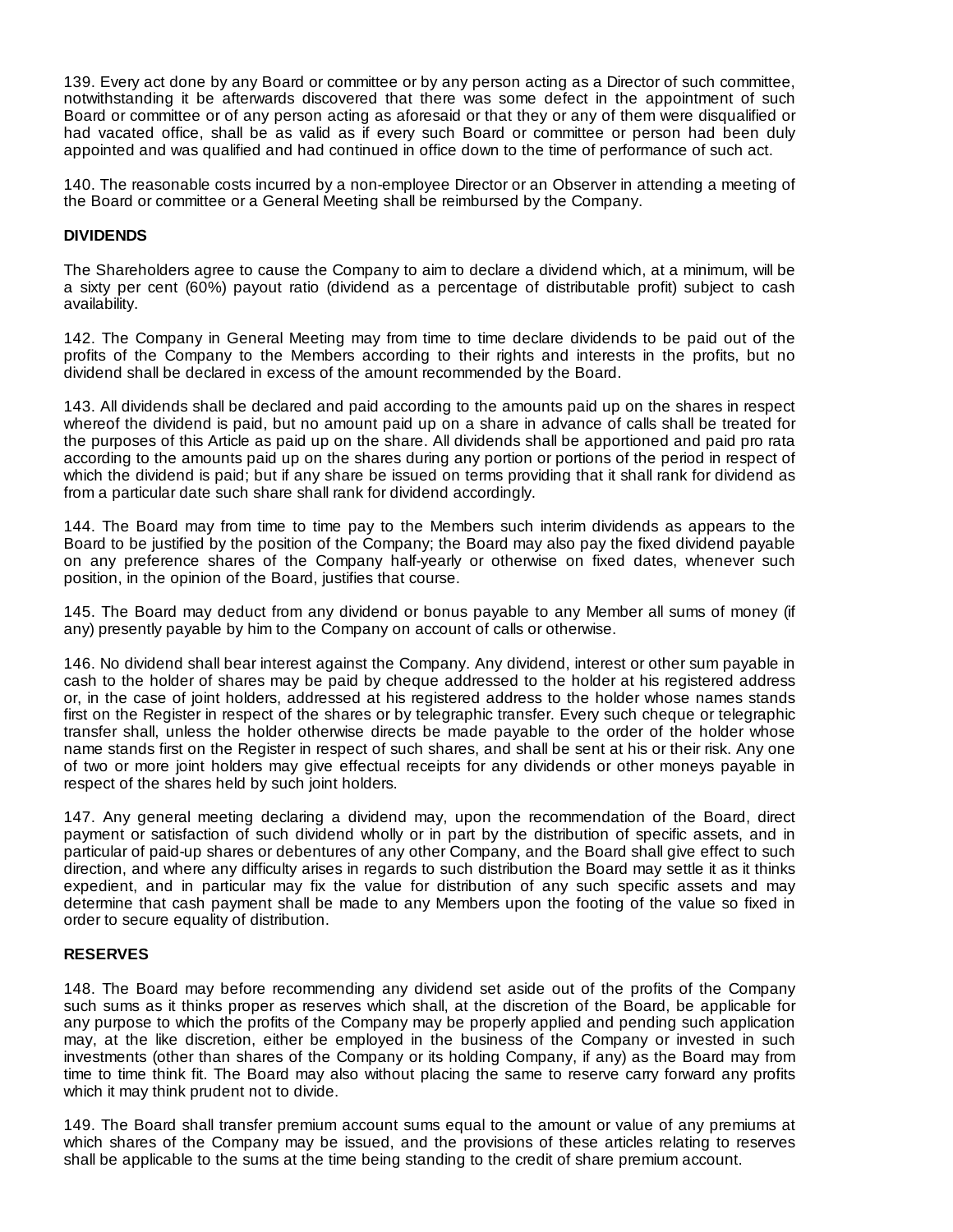## **CAPITALISATION**

150. The Company in General Meeting may upon recommendation of the Board, at any time and from time to time, pass a resolution to the effect that it is desirable to capitalise any part of the amounts for the time being standing to the credit of any of the Company's reserves or to the credit or the profit and loss account of otherwise available for distribution and not required for the payment of the fixed dividends on any preference share of the Company and accordingly that such sum be set free for distribution among the Members or any class of Members who would be entitled to such profits if distributed by way of dividend and in the same proportions, on the footing that the same be not paid in cash but be applied either in or towards paying up the amounts for the time being unpaid on any shares in the Company held by such Members respectively or in payment up in full of un-issued shares, debentures or other obligations of the Company, to be allotted and distributed and credited as fully paid up among such Members or partly in one way and partly in the other, and the Board shall give effect to such resolution. Provided that a share premium account and a capital redemption reserve may, for the purposes of this Article, only be applied in the paying up of un-issued shares to be issued to Members of the Company as fully paid bonus shares.

151. Where any difficulty arises in regard to any distribution under the last preceding Article the Board may settle the same as it thinks expedient and in particular may issue fractional certificates or may ignore fractions altogether, and may determine that cash payments shall be made to any Members in order to adjust the rights of all parties, as may seem expedient to the Board. The Board may appoint any person to sign on behalf of the persons entitled to participate in the distribution of any contract requisite or convenient for giving effect thereto and such appointment shall be effective and binding upon the Members.

# **ACCOUNTS**

152. The Board shall cause true accounts to be kept of:

a) the sums of money received and expended by the Company and the matters in respect of which such receipt and expenditure take place; and

- b) all sales and purchases of goods by the Company; and
- c) the assets and liabilities of the Company.

153. The books of account shall be kept at the Office or at such other place or places as the Board may think fit and shall always be open to the inspection of the Directors. No Member (other than the Directors) shall have any right of inspecting any account or book or document of the Company except as conferred by law or authorised by the Board.

154. The Board shall from time to time cause to be prepared and to be laid before the Company in General Meeting such profit and loss accounts, balance sheets, and reports as may be required by the Act.

155. A copy of every balance sheet and profit and loss account (including every document required by law to be annexed thereto) which is to be laid before the Company in General Meeting and of the Directors' and Auditors' reports shall, not less than twenty one days before the date of the meeting, be sent to every Member and to every holder of debentures of the Company and copies of each of these documents shall at the same time be forwarded to all persons entitled to receive notices of General Meetings of the Company: Provided that this Article shall not require a copy of these documents to be sent to any person of whose address the Company is not aware or to more than one of the joint holders of any share or debentures. The Managing Director shall deposit the balance sheet, profit and loss account at the Kigali City court within one month after their approval by the general meeting for their publication in the official gazette of the Republic of Rwanda.

# **AUDIT**

156. Auditors shall be appointed and their duties regulated in accordance with the relevant provisions of the Act.

# **NOTICES**

157. Any notices or other document may be served by the Company on any Member either personally or by sending it through the post in a prepaid letter or by telex or tele-copier addressed to such Member at his registered address as appearing in the Company's Register. In the case of joint holders of a share, all notices shall be given to that one of the joint holders whose name stands first in the Register, and notice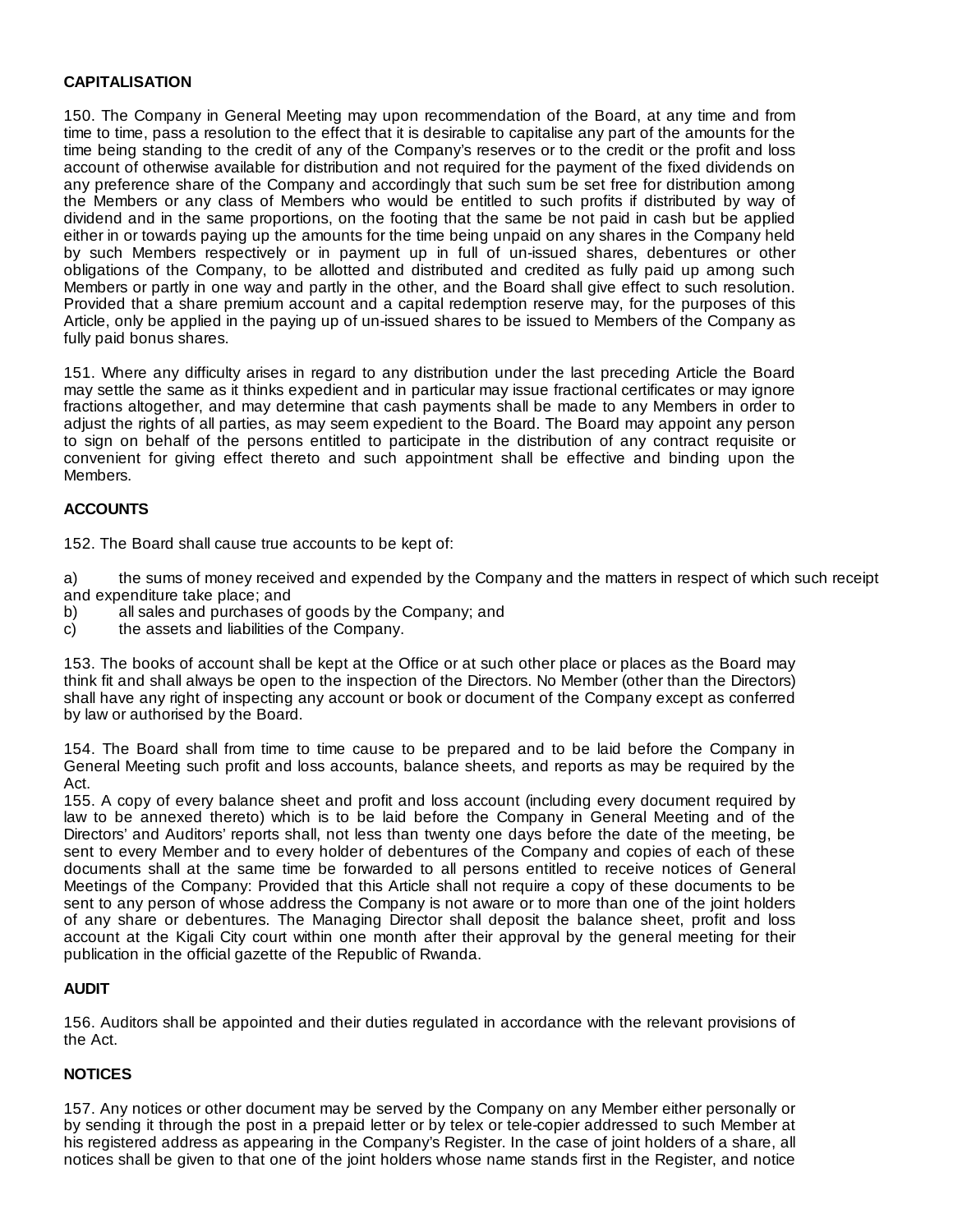so given shall be sufficient to all joint holders.

158. Any Member who is not registered in the Company's Register by an address within the Republic of Rwanda may, from time to time, give to the Company in writing an address within the Republic of Rwanda at which notices may be served upon him and shall be entitled to have notices served upon him at such address.

159. Any notice or other document, if served by post to an address within Rwanda, shall be deemed delivered upon the passage of seven business days from the date of posting. A letter posted to an address outside Rwanda shall be deemed delivered at the time such letter would be delivered in the ordinary course of post. Any notice or document served by telex or tele-copier shall be deemed to have been served at the time when transmitted by telex or tele-copier.

160. Any notice or other document delivered or sent by the post to or left at the registered address of any Member in pursuance of these presents shall, notwithstanding that such member be then dead or bankrupt, and whether or not the Company has notice of his death or bankruptcy, be deemed to have been duly served in respect of any share registered in the name of such Member as sole or joint holder unless his name shall at the time of the service of the notice or document, have been removed from the Company's Register or Branch Register as the holder of the share, and such service shall for all purposes be deemed a sufficient service of such notice of document on all persons interested (whether jointly with or as claiming through or under him) in the share.

161. Save as hereinbefore provided, notice of every General Meeting shall be given to every Member of the Company.

## **WINDING-UP**

162. With the sanction of an extraordinary resolution of Members, any part of the assets of the Company, including any shares in or securities of other companies, shall be divided among the Members of the Company in specie or may be vested in trustees for the benefit of such Members, and in liquidation of the Company may be closed and the Company dissolved, but, so that no Member shall be compelled to accept any shares whereon there is any liability.

#### **INDEMNITY**

163. Every Director, Managing Director, Manager, Officer and Auditor of the Company shall be indemnified out of the funds of the Company against all losses or liabilities incurred by him as such Director, Managing Director, Manager, Officer or Auditor in or about the execution of his duties and no Director or other officer shall be liable for any loss which may be incurred by the Company in execution or in which he is acquitted or in connection with any application in which relief is granted to him by the court.

#### **MISCELLANEOUS PROVISIONS**

164. For any matter not provided for by these Articles, the laws governing companies in the Republic of Rwanda shall apply.

165. If and whenever any difference shall arise between the Company and any of the Shareholders touching the construction of any of the articles herein contained or any act or anything made or done or omitted or in regard to the rights and liabilities arising hereunder, or arising out of the relation existing between the parties by reason of these presents or of the Act such difference shall forthwith be referred to a single arbitrator or panel of arbitrators (as would the parties decide) suggested by\_ the National Center for Arbitration and Expertise (or any successor or appropriate appointing authority) and agreed upon by the Parties. in dispute The reference shall be conducted in accordance with the provisions of the laws of arbitration for the time being in force in the Republic of Rwanda. The decision taken by the Arbitrator or panel of arbitrators shall be final and binding on all the parties involved.

166. The members declare that the company's incorporation charges are 1,000,000 RWF (One Million Rwanda Francs).

Thus done in Nairobi, this 25<sup>th</sup> day of February 2008

**THE SUBSCRIBERS**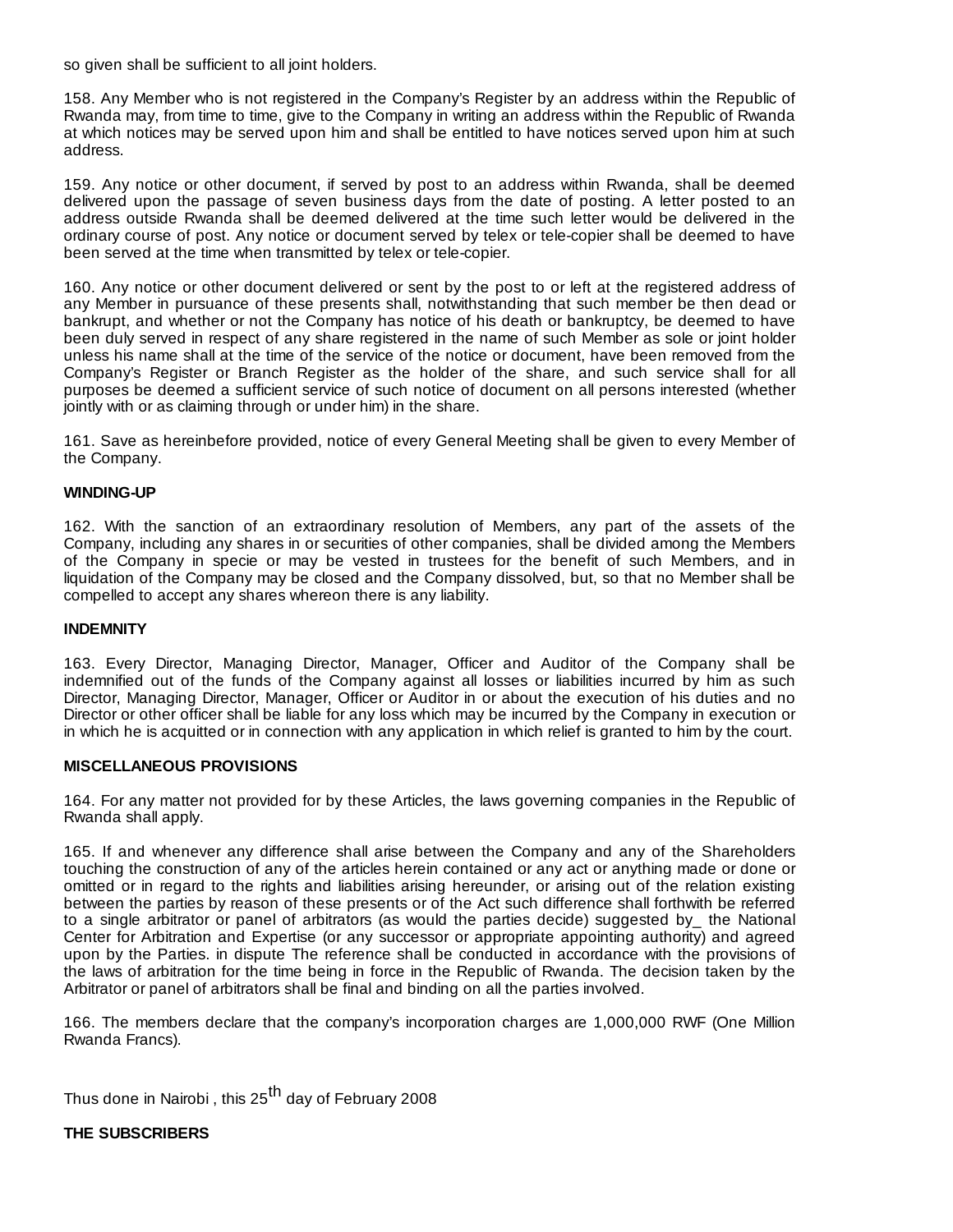| Name, of Subscriber | <b>Signature of Subscriber</b> |
|---------------------|--------------------------------|
| <b>AKFED</b>        |                                |
| <b>TPSEA Ltd</b>    |                                |
| <b>DEG</b>          |                                |
| <b>IFC</b>          |                                |
|                     |                                |
|                     |                                |
| (sé)                |                                |
| (sé)                |                                |
| (sé)                |                                |
| (sé)                |                                |
|                     |                                |

## **AUTHENTIC DEED NUMBER 008/08, VOLUME MM 103**

The year two thousand and eight, the 25<sup>th</sup> day of February, We, MURENZI Ephraim, chargé d'Affaires a.i., Embassy of Rwanda in Nairobi-Kenya, Rwanda Notary being and living in Nairobi, certify that the deed, the clauses of which are here before reproduced were presented to us by:

**1. Aga Khan Fund for Economic Development SA (AKFED)**

**2. Tourism Promotion Services Eastern Africa Limited (TPSEA Ltd)**

**3. The Deutsche Investitions Und Entwicklungsgesellschaft MBH (DEG)**

**4. The International Finance Corporation (IFC)**

Were present Shenin VERSI and Julius KAYONGA being in Nairobi as witnesses to the deed and fulfilling the legal requirements.

Having read to the shareholders and witnesses the content of the deed, the shareholders have declared before us and in the presence of the aforesaid witnesses that the deed, as it is written down, includes well their will.

In witness whereof, the hereby deed was signed by the shareholders and us, authenticated and imprinted of the seal of the Rwanda Embassy in Nairobi-Kenya.

## **THE SHAREHOLDERS**

| 1. AKFED<br>(sé) |              | 2. TPSEA Ltd<br>(sé) |
|------------------|--------------|----------------------|
| 3. DEG<br>(sé)   |              | 4.IFC<br>(sé)        |
|                  | TUE WEDFOOLO |                      |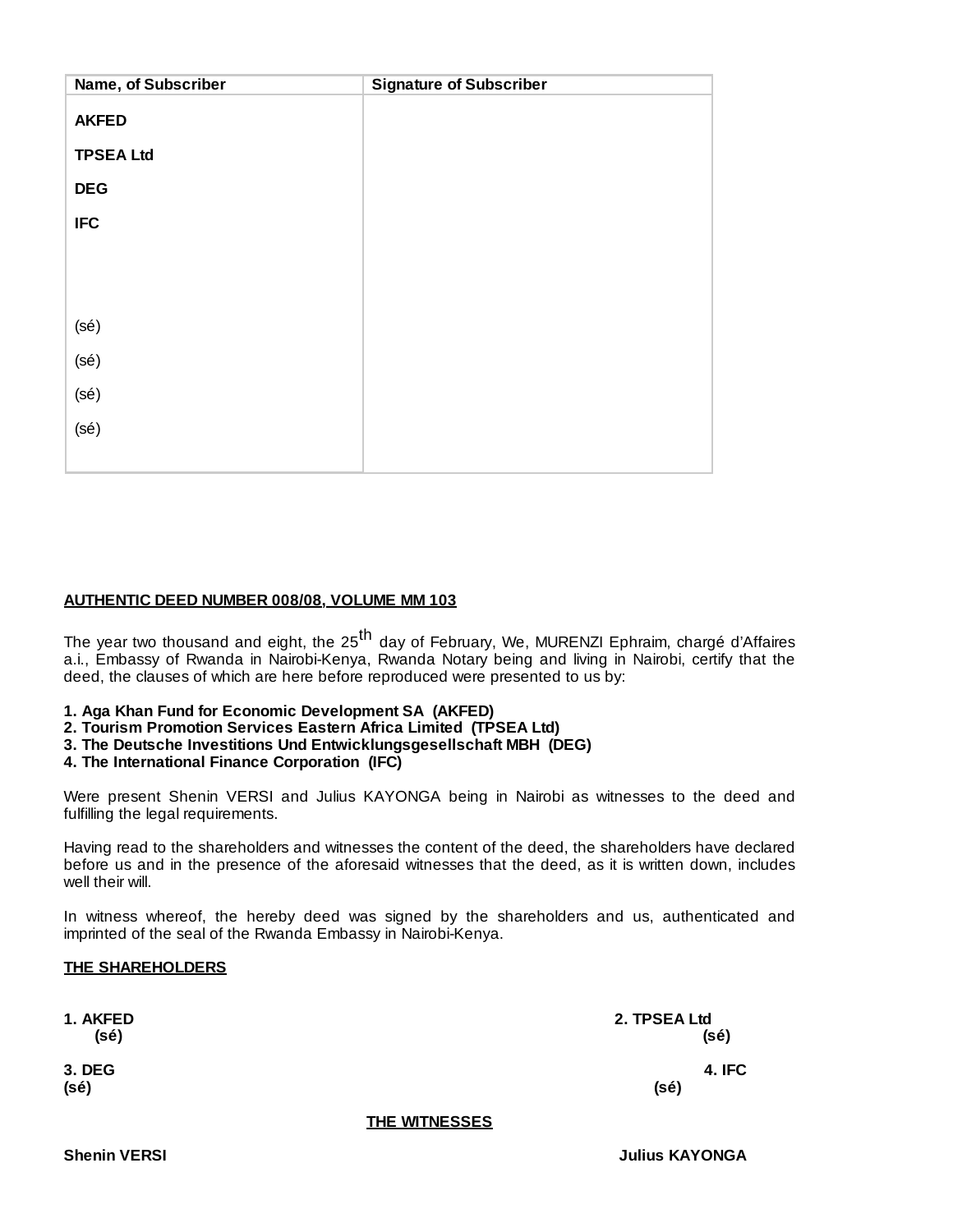#### **The Notary Ephraim MURENZI (sé)**

# **Derived rights:**

The deed fees 320 Ksh, registered by us, Ephraim MURENZI**, chargé d'AFFAIRES a.i., Rwanda** Notary being and living in Nairobi, under number 008/08, Volume MM103, the price of which amounts to 41,270 Ksh derived under receipt Nº 2588902 of February, 2008, and issued by the Embassy of Rwanda in Nairobi, Kenya.

#### **The Notary Ephraim MURENZI (sé)**

# **The drawing up fees:**

For authentic drawing up the price of which amounts to Forty One Thousand Two Hundred and Seventy Kenyan Shillings derived from an authentic drawing up under the same receipt.

# **Nairobi, the 25th of February 2008**

## **AS 43076**

Reçu en dépôt au Greffe du Tribunal de Grande Instance de Nyarugenge le 11/03/2008 et inscrit au registre ad hoc des actes de société sous le n° RCA 505/KGL le dépôt de : Statut de la Société Tourism Promotion Services (Rwanda) Limited.

Droits perçus :

- Droit de dépôt : 5000 Frw
- Amende pour dépôt tardif :-.Frw
- Droit proportionnel (1,20% du capital)-Frw suivant quittance n° 3041079 du 11/03/2008.

**LE GREFFIER DU TRIBUNAL DE GRANDE INSTANCE DE NYARUGENGE MUNYENTWALI Charles (sé)**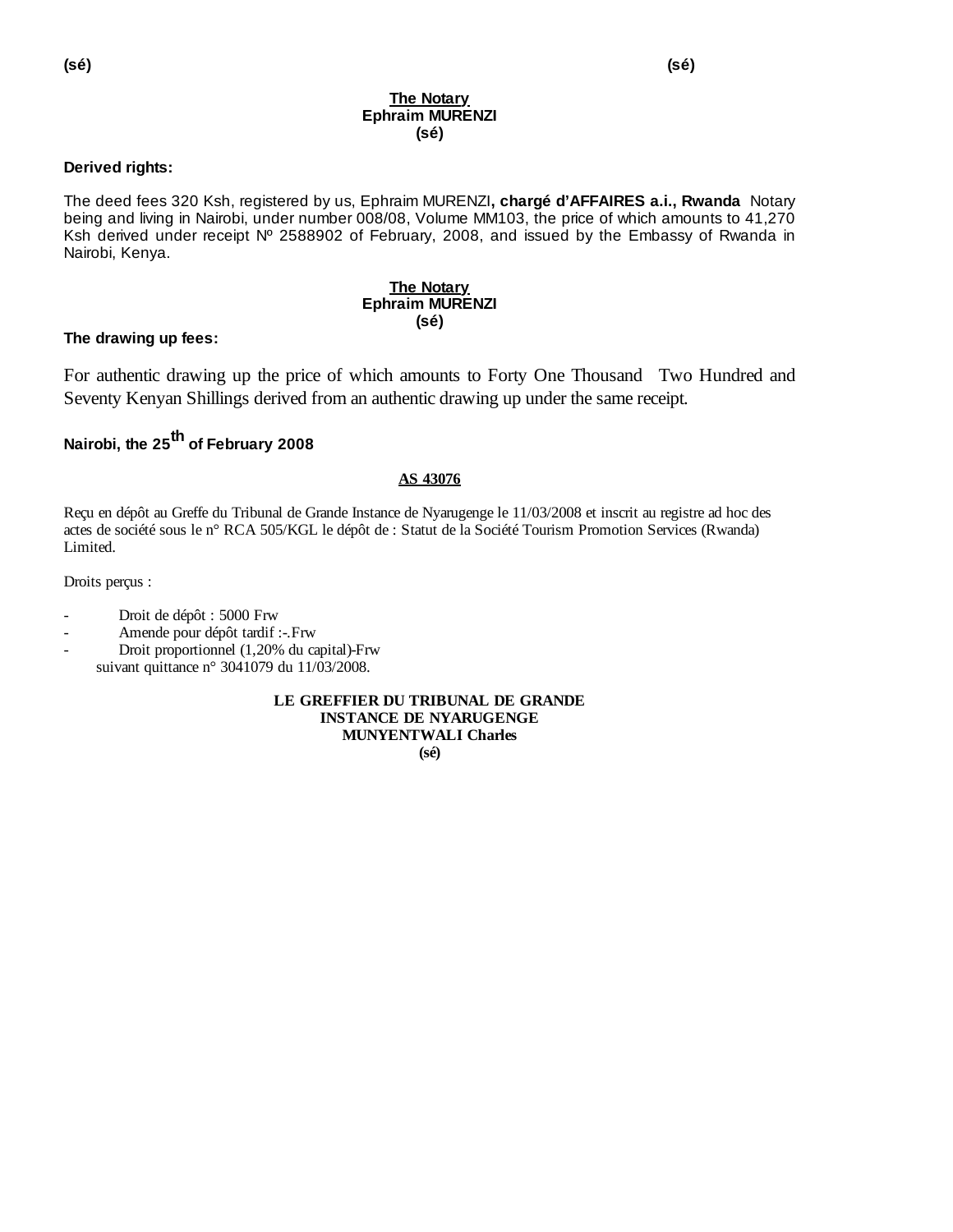|                                                                                                                                                                                                                                                                                                                                                              | <b>INSERTIONS</b>                  | TARIF DES ABONNEMENTS ET DES | IBICIRO BY'IGAZETI YA LETA N'INYANDIKO<br>ZIYITANGARIZWAMO                                                                                                                                                                                                                                            |                      |                                  |                                                                                                         |  |
|--------------------------------------------------------------------------------------------------------------------------------------------------------------------------------------------------------------------------------------------------------------------------------------------------------------------------------------------------------------|------------------------------------|------------------------------|-------------------------------------------------------------------------------------------------------------------------------------------------------------------------------------------------------------------------------------------------------------------------------------------------------|----------------------|----------------------------------|---------------------------------------------------------------------------------------------------------|--|
| Référence faite à l'arrêté présidentiel n° 19/01 du<br>01/10/2001 portant révision de l'arrêté Présidentiel n°<br>02/01 du 02/02/1996 portant fixation du tarif des<br>abonnements et d'insertions au Journal Officiel de la<br>République Rwandaise, le tarif est modifié comme suit à<br>partir du 1 <sup>er</sup> janvier 2002 :                          |                                    |                              | Hakurikijwe Iteka rya Perezida n° 19/01 ryo ku wa<br>01/10/2001 rivugurura iteka rya Perezida nº 02/01 ryo ku<br>wa 02/02/1996 rishyiraho ikiguzi cy'Igazeti ya Leta ya<br>Repubulika y'u Rwanda n'inyandiko zitangarizwamo,<br>ibiciro byahinduwe ku buryo bukurikira kuva ku wa 1<br>Mutarama 2002: |                      |                                  |                                                                                                         |  |
|                                                                                                                                                                                                                                                                                                                                                              |                                    |                              | Ikiguzi cy'umwaka wose<br>А.                                                                                                                                                                                                                                                                          |                      |                                  |                                                                                                         |  |
|                                                                                                                                                                                                                                                                                                                                                              | A.<br>bonnement annuel<br>- Rwanda | 21.000                       | -Mu Rwanda                                                                                                                                                                                                                                                                                            | 21.000               |                                  |                                                                                                         |  |
|                                                                                                                                                                                                                                                                                                                                                              | -Pays limitrophes                  | Frs<br>25.200                | Frs<br>-Mu bihugu bidukikije                                                                                                                                                                                                                                                                          | 25.200               |                                  |                                                                                                         |  |
|                                                                                                                                                                                                                                                                                                                                                              |                                    | Frs                          | Frs<br>-Mu bindi bihugu by' Afurika                                                                                                                                                                                                                                                                   | 25.500 Frs           |                                  |                                                                                                         |  |
|                                                                                                                                                                                                                                                                                                                                                              | -Autres Pays d'Afrique<br>-Europe  | 25.500 Frs<br>27.000         | -Mu Burayi                                                                                                                                                                                                                                                                                            | 27.000               |                                  |                                                                                                         |  |
|                                                                                                                                                                                                                                                                                                                                                              |                                    | Frs                          | Frs                                                                                                                                                                                                                                                                                                   |                      |                                  |                                                                                                         |  |
|                                                                                                                                                                                                                                                                                                                                                              | -Amérique et Asie                  | 28.500                       | -Muri Amerika na Aziya<br>-Muri Oseyaniya                                                                                                                                                                                                                                                             | 28.500 Frs<br>30.000 |                                  |                                                                                                         |  |
|                                                                                                                                                                                                                                                                                                                                                              |                                    | Frs                          | Frs                                                                                                                                                                                                                                                                                                   |                      |                                  |                                                                                                         |  |
|                                                                                                                                                                                                                                                                                                                                                              | -Océanie                           | 30.000<br>Frs                |                                                                                                                                                                                                                                                                                                       |                      |                                  |                                                                                                         |  |
|                                                                                                                                                                                                                                                                                                                                                              |                                    |                              | Ikiguzi cya buri numero<br>В.<br>-Mu Rwanda                                                                                                                                                                                                                                                           | 700                  |                                  |                                                                                                         |  |
|                                                                                                                                                                                                                                                                                                                                                              | В.<br>Prix de détail au numéro     |                              | Frs                                                                                                                                                                                                                                                                                                   |                      |                                  |                                                                                                         |  |
|                                                                                                                                                                                                                                                                                                                                                              | - Rwanda<br>Frs                    | 700                          | -Mu bihugu bidukikije                                                                                                                                                                                                                                                                                 | 840                  |                                  |                                                                                                         |  |
|                                                                                                                                                                                                                                                                                                                                                              | -Pays limitrophes                  | 840                          | Frs                                                                                                                                                                                                                                                                                                   | 850 Frs              |                                  |                                                                                                         |  |
|                                                                                                                                                                                                                                                                                                                                                              | Frs                                |                              | -Mu bindi bihugu by' Afurika<br>-Mu Burayi                                                                                                                                                                                                                                                            | 900                  |                                  |                                                                                                         |  |
|                                                                                                                                                                                                                                                                                                                                                              | -Autres Pays d'Afrique<br>-Europe  | 850 Frs<br>900               | Frs                                                                                                                                                                                                                                                                                                   |                      |                                  |                                                                                                         |  |
|                                                                                                                                                                                                                                                                                                                                                              | Frs                                |                              | -Muri Amerika na Aziya                                                                                                                                                                                                                                                                                | 950 Frs              |                                  |                                                                                                         |  |
|                                                                                                                                                                                                                                                                                                                                                              | -Amérique et Asie                  | 950                          | -Muri Oseyaniya<br>Frs                                                                                                                                                                                                                                                                                | 1000                 |                                  |                                                                                                         |  |
|                                                                                                                                                                                                                                                                                                                                                              | Frs                                | 1.000                        |                                                                                                                                                                                                                                                                                                       |                      |                                  |                                                                                                         |  |
|                                                                                                                                                                                                                                                                                                                                                              | -Océanie<br>Frs                    |                              | $\mathbf{C}$ .<br>Ikiguzi cy'inyandiko ziyitangarizwamo                                                                                                                                                                                                                                               |                      |                                  |                                                                                                         |  |
|                                                                                                                                                                                                                                                                                                                                                              |                                    |                              | Amafaranga 525 kuri buri murongo wandikishije imashini<br>cyangwa orudinateri.                                                                                                                                                                                                                        |                      |                                  |                                                                                                         |  |
|                                                                                                                                                                                                                                                                                                                                                              | Prix des insertions<br>C.          |                              |                                                                                                                                                                                                                                                                                                       |                      |                                  |                                                                                                         |  |
| 525 Frw pour chaque ligne de texte dactylographié ou écrit<br>à l'ordinateur.<br>Le Journal Officiel de la République Rwandaise paraît le<br>premier et le quinzième jour de chaque mois.<br>Les sommes dues pour les abonnements, les numéros<br>séparés ou pour les insertions sont à verser<br>à l'Office Rwandais des Recettes-Recettes non Fiscales, en |                                    |                              | Igazeti ya Leta ya Repubulika y'u Rwanda iboneka ku<br>munsi wa mbere no ku wa cumi n'itanu wa buri kwezi.<br>Amafaranga agenewe igazeti, buri numero ukwayo cyangwa<br>inzandiko zijyana nayo ashyirwa mu Kigo cy'Imisoro<br>n'Amahoro bakerekana icyo atangiwe.                                     |                      |                                  |                                                                                                         |  |
|                                                                                                                                                                                                                                                                                                                                                              |                                    |                              |                                                                                                                                                                                                                                                                                                       |                      |                                  |                                                                                                         |  |
|                                                                                                                                                                                                                                                                                                                                                              |                                    |                              |                                                                                                                                                                                                                                                                                                       |                      |                                  | Igazeti ni iya buri mwaka kandi itangira ku ya mbere                                                    |  |
|                                                                                                                                                                                                                                                                                                                                                              |                                    |                              |                                                                                                                                                                                                                                                                                                       |                      | indiquant le motif du versement. |                                                                                                         |  |
|                                                                                                                                                                                                                                                                                                                                                              |                                    |                              | Les abonnements sont annuels et prennent cours le premier                                                                                                                                                                                                                                             |                      |                                  |                                                                                                         |  |
|                                                                                                                                                                                                                                                                                                                                                              |                                    |                              | janvier.                                                                                                                                                                                                                                                                                              |                      |                                  | Abasaba kugura Igazeti ya Leta mu gihe cy'umwaka,<br>kaaanska Indiinsonooko TIkunoonsakanaa Duluun kuna |  |
|                                                                                                                                                                                                                                                                                                                                                              |                                    |                              |                                                                                                                                                                                                                                                                                                       |                      |                                  |                                                                                                         |  |